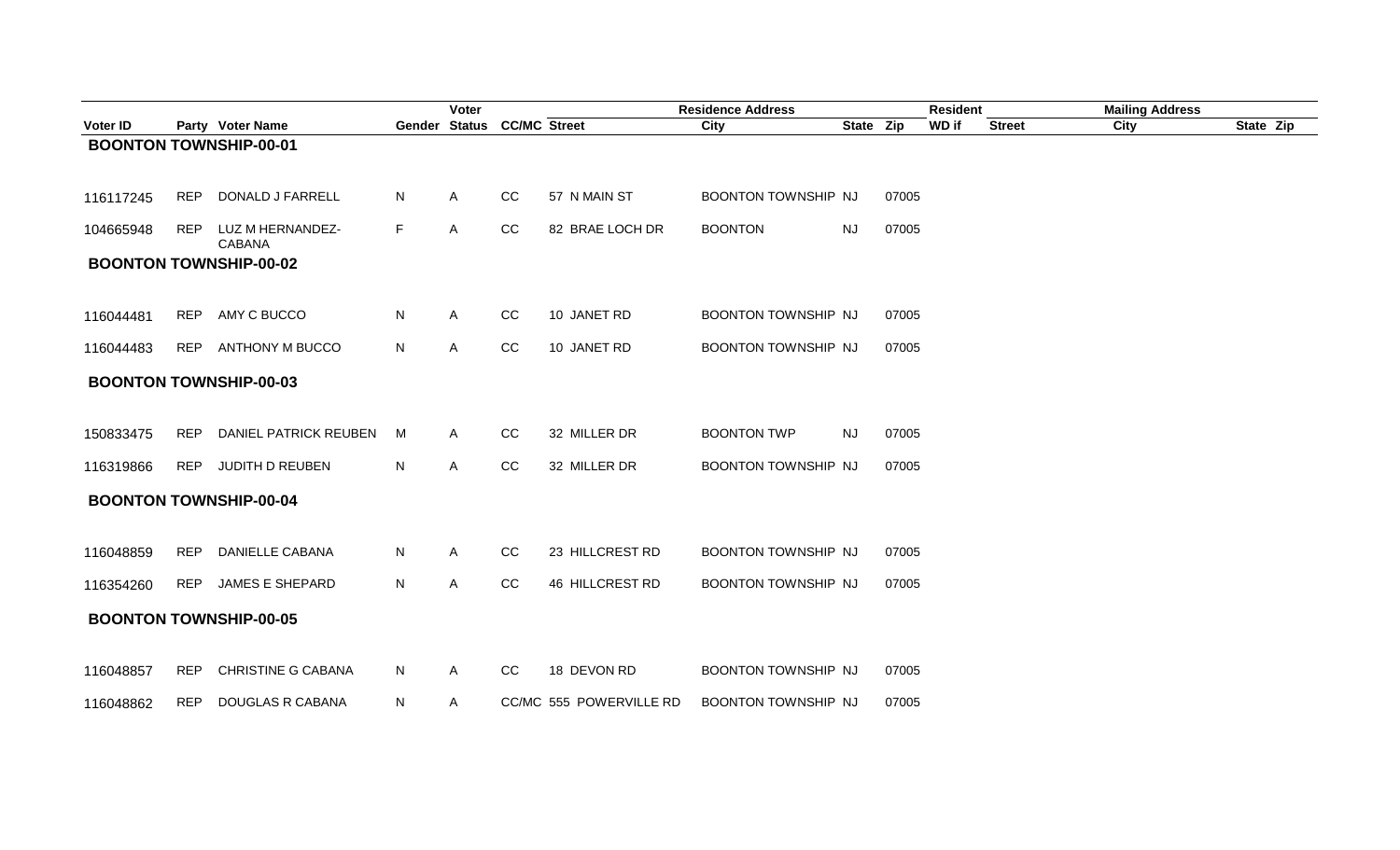| 151282135                    | <b>REP</b> | MATTHEW J JACOBS          | м  | Α            | cc | 2 PLANE ST                  | <b>BUTLER</b> | <b>NJ</b> | 07405 |
|------------------------------|------------|---------------------------|----|--------------|----|-----------------------------|---------------|-----------|-------|
| <b>BUTLER BOROUGH-00-02</b>  |            |                           |    |              |    |                             |               |           |       |
|                              |            |                           |    |              |    |                             |               |           |       |
| 121424826                    | <b>REP</b> | <b>CAMILLE PICCIRILLO</b> | F. | $\mathsf{A}$ | CC | 48 MORSE AVE                | <b>BUTLER</b> | <b>NJ</b> | 07405 |
| 116432599                    | <b>REP</b> | <b>MARC J PICCIRILLO</b>  | м  | $\mathsf{A}$ |    | CC/MC 48 MORSE AVE          | <b>BUTLER</b> | <b>NJ</b> | 07405 |
| <b>BUTLER BOROUGH-00-03</b>  |            |                           |    |              |    |                             |               |           |       |
|                              |            |                           |    |              |    |                             |               |           |       |
| 116177312                    | <b>REP</b> | <b>JAMIE PELLINGTON</b>   | N  | A            | CC | 39 SPRING ST                | <b>BUTLER</b> | <b>NJ</b> | 07405 |
| 116297716                    | REP        | JOHN W PELLINGTON         | M  | $\mathsf{A}$ | cc | 39 SPRING ST                | <b>BUTLER</b> | <b>NJ</b> | 07405 |
| <b>BUTLER BOROUGH-00-04</b>  |            |                           |    |              |    |                             |               |           |       |
|                              |            |                           |    |              |    |                             |               |           |       |
| 119601977                    | <b>REP</b> | <b>MARIA E TRAVERS</b>    | F. | $\mathsf{A}$ | CC | 16 WESTERN AVE              | <b>BUTLER</b> | <b>NJ</b> | 07405 |
| <b>BUTLER BOROUGH-00-05</b>  |            |                           |    |              |    |                             |               |           |       |
|                              |            |                           |    |              |    |                             |               |           |       |
| 116130086                    | <b>REP</b> | <b>WARREN C FRERICHS</b>  | N  | $\mathsf{A}$ | CC | 6 H J MATTHEWS JR CT BUTLER |               | <b>NJ</b> | 07405 |
| 116330654                    | <b>REP</b> | <b>RENEE J ROSSI</b>      | N  | $\mathsf{A}$ | cc | 71 OUTLOOK ST               | <b>BUTLER</b> | <b>NJ</b> | 07405 |
| <b>Municipality Total: 8</b> |            |                           |    |              |    |                             |               |           |       |

**BUTLER BOROUGH-00-01**

**CHATHAM BOROUGH-00-01**

**Municipality Total : 10**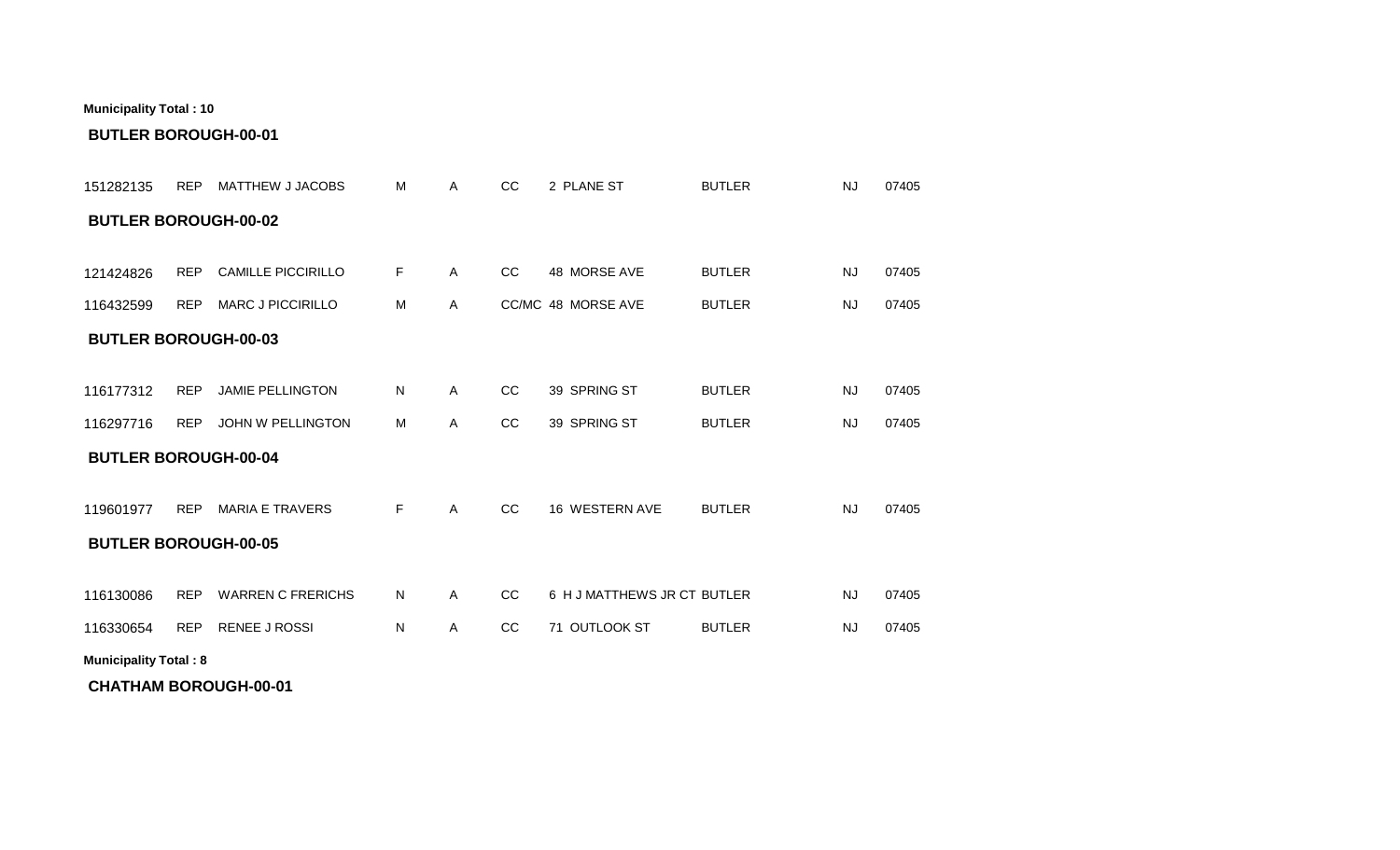#### **CHATHAM BOROUGH-00-07**

| 116407985 | <b>REP</b> | ROBERT A WEBER               | N            | A            | CC | 99 SUMMIT AVE           | <b>CHATHAM</b> | <b>NJ</b> | 07928 |
|-----------|------------|------------------------------|--------------|--------------|----|-------------------------|----------------|-----------|-------|
|           |            | <b>CHATHAM BOROUGH-00-02</b> |              |              |    |                         |                |           |       |
| 116169960 | <b>REP</b> | <b>LIBBY HILSENRATH</b>      | ${\sf N}$    | $\mathsf{A}$ | cc | 37 WESTON AVE           | <b>CHATHAM</b> | <b>NJ</b> | 07928 |
| 116314738 | <b>REP</b> | <b>BRIAN DOUGLAS RAMSEY</b>  | M            | A            | CC | <b>84 FAIRMOUNT AVE</b> | <b>CHATHAM</b> | <b>NJ</b> | 07928 |
|           |            | <b>CHATHAM BOROUGH-00-03</b> |              |              |    |                         |                |           |       |
|           |            |                              |              |              |    |                         |                |           |       |
| 116074651 | <b>REP</b> | <b>ROBERT A COPP</b>         | $\mathsf{N}$ | A            | cc | 5 CENTER ST 6           | <b>CHATHAM</b> | <b>NJ</b> | 07928 |
| 151214454 | <b>REP</b> | <b>ALIDA R KASS</b>          | F            | Α            | CC | 37 ELMWOOD AVE          | <b>CHATHAM</b> | <b>NJ</b> | 07928 |
|           |            | <b>CHATHAM BOROUGH-00-04</b> |              |              |    |                         |                |           |       |
|           |            |                              |              |              |    |                         |                |           |       |
| 116169260 | <b>REP</b> | SHEILA MARIE HIGGINS         | N            | A            | CC | 100 VAN DOREN AVE       | <b>CHATHAM</b> | <b>NJ</b> | 07928 |
| 152542021 | <b>REP</b> | <b>MICHAEL B STIENSTRA</b>   | M            | A            | CC | 49 VAN DOREN AVE        | <b>CHATHAM</b> | NJ        | 07928 |
|           |            | <b>CHATHAM BOROUGH-00-05</b> |              |              |    |                         |                |           |       |
|           |            |                              |              |              |    |                         |                |           |       |
| 116193717 | <b>REP</b> | <b>HELEN B KECSKEMETY</b>    | F.           | $\mathsf{A}$ | cc | 83 ORCHARD RD           | <b>CHATHAM</b> | <b>NJ</b> | 07928 |
| 116236258 | <b>REP</b> | <b>JAMES M MALONEY</b>       | N            | A            | CC | 59 LINCOLN AVE          | <b>CHATHAM</b> | <b>NJ</b> | 07928 |
|           |            | <b>CHATHAM BOROUGH-00-06</b> |              |              |    |                         |                |           |       |
|           |            |                              |              |              |    |                         |                |           |       |
| 116164325 | <b>REP</b> | <b>WILLIAM HEAP</b>          | $\mathsf{N}$ | $\mathsf{A}$ | CC | 108 HILLSIDE AVE        | <b>CHATHAM</b> | <b>NJ</b> | 07928 |
| 116281405 | <b>REP</b> | NANCY A NUBEL                | ${\sf N}$    | A            | CC | 8 RED RD                | <b>CHATHAM</b> | <b>NJ</b> | 07928 |

REP MEGHAN ELIZABETH BRULE A CC 17 MYRTLE AVE 07928 152338814 F CHATHAM NJ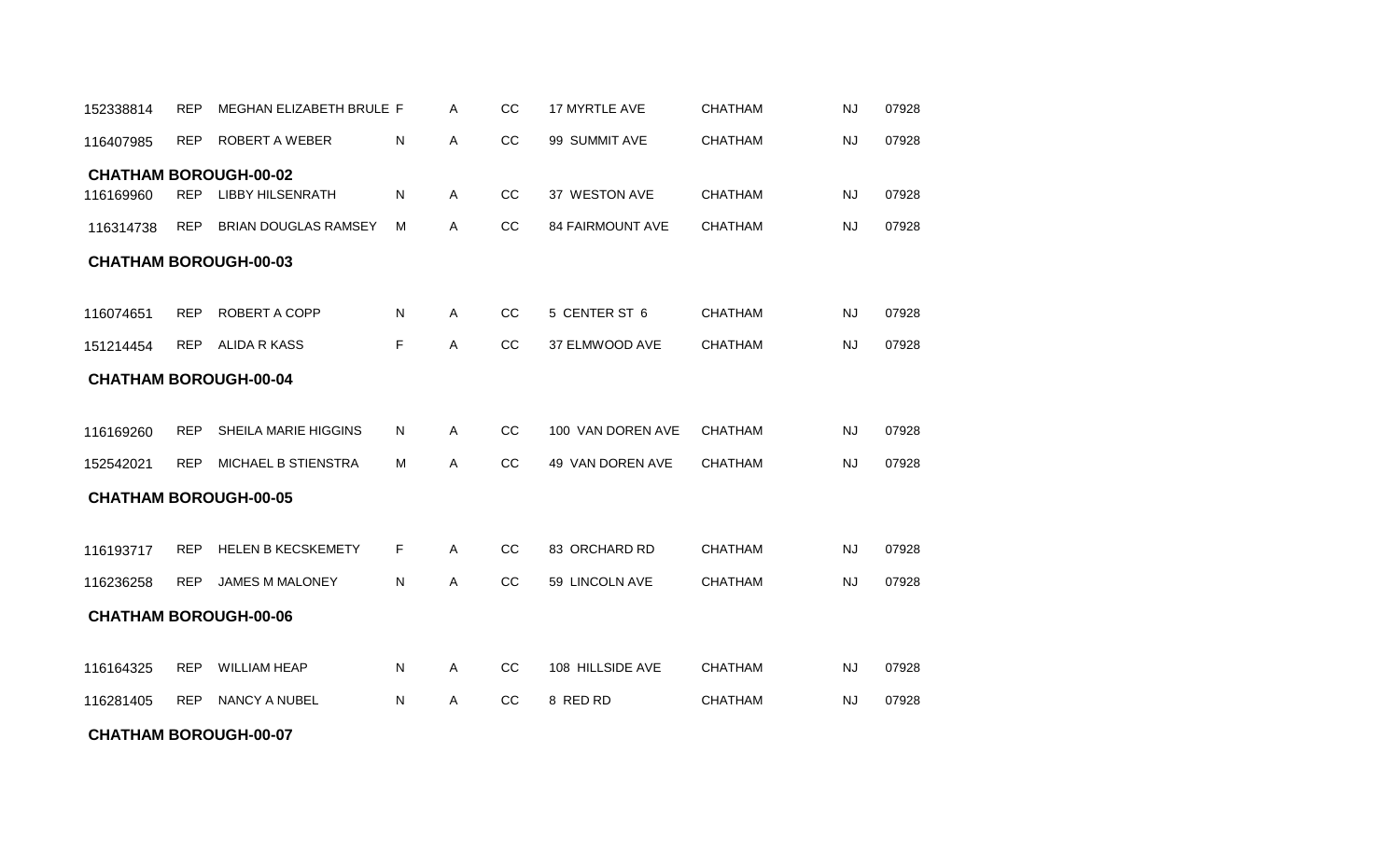| 116270807                     | <b>REP</b> | <b>JULIANN MULLER</b>         | N  | Α | CС | 51 BROADVIEW TER                     | <b>CHATHAM</b>       | <b>NJ</b> | 07928 |
|-------------------------------|------------|-------------------------------|----|---|----|--------------------------------------|----------------------|-----------|-------|
| <b>CHATHAM BOROUGH-00-08</b>  |            |                               |    |   |    |                                      |                      |           |       |
| 117116703                     | <b>REP</b> | <b>REED S KEAN</b>            | м  | Α | CC | 37 EDGEHILL AVE                      | <b>CHATHAM</b>       | NJ        | 07928 |
| 116249789                     | <b>REP</b> | STACEY ANN MCEVOY             | N  | Α | CC | 53 HILLSIDE AVE                      | <b>CHATHAM</b>       | <b>NJ</b> | 07928 |
| <b>CHATHAM BOROUGH-00-09</b>  |            |                               |    |   |    |                                      |                      |           |       |
|                               |            |                               |    |   |    |                                      |                      |           |       |
| 116254281                     | <b>REP</b> | <b>JEROME G MEDINA</b>        | N  | Α | CC | 22 WOODLAND RD                       | <b>CHATHAM</b>       | <b>NJ</b> | 07928 |
| 116289723                     | <b>REP</b> | PATTI A PAGE                  | F  | Α |    | CC/MC 575 MAIN ST 5C                 | <b>CHATHAM</b>       | <b>NJ</b> | 07928 |
| <b>Municipality Total: 18</b> |            |                               |    |   |    |                                      |                      |           |       |
| <b>CHATHAM TOWNSHIP-00-01</b> |            |                               |    |   |    |                                      |                      |           |       |
| 116028472                     | <b>REP</b> | DANIEL R BEVERE JR.           | N. | A |    | CC/MC 406 GREEN VILLAGE<br><b>RD</b> | <b>GREEN VILLAGE</b> | <b>NJ</b> | 07935 |
|                               |            | <b>CHATHAM TOWNSHIP-00-02</b> |    |   |    |                                      |                      |           |       |
| 151370203                     | <b>REP</b> | <b>TAYFUN SELEN</b>           | м  | Α | CC | 30 WOODMONT DR                       | <b>CHATHAM</b>       | <b>NJ</b> | 07928 |
| 151844192                     | <b>REP</b> | TULIN SELEN                   | F  | A | CC | 30 WOODMONT DR                       | <b>CHATHAM</b>       | NJ        | 07928 |
|                               |            | <b>CHATHAM TOWNSHIP-00-03</b> |    |   |    |                                      |                      |           |       |

REP FREDERICK WA FULLER A CC 19 INWOOD CIR 07928 116131734 N CHATHAM NJ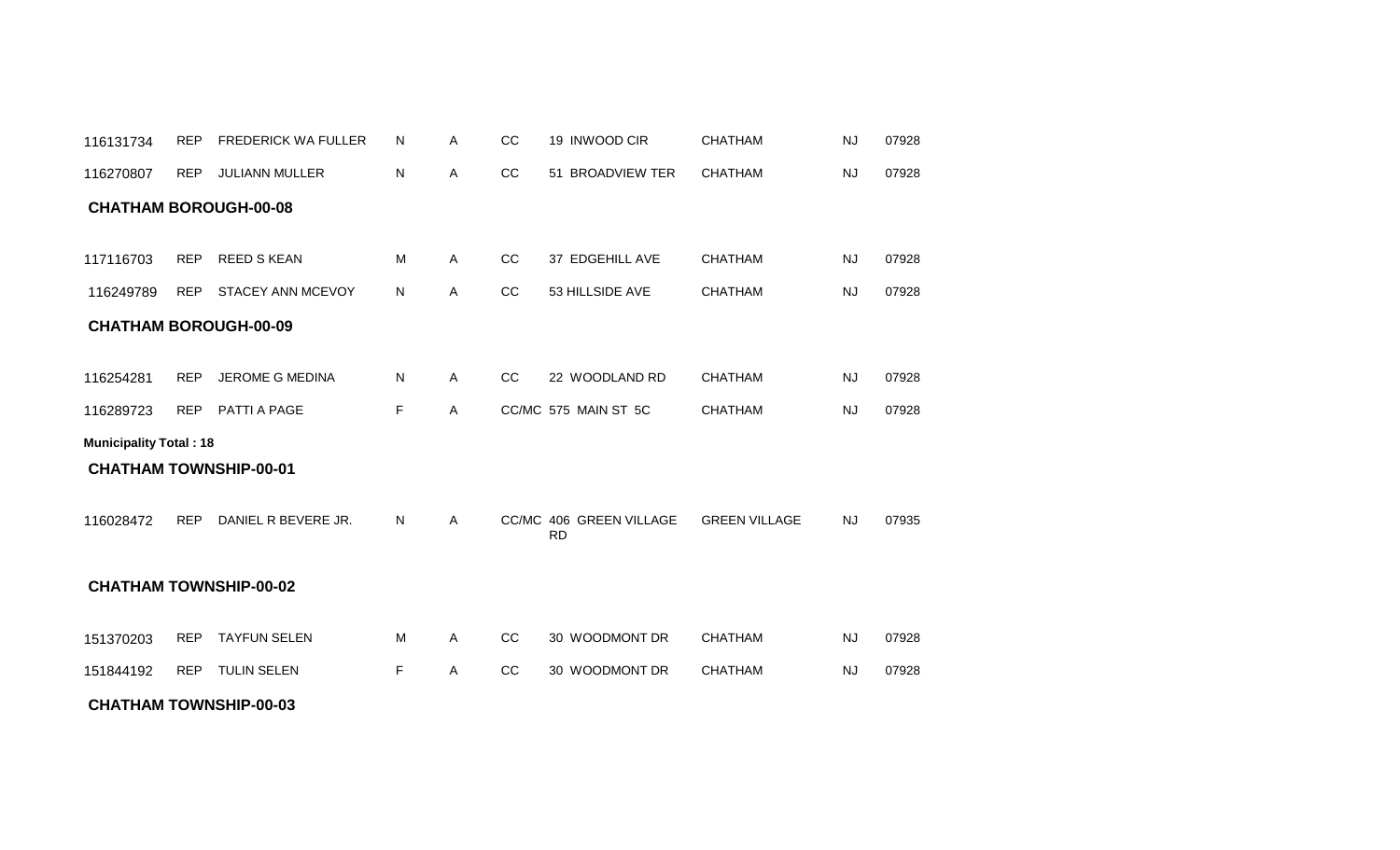| 116077535 | <b>REP</b> | PETER COVIELLO JR.            | N         | Α            | cc | 21 SPRING ST      | <b>CHATHAM</b> | <b>NJ</b> | 07928 |
|-----------|------------|-------------------------------|-----------|--------------|----|-------------------|----------------|-----------|-------|
|           |            | <b>CHATHAM TOWNSHIP-00-04</b> |           |              |    |                   |                |           |       |
|           |            |                               |           |              |    |                   |                |           |       |
| 116276676 | <b>REP</b> | <b>GLEN L NELSON</b>          | M         | $\mathsf{A}$ | CC | 206 LONGWOOD AVE  | <b>CHATHAM</b> | NJ        | 07928 |
| 116409620 | <b>REP</b> | <b>JULIA TURCO</b>            | ${\sf N}$ | A            | cc | 6 YARMOUTH RD     | CHATHAM        | <b>NJ</b> | 07928 |
|           |            | <b>CHATHAM TOWNSHIP-00-05</b> |           |              |    |                   |                |           |       |
|           |            |                               |           |              |    |                   |                |           |       |
| 116018500 | <b>REP</b> | MICHAEL L BARNES              | M         | Α            | cc | 126 SOUTHERN BLVD | <b>CHATHAM</b> | <b>NJ</b> | 07928 |
| 104558284 | <b>REP</b> | MAREZA I ESTEVEZ              | F.        | Α            | CC | 126 SOUTHERN BLVD | <b>CHATHAM</b> | <b>NJ</b> | 07928 |
|           |            | <b>CHATHAM TOWNSHIP-00-06</b> |           |              |    |                   |                |           |       |
|           |            |                               |           |              |    |                   |                |           |       |
| 116156873 | <b>REP</b> | NICOLE HAGNER                 | F.        | A            | CC | 396 RIVER RD      | <b>CHATHAM</b> | <b>NJ</b> | 07928 |
| 534030722 | <b>REP</b> | ROBERT E NEVIN                | M         | Α            | CC | 15 SEMINOLE WAY   | <b>CHATHAM</b> | <b>NJ</b> | 07928 |
|           |            | <b>CHATHAM TOWNSHIP-00-07</b> |           |              |    |                   |                |           |       |
|           |            |                               |           |              |    |                   |                |           |       |
| 116004741 | <b>REP</b> | <b>LAURA M ALI</b>            | N         | A            | CC | 744 FAIRMOUNT AVE | <b>CHATHAM</b> | <b>NJ</b> | 07928 |
| 116280177 | <b>REP</b> | <b>JOHN J NONNENMACHER</b>    | м         | A            | CC | 744 FAIRMOUNT AVE | <b>CHATHAM</b> | <b>NJ</b> | 07928 |
|           |            | <b>CHATHAM TOWNSHIP-00-08</b> |           |              |    |                   |                |           |       |
|           |            |                               |           |              |    |                   |                |           |       |
| 116076042 | <b>REP</b> | <b>COLLEEN CORTESE</b>        | N         | Α            | CC | 50 SUSAN DR       | <b>CHATHAM</b> | <b>NJ</b> | 07928 |

116077534 REP JANICE MCNEILL COVIELLO N A CC 21 SPRING ST CHATHAM NJ 07928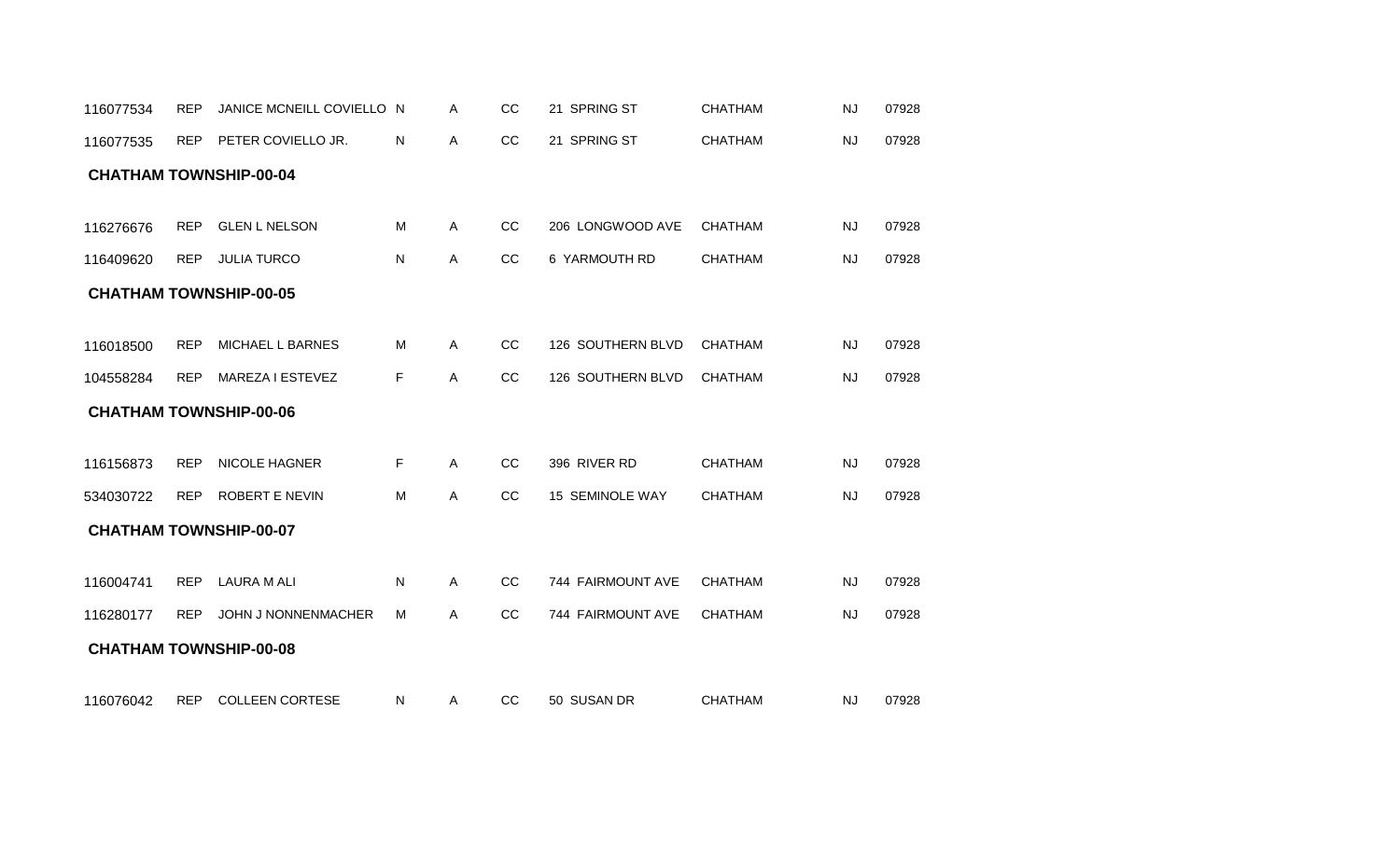| 116134142                     | REP        | ROBERT J GALLOP               | N. | Α | CC          | 54 SUSAN DR                   | <b>CHATHAM</b> | <b>NJ</b> | 07928 |            |                |    |       |
|-------------------------------|------------|-------------------------------|----|---|-------------|-------------------------------|----------------|-----------|-------|------------|----------------|----|-------|
|                               |            | <b>CHATHAM TOWNSHIP-00-09</b> |    |   |             |                               |                |           |       |            |                |    |       |
|                               |            |                               |    |   |             |                               |                |           |       |            |                |    |       |
| 116219439                     | <b>REP</b> | <b>BARBARA LEONARD</b>        | N  | A | CC          | 104 WESTMINSTER RD CHATHAM    |                | <b>NJ</b> | 07928 |            |                |    |       |
| 116376497                     | <b>REP</b> | <b>KEVIN M SULLIVAN</b>       | N. | A | $_{\rm CC}$ | 8 STAFFORD RD                 | <b>CHATHAM</b> | <b>NJ</b> | 07928 |            |                |    |       |
|                               |            | <b>CHATHAM TOWNSHIP-00-10</b> |    |   |             |                               |                |           |       |            |                |    |       |
|                               |            |                               |    |   |             |                               |                |           |       |            |                |    |       |
| 152664866                     |            | REP VICTOR GERARD ALBERIGI M  |    | A | cc          | 16 HERITAGE DR                | CHATHAM        | <b>NJ</b> | 07928 |            |                |    |       |
| <b>Municipality Total: 18</b> |            |                               |    |   |             |                               |                |           |       |            |                |    |       |
| <b>CHESTER BOROUGH-00-01</b>  |            |                               |    |   |             |                               |                |           |       |            |                |    |       |
|                               |            |                               |    |   |             |                               |                |           |       |            |                |    |       |
| 116192196                     | <b>REP</b> | KATHLEEN L KASPER             | N  | Α |             | CC/MC 10 CEDAR TREE LN        | <b>CHESTER</b> | <b>NJ</b> | 07930 |            |                |    |       |
| 116192197                     | <b>REP</b> | <b>KENNETH S KASPER</b>       | N  | A | cc          | 10 CEDAR TREE LN              | <b>CHESTER</b> | <b>NJ</b> | 07930 |            |                |    |       |
| <b>Municipality Total: 2</b>  |            |                               |    |   |             |                               |                |           |       |            |                |    |       |
| <b>CHESTER TOWNSHIP-00-01</b> |            |                               |    |   |             |                               |                |           |       |            |                |    |       |
| 150217249                     | <b>REP</b> | JOSEPH DIPAOLO                | N  | Α | cc          | 269 PLEASANT HILL RD FLANDERS |                | <b>NJ</b> | 07836 |            |                |    |       |
| 116422724                     |            | REP MARIE C YOUNG             | F  | A | cc          | 150 PLEASANT HILL RD CHESTER  |                | <b>NJ</b> | 07930 |            |                |    |       |
|                               |            |                               |    |   |             |                               |                |           |       |            |                |    |       |
|                               |            | <b>CHESTER TOWNSHIP-00-02</b> |    |   |             |                               |                |           |       |            |                |    |       |
| 116005966                     | <b>REP</b> | KURT W ALSTEDE                | М  | Α | $_{\rm CC}$ | 100 ROUTE 24                  | <b>CHESTER</b> | <b>NJ</b> | 07930 | PO BOX 278 | <b>CHESTER</b> | NJ | 07930 |
| 116160916                     | <b>REP</b> | <b>LEONA L HARRINGTON</b>     | N  | Α | CC          | 24 PARKER RD                  | <b>CHESTER</b> | NJ        | 07930 |            |                |    |       |
|                               |            |                               |    |   |             |                               |                |           |       |            |                |    |       |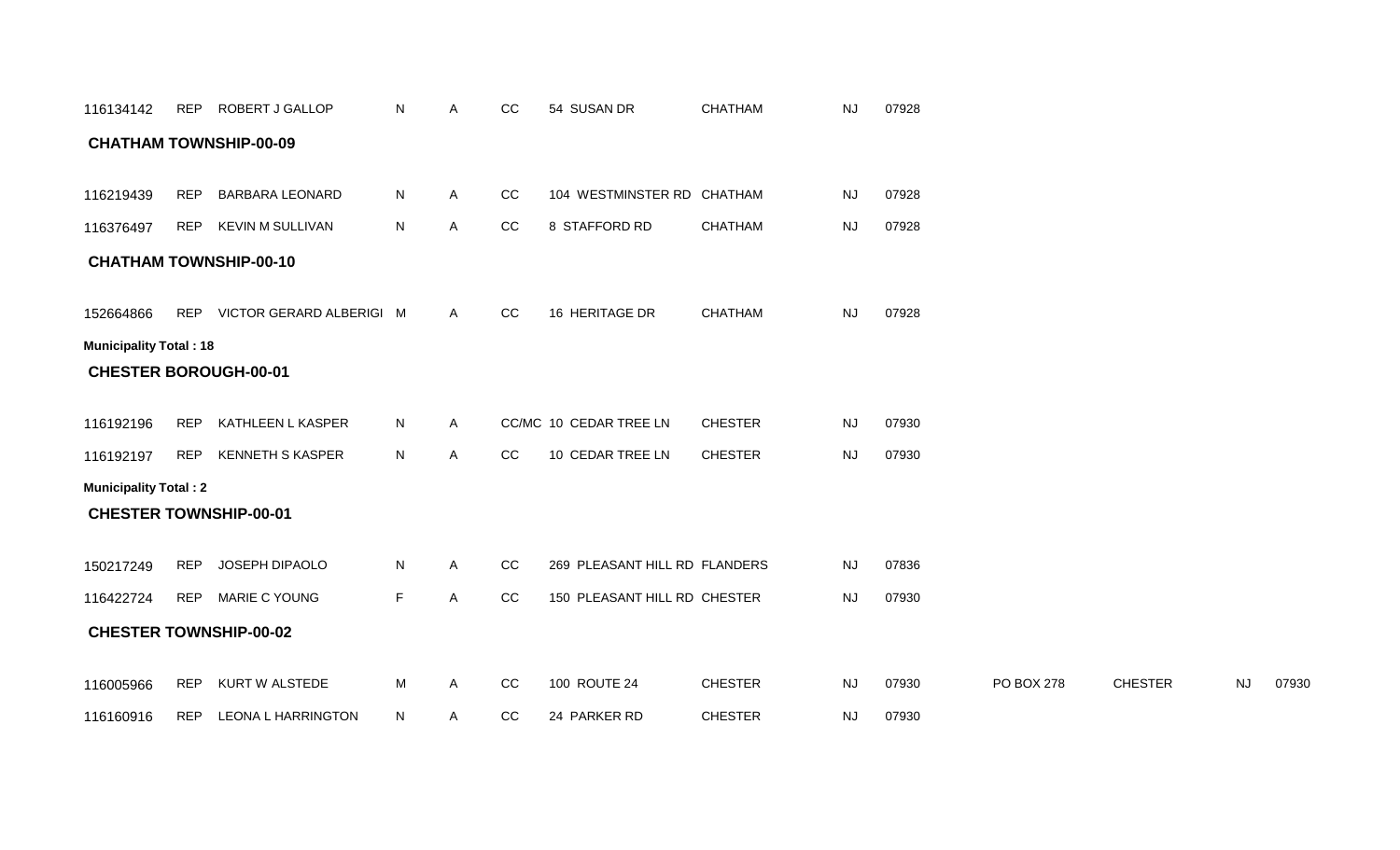#### **DENVILLE TOWNSHIP-01-03**

| <b>CHESTER TOWNSHIP-00-04</b>  |            |                                |    |              |               |                   |                 |           |       |
|--------------------------------|------------|--------------------------------|----|--------------|---------------|-------------------|-----------------|-----------|-------|
| 116057287                      | <b>REP</b> | <b>GAETANO J CASILLO</b>       | N  | $\mathsf{A}$ | CC            | 22 VALLEY PL      | <b>CHESTER</b>  | <b>NJ</b> | 07930 |
| 116180991                      | <b>REP</b> | <b>JUDITH F IRWIN</b>          | N  | A            | CC            | 24 VALLEY PL      | <b>CHESTER</b>  | <b>NJ</b> | 07930 |
| <b>CHESTER TOWNSHIP-00-05</b>  |            |                                |    |              |               |                   |                 |           |       |
|                                |            |                                |    |              |               |                   |                 |           |       |
| 116080045                      | <b>REP</b> | <b>JAMES K CROWLEY</b>         | M  | $\mathsf{A}$ | CC            | 408 NORTH RD      | <b>CHESTER</b>  | NJ        | 07930 |
| 101542729                      | <b>REP</b> | <b>JANET P GERBER</b>          | F  | A            | CC            | 11 BURNETT DR     | <b>CHESTER</b>  | <b>NJ</b> | 07930 |
| <b>Municipality Total: 10</b>  |            |                                |    |              |               |                   |                 |           |       |
| <b>DENVILLE TOWNSHIP-01-01</b> |            |                                |    |              |               |                   |                 |           |       |
| 116234536                      | <b>REP</b> | DAWN ANN MAHON                 | F  | $\mathsf{A}$ | CC            | 87 OLD BOONTON RD | <b>DENVILLE</b> | <b>NJ</b> | 07834 |
| 116234537                      | <b>REP</b> | <b>TERENCE G MAHON</b>         | M  | $\mathsf{A}$ | CC            | 87 OLD BOONTON RD | <b>DENVILLE</b> | <b>NJ</b> | 07834 |
|                                |            | <b>DENVILLE TOWNSHIP-01-02</b> |    |              |               |                   |                 |           |       |
|                                |            |                                |    |              |               |                   |                 |           |       |
| 150127473                      | <b>REP</b> | <b>CHRISTINA V KOVACS</b>      | N. | A            | <sub>CC</sub> | 104 CEDAR LK E    | <b>DENVILLE</b> | <b>NJ</b> | 07834 |
| 116359690                      | <b>REP</b> | <b>JOHN SKOUFIS</b>            | N  | A            | CC            | 31 CEDAR LK E     | <b>DENVILLE</b> | NJ        | 07834 |

N A CC/MC 30 E FOX CHASE RD CHESTER NJ 07930

N A CC 21 COOPER LN CHESTER NJ 07930

#### **CHESTER TOWNSHIP-00-03**

116330582 REP DENIS A ROSSI

116105374 REP SANDRA A DRYSDALE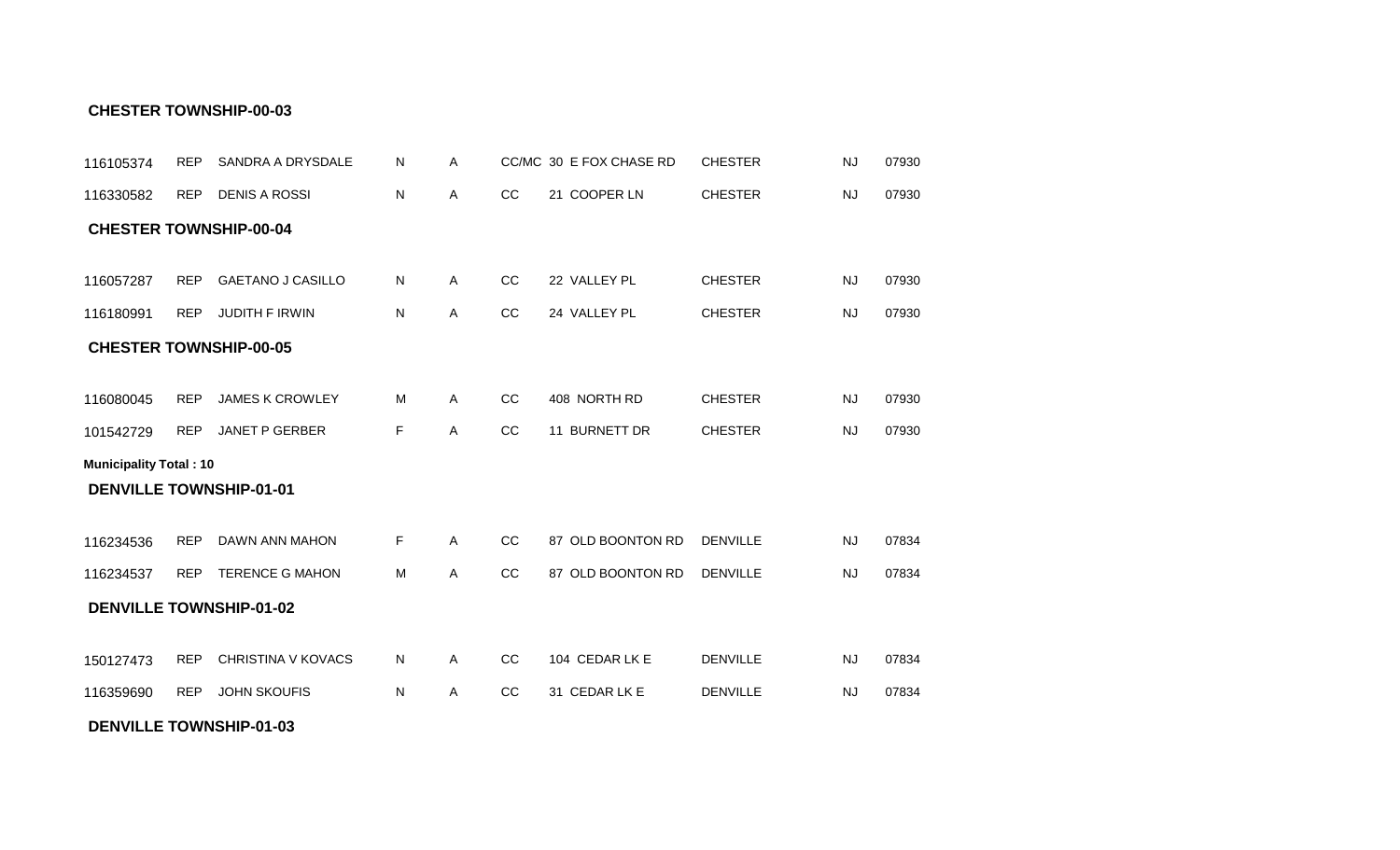#### **DENVILLE TOWNSHIP-03-02**

| <b>DENVILLE TOWNSHIP-02-01</b> |            |                          |    |              |               |                                 |                 |           |       |  |  |  |
|--------------------------------|------------|--------------------------|----|--------------|---------------|---------------------------------|-----------------|-----------|-------|--|--|--|
| 116082945                      | <b>REP</b> | BRUCE GREGORY DADAMO N   |    | $\mathsf{A}$ | <b>CC</b>     | 6 WILSON AVE                    | <b>DENVILLE</b> | <b>NJ</b> | 07834 |  |  |  |
| 116139241                      | <b>REP</b> | NANCY J GERHARDT         | N. | $\mathsf{A}$ | <sub>CC</sub> | 19 FREEMAN LN                   | <b>DENVILLE</b> | <b>NJ</b> | 07834 |  |  |  |
| <b>DENVILLE TOWNSHIP-02-02</b> |            |                          |    |              |               |                                 |                 |           |       |  |  |  |
| 116145603                      | <b>REP</b> | CHRISTOPHER P GOLINSKI N |    | $\mathsf{A}$ | <sub>CC</sub> | <b>41 WARREN TRL</b>            | <b>DENVILLE</b> | <b>NJ</b> | 07834 |  |  |  |
| 116145604                      | <b>REP</b> | DARLENE P GOLINSKI       | N. | $\mathsf{A}$ | CC            | <b>41 WARREN TRL</b>            | <b>DENVILLE</b> | <b>NJ</b> | 07834 |  |  |  |
| <b>DENVILLE TOWNSHIP-02-03</b> |            |                          |    |              |               |                                 |                 |           |       |  |  |  |
| 151142055                      | <b>REP</b> | <b>BRIAN G BERGEN</b>    | м  | $\mathsf{A}$ | <b>CC</b>     | 54 SHAWGER RD                   | <b>DENVILLE</b> | <b>NJ</b> | 07834 |  |  |  |
| 116095297                      | <b>REP</b> | <b>MEGAN E MCDERMOTT</b> | F. | Α            | CC            | 19 MOUNTAIN RD                  | <b>DENVILLE</b> | <b>NJ</b> | 07834 |  |  |  |
| <b>DENVILLE TOWNSHIP-03-01</b> |            |                          |    |              |               |                                 |                 |           |       |  |  |  |
|                                |            |                          |    |              |               |                                 |                 |           |       |  |  |  |
| 116036422                      | <b>REP</b> | <b>JEANETTE E BOTTI</b>  | N  | Α            | <sub>CC</sub> | 73 MOUNT PLEASANT<br><b>TPK</b> | <b>DENVILLE</b> | <b>NJ</b> | 07834 |  |  |  |
| 116300341                      | <b>REP</b> | <b>GEORGE R PETERSEN</b> | N  | Α            | cc            | 75 COOPER RD                    | <b>DENVILLE</b> | <b>NJ</b> | 07834 |  |  |  |

REP SHARON M ANDES A CC 168 MORRIS AVE 07834 116008208 N DENVILLE NJ

REP THOMAS W ANDES A CC 168 MORRIS AVE 07834 116008210 M DENVILLE NJ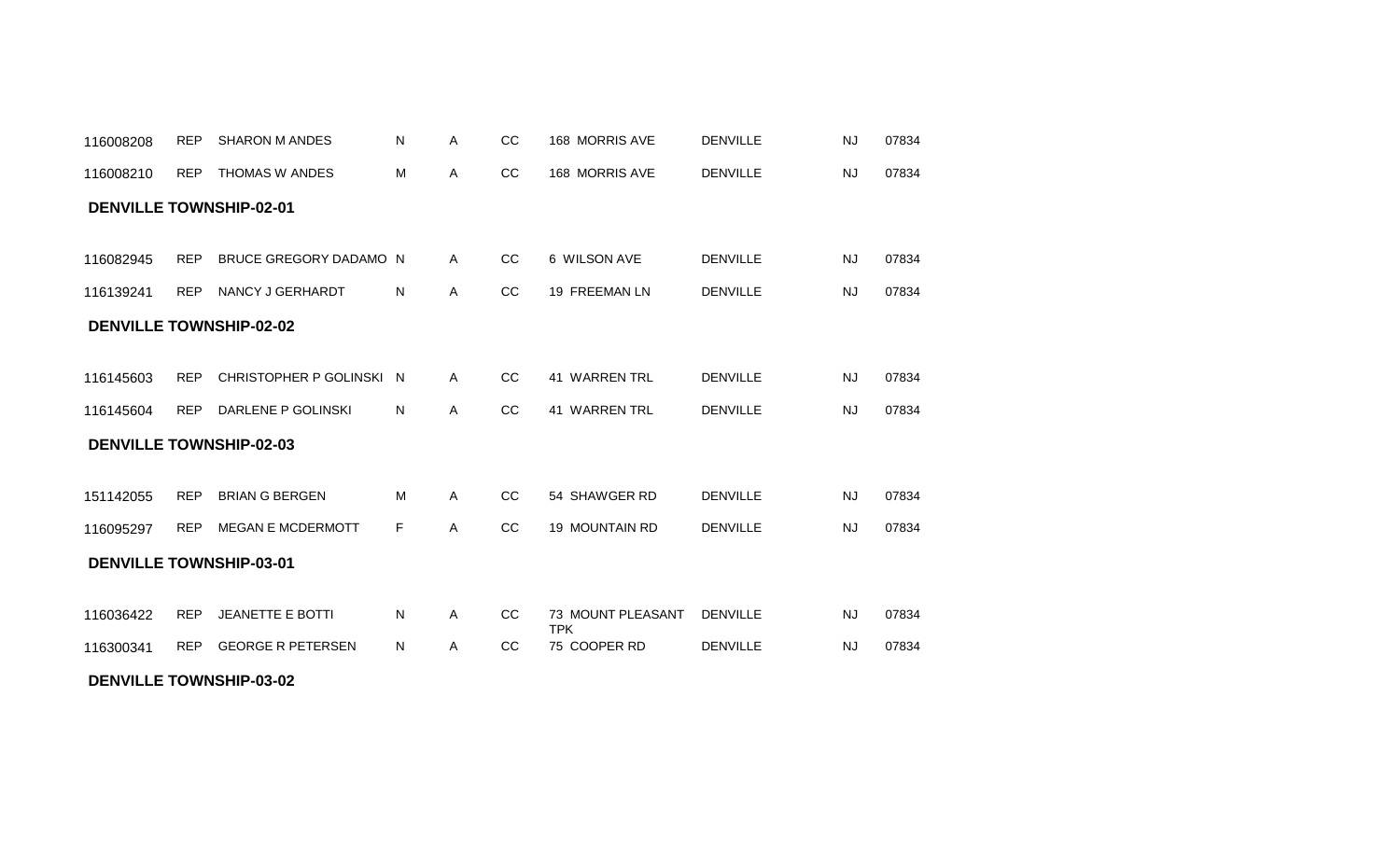| 116178471                      | <b>REP</b> | PHILIP T HUSSA                     | N | Α | CC | 20 HEWETSON RD        | <b>DENVILLE</b> | <b>NJ</b> | 07834 |
|--------------------------------|------------|------------------------------------|---|---|----|-----------------------|-----------------|-----------|-------|
| 116184740                      | <b>REP</b> | LENE JENNINGS                      | F | Α | CC | 29 MANOR RD           | <b>DENVILLE</b> | <b>NJ</b> | 07834 |
| <b>DENVILLE TOWNSHIP-03-03</b> |            |                                    |   |   |    |                       |                 |           |       |
|                                |            |                                    |   |   |    |                       |                 |           |       |
| 116019992                      | <b>REP</b> | <b>CAROL BARTKOWIAK</b>            | N | Α | CC | 9 CLIFFSIDE TRL       | <b>DENVILLE</b> | <b>NJ</b> | 07834 |
| 116121098                      | <b>REP</b> | <b>EUGENE F FEYL</b>               | M | Α | CC | 44 LAKEWOOD DR        | <b>DENVILLE</b> | <b>NJ</b> | 07834 |
| <b>DENVILLE TOWNSHIP-04-01</b> |            |                                    |   |   |    |                       |                 |           |       |
|                                |            |                                    |   |   |    |                       |                 |           |       |
| 116362794                      | <b>REP</b> | <b>DEBORAH ANN SMITH</b>           | N | Α | CC | 134 SHONGUM RD        | <b>DENVILLE</b> | <b>NJ</b> | 07834 |
| 116362798                      | <b>REP</b> | <b>STEVEN I SMITH</b>              | N | Α | CC | 134 SHONGUM RD        | <b>DENVILLE</b> | <b>NJ</b> | 07834 |
| <b>DENVILLE TOWNSHIP-04-02</b> |            |                                    |   |   |    |                       |                 |           |       |
|                                |            |                                    |   |   |    |                       |                 |           |       |
| 116066194                      | <b>REP</b> | <b>MARILYN L CIOFFI</b>            | N | Α |    | CC/MC 61 MAGNOLIA AVE | <b>DENVILLE</b> | NJ        | 07834 |
| 116233572                      | <b>REP</b> | LOUIS ROBERT MAFFEI II             | N | Α | CC | 47 MAGNOLIA AVE       | <b>DENVILLE</b> | <b>NJ</b> | 07834 |
| <b>DENVILLE TOWNSHIP-04-03</b> |            |                                    |   |   |    |                       |                 |           |       |
|                                |            |                                    |   |   |    |                       |                 |           |       |
| 116103544                      | <b>REP</b> | CHRISTOPHER L DOUR                 | N | Α | CC | 1 VAN DORN PL         | <b>DENVILLE</b> | <b>NJ</b> | 07834 |
| 116362311                      | <b>REP</b> | SARAH C SMITH                      | N | А | CC | 59 NICOLE DR          | <b>DENVILLE</b> | <b>NJ</b> | 07834 |
| <b>Municipality Total: 24</b>  |            |                                    |   |   |    |                       |                 |           |       |
|                                |            | <b>EAST HANOVER TOWNSHIP-00-01</b> |   |   |    |                       |                 |           |       |
|                                |            |                                    |   |   |    |                       |                 |           |       |
|                                |            |                                    |   |   |    |                       |                 |           |       |

116385530 REP SUSAN TIETJEN F A CC 10 WINDSOR WAY EAST HANOVER NJ 07936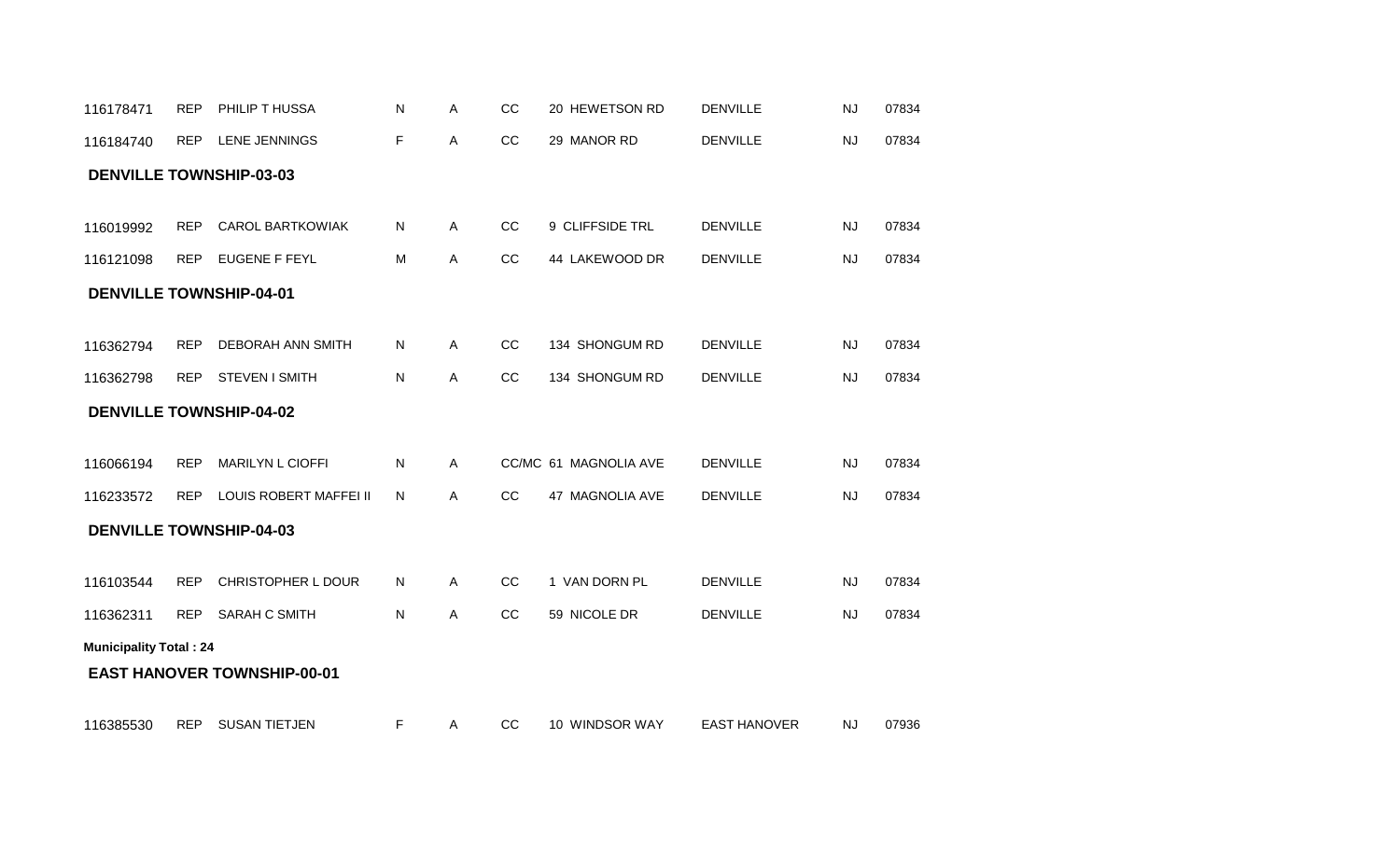#### **EAST HANOVER TOWNSHIP-00-08**

| 116240346 | <b>REP</b> | PHYLLIS JEAN MARMON                | N  | Α            | CC | 108 TANGLEWOOD DR EAST HANOVER   |                     | <b>NJ</b> | 07936 |            |                     |           |       |
|-----------|------------|------------------------------------|----|--------------|----|----------------------------------|---------------------|-----------|-------|------------|---------------------|-----------|-------|
|           |            | <b>EAST HANOVER TOWNSHIP-00-03</b> |    |              |    |                                  |                     |           |       |            |                     |           |       |
|           |            | <b>EAST HANOVER TOWNSHIP-00-04</b> |    |              |    |                                  |                     |           |       |            |                     |           |       |
| 116328956 | <b>REP</b> | JOAN L ROSANIA                     | F. | A            | CC | 127 CASTLE RIDGE DR EAST HANOVER |                     | <b>NJ</b> | 07936 |            |                     |           |       |
| 116328957 | <b>REP</b> | <b>RONALD ROSANIA</b>              | M  | A            | CC | 127 CASTLE RIDGE DR EAST HANOVER |                     | <b>NJ</b> | 07936 |            |                     |           |       |
|           |            | <b>EAST HANOVER TOWNSHIP-00-05</b> |    |              |    |                                  |                     |           |       |            |                     |           |       |
| 116000895 | <b>REP</b> | <b>MARIO B ACCUMANNO</b>           | N  | A            | CC | 44 CUTTER DR                     | <b>EAST HANOVER</b> | <b>NJ</b> | 07936 |            |                     |           |       |
| 116325613 |            | REP YVONNE F ROCCO                 | N  | A            | CC | 44 CUTTER DR                     | <b>EAST HANOVER</b> | NJ.       | 07936 |            |                     |           |       |
|           |            | <b>EAST HANOVER TOWNSHIP-00-06</b> |    |              |    |                                  |                     |           |       |            |                     |           |       |
| 116053547 | <b>REP</b> | DOMINIC M CARDARELLA               | N. | A            | CC | 63 KLINGER RD                    | <b>EAST HANOVER</b> | <b>NJ</b> | 07936 | PO BOX: 53 | <b>EAST HANOVER</b> | <b>NJ</b> | 07936 |
| 116053548 | <b>REP</b> | ELIZABETH L CARDARELLA N           |    | $\mathsf{A}$ | CC | 63 KLINGER RD                    | <b>EAST HANOVER</b> | <b>NJ</b> | 07936 |            |                     |           |       |
|           |            | <b>EAST HANOVER TOWNSHIP-00-07</b> |    |              |    |                                  |                     |           |       |            |                     |           |       |
| 116045764 | <b>REP</b> | NATALE BUONO JR.                   | N  | A            | CC | 17 FOREST RD                     | <b>EAST HANOVER</b> | <b>NJ</b> | 07936 |            |                     |           |       |

#### **EAST HANOVER TOWNSHIP-00-02**

116385531 REP WERNER TIETJEN M A CC 10 WINDSOR WAY EAST HANOVER NJ 07936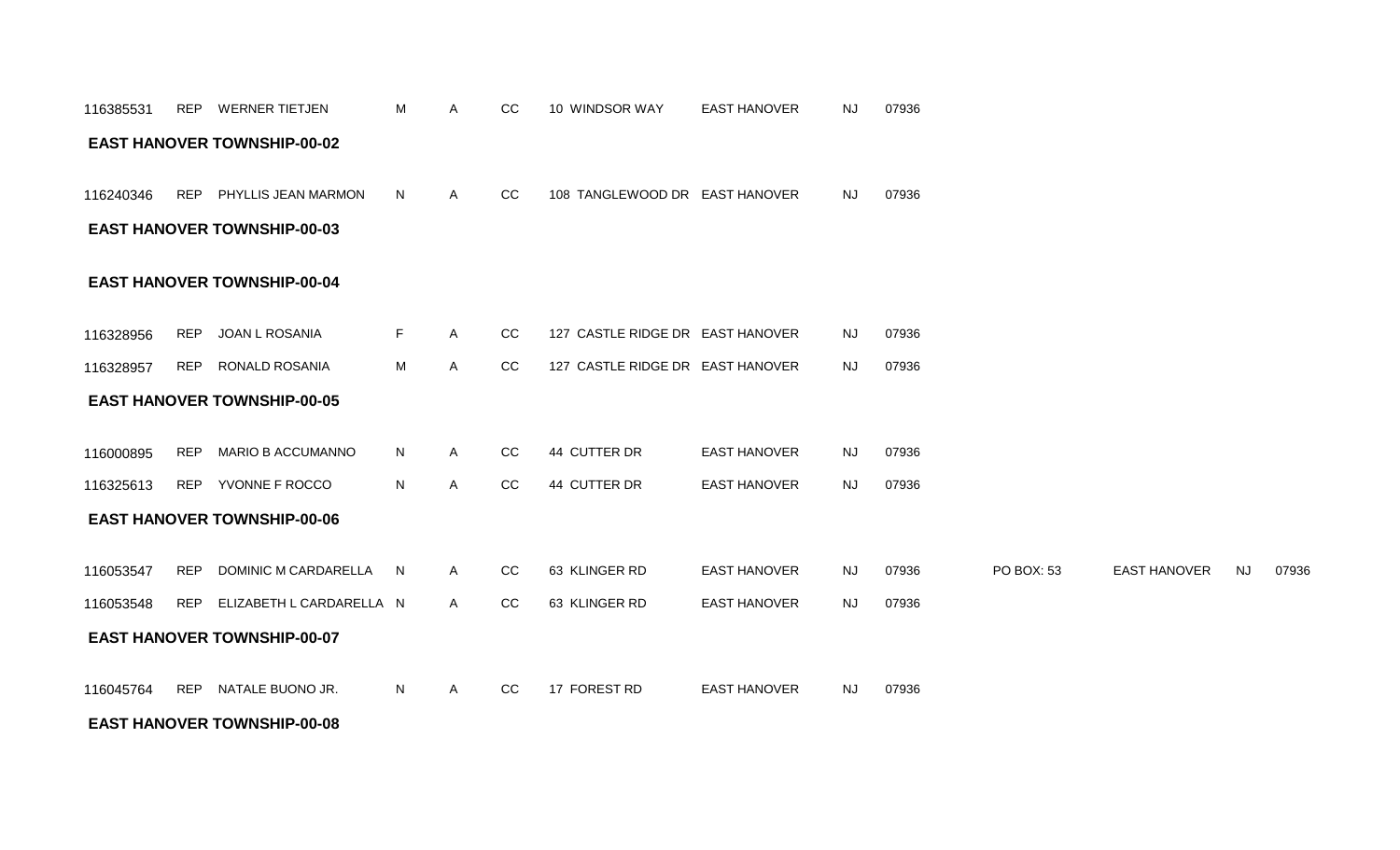| 116050108 | <b>REP</b> | YVONNE A CALI                     | N  | Α | CC | 25 WOODBINE RD    | <b>FLORHAM PARK</b> | <b>NJ</b> | 07932 |
|-----------|------------|-----------------------------------|----|---|----|-------------------|---------------------|-----------|-------|
| 110572796 | REP        | <b>GERALD P IORIO</b>             | M  | A | CC | 8 DELLWOOD DR     | <b>FLORHAM PARK</b> | NJ.       | 07932 |
|           |            | <b>FLORHAM PARK BOROUGH-00-02</b> |    |   |    |                   |                     |           |       |
|           |            |                                   |    |   |    |                   |                     |           |       |
| 116021394 | <b>REP</b> | <b>RONALD R BAUER</b>             | M  | A | CC | 7 VULTEE DR       | <b>FLORHAM PARK</b> | <b>NJ</b> | 07932 |
| 116346870 | <b>REP</b> | ROSEMARY SCHUMACHER N             |    | A | CC | 51 ROOSEVELT BLVD | <b>FLORHAM PARK</b> | <b>NJ</b> | 07932 |
|           |            | <b>FLORHAM PARK BOROUGH-00-03</b> |    |   |    |                   |                     |           |       |
|           |            |                                   |    |   |    |                   |                     |           |       |
| 116061601 | <b>REP</b> | PAT CHASE                         | N  | Α | CC | 48 ORCHARD RD     | <b>FLORHAM PARK</b> | <b>NJ</b> | 07932 |
| 116061602 |            | REP PAUL W CHASE                  | N  | Α | CC | 48 ORCHARD RD     | <b>FLORHAM PARK</b> | <b>NJ</b> | 07932 |
|           |            | <b>FLORHAM PARK BOROUGH-00-04</b> |    |   |    |                   |                     |           |       |
|           |            |                                   |    |   |    |                   |                     |           |       |
| 116381697 | <b>REP</b> | <b>MARK J TAYLOR</b>              | N  | Α | CC | 23 SHERBROOKE DR  | <b>FLORHAM PARK</b> | <b>NJ</b> | 07932 |
|           |            | <b>FLORHAM PARK BOROUGH-00-05</b> |    |   |    |                   |                     |           |       |
|           |            |                                   |    |   |    |                   |                     |           |       |
| 116086441 | <b>REP</b> | <b>CHRISTINE H DAVIDSON</b>       | N. | A | CC | 147 RIDGEDALE AVE | <b>FLORHAM PARK</b> | <b>NJ</b> | 07932 |
| 116426854 | <b>REP</b> | WILLIAM I ZUCKERMAN               | N  | A | CC | 12 KEYES ST       | <b>FLORHAM PARK</b> | <b>NJ</b> | 07932 |
|           |            | <b>FLORHAM PARK BOROUGH-00-06</b> |    |   |    |                   |                     |           |       |

## **FLORHAM PARK BOROUGH-00-01**

**Municipality Total : 10**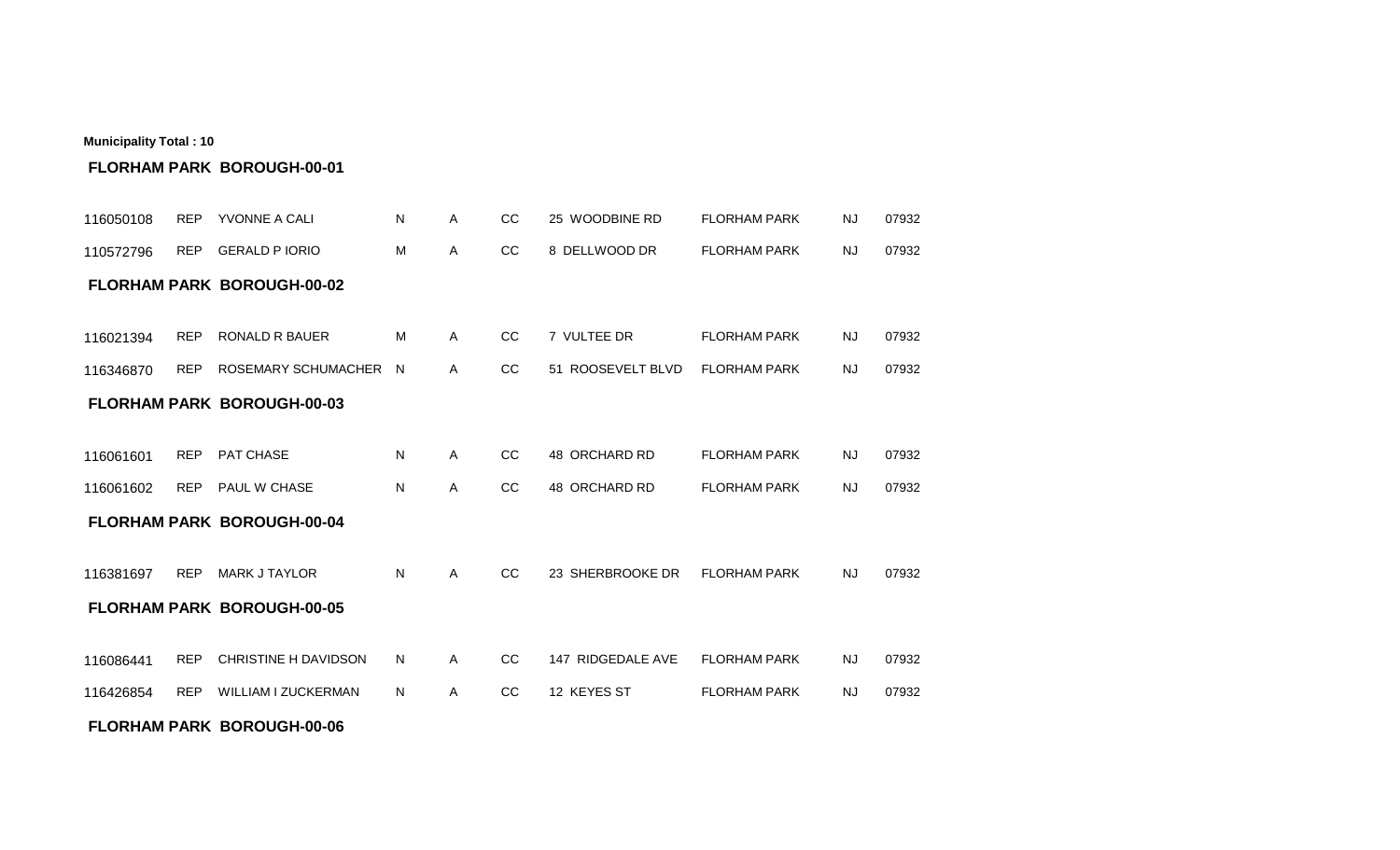| 116258503                     | <b>REP</b> | <b>THOMAS B MICHALOWSKI</b>              | N  | A            | CC            | 2 HANCOCK DR                    | <b>FLORHAM PARK</b> | NJ        | 07932 |
|-------------------------------|------------|------------------------------------------|----|--------------|---------------|---------------------------------|---------------------|-----------|-------|
|                               |            | <b>FLORHAM PARK BOROUGH-00-07</b>        |    |              |               |                                 |                     |           |       |
|                               |            |                                          |    |              |               |                                 |                     |           |       |
| 101079390                     | <b>REP</b> | <b>VINCENT E BOBER</b>                   | N  | A            | <b>MC</b>     | 5 MURPHY CIR                    | <b>FLORHAM PARK</b> | <b>NJ</b> | 07932 |
| 116317992                     | <b>REP</b> | <b>DIANE L REIDENBERG</b>                | F  | A            | CC            | 3 FIRST ST                      | <b>FLORHAM PARK</b> | <b>NJ</b> | 07932 |
|                               |            | <b>FLORHAM PARK BOROUGH-00-08</b>        |    |              |               |                                 |                     |           |       |
|                               |            |                                          |    |              |               |                                 |                     |           |       |
| 116084460                     | <b>REP</b> | <b>JAMES DAMICO</b>                      | M  | A            | <sub>CC</sub> | 13 SHETLAND RD                  | <b>FLORHAM PARK</b> | <b>NJ</b> | 07932 |
| 116084461                     | <b>REP</b> | <b>MARY DAMICO</b>                       | N  | Α            | CC            | 13 SHETLAND RD                  | <b>FLORHAM PARK</b> | <b>NJ</b> | 07932 |
|                               |            | <b>FLORHAM PARK BOROUGH-00-09</b>        |    |              |               |                                 |                     |           |       |
|                               |            |                                          |    |              |               |                                 |                     |           |       |
| 116139352                     | <b>REP</b> | <b>CHARLES A</b><br><b>GERMERSHAUSEN</b> | N  | A            | cc            | 59 FELCH RD                     | <b>FLORHAM PARK</b> | <b>NJ</b> | 07932 |
| 116139353                     | <b>REP</b> | <b>MARY LOU</b><br><b>GERMERSHAUSEN</b>  | N  | A            | CC            | 59 FELCH RD                     | <b>FLORHAM PARK</b> | <b>NJ</b> | 07932 |
| <b>Municipality Total: 16</b> |            |                                          |    |              |               |                                 |                     |           |       |
| <b>HANOVER TOWNSHIP-00-01</b> |            |                                          |    |              |               |                                 |                     |           |       |
|                               |            |                                          |    |              |               |                                 |                     |           |       |
| 116298367                     | <b>REP</b> | PHYLLIS E PEPE                           | F. | A            | <sub>CC</sub> | 262 VISTA DR                    | <b>CEDAR KNOLLS</b> | <b>NJ</b> | 07927 |
| 116394143                     | <b>REP</b> | <b>CRAIG WM VAGELL</b>                   | N  | $\mathsf{A}$ | CC            | 6 CREST RD                      | <b>CEDAR KNOLLS</b> | <b>NJ</b> | 07927 |
|                               |            | <b>HANOVER TOWNSHIP-00-02</b>            |    |              |               |                                 |                     |           |       |
|                               |            |                                          |    |              |               |                                 |                     |           |       |
| 116043605                     | <b>REP</b> | ROBERT NORRIS BRUENO<br>JR.              | N  | A            | cc            | 53 COUNTRYWOOD DR MORRIS PLAINS |                     | <b>NJ</b> | 07950 |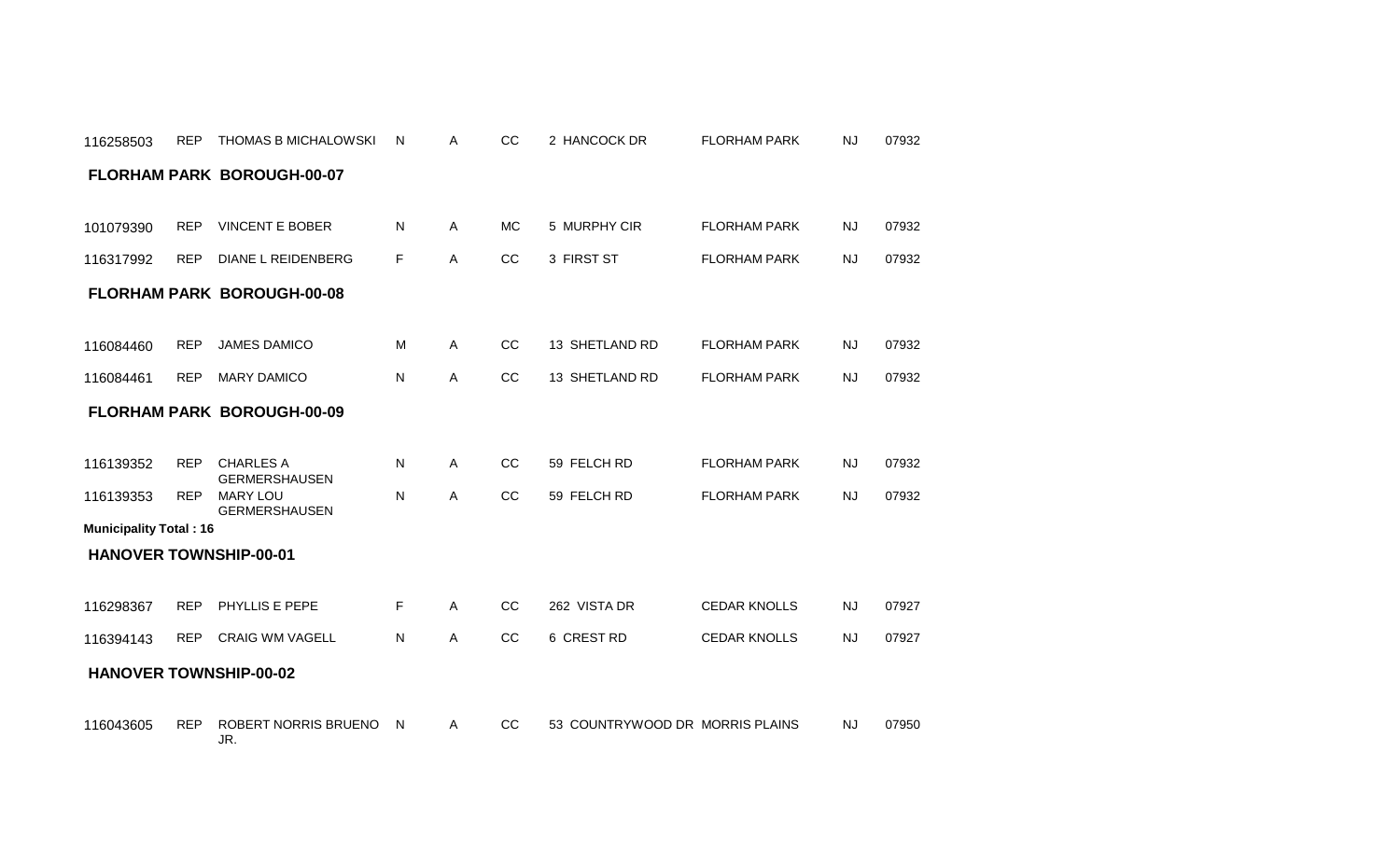#### **HANOVER TOWNSHIP-00-08**

| 116126714 | <b>REP</b> | AMY M GRASSO                  | F | $\mathsf{A}$ |               | CC/MC 45 N JEFFERSON RD | <b>WHIPPANY</b> | <b>NJ</b> | 07981 |
|-----------|------------|-------------------------------|---|--------------|---------------|-------------------------|-----------------|-----------|-------|
| 116149516 | <b>REP</b> | LEONARD C GRASSO JR.          | N | A            | <sub>CC</sub> | 45 N JEFFERSON RD       | WHIPPANY        | <b>NJ</b> | 07981 |
|           |            | <b>HANOVER TOWNSHIP-00-05</b> |   |              |               |                         |                 |           |       |
|           |            |                               |   |              |               |                         |                 |           |       |
| 116285454 | <b>REP</b> | <b>HOWARD M OLSEN</b>         | N | A            | CC            | 93 GRIFFITH DR          | <b>WHIPPANY</b> | <b>NJ</b> | 07981 |
| 116323024 | <b>REP</b> | <b>MARIE A RINGSTAD</b>       | N | A            | <sub>CC</sub> | 21 FRANK TER            | WHIPPANY        | <b>NJ</b> | 07981 |
|           |            | <b>HANOVER TOWNSHIP-00-06</b> |   |              |               |                         |                 |           |       |
|           |            |                               |   |              |               |                         |                 |           |       |
| 116186999 | <b>REP</b> | KIMBERLY ANN LANDERS          | N | A            | <sub>CC</sub> | 11 INDEPENDENCE DR      | WHIPPANY        | <b>NJ</b> | 07981 |
| 116276292 | <b>REP</b> | <b>JAMES J NEIDHARDT</b>      | N | A            | <sub>CC</sub> | 3414 APPLETON WAY       | <b>WHIPPANY</b> | <b>NJ</b> | 07981 |
|           |            | <b>HANOVER TOWNSHIP-00-07</b> |   |              |               |                         |                 |           |       |
|           |            |                               |   |              |               |                         |                 |           |       |
| 117026266 | <b>REP</b> | <b>CHRISTINA CASSIDY</b>      | N | $\mathsf{A}$ | CC            | 4 ADAMS DR              | <b>WHIPPANY</b> | <b>NJ</b> | 07981 |
| 117025665 | <b>REP</b> | <b>MICHAEL P CASSIDY</b>      | N | A            | CC            | 4 ADAMS DR              | <b>WHIPPANY</b> | <b>NJ</b> | 07981 |

#### **HANOVER TOWNSHIP-00-04**

| 116069705 | <b>REP</b> | ANNEMARIE COILEY   | N. | CC. | 43 GAIL RD | <b>MORRIS PLAINS</b> | NJ. | 07950 |
|-----------|------------|--------------------|----|-----|------------|----------------------|-----|-------|
| 116069706 | <b>REP</b> | JAMES P COILEY SR. | N. | CC  | 43 GAIL RD | <b>MORRIS PLAINS</b> | NJ. | 07950 |

#### **HANOVER TOWNSHIP-00-03**

REP SHARON M BRUENO A CC 53 COUNTRYWOOD DR 07950 116043606 N MORRIS PLAINS NJ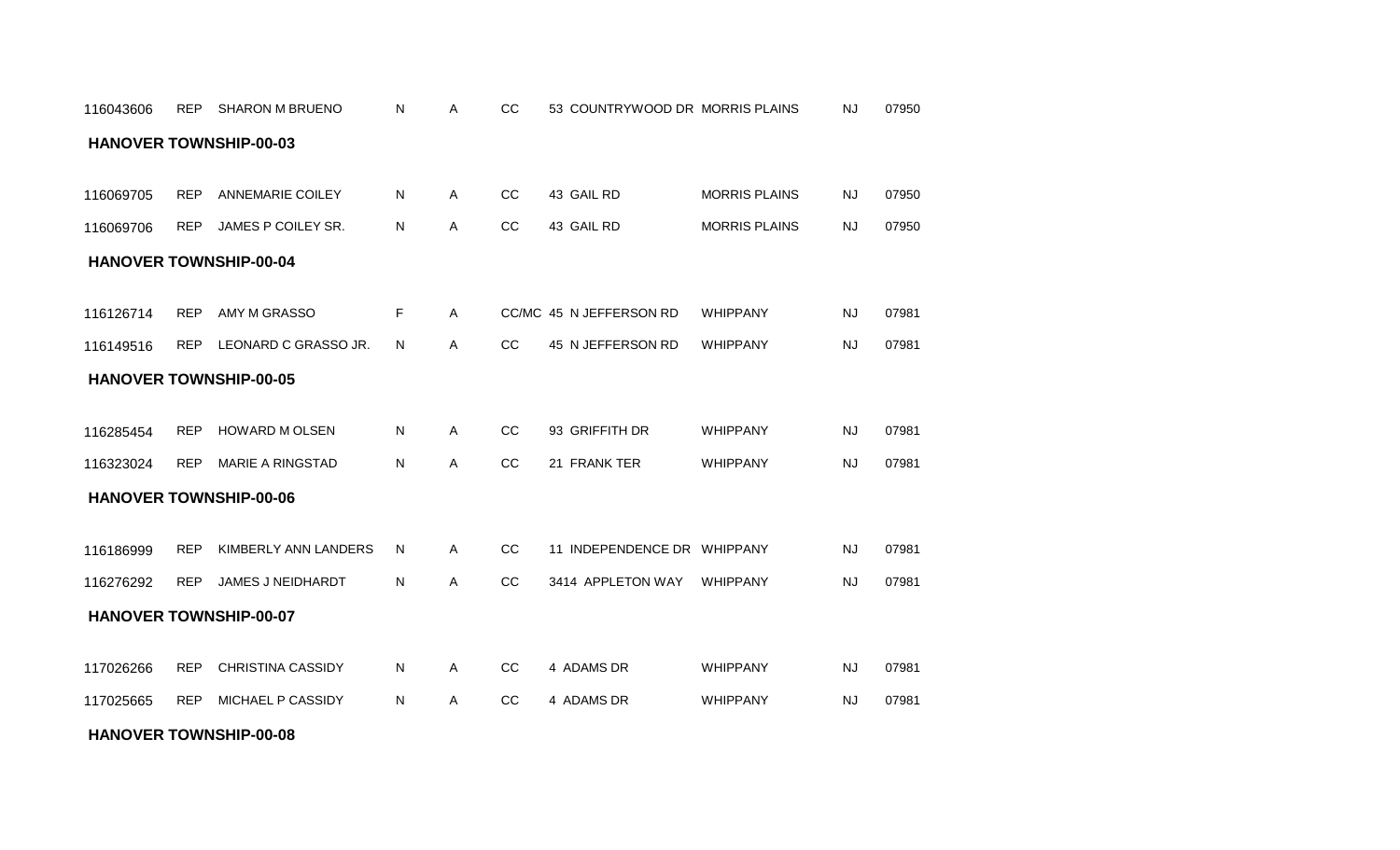| 116219524                     | REP        | MICHAEL JAMES LEONE           | М  | Α | CC | 44 KARLA DR                   | <b>WHIPPANY</b>      | NJ        | 07981 |            |                   |           |       |
|-------------------------------|------------|-------------------------------|----|---|----|-------------------------------|----------------------|-----------|-------|------------|-------------------|-----------|-------|
| 116417431                     | <b>REP</b> | JO ANN WITKOWSKI              | N  | Α | CC | 6 SALEM DR E                  | WHIPPANY             | NJ        | 07981 |            |                   |           |       |
|                               |            | <b>HANOVER TOWNSHIP-00-09</b> |    |   |    |                               |                      |           |       |            |                   |           |       |
|                               |            |                               |    |   |    |                               |                      |           |       |            |                   |           |       |
| 116074786                     | <b>REP</b> | <b>GEORGE F COPPOLA</b>       | M  | Α | CC | 27 WOODCREST RD               | WHIPPANY             | <b>NJ</b> | 07981 |            |                   |           |       |
| 116345938                     | <b>REP</b> | LINDA A SCHRAMM               | N  | A | CC | 233 BEE MEADOW<br><b>PKWY</b> | WHIPPANY             | <b>NJ</b> | 07981 |            |                   |           |       |
| <b>Municipality Total: 18</b> |            |                               |    |   |    |                               |                      |           |       |            |                   |           |       |
|                               |            | <b>HARDING TOWNSHIP-00-01</b> |    |   |    |                               |                      |           |       |            |                   |           |       |
|                               |            |                               |    |   |    |                               |                      |           |       |            |                   |           |       |
| 116043920                     | <b>REP</b> | <b>BARBARA B BRUNO</b>        | N  | Α | CC | 2 POPLAR LN                   | <b>MORRISTOWN</b>    | <b>NJ</b> | 07960 |            |                   |           |       |
| 106223192                     |            | REP DEVANSHUL MODI            | M  | Α | CC | 171 SAND SPRING RD            | <b>MORRISTOWN</b>    | <b>NJ</b> | 07960 | PO BOX 343 | <b>NEW VERNON</b> | <b>NJ</b> | 07976 |
|                               |            | <b>HARDING TOWNSHIP-00-02</b> |    |   |    |                               |                      |           |       |            |                   |           |       |
|                               |            |                               |    |   |    |                               |                      |           |       |            |                   |           |       |
| 116427987                     | <b>REP</b> | STEPHEN J BALOG               | N  | Α | CC | 624 VAN BEUREN RD             | <b>MORRISTOWN</b>    | <b>NJ</b> | 07960 |            |                   |           |       |
| 116431171                     |            | REP NICOLE L LACZ             | F. | A | CC | 120 VILLAGE RD                | <b>GREEN VILLAGE</b> | <b>NJ</b> | 07935 |            |                   |           |       |
|                               |            | <b>HARDING TOWNSHIP-00-03</b> |    |   |    |                               |                      |           |       |            |                   |           |       |
| 116037268                     | <b>REP</b> | <b>GEORGE A BOYAN III</b>     | M  | A | CC | 61 MILLBROOK RD               | <b>NEW VERNON</b>    | <b>NJ</b> | 07976 |            |                   |           |       |
| 116418952                     |            | REP PATRICIA G WOOD           | N  | Α | CC | 170 LEES HILL RD              | <b>BASKING RIDGE</b> | <b>NJ</b> | 07920 |            |                   |           |       |
|                               |            | <b>HARDING TOWNSHIP-00-04</b> |    |   |    |                               |                      |           |       |            |                   |           |       |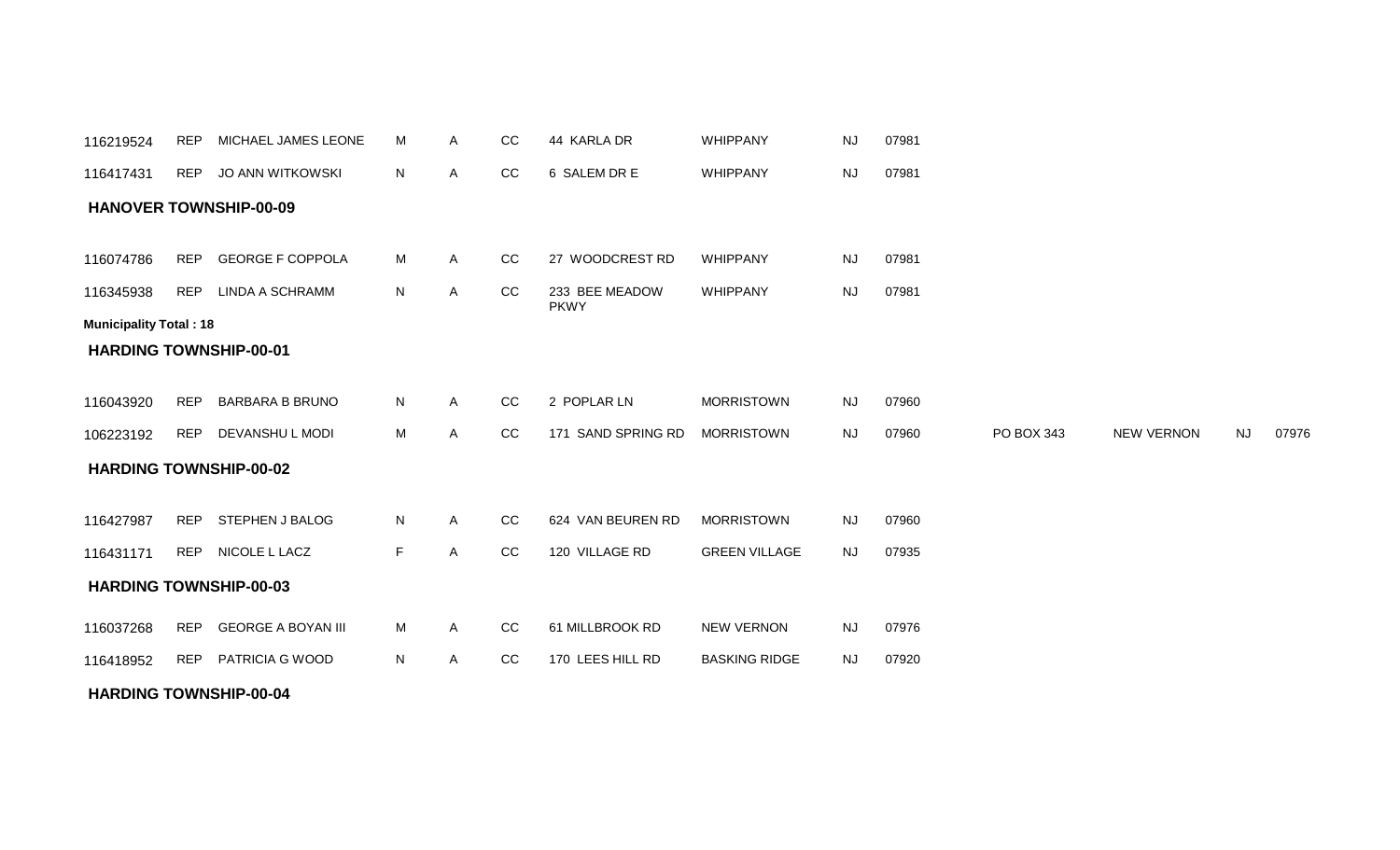| 116213460                    | REP        | LOUIS J LANZEROTTI      | N           | Α | CC | 6 BROOK DR N                       | <b>MORRISTOWN</b>     | <b>NJ</b> | 07960 | PO BOX 326 | <b>NEW VERNON</b> | <b>NJ</b> | 07976 |
|------------------------------|------------|-------------------------|-------------|---|----|------------------------------------|-----------------------|-----------|-------|------------|-------------------|-----------|-------|
| 116387305                    | <b>REP</b> | DEBORAH P TONG          | N           | A | CC | 48 LAKE TRL W                      | <b>MORRISTOWN</b>     | <b>NJ</b> | 07960 |            |                   |           |       |
| <b>Municipality Total: 8</b> |            |                         |             |   |    |                                    |                       |           |       |            |                   |           |       |
| JEFFERSON-00-01              |            |                         |             |   |    |                                    |                       |           |       |            |                   |           |       |
| 116287072                    | REP        | JEFFREY ORLANDO         | N           | A | cc | 16 WINDING RIDGE RD LAKE HOPATCONG |                       | <b>NJ</b> | 07849 |            |                   |           |       |
| 116135498                    | REP        | KIMBERLY ANN ORLANDO    | N           | A | CC | 16 WINDING RIDGE RD LAKE HOPATCONG |                       | <b>NJ</b> | 07849 |            |                   |           |       |
| JEFFERSON-00-02              |            |                         |             |   |    |                                    |                       |           |       |            |                   |           |       |
| 116058556                    | <b>REP</b> | <b>BARBARA CATHCART</b> | N           | Α | CC | 1 SYCAMORE ST                      | <b>LAKE HOPATCONG</b> | <b>NJ</b> | 07849 |            |                   |           |       |
| 116058557                    |            | REP CARL F CATHCART     | N           | Α | cc | 1 SYCAMORE ST                      | <b>LAKE HOPATCONG</b> | <b>NJ</b> | 07849 |            |                   |           |       |
| JEFFERSON-00-03              |            |                         |             |   |    |                                    |                       |           |       |            |                   |           |       |
| 116089046                    |            | REP MATTHEW DECROSTA    | M           | Α | CC | 79 S LAKESIDE AVE                  | <b>LAKE HOPATCONG</b> | <b>NJ</b> | 07849 |            |                   |           |       |
| 116089047                    | <b>REP</b> | <b>TRACY DECROSTA</b>   | $\mathsf F$ | A | cc | 79 S LAKESIDE AVE                  | <b>LAKE HOPATCONG</b> | <b>NJ</b> | 07849 |            |                   |           |       |
| JEFFERSON-00-04              |            |                         |             |   |    |                                    |                       |           |       |            |                   |           |       |
| 116315358                    | REP        | SHERRI A SAARLOOS       | F           | A | CC | 4 BRIGHTS POINT RD                 | <b>LAKE HOPATCONG</b> | <b>NJ</b> | 07849 |            |                   |           |       |
| 151138854                    | REP        | <b>SCOTT L YOUNG</b>    | M           | A | CC | 10 SHORE RD                        | <b>LAKE HOPATCONG</b> | <b>NJ</b> | 07849 |            |                   |           |       |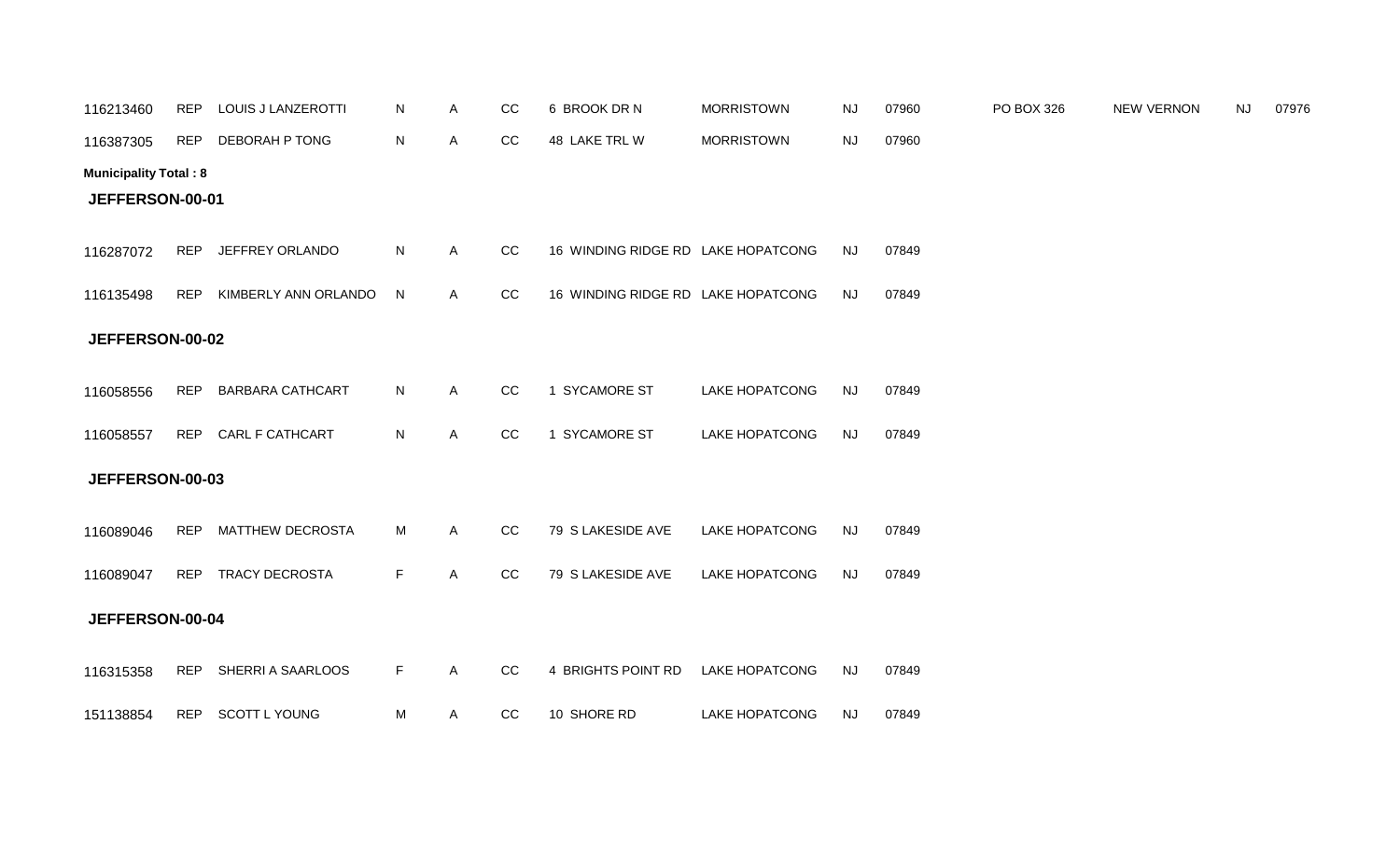| 116122496       | <b>REP</b> | KIMBERLEY FINNEGAN         | F | Α            | CC            | 24 DIAMOND DR    | <b>LAKE HOPATCONG</b> | <b>NJ</b> | 07849 |
|-----------------|------------|----------------------------|---|--------------|---------------|------------------|-----------------------|-----------|-------|
| JEFFERSON-00-06 |            |                            |   |              |               |                  |                       |           |       |
| 116361793       | <b>REP</b> | H RONALD SMITH             | N | A            | CC            | 7 ISLAND TR      | <b>WHARTON</b>        | <b>NJ</b> | 07885 |
| 116416308       | <b>REP</b> | <b>KRISTINE A WILSUSEN</b> | N | Α            | CC            | 2 ISLAND TR      | <b>WHARTON</b>        | <b>NJ</b> | 07885 |
| JEFFERSON-00-07 |            |                            |   |              |               |                  |                       |           |       |
| 116054032       | <b>REP</b> | CHRISTOPHER J CARFANO N    |   | A            | <sub>CC</sub> | 14 WOODLAND DR   | <b>OAK RIDGE</b>      | <b>NJ</b> | 07438 |
| 116146048       |            | REP KARIN I GONZALES       | N | Α            | CC            | 14 WOODLAND DR   | OAK RIDGE             | <b>NJ</b> | 07438 |
| JEFFERSON-00-08 |            |                            |   |              |               |                  |                       |           |       |
|                 |            |                            |   |              |               |                  |                       |           |       |
| 116106673       | <b>REP</b> | JEAN HOWES DUNHAM JR. N    |   | $\mathsf{A}$ | <sub>CC</sub> | 30 MILTON RD     | <b>OAK RIDGE</b>      | <b>NJ</b> | 07438 |
| 116360140       | <b>REP</b> | <b>FRANCES C SLAYTON</b>   | N | Α            | <sub>CC</sub> | 43 MAKEPEACE DR  | <b>OAK RIDGE</b>      | <b>NJ</b> | 07438 |
| JEFFERSON-00-09 |            |                            |   |              |               |                  |                       |           |       |
|                 |            | CHERYL A BIRMINGHAM        |   |              | CC            | 5 WOOD HOLLOW TR |                       |           |       |
| 116030241       | <b>REP</b> |                            | N | A            |               |                  | OAK RIDGE             | <b>NJ</b> | 07438 |
| 116030244       |            | REP ROBERT BIRMINGHAM      | N | Α            | CC            | 5 WOOD HOLLOW TR | <b>OAK RIDGE</b>      | <b>NJ</b> | 07438 |
| JEFFERSON-00-10 |            |                            |   |              |               |                  |                       |           |       |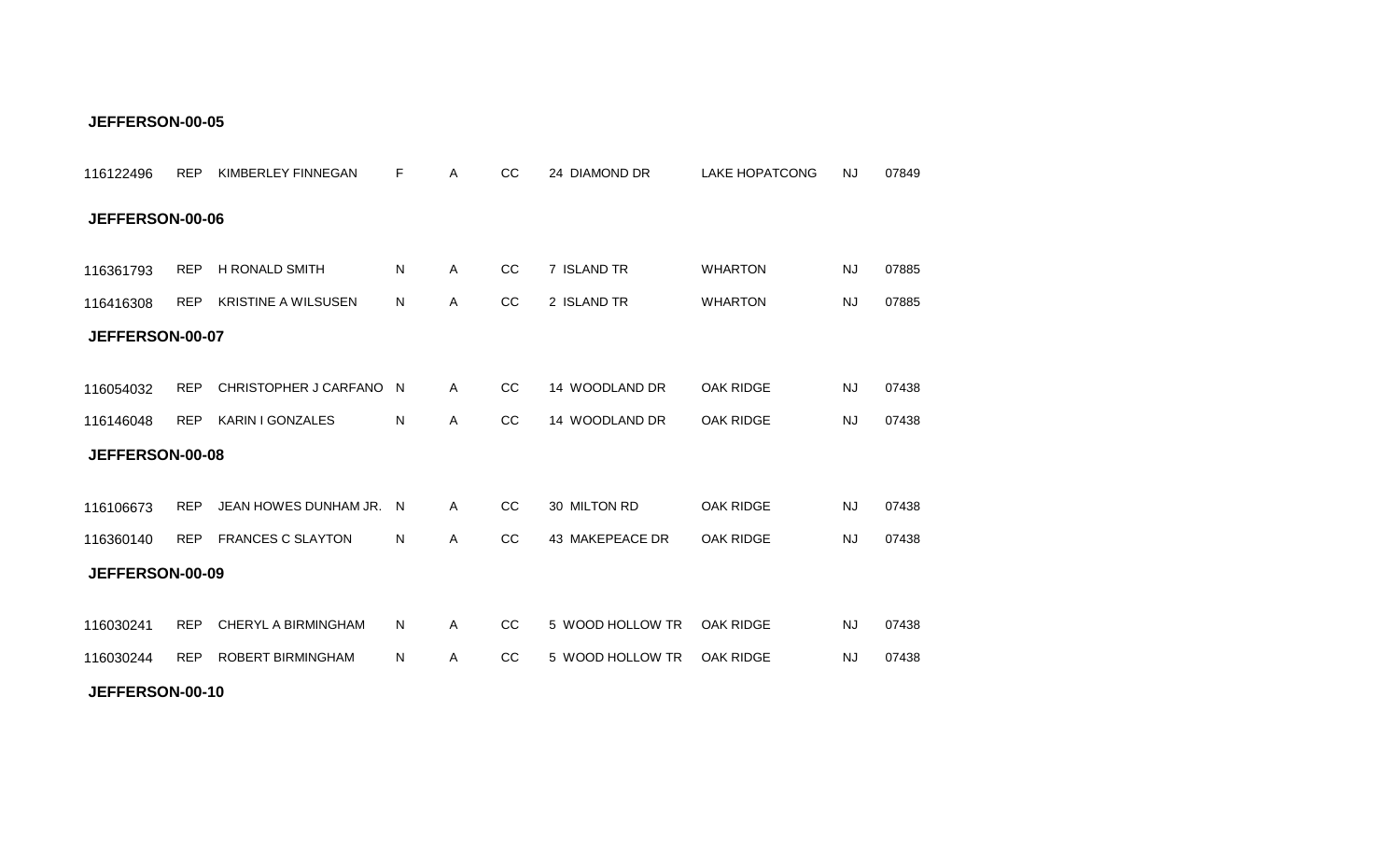#### **KINNELON BOROUGH-00-03**

| JEFFERSON-00-13               |            |                                     |              |              |               |                      |                  |           |       |
|-------------------------------|------------|-------------------------------------|--------------|--------------|---------------|----------------------|------------------|-----------|-------|
| 152116171                     | <b>REP</b> | <b>JAYSON M KOHUT</b>               | M            | A            |               | CC/MC 44 RIDGE RD 35 | <b>OAK RIDGE</b> | <b>NJ</b> | 07438 |
| 116203638                     | <b>REP</b> | SANDRA L KOHUT                      | F.           | $\mathsf{A}$ | cc            | 44 RIDGE RD 35       | <b>OAK RIDGE</b> | <b>NJ</b> | 07438 |
| JEFFERSON-00-14               |            |                                     |              |              |               |                      |                  |           |       |
| 110192585                     | <b>REP</b> | <b>FRANK T MOLINA</b>               | M            | A            | <sub>CC</sub> | 1 SUMMER WALK CIR    | <b>OAK RIDGE</b> | <b>NJ</b> | 07438 |
| 116365912                     | <b>REP</b> | MONICA L SOULES                     | N            | A            | CC            | 19 FOX CHASE RD      | <b>OAK RIDGE</b> | <b>NJ</b> | 07438 |
| <b>Municipality Total: 22</b> |            |                                     |              |              |               |                      |                  |           |       |
|                               |            | KINNELON BOROUGH-00-01              |              |              |               |                      |                  |           |       |
| 116071335                     | <b>REP</b> | DANIEL COLUCCI                      | N.           | $\mathsf{A}$ | CC            | 8 MAPLE LAKE RD      | <b>KINNELON</b>  | NJ        | 07405 |
| 116071337                     | <b>REP</b> | SUSAN M COLUCCI                     | N            | $\mathsf{A}$ | cc            | 8 MAPLE LAKE RD      | <b>KINNELON</b>  | NJ        | 07405 |
|                               |            | KINNELON BOROUGH-00-02              |              |              |               |                      |                  |           |       |
| 116290130                     | <b>REP</b> | <b>ERNEST JOHN PALATUCCI</b><br>JR. | <sup>N</sup> | $\mathsf{A}$ | <sub>CC</sub> | 3 COLONIAL LN        | <b>KINNELON</b>  | NJ.       | 07405 |

REP SUSAN L NOBLE A CC 18 PETERSBURG CT 07438 116279754 F OAK RIDGE NJ

**JEFFERSON-00-12**

**JEFFERSON-00-11**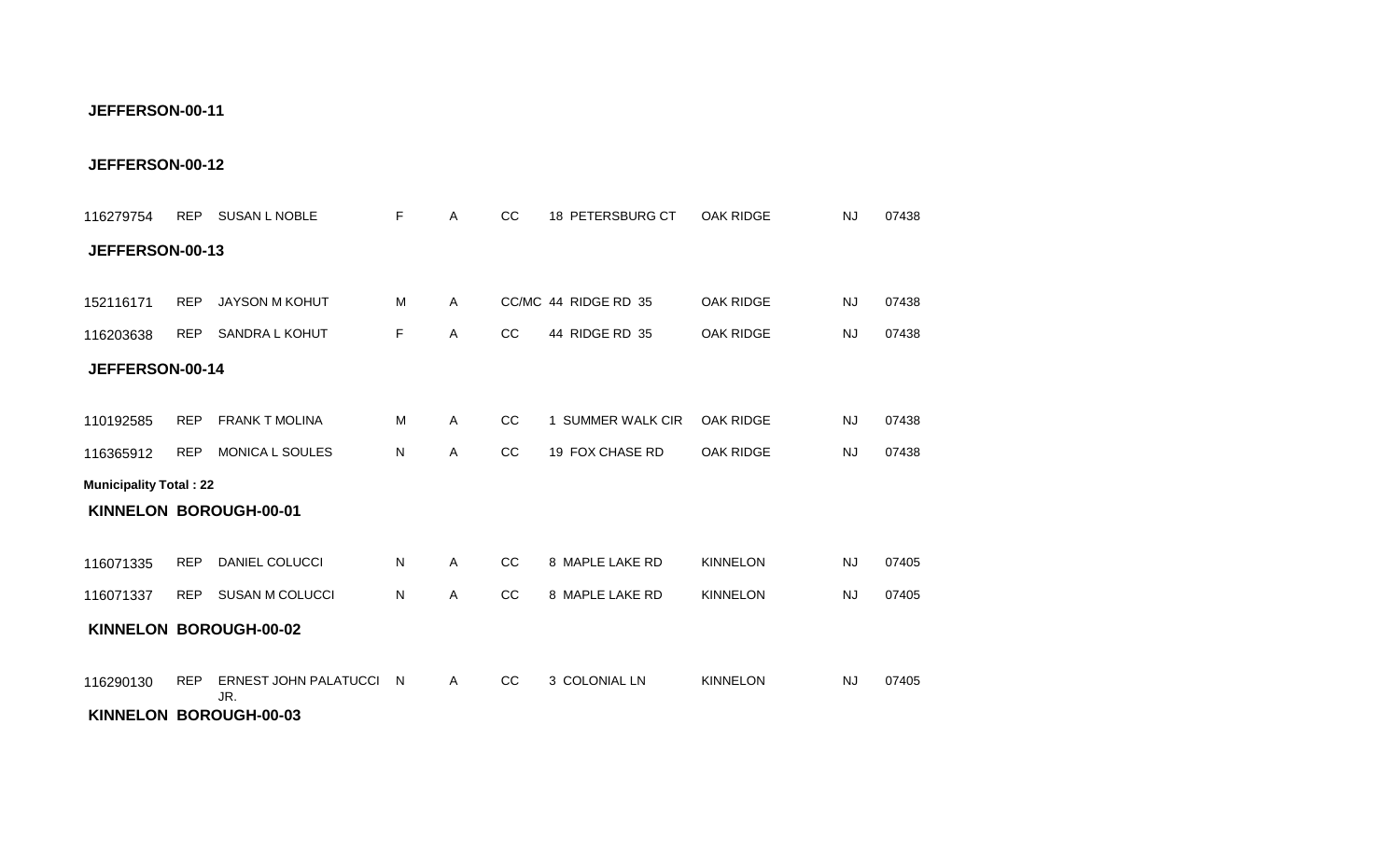| 116061403                     | <b>REP</b> | RANDALL I CHARLES       | N         | A            |    | CC/MC 69 GREEN HILL RD       | <b>KINNELON</b> | <b>NJ</b> | 07405 |
|-------------------------------|------------|-------------------------|-----------|--------------|----|------------------------------|-----------------|-----------|-------|
| 116329297                     | <b>REP</b> | <b>TAMARA ROSELIUS</b>  | N         | A            | CC | 470 LAUREL LN                | <b>KINNELON</b> | <b>NJ</b> | 07405 |
|                               |            | KINNELON BOROUGH-00-04  |           |              |    |                              |                 |           |       |
|                               |            |                         |           |              |    |                              |                 |           |       |
| 116057177                     | <b>REP</b> | <b>LAWRENCE A CASHA</b> | ${\sf N}$ | A            | CC | 4 THE CROSSWAY               | <b>KINNELON</b> | <b>NJ</b> | 07405 |
| 116057176                     | <b>REP</b> | DEBRA ECKERT-CASHA      | N         | A            | CC | 4 THE CROSSWAY               | <b>KINNELON</b> | <b>NJ</b> | 07405 |
|                               |            | KINNELON BOROUGH-00-05  |           |              |    |                              |                 |           |       |
|                               |            |                         |           |              |    |                              |                 |           |       |
| 150317724                     | <b>REP</b> | LILA M HELU             | F         | $\mathsf{A}$ | CC | 1 DANIEL LN                  | <b>KINNELON</b> | <b>NJ</b> | 07405 |
| 116433434                     | <b>REP</b> | NELSON N HELU           | M         | A            | CC | 1 DANIEL LN                  | <b>KINNELON</b> | <b>NJ</b> | 07405 |
|                               |            | KINNELON BOROUGH-00-06  |           |              |    |                              |                 |           |       |
|                               |            |                         |           |              |    |                              |                 |           |       |
| 116179368                     | <b>REP</b> | <b>ANTHONY IANNINO</b>  | N         | A            | cc | 23 HIGHLANDS DR              | <b>KINNELON</b> | <b>NJ</b> | 07405 |
| 116179369                     | <b>REP</b> | <b>JILL A IANNINO</b>   | N         | A            | cc | 23 HIGHLANDS DR              | <b>KINNELON</b> | <b>NJ</b> | 07405 |
|                               |            | KINNELON BOROUGH-00-07  |           |              |    |                              |                 |           |       |
|                               |            |                         |           |              |    |                              |                 |           |       |
| 116377484                     | <b>REP</b> | <b>CAROL M SVENTY</b>   | ${\sf N}$ | A            | CC | 18 RIDGE TR                  | <b>KINNELON</b> | <b>NJ</b> | 07405 |
| 116421021                     | <b>REP</b> | <b>WILLIAM E YAGO</b>   | N         | Α            | CC | 109 FAYSON LAKES RD KINNELON |                 | <b>NJ</b> | 07405 |
| <b>Municipality Total: 13</b> |            |                         |           |              |    |                              |                 |           |       |

**LINCOLN PARK BOROUGH-01-01**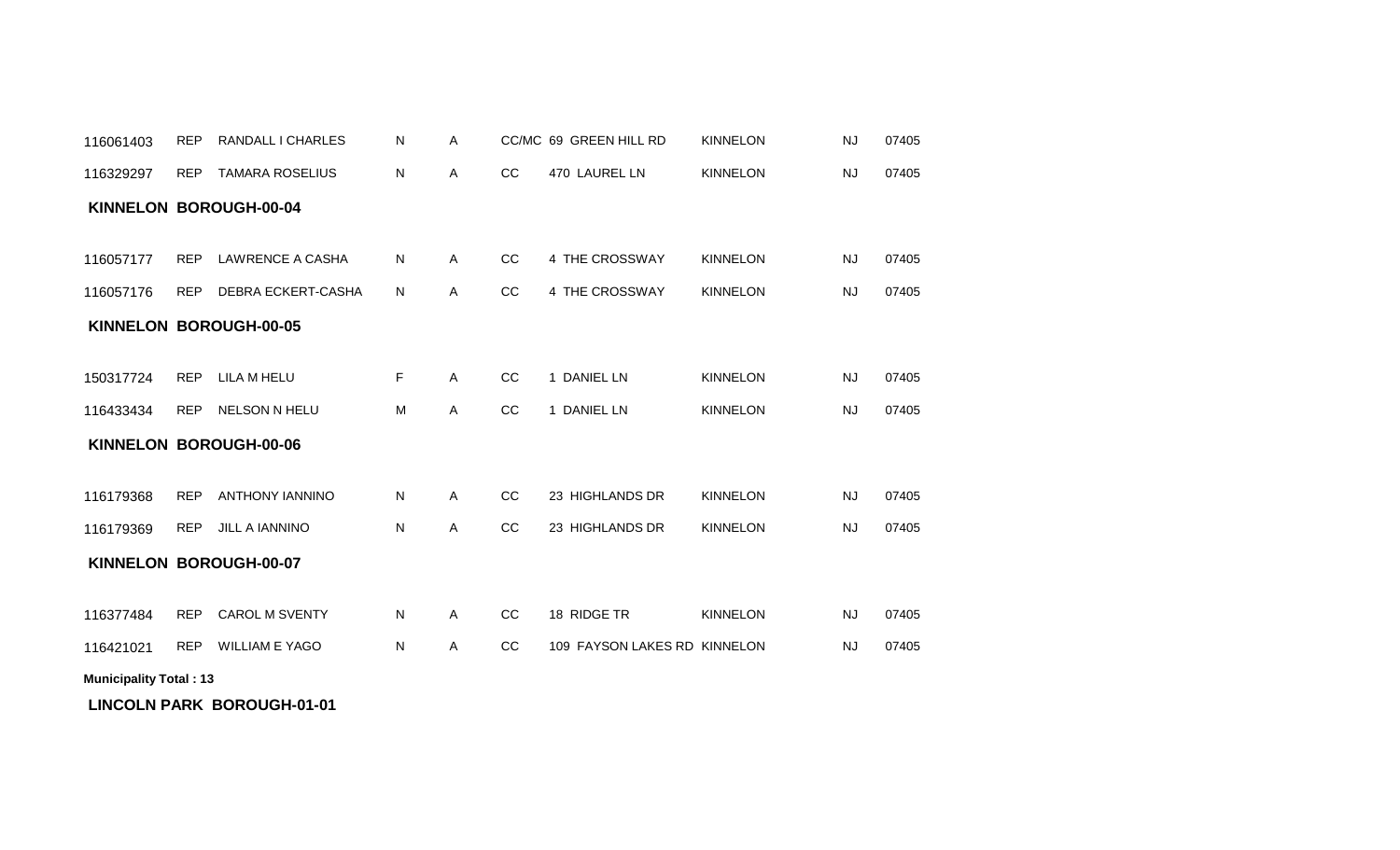|           | <b>REP</b> | <b>JOSHUA I KAUFMAN</b>           | M | Α | CC | 41 LONGVIEW AVE   | <b>LINCOLN PARK</b> | <b>NJ</b> | 07035 |
|-----------|------------|-----------------------------------|---|---|----|-------------------|---------------------|-----------|-------|
| 116349983 | <b>REP</b> | AMY LYNN SEISE                    | F | Α | CC | 42 LONGVIEW AVE   | <b>LINCOLN PARK</b> | <b>NJ</b> | 07035 |
|           |            | <b>LINCOLN PARK BOROUGH-01-02</b> |   |   |    |                   |                     |           |       |
|           |            |                                   |   |   |    |                   |                     |           |       |
| 121423304 | <b>REP</b> | NICHOLAS D CIFELLI                | м | A | cc | 9 WASHINGTON AVE  | <b>LINCOLN PARK</b> | <b>NJ</b> | 07035 |
| 116417393 | <b>REP</b> | <b>JEANMARIE WITHAM</b>           | N | Α | CC | 69 WILLIAMS ST    | <b>LINCOLN PARK</b> | NJ        | 07035 |
|           |            | <b>LINCOLN PARK BOROUGH-02-01</b> |   |   |    |                   |                     |           |       |
|           |            |                                   |   |   |    |                   |                     |           |       |
| 116160804 | <b>REP</b> | <b>ELLEN C HARRIGAN</b>           | Ν | Α | CC | 295 RYERSON RD    | <b>LINCOLN PARK</b> | <b>NJ</b> | 07035 |
| 116160806 | <b>REP</b> | <b>MICHAEL HARRIGAN</b>           | Ν | Α | CC | 295 RYERSON RD    | <b>LINCOLN PARK</b> | <b>NJ</b> | 07035 |
|           |            |                                   |   |   |    |                   |                     |           |       |
|           |            | <b>LINCOLN PARK BOROUGH-02-02</b> |   |   |    |                   |                     |           |       |
|           |            |                                   |   |   |    |                   |                     |           |       |
| 116015732 | <b>REP</b> | DAVID G BAKER JR.                 | N | Α | CC | 55 CHAPEL HILL RD | <b>LINCOLN PARK</b> | <b>NJ</b> | 07035 |
| 116015734 | <b>REP</b> | <b>LORRAINE E BAKER</b>           | N | Α | CC | 55 CHAPEL HILL RD | <b>LINCOLN PARK</b> | <b>NJ</b> | 07035 |
|           |            | <b>LINCOLN PARK BOROUGH-03-01</b> |   |   |    |                   |                     |           |       |
|           |            |                                   |   |   |    |                   |                     |           |       |
| 116283476 | <b>REP</b> | PATTY ANN ODENBRETT               | N | A | CC | 22 ROSENBROOK DR  | <b>LINCOLN PARK</b> | <b>NJ</b> | 07035 |
| 116283477 | <b>REP</b> | <b>WAYNE A ODENBRETT</b>          | N | A | CC | 22 ROSENBROOK DR  | <b>LINCOLN PARK</b> | <b>NJ</b> | 07035 |
|           |            | <b>LINCOLN PARK BOROUGH-03-02</b> |   |   |    |                   |                     |           |       |

REP JOAN R KERWIN A CC 357 GETTYSBURG WAY 07035 116197139 N LINCOLN PARK NJ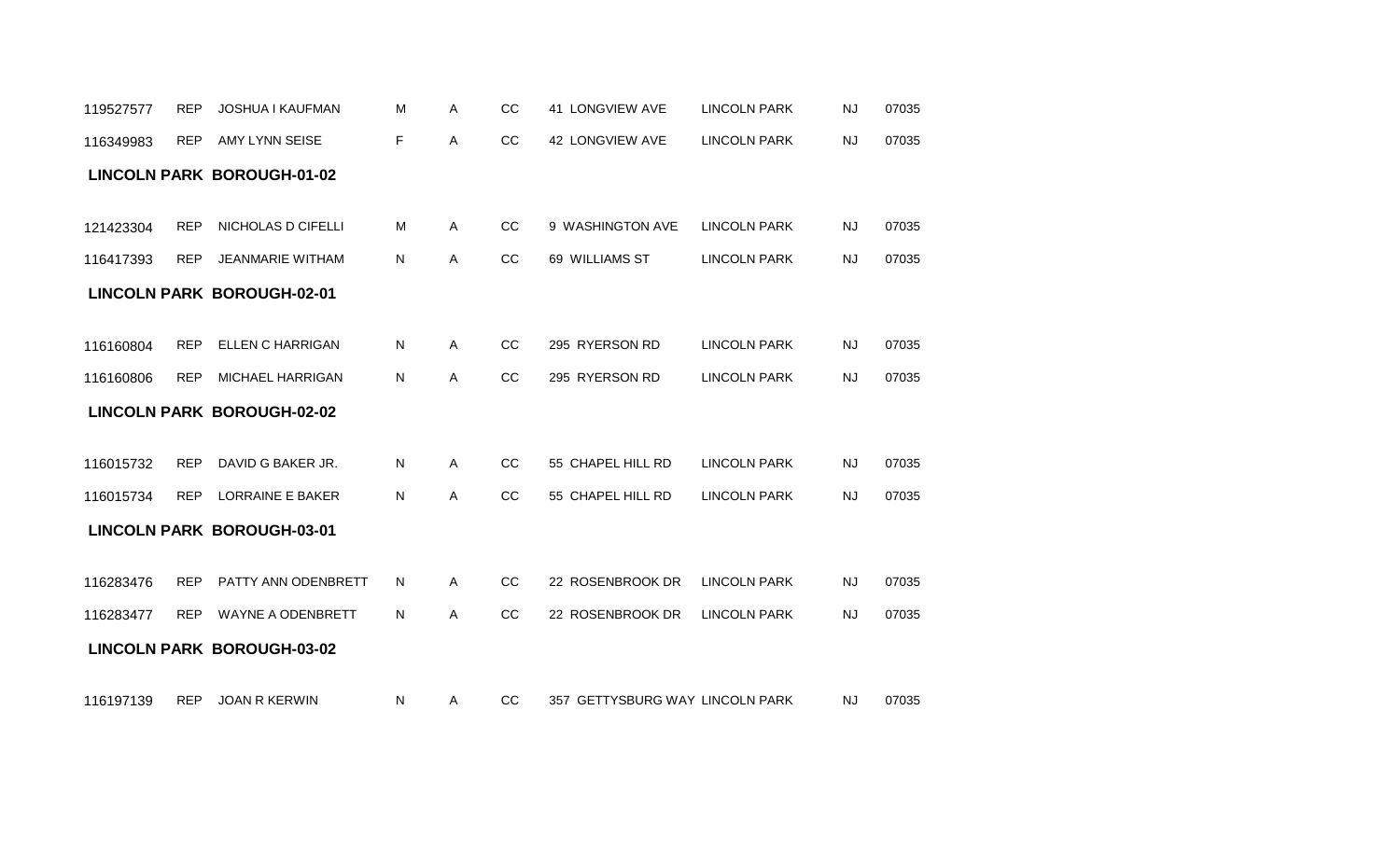#### **LONG HILL TOWNSHIP-00-04**

|                               |            | <b>LINCOLN PARK BOROUGH-04-01</b>            |    |              |               |                         |                     |           |       |
|-------------------------------|------------|----------------------------------------------|----|--------------|---------------|-------------------------|---------------------|-----------|-------|
| 116298417                     | REP        | LOUIS J PEPE                                 | М  | A            | CC            | 25 S VALLEY RD          | <b>LINCOLN PARK</b> | NJ        | 07035 |
|                               |            | <b>LINCOLN PARK BOROUGH-04-02</b>            |    |              |               |                         |                     |           |       |
| 116065711                     | <b>REP</b> | <b>KENNETH CIECIUCH</b>                      | N  | $\mathsf{A}$ | cc            | 28 ORCHARD AVE          | <b>LINCOLN PARK</b> | <b>NJ</b> | 07035 |
| 116384523                     | <b>REP</b> | <b>ANN THOMPSON</b>                          | N  | A            |               | CC/MC 99 MINNEHAHA PATH | <b>LINCOLN PARK</b> | <b>NJ</b> | 07035 |
| <b>Municipality Total: 15</b> |            |                                              |    |              |               |                         |                     |           |       |
|                               |            | <b>LONG HILL TOWNSHIP-00-01</b>              |    |              |               |                         |                     |           |       |
|                               |            |                                              |    |              |               |                         |                     |           |       |
| 116139188                     | <b>REP</b> | EDWIN F GERECHT JR.                          | N  | A            | CC            | 46 ROLLING HILL DR      | <b>MILLINGTON</b>   | NJ        | 07946 |
| 116308915                     | <b>REP</b> | <b>CAROL W PRASA</b>                         | N  | A            | CC            | 160 RIVER RD            | <b>MILLINGTON</b>   | <b>NJ</b> | 07946 |
|                               |            | <b>LONG HILL TOWNSHIP-00-02</b>              |    |              |               |                         |                     |           |       |
|                               |            |                                              |    |              |               |                         |                     |           |       |
| 116286117                     | <b>REP</b> | KATHLEEN M ONEILL                            | F. | $\mathsf{A}$ |               | CC/MC 134 CARLTON RD    | <b>MILLINGTON</b>   | <b>NJ</b> | 07946 |
| 116313394                     | <b>REP</b> | <b>BRENDAN P RAE</b>                         | M  | $\mathsf{A}$ | CC            | 1767 LONG HILL RD       | <b>MILLINGTON</b>   | <b>NJ</b> | 07946 |
|                               |            | <b>LONG HILL TOWNSHIP-00-03</b>              |    |              |               |                         |                     |           |       |
|                               |            |                                              |    |              |               |                         |                     |           |       |
| 116059589                     | <b>REP</b> | <b>SHARON A ARMENTI-</b><br><b>CERCHIARO</b> | F. | A            | CC            | 273 ESSEX ST            | <b>STIRLING</b>     | <b>NJ</b> | 07980 |
| 116120148                     | <b>REP</b> | <b>JOSEPH FERRANDINO</b>                     | N. | $\mathsf{A}$ | <sub>CC</sub> | 623 CHESTNUT ST         | <b>STIRLING</b>     | <b>NJ</b> | 07980 |

REP RAYMOND T KERWIN A CC 357 GETTYSBURG WAY 07035 116197140 N LINCOLN PARK NJ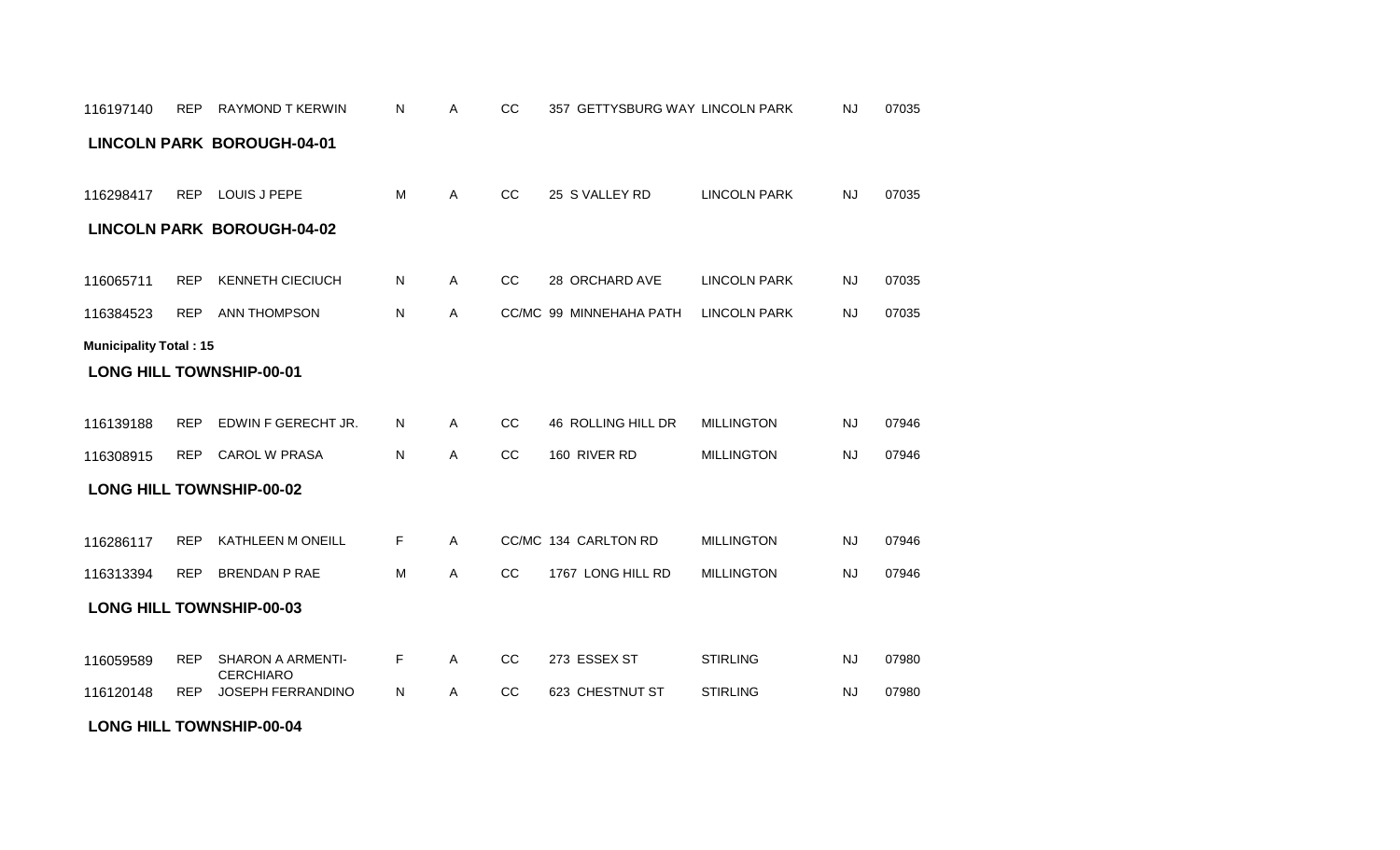#### **MADISON BOROUGH-00-04**

| <b>MADISON BOROUGH-00-02</b> |            |                           |   |   |               |                           |                |           |       |  |  |  |  |
|------------------------------|------------|---------------------------|---|---|---------------|---------------------------|----------------|-----------|-------|--|--|--|--|
| 116063067                    | <b>REP</b> | <b>MARK P CHIAROLANZA</b> | м | A | CC.           | 186 GREENWOOD AVE MADISON |                | <b>NJ</b> | 07940 |  |  |  |  |
| 116083295                    | <b>REP</b> | KATHERINE M DAILEY        | N | A | <sub>CC</sub> | 20 WEST END AVE           | <b>MADISON</b> | <b>NJ</b> | 07940 |  |  |  |  |
| <b>MADISON BOROUGH-00-03</b> |            |                           |   |   |               |                           |                |           |       |  |  |  |  |
| 116170193                    | <b>REP</b> | <b>JENS PETER HINGE</b>   | M | A | CC            | 3 ROSS CT                 | <b>MADISON</b> | <b>NJ</b> | 07940 |  |  |  |  |

#### **MADISON BOROUGH-00-01**

#### **Municipality Total : 12**

| 116304799 | REP GUYTPISERCHIA   | N. | CC | 251 DEER PATH              | <b>GILLETTE</b> | NJ. | 07933 |
|-----------|---------------------|----|----|----------------------------|-----------------|-----|-------|
| 106310030 | REP STEPHANIE SMITH | N  | CC | 90 SPRINGBROOK DR GILLETTE |                 | NJ  | 07933 |

#### **LONG HILL TOWNSHIP-00-06**

| 116346496 | <b>REP</b> | CORNEL SCHULER JR. | Μ | $\sim$<br>◡◡ | 255 GATES AVE | <b>GILLETTE</b> | NJ | 07933 |
|-----------|------------|--------------------|---|--------------|---------------|-----------------|----|-------|

REP ANDREA A BRIGGS A CC 42 HIGHLAND AVE 07933 116040823 F GILLETTE NJ

#### **LONG HILL TOWNSHIP-00-05**

| 116256734 | REP BRUCE M MERINGOLO N |     | CC | 175 SHERWOOD LN | <b>STIRLING</b> | NJ | 07980 |
|-----------|-------------------------|-----|----|-----------------|-----------------|----|-------|
| 116340605 | REP SUSAN D SAUER HAIN  | N N | CC | 52 FOREST DR    | <b>STIRLING</b> | NJ | 07980 |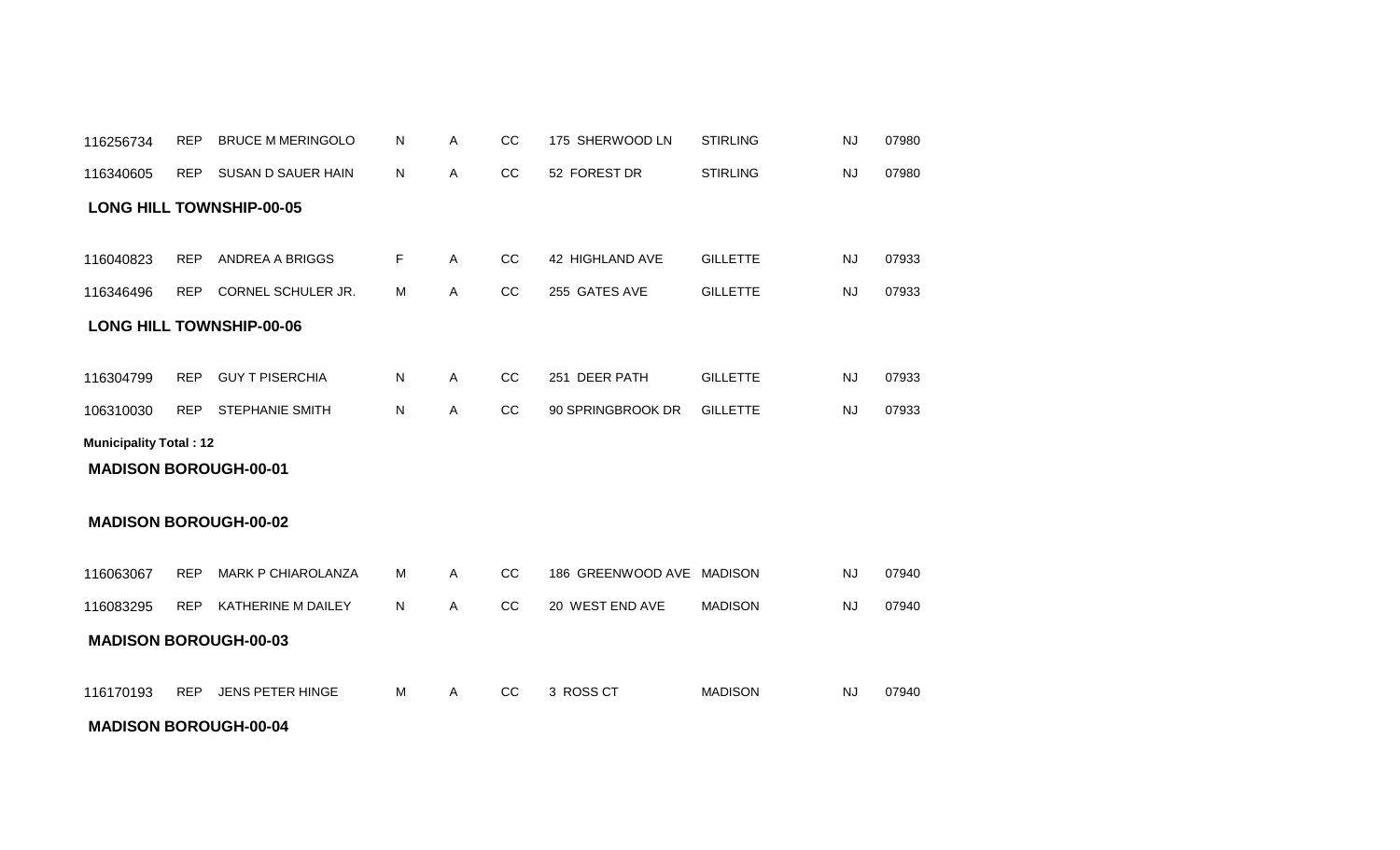|                              | <b>MADISON BOROUGH-00-05</b> |                             |    |              |               |                                    |                |           |       |  |  |  |  |  |
|------------------------------|------------------------------|-----------------------------|----|--------------|---------------|------------------------------------|----------------|-----------|-------|--|--|--|--|--|
| 116058310                    | <b>REP</b>                   | <b>BRENDA H CATALANELLO</b> | N  | A            | CC            | 272 WOODLAND RD                    | <b>MADISON</b> | NJ        | 07940 |  |  |  |  |  |
| 116115874                    | <b>REP</b>                   | JOSEPH J FALCO JR.          | N. | $\mathsf{A}$ |               | CC/MC 50 DELLWOOD DR               | <b>MADISON</b> | <b>NJ</b> | 07940 |  |  |  |  |  |
| <b>MADISON BOROUGH-00-06</b> |                              |                             |    |              |               |                                    |                |           |       |  |  |  |  |  |
| 152453361                    | <b>REP</b>                   | <b>JAMIE M CAMPISI</b>      | F  | $\mathsf{A}$ | cc            | 10 RIDGEDALE AVE APT MADISON<br>14 |                | <b>NJ</b> | 07940 |  |  |  |  |  |
| 152279233                    | <b>REP</b>                   | <b>WILLIAM R CORTESE</b>    | N  | Α            | cc            | 10 RIDGEDALE AVE                   | <b>MADISON</b> | <b>NJ</b> | 07940 |  |  |  |  |  |
| <b>MADISON BOROUGH-00-07</b> |                              |                             |    |              |               |                                    |                |           |       |  |  |  |  |  |
|                              |                              |                             |    |              |               |                                    |                |           |       |  |  |  |  |  |
| 151362857                    | <b>REP</b>                   | CHRISTOPHER M GABBETT M     |    | A            | cc            | 246 MAIN ST 5                      | <b>MADISON</b> | NJ        | 07940 |  |  |  |  |  |
| 152176766                    | <b>REP</b>                   | <b>JESSICA M PEREZ</b>      | F. | A            | CC            | 246 MAIN ST 5                      | <b>MADISON</b> | <b>NJ</b> | 07940 |  |  |  |  |  |
| <b>MADISON BOROUGH-00-08</b> |                              |                             |    |              |               |                                    |                |           |       |  |  |  |  |  |
| 116077500                    | <b>REP</b>                   | <b>GRETCHEN S COVIELLO</b>  | N  | A            | cc            | 14 BRANNICK DR                     | <b>MADISON</b> | NJ        | 07940 |  |  |  |  |  |
| 116077501                    | <b>REP</b>                   | NINO A COVIELLO             | N  | A            | CC            | 14 BRANNICK DR                     | <b>MADISON</b> | <b>NJ</b> | 07940 |  |  |  |  |  |
| <b>MADISON BOROUGH-00-09</b> |                              |                             |    |              |               |                                    |                |           |       |  |  |  |  |  |
| 116413114                    |                              | REP ALBERT F WICKENS        | N  | Α            | <sub>CC</sub> | 18 GLENWILD RD                     | <b>MADISON</b> | <b>NJ</b> | 07940 |  |  |  |  |  |
| <b>MADISON BOROUGH-00-10</b> |                              |                             |    |              |               |                                    |                |           |       |  |  |  |  |  |
| 116017613                    |                              | REP MARTIN FRANK BARBATO    | м  | $\mathsf{A}$ | CC            | 6 ARLENA CT                        | <b>MADISON</b> | NJ        | 07940 |  |  |  |  |  |

152584734 REP PETER C MOTZENBECKER M A CC 38 SAMSON AVE MADISON NJ 07940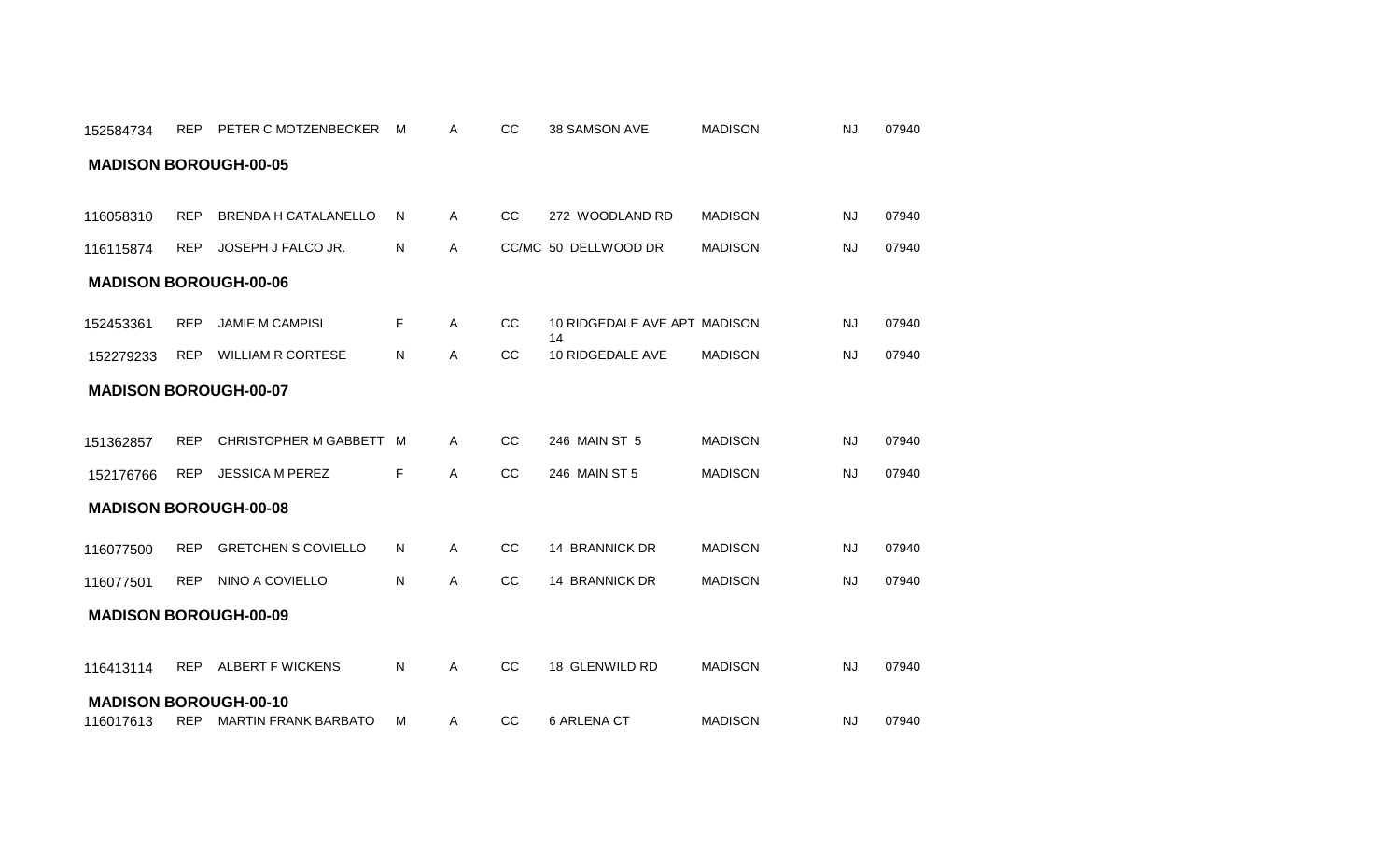| 116371948                     | <b>REP</b> | <b>GEORGE G STEVENSON</b>        | м | Α            | CC | 3 ARDSLEIGH DR                  | <b>MADISON</b> | <b>NJ</b> | 07940 |
|-------------------------------|------------|----------------------------------|---|--------------|----|---------------------------------|----------------|-----------|-------|
| <b>MADISON BOROUGH-00-12</b>  |            |                                  |   |              |    |                                 |                |           |       |
| 116172276                     | <b>REP</b> | <b>RICHARD S HOLDEN</b>          | N | Α            | cc | 25 GROVE ST                     | <b>MADISON</b> | <b>NJ</b> | 07940 |
| <b>MADISON BOROUGH-00-13</b>  |            |                                  |   |              |    |                                 |                |           |       |
|                               |            |                                  |   |              |    |                                 |                |           |       |
| 116328131                     | <b>REP</b> | THERESA RUTHANN<br><b>ROMANO</b> | N | $\mathsf{A}$ | CC | 29 WEST LN                      | <b>MADISON</b> | <b>NJ</b> | 07940 |
| 116334864                     | <b>REP</b> | EDWARD F RYAN JR.                | N | Α            | CC | 10 EAST LN                      | <b>MADISON</b> | <b>NJ</b> | 07940 |
| <b>MADISON BOROUGH-00-14</b>  |            |                                  |   |              |    |                                 |                |           |       |
|                               |            |                                  |   |              |    |                                 |                |           |       |
| 116331688                     | <b>REP</b> | PATRICK W ROWE                   | м | A            | CC | 25 PINE AVE                     | <b>MADISON</b> | NJ        | 07940 |
| 116366525                     | <b>REP</b> | ALISON C SPATOLA                 | F | A            | CC | 6 ROSE AVE                      | <b>MADISON</b> | <b>NJ</b> | 07940 |
| <b>Municipality Total: 20</b> |            |                                  |   |              |    |                                 |                |           |       |
| <b>MENDHAM BORO-00-01</b>     |            |                                  |   |              |    |                                 |                |           |       |
|                               |            |                                  |   |              |    |                                 |                |           |       |
| 150162905                     | <b>REP</b> | ALICE C.E. MCMANUS               | N | A            | CC | 10 GARABRANT ST                 | <b>MENDHAM</b> | NJ        | 07945 |
| 116252812                     | <b>REP</b> | <b>CHRISTOPHER MCMANUS</b>       | N | A            | CC | 10 GARABRANT ST                 | <b>MENDHAM</b> | NJ        | 07945 |
| <b>MENDHAM BORO-00-02</b>     |            |                                  |   |              |    |                                 |                |           |       |
| 116150189                     | <b>REP</b> | MICHAEL F GRECO                  | M | A            | CC | 8 WHISPERING IVY<br><b>PATH</b> | <b>MENDHAM</b> | <b>NJ</b> | 07945 |

#### **MADISON BOROUGH-00-11**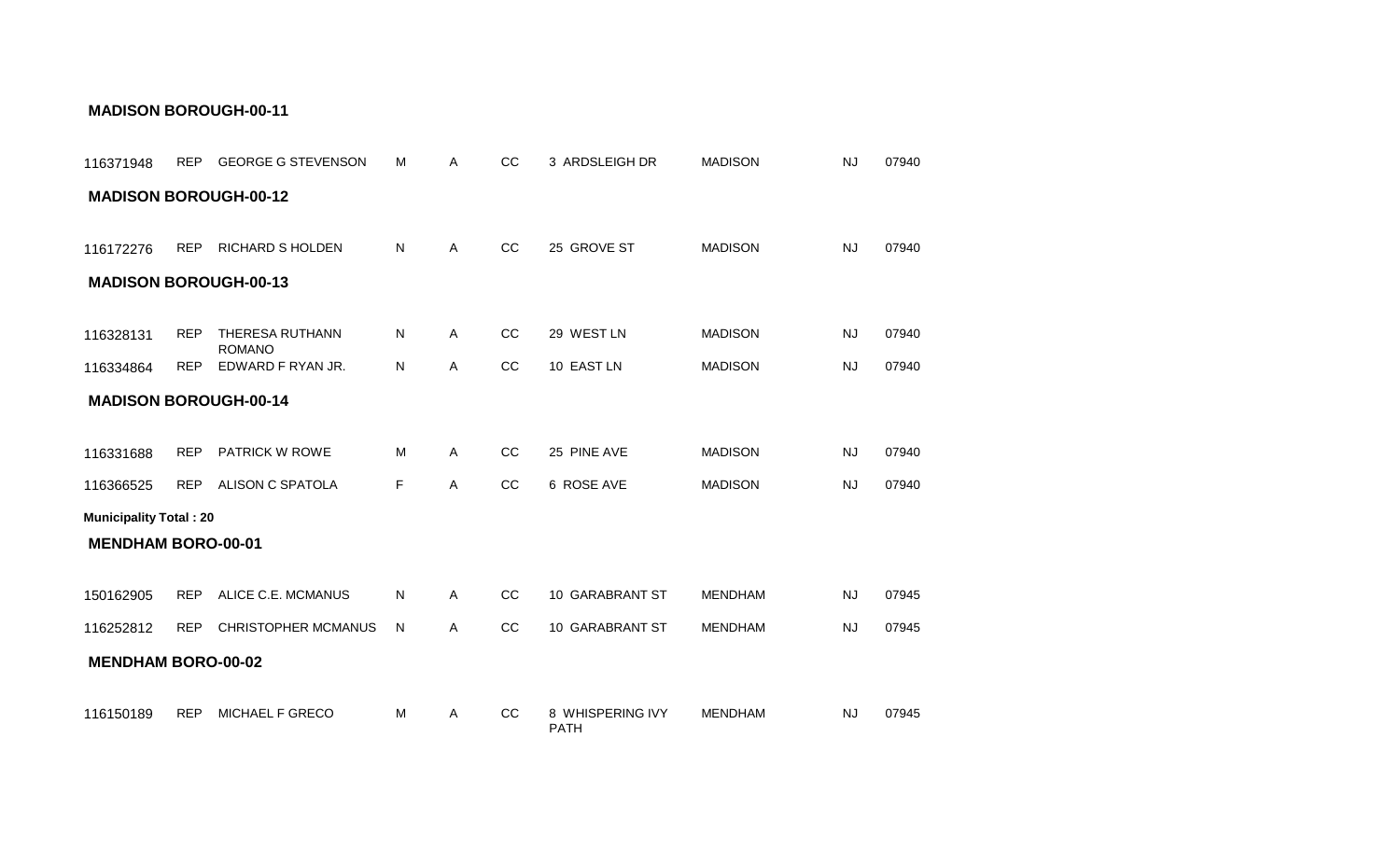| 116150190                     | REP        | SANDRA A GRECO                          | F.           | A            | CC | 8 WHISPERING IVY<br><b>PATH</b> | <b>MENDHAM</b>    | <b>NJ</b> | 07945 |                                |           |       |
|-------------------------------|------------|-----------------------------------------|--------------|--------------|----|---------------------------------|-------------------|-----------|-------|--------------------------------|-----------|-------|
| <b>MENDHAM BORO-00-03</b>     |            |                                         |              |              |    |                                 |                   |           |       |                                |           |       |
|                               |            |                                         |              |              |    |                                 |                   |           |       |                                |           |       |
| 116001212                     | <b>REP</b> | <b>DIANNE K ACKERMAN</b>                | N            | $\mathsf{A}$ | CC | 5 BROOKFIELD WAY                | <b>MENDHAM</b>    | <b>NJ</b> | 07945 |                                |           |       |
| 116001213                     | <b>REP</b> | DOUGLAS M ACKERMAN                      | N            | A            | CC | 5 BROOKFIELD WAY                | <b>MENDHAM</b>    | NJ        | 07945 |                                |           |       |
| <b>MENDHAM BORO-00-04</b>     |            |                                         |              |              |    |                                 |                   |           |       |                                |           |       |
|                               |            |                                         |              |              |    |                                 |                   |           |       |                                |           |       |
| 116167057                     | <b>REP</b> | LESLIE C HENRY                          | N            | $\mathsf{A}$ | CC | 3 STERLING AVE                  | <b>MENDHAM</b>    | <b>NJ</b> | 07945 |                                |           |       |
| 116167058                     | <b>REP</b> | NEIL J HENRY JR.                        | ${\sf N}$    | $\mathsf{A}$ |    | CC/MC 3 STERLING AVE            | <b>MENDHAM</b>    | <b>NJ</b> | 07945 |                                |           |       |
| <b>MENDHAM BORO-00-05</b>     |            |                                         |              |              |    |                                 |                   |           |       |                                |           |       |
|                               |            |                                         |              |              |    |                                 |                   |           |       |                                |           |       |
| 116021119                     | REP        | SHARON R BATTAGLINO                     | N            | A            | CC | 37 HAMPSHIRE DR                 | <b>MENDHAM</b>    | <b>NJ</b> | 07945 |                                |           |       |
| 116109919                     | REP        | <b>JOHN FREDERICK</b><br><b>EGERTER</b> | N            | $\mathsf{A}$ | CC | 9 KNOLLWOOD DR                  | <b>MENDHAM</b>    | <b>NJ</b> | 07945 |                                |           |       |
| <b>Municipality Total: 10</b> |            |                                         |              |              |    |                                 |                   |           |       |                                |           |       |
|                               |            | <b>MENDHAM TOWNSHIP-00-01</b>           |              |              |    |                                 |                   |           |       |                                |           |       |
|                               |            |                                         |              |              |    |                                 |                   |           |       |                                |           |       |
| 116092668                     | REP        | JANET K DEMEO                           | $\mathsf{N}$ | $\mathsf{A}$ | CC | 2 SOUTHERN SLOPE<br><b>TER</b>  | <b>MORRISTOWN</b> | <b>NJ</b> | 07960 |                                |           |       |
| 116315281                     | <b>REP</b> | <b>RICHARD W RAPP</b>                   | M            | A            | cc | 7 SCHOOLHOUSE LN                | <b>MENDHAM</b>    | NJ        | 07945 | 7 SCHOOLHOUSE MORRISTOWN<br>LA | <b>NJ</b> | 07960 |
|                               |            | <b>MENDHAM TOWNSHIP-00-02</b>           |              |              |    |                                 |                   |           |       |                                |           |       |
|                               |            |                                         |              |              |    |                                 |                   |           |       |                                |           |       |
| 101320212                     | <b>REP</b> | <b>THOMAS BAIO</b>                      | ${\sf N}$    | A            | CC | 21 N GATE RD                    | MENDHAM           | <b>NJ</b> | 07945 |                                |           |       |
| 520757330                     |            | REP SARAH REGINA NEIBART                | F.           | $\mathsf{A}$ | CC | 1 SAMANTHA LN                   | <b>MENDHAM</b>    | <b>NJ</b> | 07945 |                                |           |       |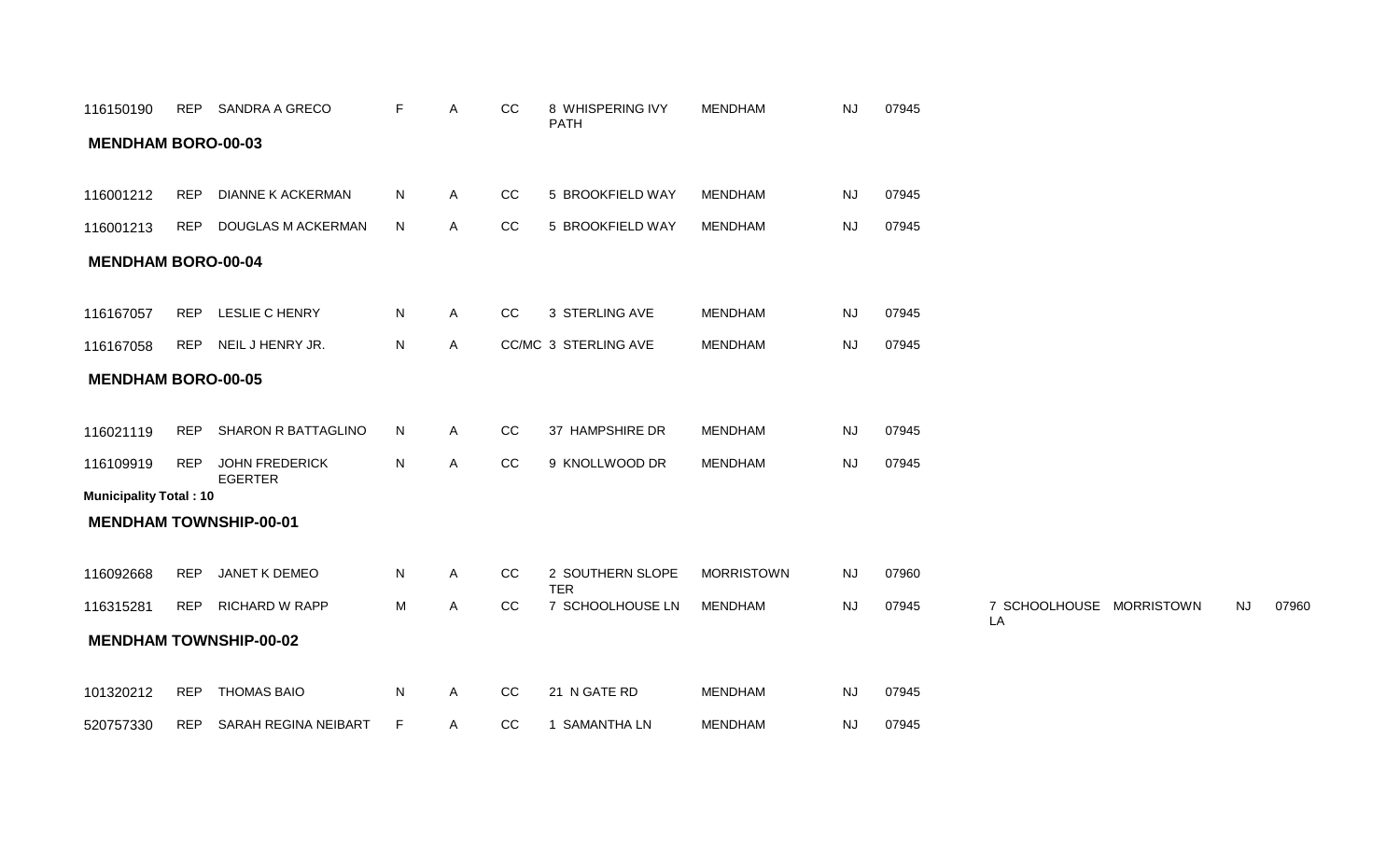#### **MINE HILL TOWNSHIP-00-03**

| 116233096                     | <b>REP</b> | JANE B MACNEIL                     | F           | A              | CC | 31 E MAIN ST            | <b>BROOKSIDE</b> | <b>NJ</b> | 07926 |             |                  |           |       |
|-------------------------------|------------|------------------------------------|-------------|----------------|----|-------------------------|------------------|-----------|-------|-------------|------------------|-----------|-------|
| 116261355                     | <b>REP</b> | JOHN M MILLS III                   | N           | Α              | CC | 30 E MAIN ST            | <b>BROOKSIDE</b> | <b>NJ</b> | 07926 | PO BOX: 250 | <b>BROOKSIDE</b> | <b>NJ</b> | 07926 |
|                               |            | <b>MENDHAM TOWNSHIP-00-04</b>      |             |                |    |                         |                  |           |       |             |                  |           |       |
|                               |            |                                    |             |                |    |                         |                  |           |       |             |                  |           |       |
| 116147620                     | <b>REP</b> | STANLEY P GORSKI JR.               | M           | $\overline{A}$ |    | CC/MC 37 WALSINGHAM RD  | <b>MENDHAM</b>   | <b>NJ</b> | 07945 |             |                  |           |       |
| 150703396                     | REP        | <b>CHRISTINE MARIE MYERS</b>       | N.          | $\mathsf{A}$   | CC | 37 WALSINGHAM RD        | <b>MENDHAM</b>   | <b>NJ</b> | 07945 |             |                  |           |       |
|                               |            | <b>MENDHAM TOWNSHIP-00-05</b>      |             |                |    |                         |                  |           |       |             |                  |           |       |
|                               |            |                                    |             |                |    |                         |                  |           |       |             |                  |           |       |
| 116264604                     | <b>REP</b> | NICHOLAS MONAGHAN                  | N           | $\overline{A}$ | CC | 20 W MAIN ST            | <b>BROOKSIDE</b> | <b>NJ</b> | 07926 | PO BOX 64   | <b>BROOKSIDE</b> | <b>NJ</b> | 07926 |
| 116385563                     | <b>REP</b> | <b>JANE TIGER</b>                  | N           | $\mathsf{A}$   | CC | 8 GLENBROOK DR          | <b>MENDHAM</b>   | <b>NJ</b> | 07945 |             |                  |           |       |
| <b>Municipality Total: 10</b> |            |                                    |             |                |    |                         |                  |           |       |             |                  |           |       |
|                               |            | <b>MINE HILL TOWNSHIP-00-01</b>    |             |                |    |                         |                  |           |       |             |                  |           |       |
|                               |            |                                    |             |                |    |                         |                  |           |       |             |                  |           |       |
| 116114082                     | <b>REP</b> | <b>SCOTT E ESPOSITO</b>            | М           | A              | CC | 10 VALLEY VIEW DR       | <b>MINE HILL</b> | <b>NJ</b> | 07803 |             |                  |           |       |
| 116190961                     | <b>REP</b> | <b>KRISTINE ANNE</b><br>KANZENBACH | $\mathsf F$ | A              | CC | 26 FRANK ST             | <b>MINE HILL</b> | <b>NJ</b> | 07803 |             |                  |           |       |
|                               |            | <b>MINE HILL TOWNSHIP-00-02</b>    |             |                |    |                         |                  |           |       |             |                  |           |       |
|                               |            |                                    |             |                |    |                         |                  |           |       |             |                  |           |       |
| 116268165                     | <b>REP</b> | EDWARD SAMUEL MORRIS N<br>JR.      |             | $\mathsf{A}$   |    | CC/MC 3 INDIAN FALLS RD | <b>MINE HILL</b> | <b>NJ</b> | 07803 |             |                  |           |       |
| 116268166                     | <b>REP</b> | <b>NANCY ANN MORRIS</b>            | N           | $\mathsf{A}$   | CC | 3 INDIAN FALLS RD       | <b>MINE HILL</b> | <b>NJ</b> | 07803 |             |                  |           |       |

#### **MENDHAM TOWNSHIP-00-03**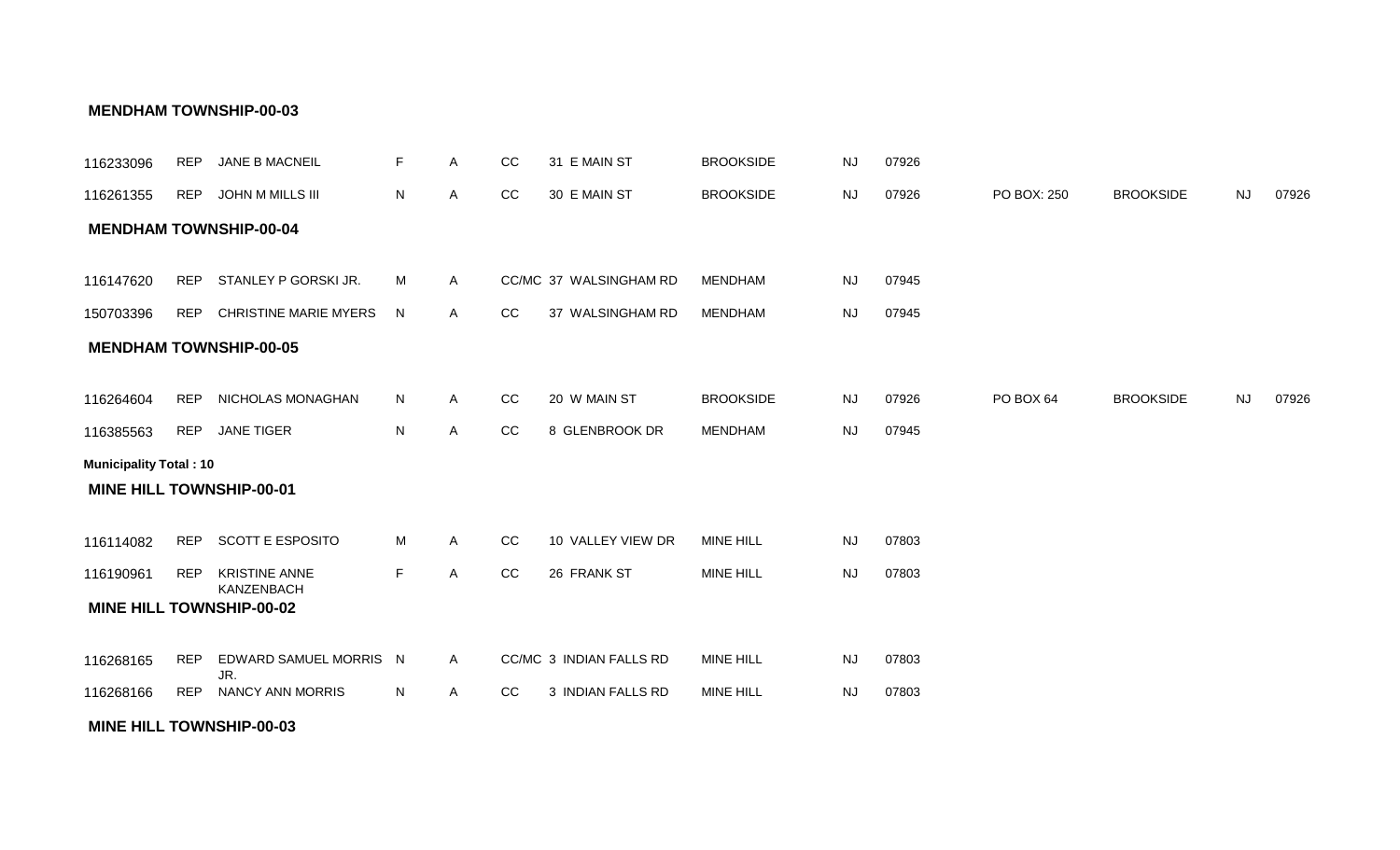| 116074817                    | <b>REP</b> | <b>BRET T CORANATO</b>          | N  | Α | CC | 219 ROUTE 46        | <b>MINE HILL</b> | NJ        | 07803 |            |               |           |       |
|------------------------------|------------|---------------------------------|----|---|----|---------------------|------------------|-----------|-------|------------|---------------|-----------|-------|
| 116142332                    | <b>REP</b> | DEBORAH A GIORDANO              | F. | Α | CC | 12 CENTRAL AVE      | MINE HILL        | <b>NJ</b> | 07803 |            |               |           |       |
| <b>Municipality Total: 6</b> |            |                                 |    |   |    |                     |                  |           |       |            |               |           |       |
|                              |            | <b>MONTVILLE TOWNSHIP-00-01</b> |    |   |    |                     |                  |           |       |            |               |           |       |
|                              |            |                                 |    |   |    |                     |                  |           |       |            |               |           |       |
| 116120256                    | <b>REP</b> | PASCAL J FERRARA                | N. | Α | CC | 26 BOONTON AVE      | <b>BOONTON</b>   | NJ        | 07005 |            |               |           |       |
| 116225176                    | <b>REP</b> | <b>LISA LOBIONDO</b>            | N  | A | CC | 16 POND VIEW        | <b>MONTVILLE</b> | <b>NJ</b> | 07045 |            |               |           |       |
|                              |            | <b>MONTVILLE TOWNSHIP-00-02</b> |    |   |    |                     |                  |           |       |            |               |           |       |
|                              |            |                                 |    |   |    |                     |                  |           |       |            |               |           |       |
| 526757202                    | <b>REP</b> | JOHN P SHARRATT                 | М  | Α | CC | 11 WAXBERG LN       | PINE BROOK       | <b>NJ</b> | 07058 |            |               |           |       |
| 116142807                    | <b>REP</b> | STEPHANIE G SHARRATT            | F  | A |    | CC/MC 11 WAXBERG LN | PINE BROOK       | NJ        | 07058 |            |               |           |       |
|                              |            | <b>MONTVILLE TOWNSHIP-00-03</b> |    |   |    |                     |                  |           |       |            |               |           |       |
|                              |            |                                 |    |   |    |                     |                  |           |       |            |               |           |       |
| 116231435                    | <b>REP</b> | ROBERT A LYON                   | M  | Α | CC | 20 INDIAN HILL RD   | <b>TOWACO</b>    | <b>NJ</b> | 07082 | PO BOX 193 | <b>TOWACO</b> | <b>NJ</b> | 07082 |
| 150122753                    | <b>REP</b> | ANNABEL PIERCE                  | F. | A | CC | 10 MARGUERITE LN    | <b>TOWACO</b>    | <b>NJ</b> | 07082 |            |               |           |       |
|                              |            | <b>MONTVILLE TOWNSHIP-00-04</b> |    |   |    |                     |                  |           |       |            |               |           |       |
|                              |            |                                 |    |   |    |                     |                  |           |       |            |               |           |       |
| 116002409                    | <b>REP</b> | CHRISTINE A ADRIGNOLO           | N  | A | CC | 3 GLEN TER          | <b>MONTVILLE</b> | <b>NJ</b> | 07045 |            |               |           |       |
| 116074253                    | <b>REP</b> | FRANK W COONEY                  | М  | Α | CC | 9 ROCKLEDGE RD      | <b>MONTVILLE</b> | <b>NJ</b> | 07045 |            |               |           |       |
|                              |            | <b>MONTVILLE TOWNSHIP-00-05</b> |    |   |    |                     |                  |           |       |            |               |           |       |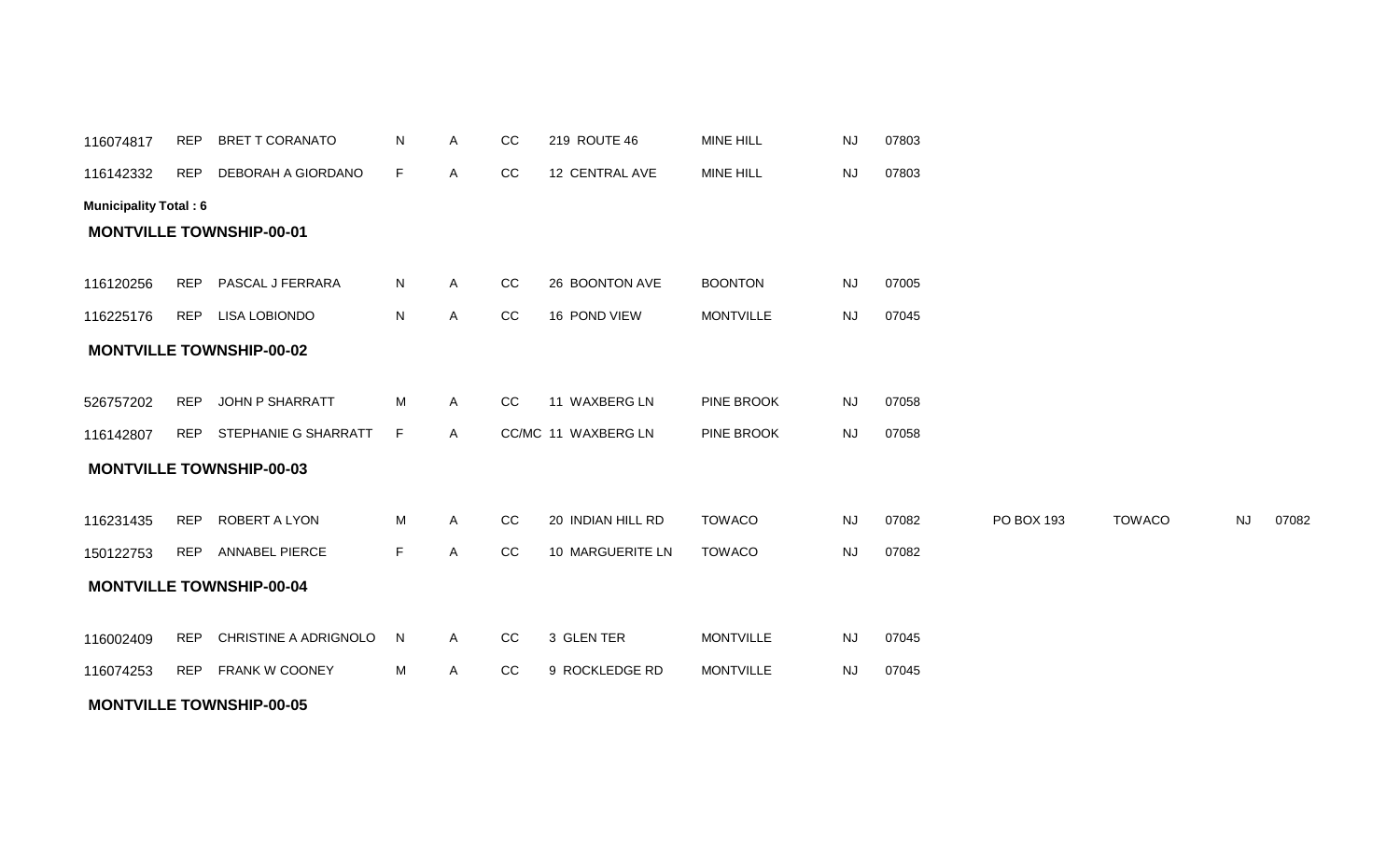#### **MONTVILLE TOWNSHIP-00-11**

|           |            |                                 |              |              |    | <b>RD</b>                      |                  |           |       |
|-----------|------------|---------------------------------|--------------|--------------|----|--------------------------------|------------------|-----------|-------|
| 116086575 |            | REP EDWARD C DAVIES             | M            | A            | CC | 254 CHANGE BRIDGE<br><b>RD</b> | PINE BROOK       | <b>NJ</b> | 07058 |
|           |            | <b>MONTVILLE TOWNSHIP-00-06</b> |              |              |    |                                |                  |           |       |
|           |            |                                 |              |              |    |                                |                  |           |       |
| 116289658 | REP        | <b>CHRISTIE PAGANO</b>          | N            | A            | cc | 11 ROOME RD                    | <b>TOWACO</b>    | <b>NJ</b> | 07082 |
| 116289659 | <b>REP</b> | DANIEL M PAGANO                 | N            | A            | CC | 11 ROOME RD                    | <b>TOWACO</b>    | <b>NJ</b> | 07082 |
|           |            | <b>MONTVILLE TOWNSHIP-00-07</b> |              |              |    |                                |                  |           |       |
| 116300011 |            | REP LINDA B PESKIN              | E            | $\mathsf{A}$ | cc | 65 GENOBLE RD                  | <b>MONTVILLE</b> | <b>NJ</b> | 07045 |
|           |            | <b>MONTVILLE TOWNSHIP-00-08</b> |              |              |    |                                |                  |           |       |
| 116199544 | <b>REP</b> | PATRICIA R KING                 | F.           | A            | cc | 1 WHITE OAK LN                 | <b>MONTVILLE</b> | <b>NJ</b> | 07045 |
| 116199545 |            | REP PETER J KING                | M            | $\mathsf{A}$ | CC | 1 WHITE OAK LN                 | <b>MONTVILLE</b> | <b>NJ</b> | 07045 |
|           |            | <b>MONTVILLE TOWNSHIP-00-09</b> |              |              |    |                                |                  |           |       |
| 116228743 | <b>REP</b> | <b>MARIAN K LOWENFISH</b>       | N.           | $\mathsf{A}$ | CC | 30 BRETON DR                   | PINE BROOK       | <b>NJ</b> | 07058 |
| 116228744 | <b>REP</b> | ROBERT D LOWENFISH              | N.           | A            | CC | 30 BRETON DR                   | PINE BROOK       | <b>NJ</b> | 07058 |
|           |            | <b>MONTVILLE TOWNSHIP-00-10</b> |              |              |    |                                |                  |           |       |
| 116364140 | REP        | <b>DEBRA SOCCI</b>              | $\mathsf{N}$ | $\mathsf{A}$ | CC | 19 HILLDALE RD                 | PINE BROOK       | <b>NJ</b> | 07058 |
| 116364141 | <b>REP</b> | JOSEPH M SOCCI                  | M            | A            | CC | 19 HILLDALE RD                 | PINE BROOK       | <b>NJ</b> | 07058 |
|           |            |                                 |              |              |    |                                |                  |           |       |

541187977 REP DOROTHEA M DAVIES F A CC 254 CHANGE BRIDGE PINE BROOK

F A CC 254 CHANGE BRIDGE PINE BROOK

NJ 07058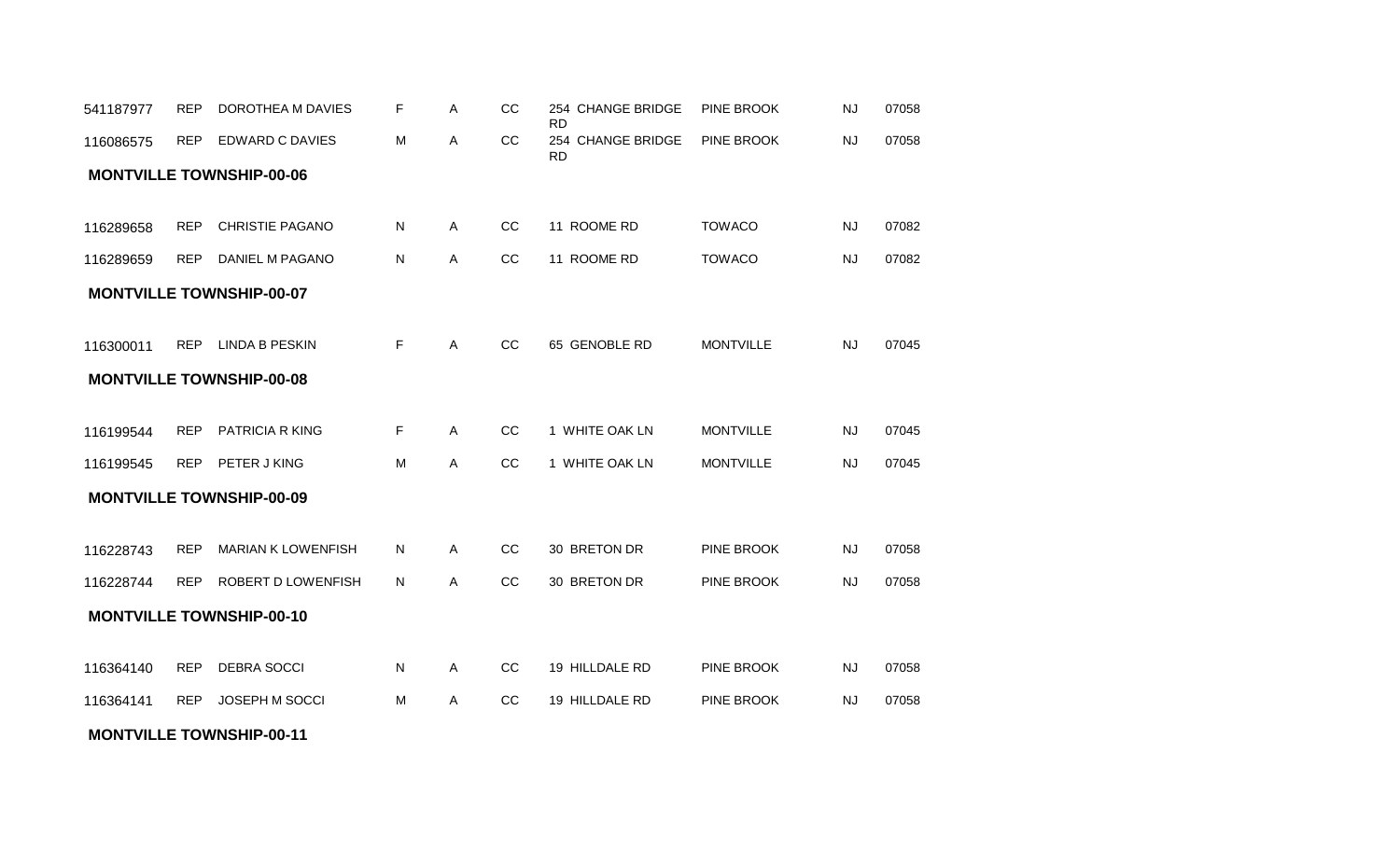| 116333992 | REP        | <b>SCOTT N RUSSELL</b>          | N | Α | CC        | 8 SUNSET CT                   | <b>MONTVILLE</b> | <b>NJ</b> | 07045 |
|-----------|------------|---------------------------------|---|---|-----------|-------------------------------|------------------|-----------|-------|
|           |            | <b>MONTVILLE TOWNSHIP-00-12</b> |   |   |           |                               |                  |           |       |
|           |            |                                 |   |   |           |                               |                  |           |       |
| 116191975 | <b>REP</b> | <b>CAROLE KARSEN</b>            | N | A | <b>CC</b> | 68 STONEY BROOK RD MONTVILLE  |                  | <b>NJ</b> | 07045 |
| 116191976 | <b>REP</b> | MICHAEL KARSEN                  | N | A | CC        | 68 STONEY BROOK RD MONTVILLE  |                  | <b>NJ</b> | 07045 |
|           |            | <b>MONTVILLE TOWNSHIP-00-13</b> |   |   |           |                               |                  |           |       |
|           |            |                                 |   |   |           |                               |                  |           |       |
| 538817045 | <b>REP</b> | <b>SHARON HOVENBURG</b>         | м | Α | <b>CC</b> | 6 RUTLEDGE RD                 | PINE BROOK       | <b>NJ</b> | 07058 |
| 116231567 | <b>REP</b> | <b>JAMES C LYONS</b>            | N | A | CC        | 67 HOOK MOUNTAIN<br><b>RD</b> | <b>MONTVILLE</b> | <b>NJ</b> | 07045 |
|           |            | <b>MONTVILLE TOWNSHIP-00-14</b> |   |   |           |                               |                  |           |       |
|           |            |                                 |   |   |           |                               |                  |           |       |
| 116037551 | <b>REP</b> | DARLENE M BOYLAN                | N | A | <b>CC</b> | 58 RIDGE DR                   | <b>MONTVILLE</b> | <b>NJ</b> | 07045 |
| 116243656 | <b>REP</b> | THOMAS J MASTRANGELO            | N | Α | CC        | 59 VILLAGE DR                 | <b>MONTVILLE</b> | <b>NJ</b> | 07045 |
|           |            | <b>MONTVILLE TOWNSHIP-00-15</b> |   |   |           |                               |                  |           |       |
|           |            |                                 |   |   |           |                               |                  |           |       |
| 116211616 | <b>REP</b> | <b>MARGARET K LAM</b>           | N | A | CC        | 88 LOUIS DR                   | <b>MONTVILLE</b> | <b>NJ</b> | 07045 |
| 151143330 | <b>REP</b> | DAVID K YEN                     | м | Α | <b>CC</b> | 88 LOUIS DR                   | <b>MONTVILLE</b> | <b>NJ</b> | 07045 |
|           |            |                                 |   |   |           |                               |                  |           |       |

**MONTVILLE TOWNSHIP-00-16**

REP KAREN M ARAKELIAN A CC 28 SUNSET CT 07045 116010332 N MONTVILLE NJ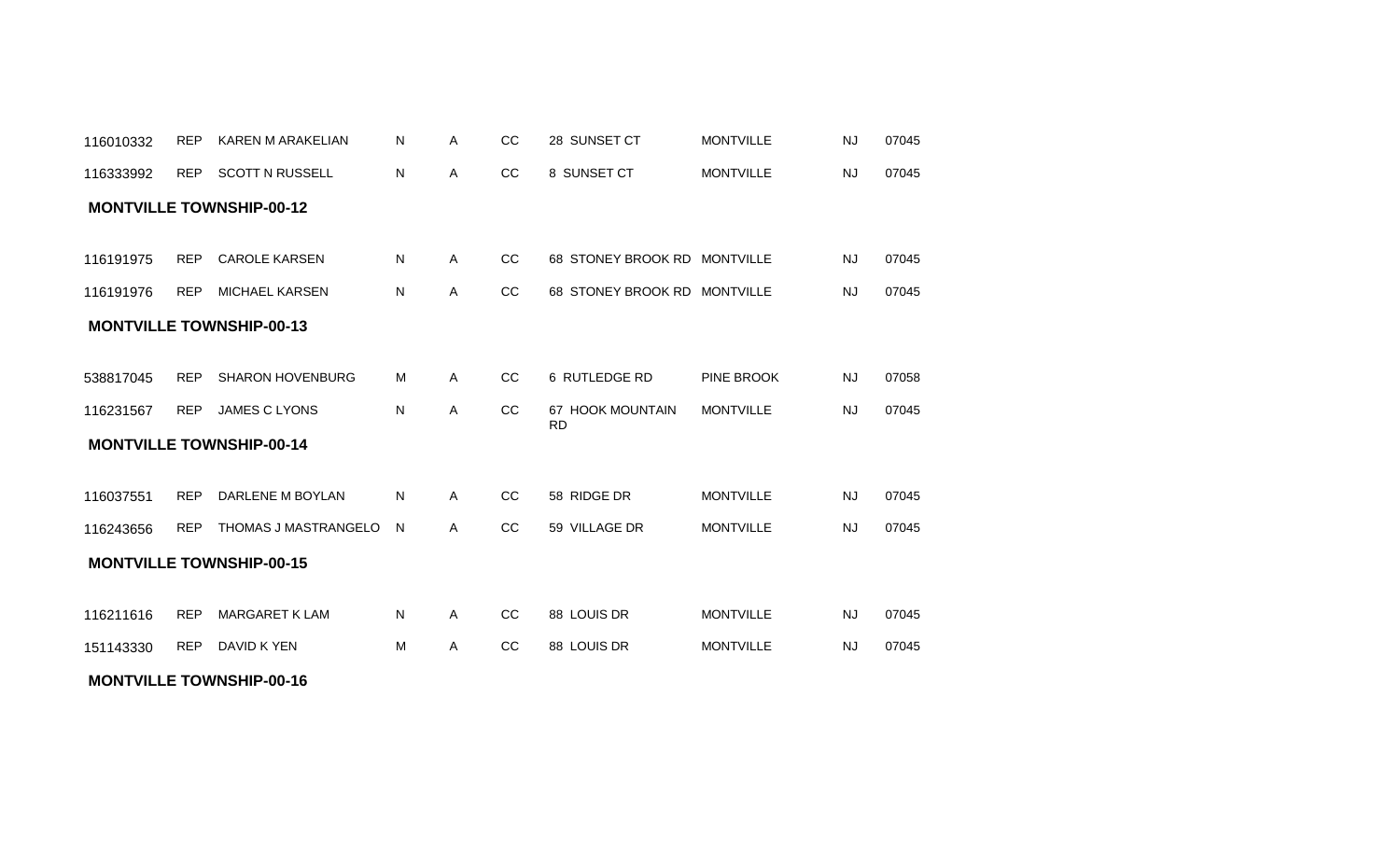| 116073860                     | <b>REP</b> | DOLORES ECKERT COOK                | N | Α            | CC | 82 MAIN RD                        | <b>MONTVILLE</b>     | <b>NJ</b> | 07045 |
|-------------------------------|------------|------------------------------------|---|--------------|----|-----------------------------------|----------------------|-----------|-------|
| 116245998                     | <b>REP</b> | THOMAS MAZZACCARO                  | N | Α            | CC | 4 MOORE RD                        | <b>MONTVILLE</b>     | <b>NJ</b> | 07045 |
|                               |            | <b>MONTVILLE TOWNSHIP-00-17</b>    |   |              |    |                                   |                      |           |       |
| 152212624                     | <b>REP</b> | <b>BRIELLE A COOK</b>              | F | $\mathsf{A}$ | CC | 26 HERITAGE CT                    | <b>TOWACO</b>        | <b>NJ</b> | 07082 |
|                               | <b>REP</b> | JAMES SANDHAM JR.                  | N | Α            | CC | 7 JAMES TER                       | <b>TOWACO</b>        | <b>NJ</b> | 07082 |
| 116338621                     |            |                                    |   |              |    |                                   |                      |           |       |
|                               |            | <b>MONTVILLE TOWNSHIP-00-18</b>    |   |              |    |                                   |                      |           |       |
| 106012803                     | <b>REP</b> | <b>RUTH A AUSTIN</b>               | F | $\mathsf{A}$ | cc | 8 BOYLETOWN RD                    | <b>MONTVILLE</b>     | <b>NJ</b> | 07045 |
| 116104950                     | <b>REP</b> | JOHN DEANE DRISCOLL                | м | $\mathsf{A}$ | CC | 61 FOREMOST<br><b>MOUNTAIN RD</b> | <b>MONTVILLE</b>     | <b>NJ</b> | 07045 |
| <b>Municipality Total: 35</b> |            |                                    |   |              |    |                                   |                      |           |       |
|                               |            | <b>MORRIS PLAINS BOROUGH-00-01</b> |   |              |    |                                   |                      |           |       |
| 116388643                     | <b>REP</b> | MARILYNN F TOYE-YOUNG              | F | A            | CC | 20 KEENAN PL                      | <b>MORRIS PLAINS</b> | <b>NJ</b> | 07950 |
| 116422581                     | <b>REP</b> | <b>GEORGE A YOUNG</b>              | N | A            | CC | 20 KEENAN PL                      | <b>MORRIS PLAINS</b> | <b>NJ</b> | 07950 |
|                               |            | <b>MORRIS PLAINS BOROUGH-00-02</b> |   |              |    |                                   |                      |           |       |
| 116071052                     | <b>REP</b> | ALICE F COLLOPY                    | N | A            |    | CC/MC 40 PARKER DR                | <b>MORRIS PLAINS</b> | <b>NJ</b> | 07950 |
| 116407686                     | <b>REP</b> | JAMES K WEBBER JR.                 | N | A            | CC | 14 FOREST AVE                     | <b>MORRIS PLAINS</b> | <b>NJ</b> | 07950 |
|                               |            |                                    |   |              |    |                                   |                      |           |       |
|                               |            | <b>MORRIS PLAINS BOROUGH-00-03</b> |   |              |    |                                   |                      |           |       |
| 116195561                     | <b>REP</b> | <b>BARBARA M KELLY</b>             | N | A            | CC | 69 W HANOVER AVE                  | <b>MORRIS PLAINS</b> | <b>NJ</b> | 07950 |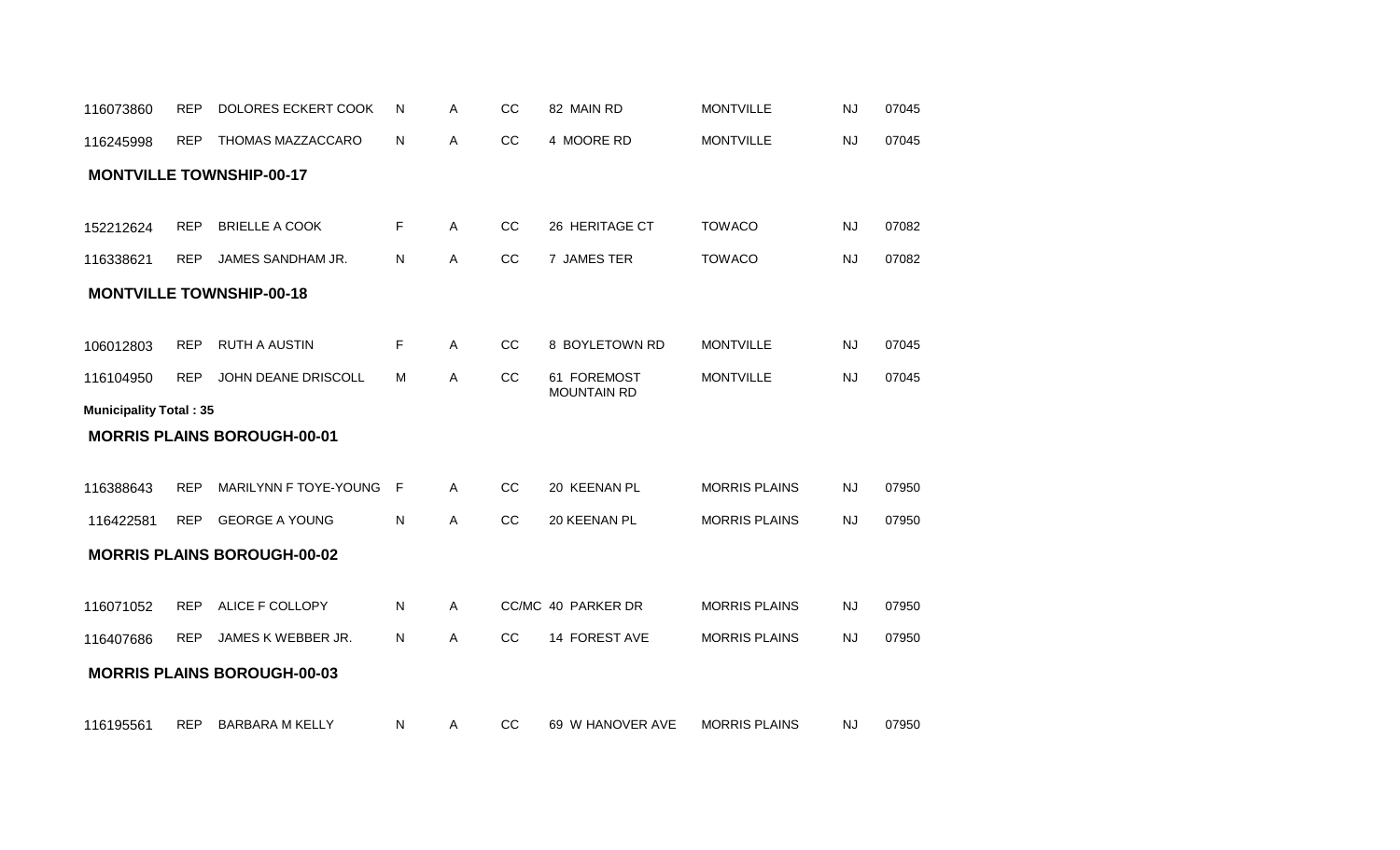| 116345328                     | <b>REP</b> | THOMAS D SCHNIPP                   | N            | A            | CC | 87 MAPLE AVE      | <b>MORRIS PLAINS</b> | <b>NJ</b> | 07950 |
|-------------------------------|------------|------------------------------------|--------------|--------------|----|-------------------|----------------------|-----------|-------|
|                               |            | <b>MORRIS PLAINS BOROUGH-00-04</b> |              |              |    |                   |                      |           |       |
|                               |            |                                    |              |              |    |                   |                      |           |       |
| 116325836                     | <b>REP</b> | <b>DIANA S ROCHFORD</b>            | $\mathsf{N}$ | A            | CC | 23 LEAMOOR DR     | <b>MORRIS PLAINS</b> | <b>NJ</b> | 07950 |
| 116402721                     | <b>REP</b> | <b>DENNIS M WAGNER</b>             | N            | $\mathsf{A}$ | CC | 36 SUN VALLEY WAY | <b>MORRIS PLAINS</b> | <b>NJ</b> | 07950 |
|                               |            | <b>MORRIS PLAINS BOROUGH-00-05</b> |              |              |    |                   |                      |           |       |
|                               |            |                                    |              |              |    |                   |                      |           |       |
| 116189182                     | <b>REP</b> | <b>JAMES B KAAG</b>                | $\mathsf{N}$ | $\mathsf{A}$ | cc | 24 LAKEVIEW DR    | <b>MORRIS PLAINS</b> | <b>NJ</b> | 07950 |
| 116189183                     | <b>REP</b> | <b>MARY T KAAG</b>                 | N            | $\mathsf{A}$ | CC | 24 LAKEVIEW DR    | <b>MORRIS PLAINS</b> | <b>NJ</b> | 07950 |
|                               |            | <b>MORRIS PLAINS BOROUGH-00-06</b> |              |              |    |                   |                      |           |       |
|                               |            |                                    |              |              |    |                   |                      |           |       |
| 117068712                     | <b>REP</b> | JOANNE M PASCARELLA                | F            | $\mathsf{A}$ | CC | 6 WYNDWOOD RD     | <b>MORRIS PLAINS</b> | <b>NJ</b> | 07950 |
| 117068714                     | <b>REP</b> | PATRICK O PASCARELLA               | $\mathsf{N}$ | $\mathsf{A}$ | CC | 6 WYNDWOOD RD     | <b>MORRIS PLAINS</b> | <b>NJ</b> | 07950 |
| <b>Municipality Total: 12</b> |            |                                    |              |              |    |                   |                      |           |       |
| <b>MORRIS TOWNSHIP-00-01</b>  |            |                                    |              |              |    |                   |                      |           |       |
|                               |            |                                    |              |              |    |                   |                      |           |       |
| 151335602                     | <b>REP</b> | ERICH M HUHN                       | M            | A            | CC | 10 KENNEDY RD     | <b>MORRIS PLAINS</b> | <b>NJ</b> | 07950 |
| <b>MORRIS TOWNSHIP-00-02</b>  |            |                                    |              |              |    |                   |                      |           |       |
|                               |            |                                    |              |              |    |                   |                      |           |       |
| 533474743                     | <b>REP</b> | JOHN D POTTER                      | M            | A            | CC | 109 BURNHAM RD    | <b>MORRIS PLAINS</b> | <b>NJ</b> | 07950 |
| <b>MORRIS TOWNSHIP-00-03</b>  |            |                                    |              |              |    |                   |                      |           |       |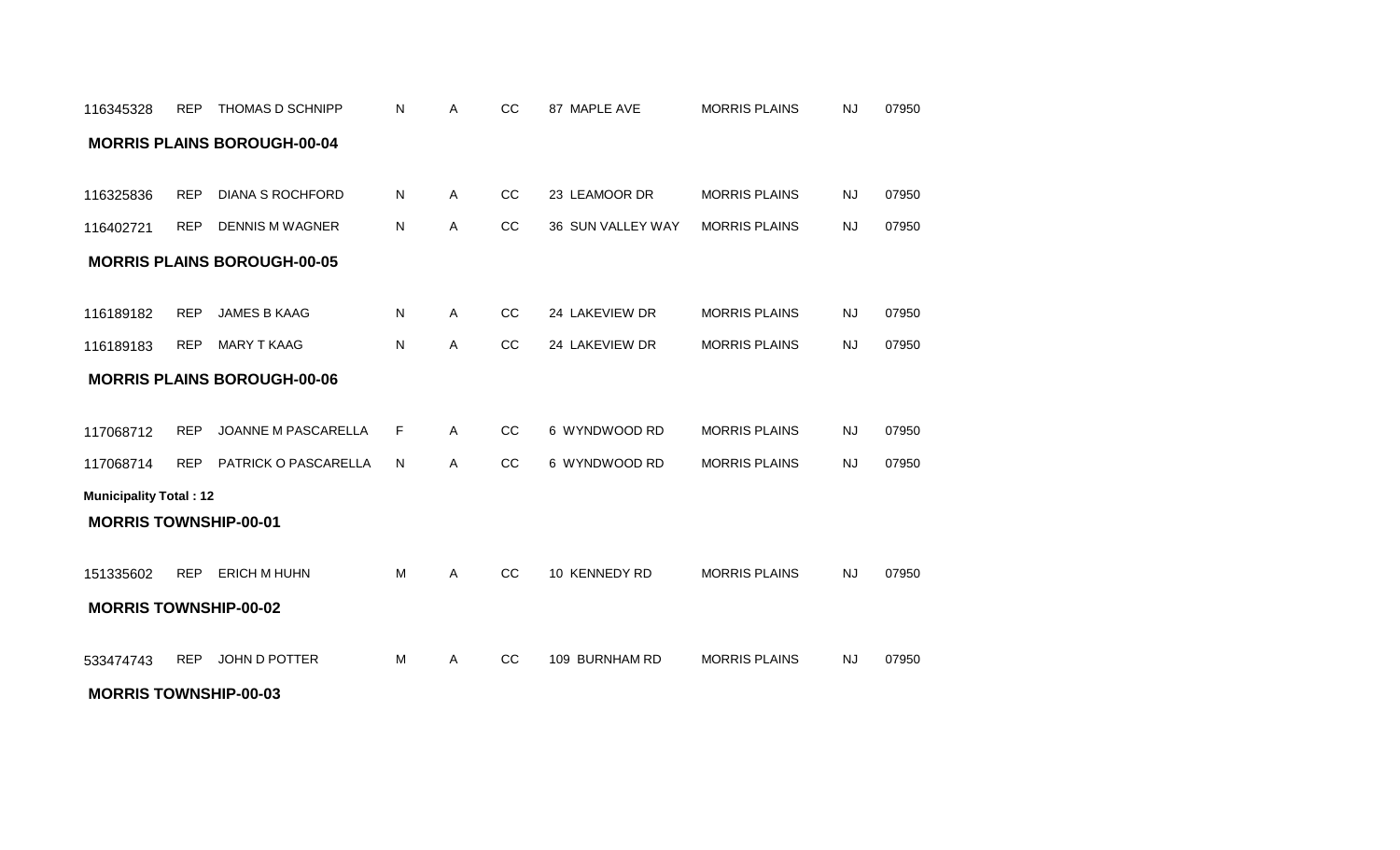| 150215269                    | <b>REP</b> | JOSEPH LOUIS RICCA JR.      | м  | Α            | CC | 4 CROMWELL DR W                | <b>MORRISTOWN</b> | <b>NJ</b> | 07960 |
|------------------------------|------------|-----------------------------|----|--------------|----|--------------------------------|-------------------|-----------|-------|
| 116133898                    | <b>REP</b> | <b>VICTORIA L RICCA</b>     | F  | A            | CC | 4 CROMWELL DR W                | <b>MORRISTOWN</b> | <b>NJ</b> | 07960 |
| <b>MORRIS TOWNSHIP-00-05</b> |            |                             |    |              |    |                                |                   |           |       |
|                              |            |                             |    |              |    |                                |                   |           |       |
| 116090857                    | <b>REP</b> | PHILIP DELGIUDICE           | N  | $\mathsf{A}$ | CC | 28 VOM EIGEN DR                | <b>MORRISTOWN</b> | <b>NJ</b> | 07960 |
| 116256564                    | <b>REP</b> | JOY M MERCER                | F. | Α            | cc | 116 PARK AVE                   | <b>MORRISTOWN</b> | <b>NJ</b> | 07960 |
| <b>MORRIS TOWNSHIP-00-06</b> |            |                             |    |              |    |                                |                   |           |       |
|                              |            |                             |    |              |    |                                |                   |           |       |
| 116410584                    | <b>REP</b> | <b>KARL E WERNER</b>        | N  | A            | CC | <b>13 NORMANDY PKWY</b>        | <b>MORRISTOWN</b> | <b>NJ</b> | 07960 |
| <b>MORRIS TOWNSHIP-00-07</b> |            |                             |    |              |    |                                |                   |           |       |
|                              |            |                             |    |              |    |                                |                   |           |       |
| 150188255                    | <b>REP</b> | <b>JOHN S NICHOLSON</b>     | M  | A            | CC | 14 NORTHBRIDGE PL              | <b>MORRISTOWN</b> | <b>NJ</b> | 07960 |
| 116132316                    | <b>REP</b> | <b>RUTH GABAY NICHOLSON</b> | N  | A            | CC | 14 NORTHBRIDGE PL              | <b>MORRISTOWN</b> | <b>NJ</b> | 07960 |
| <b>MORRIS TOWNSHIP-00-08</b> |            |                             |    |              |    |                                |                   |           |       |
|                              |            |                             |    |              |    |                                |                   |           |       |
| 116135302                    | <b>REP</b> | <b>M SANDRA GARCIA</b>      | N  | A            | CC | 3 JOHNSTON DR                  | <b>MORRISTOWN</b> | <b>NJ</b> | 07960 |
| 116144840                    | <b>REP</b> | <b>TODD A GOLDBERG</b>      | M  | A            | cc | 6 ARBOR WAY                    | <b>MORRISTOWN</b> | <b>NJ</b> | 07960 |
| <b>MORRIS TOWNSHIP-00-09</b> |            |                             |    |              |    |                                |                   |           |       |
|                              |            |                             |    |              |    |                                |                   |           |       |
| 116042000                    | REP        | <b>GEOFFREY C BROOKS</b>    | N  | $\mathsf{A}$ | CC | 49 SPRING VALLEY RD MORRISTOWN |                   | <b>NJ</b> | 07960 |

#### **MORRIS TOWNSHIP-00-04**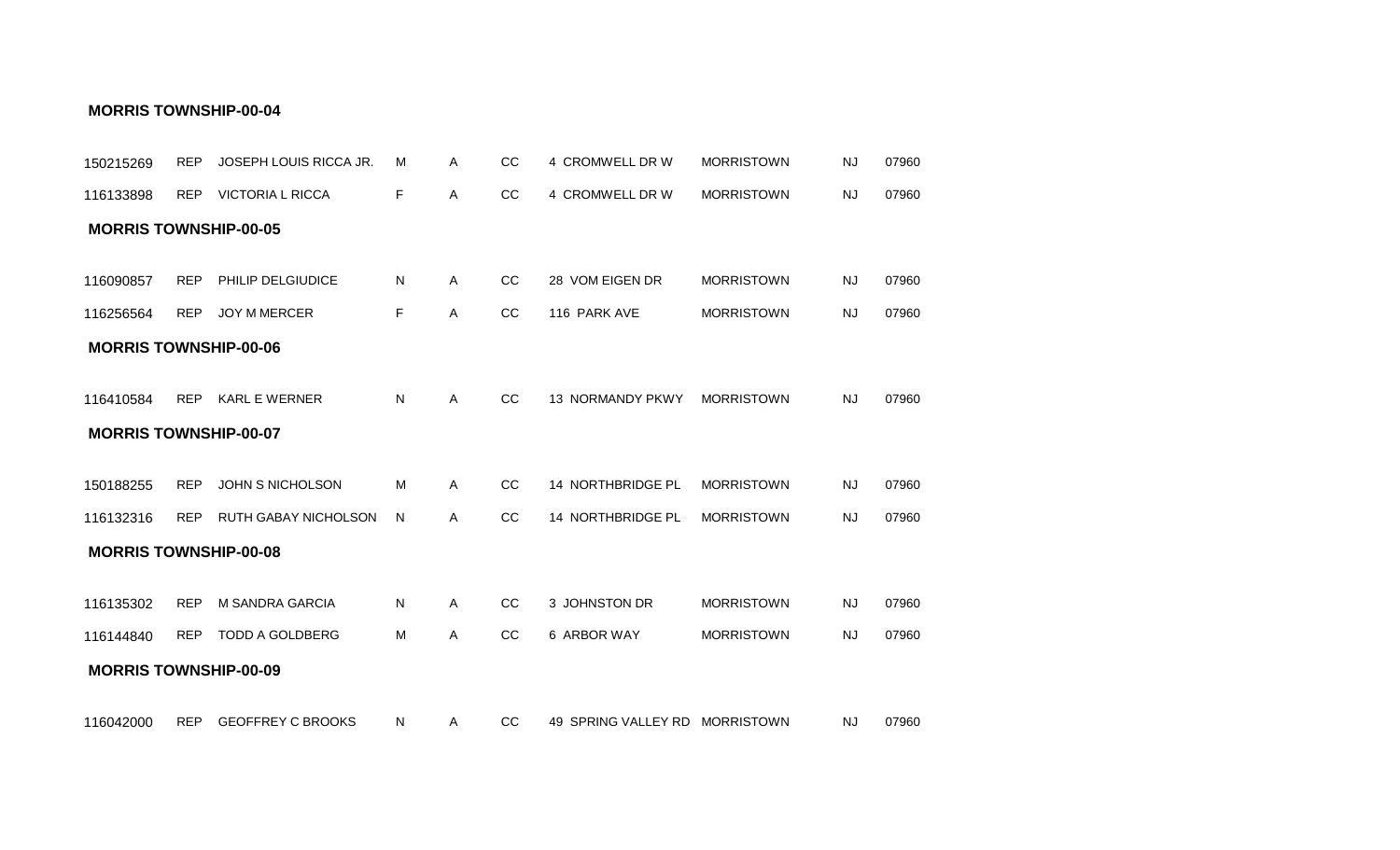| 116272716                                 | REP        | <b>MARY ELLEN MURRAY</b>           | F  | Α            | CC | 20 CADENCE CT     | <b>MORRISTOWN</b> | <b>NJ</b> | 07960 |
|-------------------------------------------|------------|------------------------------------|----|--------------|----|-------------------|-------------------|-----------|-------|
| <b>MORRIS TOWNSHIP-00-10</b>              |            |                                    |    |              |    |                   |                   |           |       |
| 116179166                                 | <b>REP</b> | MARLENE S IACIOFANO                | N  | $\mathsf{A}$ | CC | 45 EAGLE NEST RD  | <b>MORRISTOWN</b> | <b>NJ</b> | 07960 |
| 116206341                                 | <b>REP</b> | <b>KENNETH J KRAMER</b>            | M  | $\mathsf{A}$ | CC | 11 ALBERT AVE     | <b>MORRISTOWN</b> | <b>NJ</b> | 07960 |
| <b>MORRIS TOWNSHIP-00-11</b>              |            |                                    |    |              |    |                   |                   |           |       |
|                                           |            |                                    |    |              |    |                   |                   |           |       |
| 116120418                                 | <b>REP</b> | <b>JOEN LUY FERRARI</b>            | N  | A            | cc | 6 SPRING HILL LN  | <b>MORRISTOWN</b> | <b>NJ</b> | 07960 |
| 116174347                                 | <b>REP</b> | MICHAEL M HORN                     | M  | A            | cc | 10 SHELLEY PL     | <b>MORRISTOWN</b> | <b>NJ</b> | 07960 |
| <b>MORRIS TOWNSHIP-00-12</b>              |            |                                    |    |              |    |                   |                   |           |       |
| 119381108<br><b>MORRIS TOWNSHIP-00-13</b> | <b>REP</b> | <b>ELIZABETH A</b><br>VALANDINGHAM | F  | A            | cc | 11 BLACKWELL AVE  | <b>MORRISTOWN</b> | <b>NJ</b> | 07960 |
| 116087026                                 | <b>REP</b> | <b>BLAKE DAVIS</b>                 | N  | A            | cc | 27 MOLLY STARK DR | <b>MORRISTOWN</b> | <b>NJ</b> | 07960 |
| 116087027                                 | <b>REP</b> | <b>RANDY DAVIS</b>                 | N  | Α            | cc | 27 MOLLY STARK DR | <b>MORRISTOWN</b> | <b>NJ</b> | 07960 |
| <b>MORRIS TOWNSHIP-00-14</b>              |            |                                    |    |              |    |                   |                   |           |       |
| 116140092<br><b>MORRIS TOWNSHIP-00-15</b> |            | REP SCOTT J GIAMMARINO             | N. | A            | CC | 21 UPPER FIELD RD | <b>MORRISTOWN</b> | <b>NJ</b> | 07960 |
| 116351371                                 | <b>REP</b> | JOHN R SETTE                       | N. | $\mathsf{A}$ | CC | 6 REED RD         | <b>MORRISTOWN</b> | <b>NJ</b> | 07960 |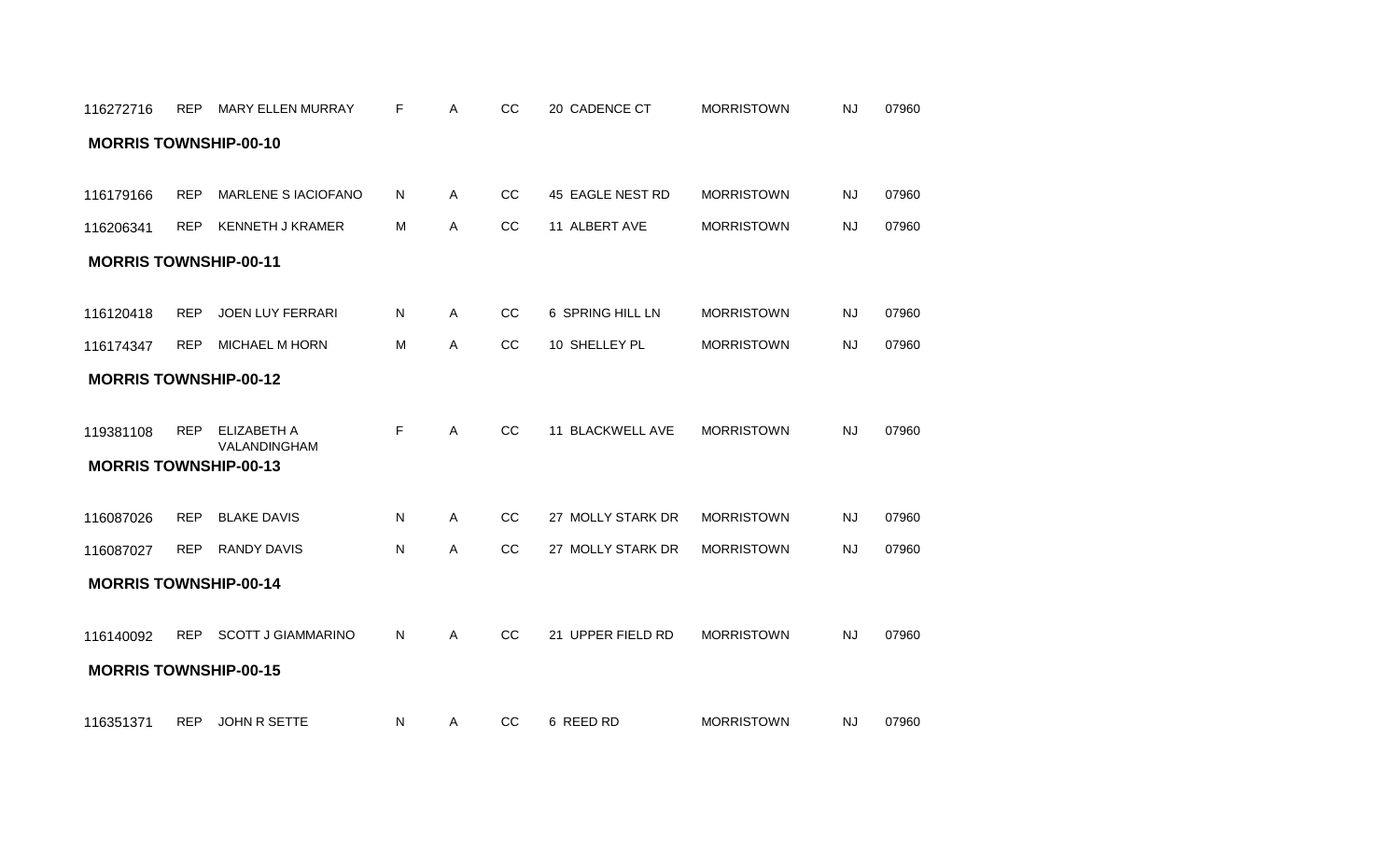| 116351372                    |            | REP KATHY T SETTE             | N | A            | CC        | 6 REED RD        | <b>MORRISTOWN</b> | <b>NJ</b> | 07960 |
|------------------------------|------------|-------------------------------|---|--------------|-----------|------------------|-------------------|-----------|-------|
| <b>MORRIS TOWNSHIP-00-16</b> |            |                               |   |              |           |                  |                   |           |       |
|                              |            |                               |   |              |           |                  |                   |           |       |
| <b>MORRIS TOWNSHIP-00-17</b> |            |                               |   |              |           |                  |                   |           |       |
|                              |            |                               |   |              |           |                  |                   |           |       |
| 152722853                    | <b>REP</b> | JEFFREY R MUELLER             | M | $\mathsf{A}$ | <b>CC</b> | 46 N STAR DR     | <b>MORRISTOWN</b> | <b>NJ</b> | 07960 |
| <b>MORRIS TOWNSHIP-00-18</b> |            |                               |   |              |           |                  |                   |           |       |
|                              |            |                               |   |              |           |                  |                   |           |       |
| 116026076                    | <b>REP</b> | ANDRES BENVENUTO              | N | A            | CC        | 11 FIELDSTONE DR | <b>MORRISTOWN</b> | <b>NJ</b> | 07960 |
| <b>MORRIS TOWNSHIP-00-19</b> |            |                               |   |              |           |                  |                   |           |       |
|                              |            |                               |   |              |           |                  |                   |           |       |
| <b>MORRIS TOWNSHIP-00-20</b> |            |                               |   |              |           |                  |                   |           |       |
|                              |            |                               |   |              |           |                  |                   |           |       |
| <b>MORRIS TOWNSHIP-00-21</b> |            |                               |   |              |           |                  |                   |           |       |
| 116050554                    |            | REP JOSEPH V CALVANELLI JR. M |   | $\mathsf{A}$ |           | CC/MC 10 LEVA DR | <b>MORRISTOWN</b> | <b>NJ</b> | 07960 |
| 116272409                    | <b>REP</b> | LINDA K MURPHY                | N | A            | <b>CC</b> | 11 HARTER RD     | <b>MORRISTOWN</b> | <b>NJ</b> | 07960 |
| <b>MORRIS TOWNSHIP-00-22</b> |            |                               |   |              |           |                  |                   |           |       |
|                              |            |                               |   |              |           |                  |                   |           |       |
|                              |            |                               |   |              |           |                  |                   |           |       |
| 538753243                    |            | REP AXEL C DADDARIO           | M | A            | CC        | 10 RICHLYN CT    | <b>MORRISTOWN</b> | <b>NJ</b> | 07960 |

**MORRIS TOWNSHIP-00-23**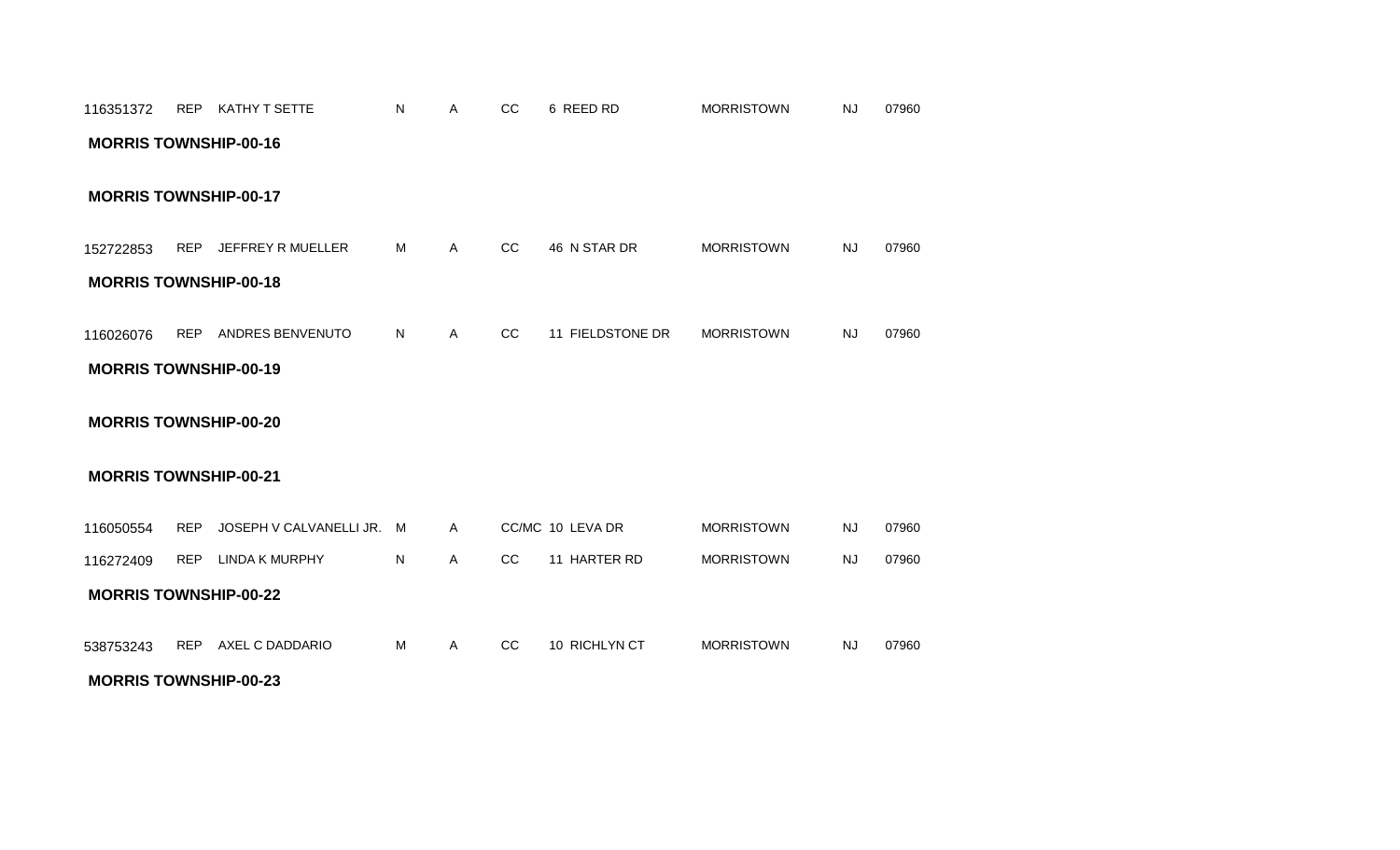|                              |            | <b>MOUNT ARLINGTON BOROUGH-00-01</b> |    |   |    |                   |                        |           |       |
|------------------------------|------------|--------------------------------------|----|---|----|-------------------|------------------------|-----------|-------|
| 151197116                    | <b>REP</b> | <b>DENNIS J BENVENUTA</b>            | N  | Α | cc | 20 WINDEMERE AVE  | <b>MOUNT ARLINGTON</b> | <b>NJ</b> | 07856 |
| 150406654                    | <b>REP</b> | <b>MARIA R FARRIS</b>                | F. | A |    | CC/MC 13 JAMES DR | <b>MOUNT ARLINGTON</b> | <b>NJ</b> | 07856 |
|                              |            | <b>MOUNT ARLINGTON BOROUGH-00-02</b> |    |   |    |                   |                        |           |       |
| 116105007                    | <b>REP</b> | JOHN J DRISCOLL III                  | Ν  | Α | CC | 50 W BERTRAND RD  | <b>MOUNT ARLINGTON</b> | <b>NJ</b> | 07856 |
| 150232013                    | <b>REP</b> | SHEILA STUDINT                       | N  | Α | CC | 88 RIDGEVIEW LN   | <b>MOUNT ARLINGTON</b> | <b>NJ</b> | 07856 |
|                              |            | <b>MOUNT ARLINGTON BOROUGH-00-03</b> |    |   |    |                   |                        |           |       |
| 116127764                    | <b>REP</b> | <b>MICHELLE R FOWLER</b>             | N  | A | cc | 701 LILLIAN WAY   | <b>LANDING</b>         | <b>NJ</b> | 07850 |
|                              |            | <b>MOUNT ARLINGTON BOROUGH-00-04</b> |    |   |    |                   |                        |           |       |
| 116127625                    | <b>REP</b> | <b>MELISSA S FOSTLE</b>              | Ν  | Α | CC | 126 ROGERENE WAY  | <b>LANDING</b>         | <b>NJ</b> | 07850 |
| 116199118                    | <b>REP</b> | <b>BRIAN W KINCAID</b>               | Ν  | A | CC | 16 MAPLE LN       | <b>MOUNT ARLINGTON</b> | <b>NJ</b> | 07856 |
| <b>Municipality Total: 7</b> |            | <b>MOUNT OLIVE TOWNSHIP-00-01</b>    |    |   |    |                   |                        |           |       |
| 116190264                    | <b>REP</b> | <b>CHARLES R KAMIN</b>               | Ν  | Α | CC | 13 DOWN STREAM DR | <b>FLANDERS</b>        | <b>NJ</b> | 07836 |
| 116190267                    | <b>REP</b> | <b>LAUREL ANN KAMIN</b>              | F  | Α | CC | 13 DOWN STREAM DR | <b>FLANDERS</b>        | <b>NJ</b> | 07836 |

**Municipality Total : 29**

116040730 REP DOUGLAS S BRIERLEY

N A CC 11 REDWOOD RD MORRISTOWN NJ 07960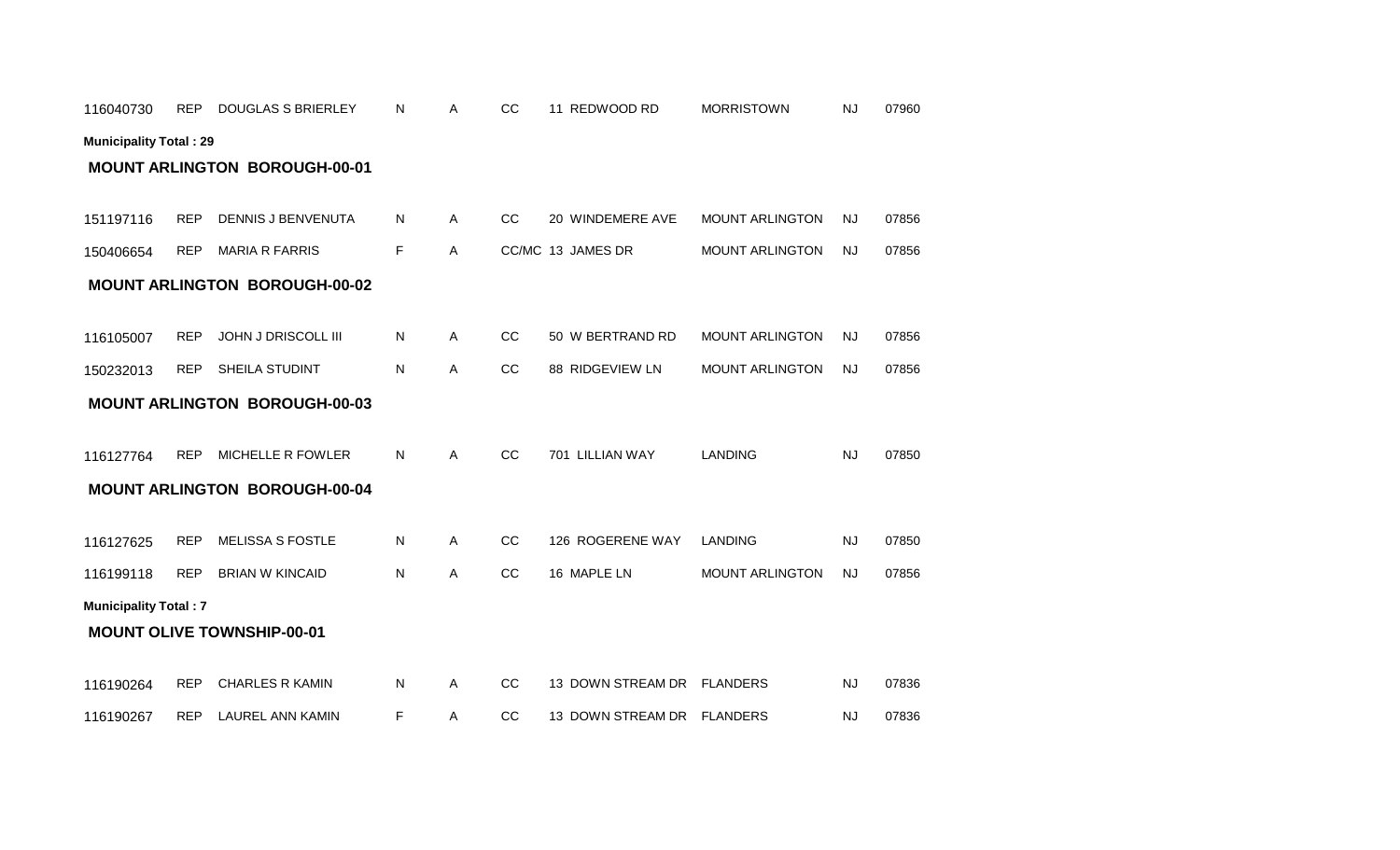| 116222403 | <b>REP</b> | NORMA A LICITRA                   | Ν  | Α | CC | 16 HARWICH RD   | <b>FLANDERS</b> | <b>NJ</b> | 07836 |
|-----------|------------|-----------------------------------|----|---|----|-----------------|-----------------|-----------|-------|
| 116222404 | <b>REP</b> | PAUL R LICITRA                    | N  | Α | cc | 16 HARWICH RD   | <b>FLANDERS</b> | <b>NJ</b> | 07836 |
|           |            | <b>MOUNT OLIVE TOWNSHIP-00-03</b> |    |   |    |                 |                 |           |       |
|           |            | <b>MOUNT OLIVE TOWNSHIP-00-04</b> |    |   |    |                 |                 |           |       |
| 116340044 | <b>REP</b> | KIMBERLY A SARGENT                | N  | A | CC | 18 APOLLO WAY   | <b>FLANDERS</b> | <b>NJ</b> | 07836 |
| 116340045 | REP        | <b>SCOTT A SARGENT</b>            | N  | A | cc | 18 APOLLO WAY   | <b>FLANDERS</b> | <b>NJ</b> | 07836 |
|           |            | <b>MOUNT OLIVE TOWNSHIP-00-05</b> |    |   |    |                 |                 |           |       |
|           |            |                                   |    |   |    |                 |                 |           |       |
| 116194067 | <b>REP</b> | JOHN M KEHMNA                     | M  | A | CC | 117 CRENSHAW DR | <b>FLANDERS</b> | <b>NJ</b> | 07836 |
| 116434723 | <b>REP</b> | JANET I LOGAN                     | F. | A | CC | 73 MAIN RD      | <b>FLANDERS</b> | <b>NJ</b> | 07836 |
|           |            | <b>MOUNT OLIVE TOWNSHIP-00-06</b> |    |   |    |                 |                 |           |       |
| 116386255 | <b>REP</b> | HENRY J TITONE JR.                | N  | A | CC | 16 VICTORIA DR  | <b>FLANDERS</b> | <b>NJ</b> | 07836 |
|           |            | <b>MOUNT OLIVE TOWNSHIP-00-07</b> |    |   |    |                 |                 |           |       |
|           |            | <b>MOUNT OLIVE TOWNSHIP-00-08</b> |    |   |    |                 |                 |           |       |
| 116269457 | <b>REP</b> | KIM M MOTT                        | F  | A | CC | 4 TRIUMPH CT    | <b>FLANDERS</b> | <b>NJ</b> | 07836 |

#### **MOUNT OLIVE TOWNSHIP-00-02**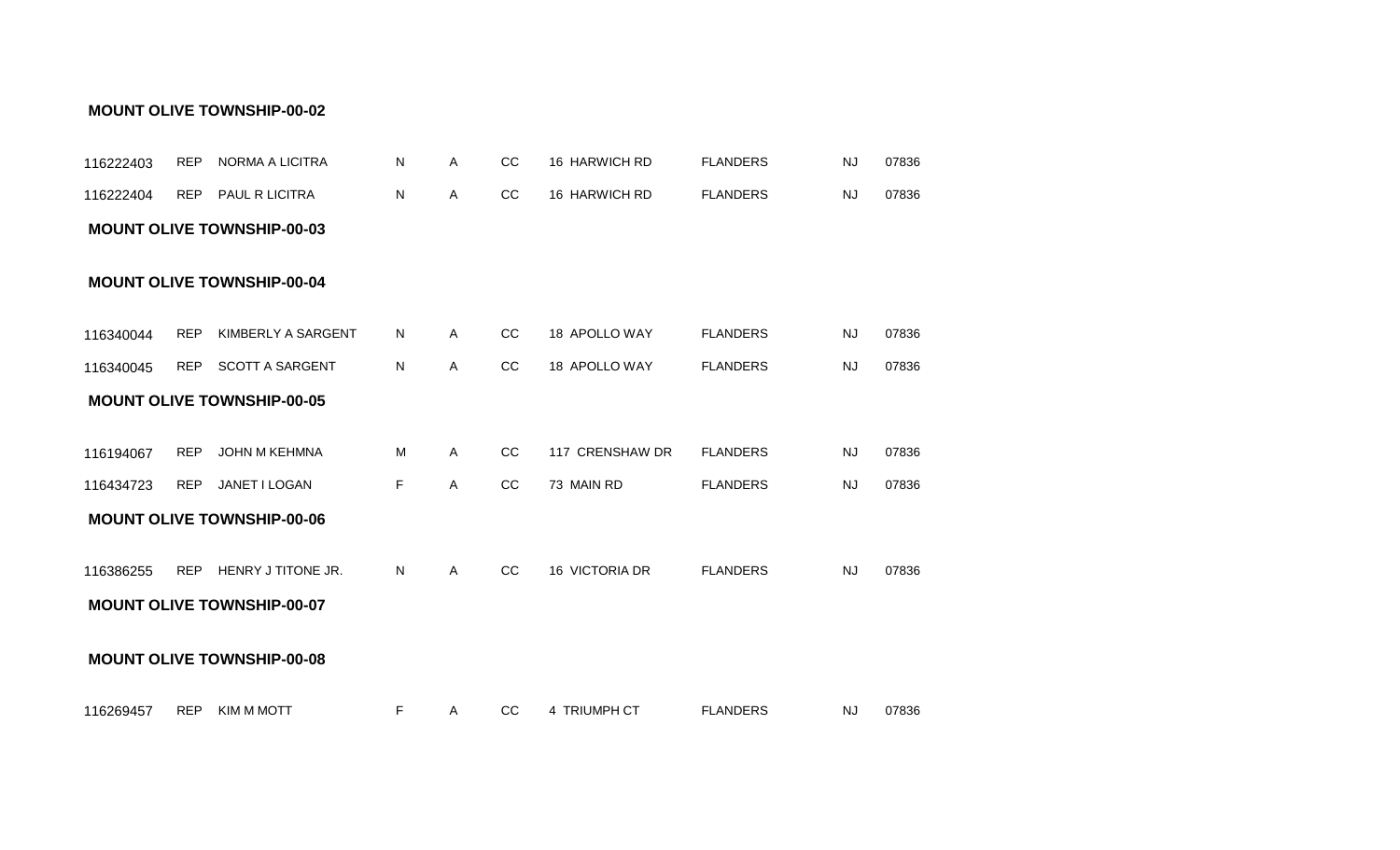| 116341781 |            | REP DAVID M SCAPICCHIO            | N  | A            | CC        | 124 FLANDERS<br>NETCONG RD        | <b>FLANDERS</b>  | <b>NJ</b> | 07836 |                                       |                     |           |       |
|-----------|------------|-----------------------------------|----|--------------|-----------|-----------------------------------|------------------|-----------|-------|---------------------------------------|---------------------|-----------|-------|
|           |            | <b>MOUNT OLIVE TOWNSHIP-00-09</b> |    |              |           |                                   |                  |           |       |                                       |                     |           |       |
| 116215400 | REP        | TARA W LAUTERBACH                 | N  | A            | CC        | 44 KEVIN DR                       | <b>FLANDERS</b>  | NJ        | 07836 |                                       |                     |           |       |
| 119655651 |            | REP TIMOTHY B STEEL               | M  | A            | CC        | 7 CHRISTOPHER CT                  | <b>FLANDERS</b>  | NJ        | 07836 |                                       |                     |           |       |
|           |            | <b>MOUNT OLIVE TOWNSHIP-00-10</b> |    |              |           |                                   |                  |           |       |                                       |                     |           |       |
| 115106248 |            | REP DOUGLAS A BOYER               | М  | A            | CC        | 7 TREETOP RD 3A                   | <b>BUDD LAKE</b> | <b>NJ</b> | 07828 |                                       |                     |           |       |
| 116138571 |            | REP PHYLLIS E GENTILE             | N  | A            | CC        | 6 CAMBRIDGE CT                    | <b>BUDD LAKE</b> | NJ        | 07828 |                                       |                     |           |       |
|           |            | <b>MOUNT OLIVE TOWNSHIP-00-11</b> |    |              |           |                                   |                  |           |       |                                       |                     |           |       |
| 150241015 | <b>REP</b> | <b>LINDSEY E CICCONE</b>          | F. | A            | CC        | 538 DRAKESTOWN RD FLANDERS        |                  | <b>NJ</b> | 07836 |                                       |                     |           |       |
| 116371316 |            | REP CHESTER M STEPHENS JR. M      |    | A            | CC        | 145 FLANDERS<br><b>DRAKESTOWN</b> | <b>FLANDERS</b>  | NJ        | 07836 | 145 FLANDERS-<br><b>DRAKESTOWN RD</b> | <b>HACKETTSTOWN</b> | <b>NJ</b> | 07840 |
|           |            | <b>MOUNT OLIVE TOWNSHIP-00-12</b> |    |              |           |                                   |                  |           |       |                                       |                     |           |       |
| 116211483 | REP        | <b>MARY LALAMA</b>                | N  | A            | CC        | 5 VISTA DR                        | <b>FLANDERS</b>  | NJ        | 07836 |                                       |                     |           |       |
| 116278142 | <b>REP</b> | JOSEPH NICASTRO                   | N  | $\mathsf{A}$ | <b>MC</b> | 5 VISTA DR                        | <b>FLANDERS</b>  | NJ        | 07836 |                                       |                     |           |       |
| 116339638 |            | REP RAYMOND A SANTOS              | М  | A            | CC        | 20 VISTA DR                       | <b>FLANDERS</b>  | NJ        | 07836 |                                       |                     |           |       |
|           |            | <b>MOUNT OLIVE TOWNSHIP-00-13</b> |    |              |           |                                   |                  |           |       |                                       |                     |           |       |
| 115105072 | REP        | JOHN A FERRANTE                   | М  | $\mathsf{A}$ | CC        | 10 STANLEY PL                     | <b>BUDD LAKE</b> | <b>NJ</b> | 07828 |                                       |                     |           |       |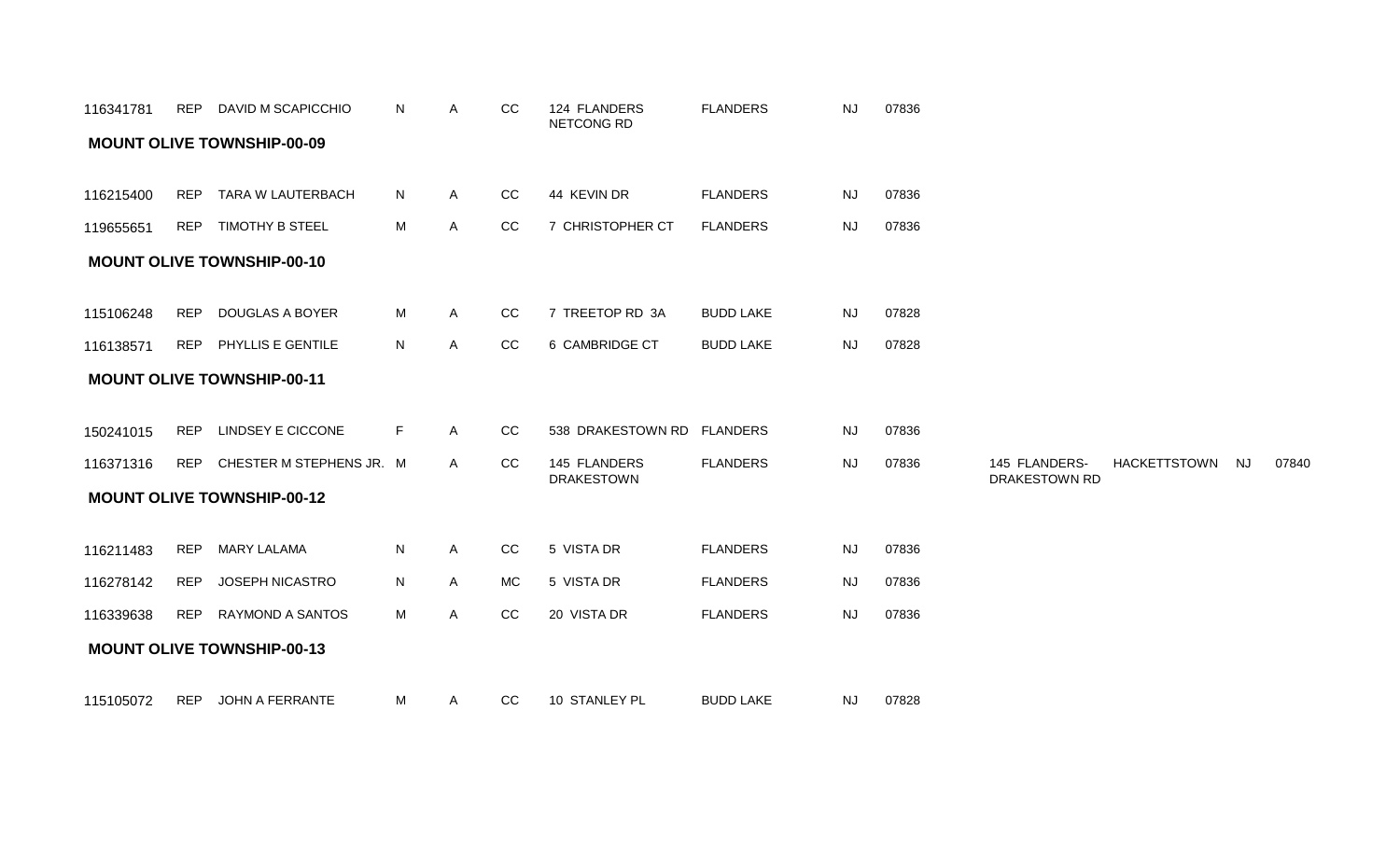# REP LYNN MARIE FERRANTE A CC 10 STANLEY PL 07828 150283378 N BUDD LAKE NJ **MOUNT OLIVE TOWNSHIP-00-14**

**MOUNT OLIVE TOWNSHIP-00-15**

## **MOUNT OLIVE TOWNSHIP-00-16**

| 116082450 | <b>REP</b> | ELIZABETH A CUTTER                | N  | A            | <sub>CC</sub> | 32 MANOR HOUSE RD | <b>BUDD LAKE</b>    | <b>NJ</b> | 07828 |
|-----------|------------|-----------------------------------|----|--------------|---------------|-------------------|---------------------|-----------|-------|
| 116353651 | <b>REP</b> | <b>GERALD W SHEARD</b>            | N  | A            | CC            | 23 MANOR HOUSE RD | <b>BUDD LAKE</b>    | <b>NJ</b> | 07828 |
|           |            | <b>MOUNT OLIVE TOWNSHIP-00-17</b> |    |              |               |                   |                     |           |       |
|           |            |                                   |    |              |               |                   |                     |           |       |
| 116245205 | <b>REP</b> | DAVID M MAURO                     | N  | $\mathsf{A}$ | CC            | 1 STRATTON CT     | <b>HACKETTSTOWN</b> | <b>NJ</b> | 07840 |
| 116245206 | <b>REP</b> | <b>MELISSA E MAURO</b>            | N  | A            | CC            | 1 STRATTON CT     | <b>HACKETTSTOWN</b> | NJ.       | 07840 |
|           |            | <b>MOUNT OLIVE TOWNSHIP-00-18</b> |    |              |               |                   |                     |           |       |
|           |            |                                   |    |              |               |                   |                     |           |       |
| 116376367 | <b>REP</b> | MICHELE L SULLIVAN                | N. | A            | CC            | 11 NEW ST         | <b>BUDD LAKE</b>    | <b>NJ</b> | 07828 |
|           |            | <b>MOUNT OLIVE TOWNSHIP-00-19</b> |    |              |               |                   |                     |           |       |
|           |            |                                   |    |              |               |                   |                     |           |       |
| 116434772 | REP        | MARY H GALLAGHER                  | N. | A            | CC            | 310 SAND SHORE RD | <b>BUDD LAKE</b>    | <b>NJ</b> | 07828 |
| 116286400 | <b>REP</b> | <b>CHARLES E ONOREVOLE</b>        | N. | A            | CC            | 5 DANCER DR       | <b>BUDD LAKE</b>    | <b>NJ</b> | 07828 |
|           |            | <b>MOUNT OLIVE TOWNSHIP-00-20</b> |    |              |               |                   |                     |           |       |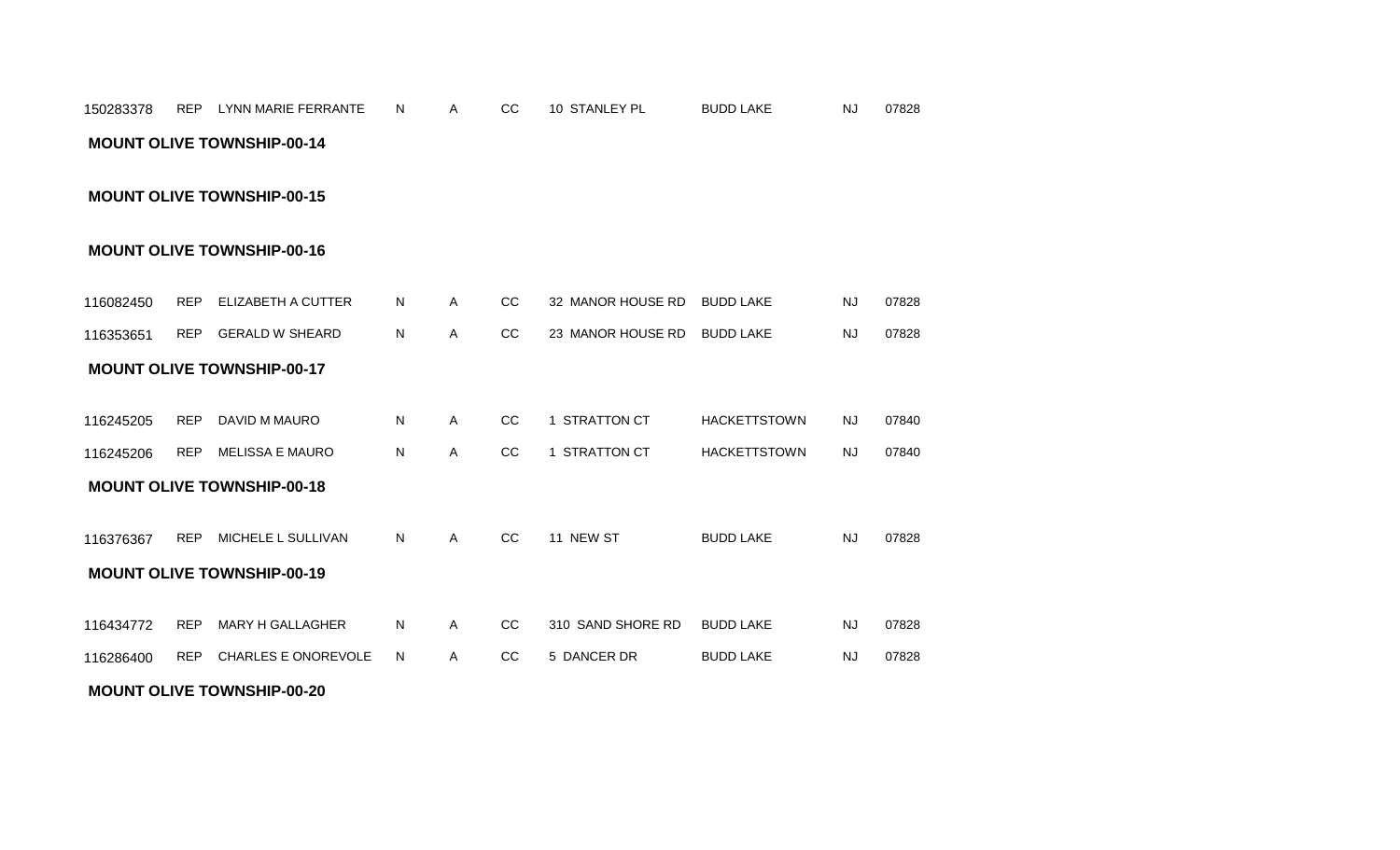| 116007000                     | <b>REP</b> | DANIEL E AMIANDA                  | N  | A            | $_{\rm CC}$ | 10 CAMP PULASKI RD | <b>BUDD LAKE</b>      | NJ        | 07828 |              |                  |           |       |
|-------------------------------|------------|-----------------------------------|----|--------------|-------------|--------------------|-----------------------|-----------|-------|--------------|------------------|-----------|-------|
| 116007002                     |            | REP HELENA L AMIANDA              | F  | A            | CC          | 10 CAMP PULASKI RD | <b>BUDD LAKE</b>      | <b>NJ</b> | 07828 |              |                  |           |       |
|                               |            | <b>MOUNT OLIVE TOWNSHIP-00-21</b> |    |              |             |                    |                       |           |       |              |                  |           |       |
| 116307672                     | REP        | <b>LOURDES T ROMAN</b>            | F. | $\mathsf{A}$ | CC          | 134 SOWERS DR      | <b>HACKETTSTOWN</b>   | <b>NJ</b> | 07840 |              |                  |           |       |
| 116327804                     |            | REP SILVIO A ROMAN                | M  | A            | CC          | 134 SOWERS DR      | <b>HACKETTSTOWN</b>   | <b>NJ</b> | 07840 | 360 ROUTE 46 | <b>BUDD LAKE</b> | <b>NJ</b> | 07828 |
|                               |            | <b>MOUNT OLIVE TOWNSHIP-00-22</b> |    |              |             |                    |                       |           |       |              |                  |           |       |
| 116247914                     | <b>REP</b> | BRIE D DEFILIPPIS                 | F. | $\mathsf{A}$ | CC          | 13 MARCIN WAY      | <b>FLANDERS</b>       | NJ        | 07836 |              |                  |           |       |
| 116089388                     |            | REP CHRISTOPHER J DEFILIPPIS M    |    | $\mathsf{A}$ | CC          | 13 MARCIN WAY      | <b>FLANDERS</b>       | <b>NJ</b> | 07836 |              |                  |           |       |
| <b>Municipality Total: 35</b> |            |                                   |    |              |             |                    |                       |           |       |              |                  |           |       |
| <b>MOUNTAIN LAKES-00-01</b>   |            |                                   |    |              |             |                    |                       |           |       |              |                  |           |       |
| 150314729                     | REP        | MATTHEW B DESANTIS                | M  | $\mathsf{A}$ | cc          | 12 CENTER DR       | <b>MOUNTAIN LAKES</b> | <b>NJ</b> | 07046 |              |                  |           |       |
| 116415855                     |            | REP BLAIR S WILSON                | N  | $\mathsf{A}$ | CC          | 3 GROVE PL         | <b>MOUNTAIN LAKES</b> | <b>NJ</b> | 07046 |              |                  |           |       |
| <b>MOUNTAIN LAKES-00-02</b>   |            |                                   |    |              |             |                    |                       |           |       |              |                  |           |       |
| 116029494                     |            | REP NANCY E BIGELSEN              | N  | $\mathsf{A}$ | cc          | 57 MELROSE RD      | <b>MOUNTAIN LAKES</b> | <b>NJ</b> | 07046 |              |                  |           |       |
| 119412407                     |            | REP FRANCIS J BORIN               | M  | A            | CC          | 98 MELROSE RD      | <b>MOUNTAIN LAKES</b> | <b>NJ</b> | 07046 |              |                  |           |       |
| <b>MOUNTAIN LAKES-00-03</b>   |            |                                   |    |              |             |                    |                       |           |       |              |                  |           |       |
| 116142768                     | <b>REP</b> | BARBARA A GIRZ                    | F  | A            | CC          | 62 TOWER HILL RD   | <b>MOUNTAIN LAKES</b> | <b>NJ</b> | 07046 |              |                  |           |       |
|                               |            |                                   |    |              |             |                    |                       |           |       |              |                  |           |       |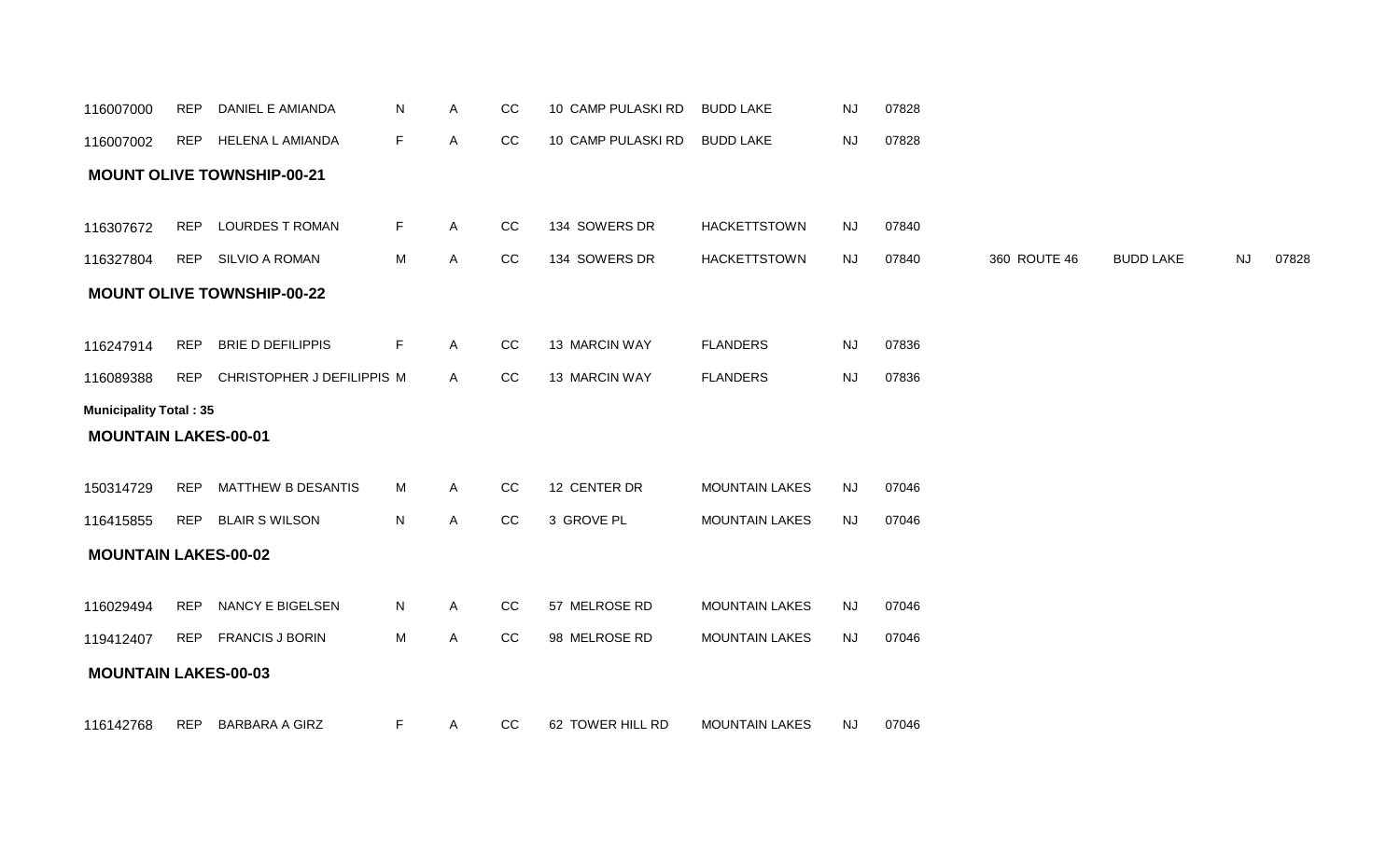| <b>MOUNTAIN LAKES-00-05</b>   |            |                                      |           |              |    |                       |                       |           |       |
|-------------------------------|------------|--------------------------------------|-----------|--------------|----|-----------------------|-----------------------|-----------|-------|
| 116160005                     | <b>REP</b> | <b>CYNTHIA LYNN HAPPER</b>           | F         | $\mathsf{A}$ | CC | 31 RAYNOLD RD         | <b>MOUNTAIN LAKES</b> | NJ        | 07046 |
| 116353394                     | <b>REP</b> | STEPHEN H SHAW                       | M         | $\mathsf{A}$ |    | CC/MC 4 POINT VIEW PL | <b>MOUNTAIN LAKES</b> | <b>NJ</b> | 07046 |
| <b>Municipality Total: 10</b> |            |                                      |           |              |    |                       |                       |           |       |
|                               |            | <b>NETCONG BOROUGH-00-01</b>         |           |              |    |                       |                       |           |       |
|                               |            |                                      |           |              |    |                       |                       |           |       |
| 116209704                     | REP        | PATRICIA ANNE KURZYNA                | N.        | $\mathsf{A}$ | CC | 75 ALLEN ST           | <b>NETCONG</b>        | NJ        | 07857 |
| 116303418                     | <b>REP</b> | <b>KEITH J PIERSON</b>               | ${\sf N}$ | $\mathsf{A}$ |    | CC/MC 53 ALLEN ST     | <b>NETCONG</b>        | <b>NJ</b> | 07857 |
|                               |            | <b>NETCONG BOROUGH-00-02</b>         |           |              |    |                       |                       |           |       |
|                               |            |                                      |           |              |    |                       |                       |           |       |
| 116378562                     | <b>REP</b> | JOHN LOUIS SYLVESTER<br>JR.          | N         | $\mathsf{A}$ | CC | 110 ALLEN ST          | <b>NETCONG</b>        | <b>NJ</b> | 07857 |
| 116399208                     | <b>REP</b> | THERESA A VERVAET                    | N         | $\mathsf{A}$ | CC | 46 ALLEN ST           | <b>NETCONG</b>        | <b>NJ</b> | 07857 |
| <b>Municipality Total: 4</b>  |            |                                      |           |              |    |                       |                       |           |       |
|                               |            | <b>PAR-TROY HILLS TOWNSHIP-00-01</b> |           |              |    |                       |                       |           |       |
|                               |            |                                      |           |              |    |                       |                       |           |       |

116101618 REP SUSANNE M PARISI F A CC 27 HIGH RIDGE RD RANDOLPH NJ 07869

# **MOUNTAIN LAKES-00-04**

REP GORDON MCWILLIAMS A CC 95 BOULEVARD 07046 116253873 M MOUNTAIN LAKES NJ

116100336 REP MARY LORETTA DOBROSKY N A CC 131 BALL RD MOUNTAIN LAKES NJ 07046

REP WILLIAM D GOODBAR JR. A CC 25 LAKE DR 07046 116146516 N MOUNTAIN LAKES NJ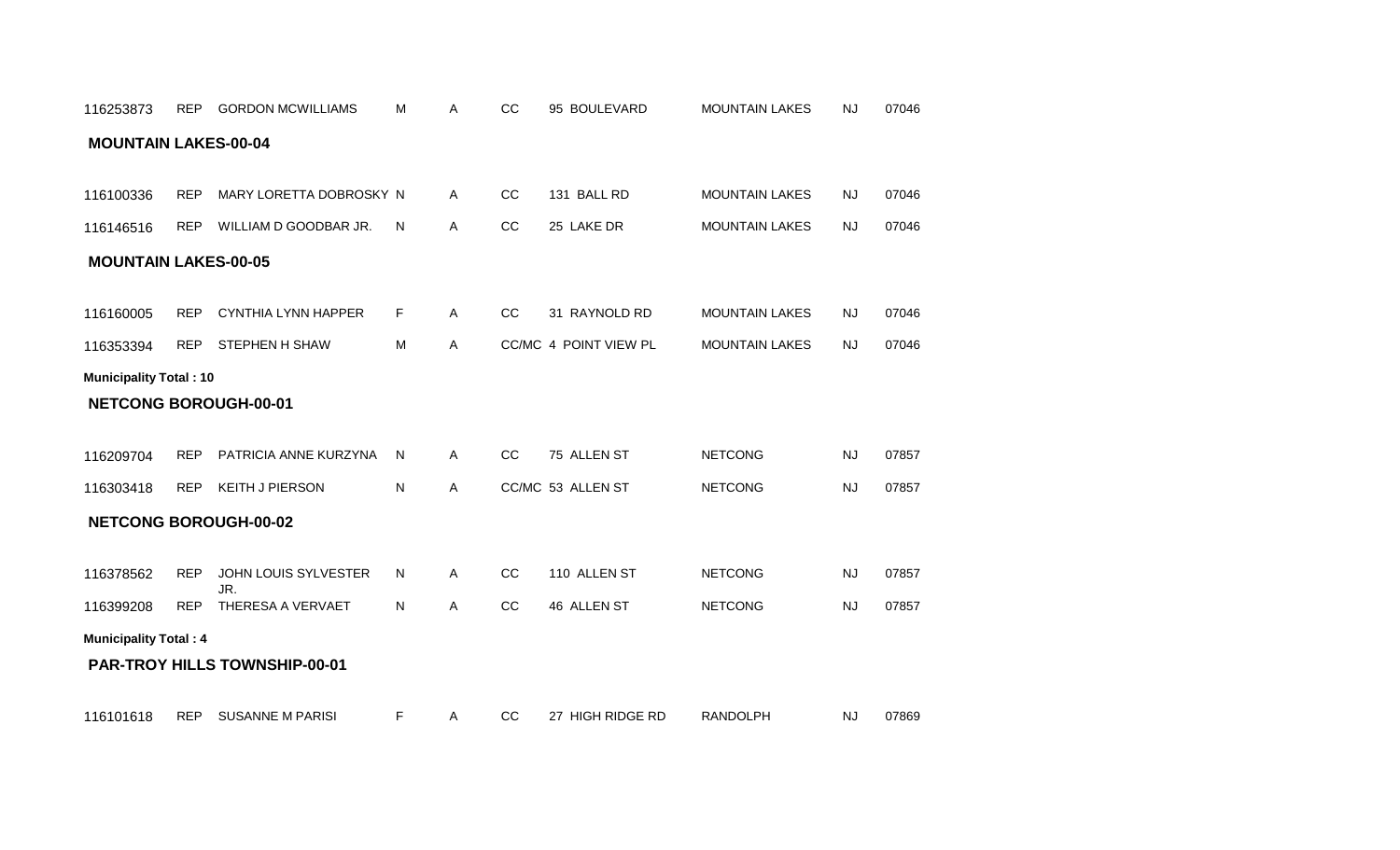#### **PAR-TROY HILLS TOWNSHIP-00-07**

|           |            | <b>PAR-TROY HILLS TOWNSHIP-00-03</b> |   |              |               |                               |                      |           |       |
|-----------|------------|--------------------------------------|---|--------------|---------------|-------------------------------|----------------------|-----------|-------|
| 116063877 | <b>REP</b> | ANDREW CHOFFO                        | N | A            | CC            | 5 GLENBROOK DR                | <b>BOONTON</b>       | <b>NJ</b> | 07005 |
| 116063878 | <b>REP</b> | NANCY J CHOFFO                       | N | A            | <sub>CC</sub> | 5 GLENBROOK DR                | <b>BOONTON</b>       | <b>NJ</b> | 07005 |
|           |            | <b>PAR-TROY HILLS TOWNSHIP-00-04</b> |   |              |               |                               |                      |           |       |
| 531320586 | <b>REP</b> | <b>ROBERT A QUINN</b>                | M | $\mathsf{A}$ | CC            | 20 MOHAWK AVE                 | <b>LAKE HIAWATHA</b> | <b>NJ</b> | 07034 |
| 116363732 | <b>REP</b> | NANCY J SNYDER                       | F | A            | <b>CC</b>     | 226 N BEVERWYCK RD PARSIPPANY |                      | <b>NJ</b> | 07054 |
|           |            | <b>PAR-TROY HILLS TOWNSHIP-00-05</b> |   |              |               |                               |                      |           |       |
| 116153273 | <b>REP</b> | ANN F GROSSI                         | N | A            | CC            | 10 NOBLE ST                   | <b>PARSIPPANY</b>    | NJ        | 07054 |
| 116153274 | <b>REP</b> | NICHOLAS GROSSI                      | N | $\mathsf{A}$ | <b>CC</b>     | 10 NOBLE ST                   | <b>PARSIPPANY</b>    | NJ        | 07054 |
|           |            | <b>PAR-TROY HILLS TOWNSHIP-00-06</b> |   |              |               |                               |                      |           |       |
| 116090244 | <b>REP</b> | <b>DEBORAH DEKKER</b>                | N | $\mathsf{A}$ | CC            | 3 SPENCER CT                  | <b>MORRIS PLAINS</b> | <b>NJ</b> | 07950 |
| 116327774 | <b>REP</b> | <b>JOSEPH T ROMAN</b>                | м | A            | <b>CC</b>     | 2 SPENCER CT                  | <b>MORRIS PLAINS</b> | <b>NJ</b> | 07950 |

#### 116203212 REP WILLIAM P KOELLER

|  | 116203211 REP JANE KOELLER      |   |  | CC 39 BATTLE RIDGE RD MORRIS PLAINS |  | 07950 |  |
|--|---------------------------------|---|--|-------------------------------------|--|-------|--|
|  | 116203212 REP WILLIAM P KOELLER | N |  | CC 39 BATTLE RIDGE RD MORRIS PLAINS |  | 07950 |  |

#### **PAR-TROY HILLS TOWNSHIP-00-02**

REP LOUIS VALORI JR. A CC/MC 36 GATHERINGHILL CT 07950 116394858 N MORRIS PLAINS NJ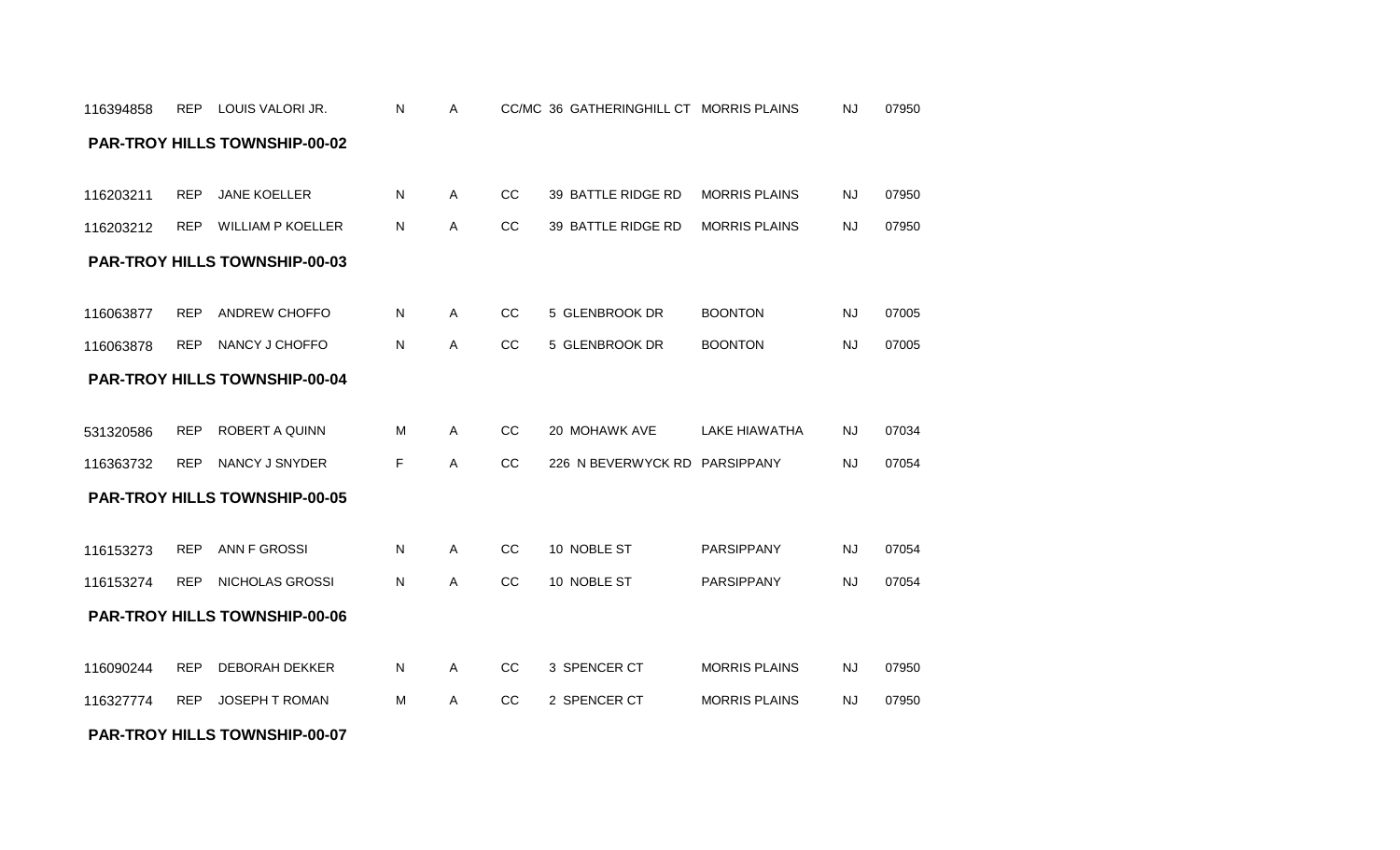| <b>PAR-TROY HILLS TOWNSHIP-00-08</b> |            |                                      |    |              |               |                                   |                      |           |       |  |  |  |  |
|--------------------------------------|------------|--------------------------------------|----|--------------|---------------|-----------------------------------|----------------------|-----------|-------|--|--|--|--|
| 116059951                            | <b>REP</b> | <b>FRANCES CESARO</b>                | N  | $\mathsf{A}$ | cc            | 6 FOX RUN                         | <b>DENVILLE</b>      | <b>NJ</b> | 07834 |  |  |  |  |
| 116059952                            | <b>REP</b> | FRANK CESARO                         | N. | A            | <sub>CC</sub> | 6 FOX RUN                         | <b>DENVILLE</b>      | <b>NJ</b> | 07834 |  |  |  |  |
|                                      |            | <b>PAR-TROY HILLS TOWNSHIP-00-09</b> |    |              |               |                                   |                      |           |       |  |  |  |  |
| 116054100                            | <b>REP</b> | PAUL CARIFI JR.                      | N  | $\mathsf{A}$ | CC            | 35 ROBIN HOOD RD                  | <b>MORRIS PLAINS</b> | NJ.       | 07950 |  |  |  |  |
| 116406202                            | <b>REP</b> | KAREN A WARGO                        | N  | $\mathsf{A}$ | cc            | 45 ROBIN HOOD RD                  | <b>MORRIS PLAINS</b> | <b>NJ</b> | 07950 |  |  |  |  |
|                                      |            | <b>PAR-TROY HILLS TOWNSHIP-00-10</b> |    |              |               |                                   |                      |           |       |  |  |  |  |
| 116059565                            | <b>REP</b> | CATHERINE MARY CERBO                 | N  | $\mathsf{A}$ | CC            | 1127 LITTLETON ROAD MORRIS PLAINS |                      | <b>NJ</b> | 07950 |  |  |  |  |
| 116271417                            |            | REP BRAD E MUNIZ                     | N  | A            | CC            | 5 ASHLYN RD                       | <b>PARSIPPANY</b>    | <b>NJ</b> | 07054 |  |  |  |  |
|                                      |            | <b>PAR-TROY HILLS TOWNSHIP-00-11</b> |    |              |               |                                   |                      |           |       |  |  |  |  |
| 116085200                            | <b>REP</b> | LINDA DANNHEIMER-PARISI N            |    | A            | cc            | 36 FLORHAM RD                     | <b>PARSIPPANY</b>    | <b>NJ</b> | 07054 |  |  |  |  |
| 116427313                            |            | REP ROBERT J PARISI                  | N  | A            | CC            | 35 FLORHAM RD                     | <b>PARSIPPANY</b>    | <b>NJ</b> | 07054 |  |  |  |  |
|                                      |            | <b>PAR-TROY HILLS TOWNSHIP-00-12</b> |    |              |               |                                   |                      |           |       |  |  |  |  |

150252769 REP AMILYSHAH M

101423656 REP FRANK L CAHILL M A CC 588 LAKE SHORE DR PARSIPPANY NJ 07054

A CC 16 ARLINGTON AVE MORRIS PLAINS NJ 07950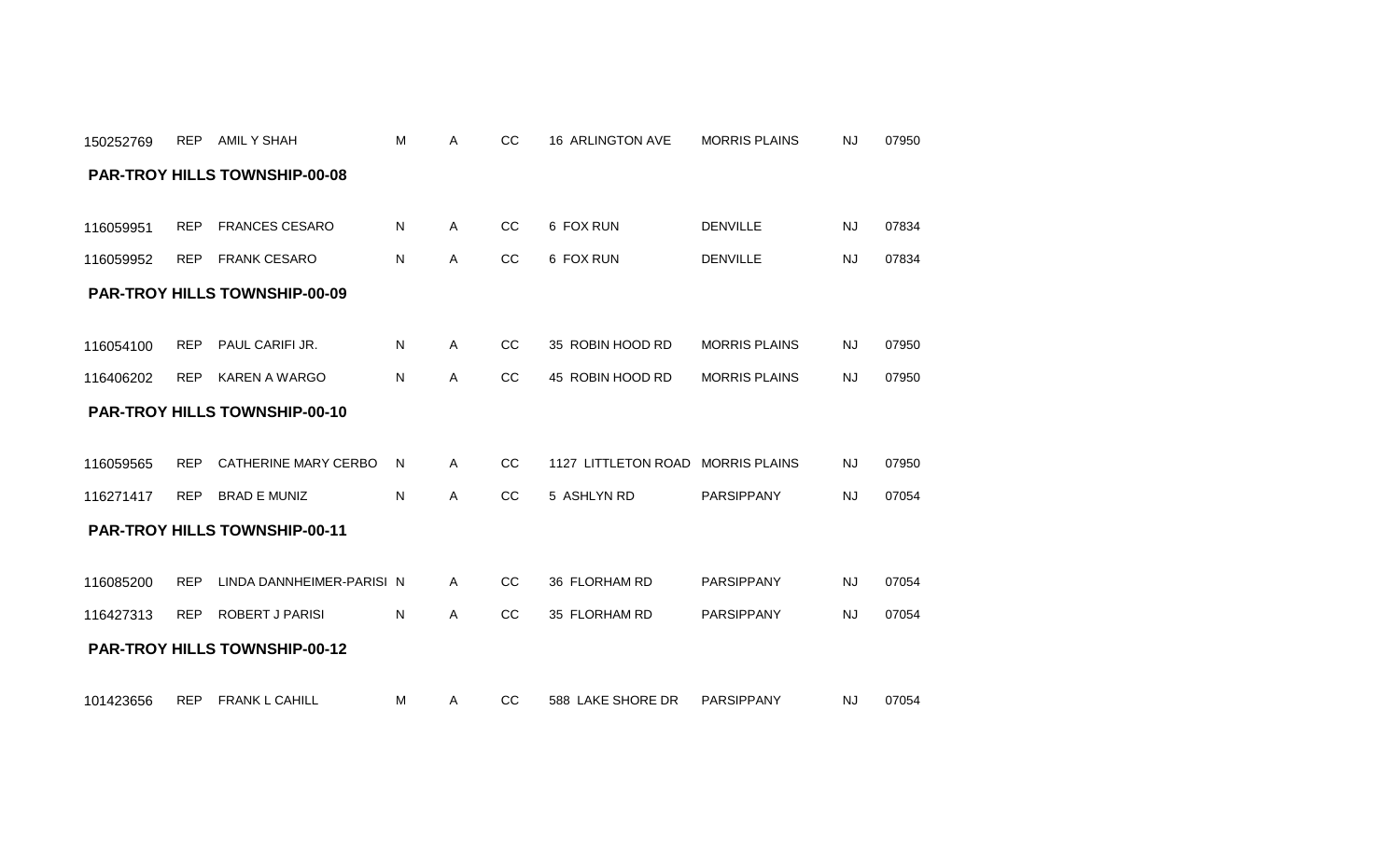#### **PAR-TROY HILLS TOWNSHIP-00-18**

| 116369532 | <b>REP</b>                           | <b>ROY A STARK</b>                       | N | A | CC. | 34 FAIRFIELD RD             | <b>PARSIPPANY</b> | <b>NJ</b> | 07054 |  |  |  |  |  |
|-----------|--------------------------------------|------------------------------------------|---|---|-----|-----------------------------|-------------------|-----------|-------|--|--|--|--|--|
|           | <b>PAR-TROY HILLS TOWNSHIP-00-16</b> |                                          |   |   |     |                             |                   |           |       |  |  |  |  |  |
|           |                                      |                                          |   |   |     |                             |                   |           |       |  |  |  |  |  |
| 116239241 | <b>REP</b>                           | <b>DANIEL FRANCIS</b><br><b>MARGOTTA</b> | M | A | CC. | 300 PARSIPPANY RD<br>A30    | <b>PARSIPPANY</b> | <b>NJ</b> | 07054 |  |  |  |  |  |
| 116338075 | <b>REP</b>                           | DIANE B SANABRIA                         | N | A | CC. | PARSIPPANY RD<br>300<br>17D | PARSIPPANY        | NJ        | 07054 |  |  |  |  |  |
|           |                                      | <b>PAR-TROY HILLS TOWNSHIP-00-17</b>     |   |   |     |                             |                   |           |       |  |  |  |  |  |
|           |                                      |                                          |   |   |     |                             |                   |           |       |  |  |  |  |  |
| 116052294 | <b>REP</b>                           | DIANA M CANTRELLA                        | N | A | CC. | 37 GRANTWOOD RD             | PARSIPPANY        | <b>NJ</b> | 07054 |  |  |  |  |  |
| 116052295 | <b>REP</b>                           | <b>GERARD M CANTRELLA</b>                | N | A | CC. | 37 GRANTWOOD RD             | PARSIPPANY        | NJ        | 07054 |  |  |  |  |  |

## **PAR-TROY HILLS TOWNSHIP-00-15**

| 116291486 | REP BETTY JANE PANOS | and <b>F</b> and a | A | CC 2 SPARTAN AVE | PARSIPPANY | NJ. | 07054 |
|-----------|----------------------|--------------------|---|------------------|------------|-----|-------|
| 116305124 | REP LEONARD PIZZA    | N.                 |   | CC 2 SPARTAN AVE | PARSIPPANY | NJ. | 07054 |

528712823 REP BRITTNEY A STARK F A CC 34 FAIRFIELD RD PARSIPPANY NJ 07054

#### **PAR-TROY HILLS TOWNSHIP-00-14**

|  | 116311579 REP MARY P PURZYCKI | N. | A | CC 273 MARCELLA RD | PARSIPPANY | NJ  | 07054 |
|--|-------------------------------|----|---|--------------------|------------|-----|-------|
|  | 150165813 REP LOUIS V VERMONT | N  | A | CC 343 MARCELLA RD | PARSIPPANY | NJ. | 07054 |

#### **PAR-TROY HILLS TOWNSHIP-00-13**

| 151139883 | <b>REP</b> | NIRALI N PATEL |  |  | <b>~~</b><br>w | GARFIELD RD<br>-61 | <b>PARSIPPANY</b> | NJ | 07054 |  |
|-----------|------------|----------------|--|--|----------------|--------------------|-------------------|----|-------|--|
|-----------|------------|----------------|--|--|----------------|--------------------|-------------------|----|-------|--|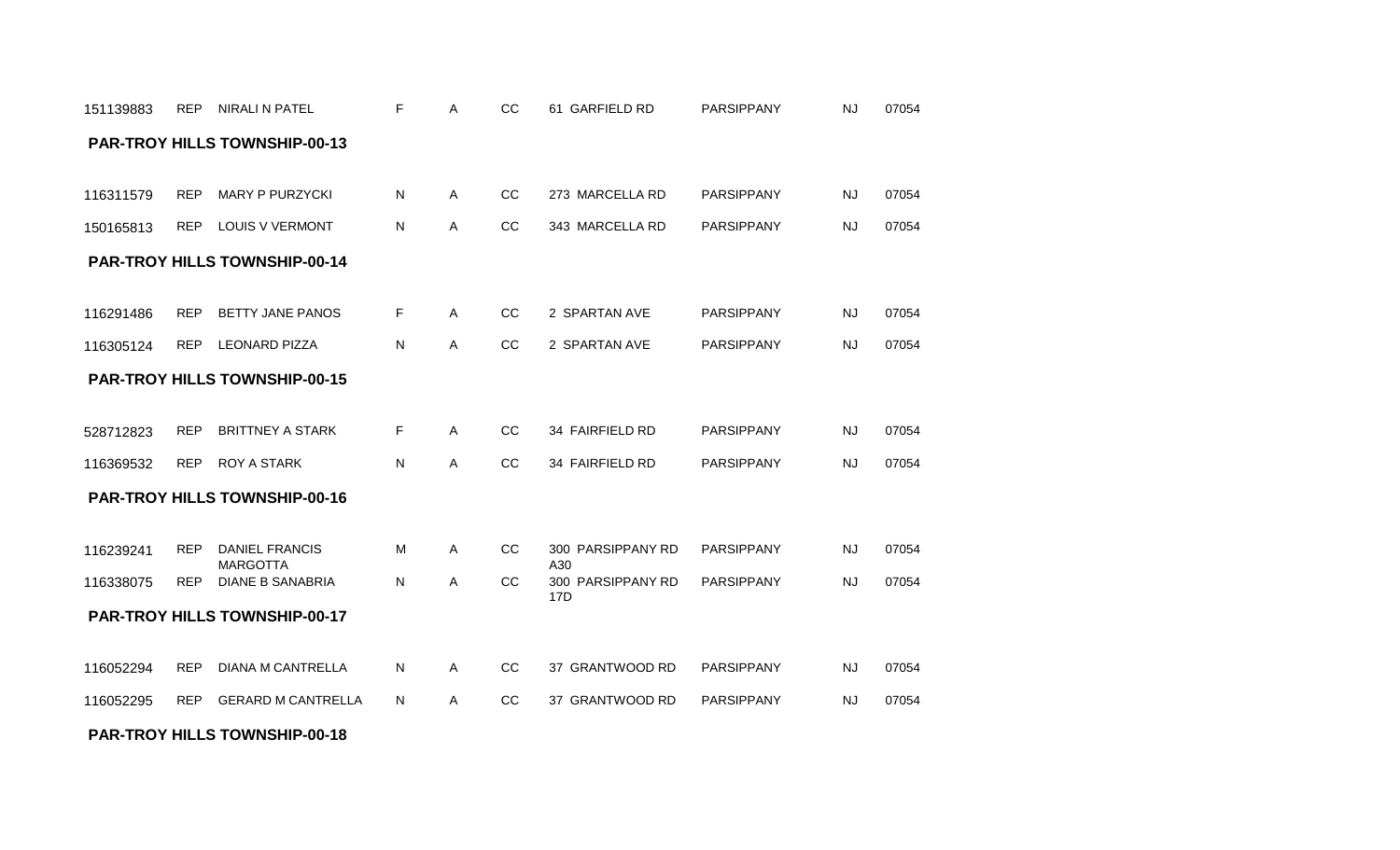| 116426337 | <b>REP</b> | LAURA J ZITO-DIKOVICS                                           | N  | A            | CC            | 105 RED GATE RD                    | <b>BOONTON</b>       | <b>NJ</b> | 07005 |
|-----------|------------|-----------------------------------------------------------------|----|--------------|---------------|------------------------------------|----------------------|-----------|-------|
|           |            | <b>PAR-TROY HILLS TOWNSHIP-00-19</b>                            |    |              |               |                                    |                      |           |       |
| 116294909 | <b>REP</b> | <b>RAMANBHAIL PATEL</b><br><b>PAR-TROY HILLS TOWNSHIP-00-20</b> | N. | $\mathsf{A}$ | <sub>CC</sub> | 1111 PARSIPPANY<br><b>BLVD 503</b> | <b>PARSIPPANY</b>    | <b>NJ</b> | 07054 |
|           | <b>REP</b> | <b>ANTONIO PICCININNI</b>                                       | N  | Α            | cc            | 36 BORDEAUX DR                     | <b>PARSIPPANY</b>    | <b>NJ</b> | 07054 |
| 116302645 |            |                                                                 |    |              |               |                                    |                      |           |       |
| 116302646 | <b>REP</b> | <b>TINA M PICCININNI</b>                                        | N  | $\mathsf{A}$ | CC            | 36 BORDEAUX DR                     | PARSIPPANY           | <b>NJ</b> | 07054 |
|           |            | <b>PAR-TROY HILLS TOWNSHIP-00-21</b>                            |    |              |               |                                    |                      |           |       |
|           | <b>REP</b> | JEFFREY J GOLDERER                                              | N  | $\mathsf{A}$ | CC            | 187 VAIL RD                        | PARSIPPANY           | <b>NJ</b> | 07054 |
| 116145083 |            |                                                                 |    |              |               |                                    |                      |           |       |
| 116145084 | <b>REP</b> | <b>SUSY GOLDERER</b>                                            | N  | $\mathsf{A}$ | CC            | 187 VAIL RD                        | <b>PARSIPPANY</b>    | <b>NJ</b> | 07054 |
|           |            | <b>PAR-TROY HILLS TOWNSHIP-00-22</b>                            |    |              |               |                                    |                      |           |       |
|           |            |                                                                 |    |              |               |                                    |                      |           |       |
| 116029831 | <b>REP</b> | <b>ANTOINETTE B BILOTTI</b>                                     | F. | A            | CC            | 1203 GATES CT                      | <b>MORRIS PLAINS</b> | <b>NJ</b> | 07950 |
| 116093575 | <b>REP</b> | <b>ERIC J DENSMORE</b>                                          | M  | Α            | CC            | 95 MARA RD                         | <b>LAKE HIAWATHA</b> | <b>NJ</b> | 07034 |
|           |            | <b>PAR-TROY HILLS TOWNSHIP-00-23</b>                            |    |              |               |                                    |                      |           |       |
| 116148573 | <b>REP</b> | ADAM J GRAGNANI                                                 | N  | A            | CC            | 11 RHODA TER                       | <b>PARSIPPANY</b>    | <b>NJ</b> | 07054 |

116098147 REP CHRISTOPHER L DIKOVICS M A CC 105 RED GATE RD BOONTON NJ 07005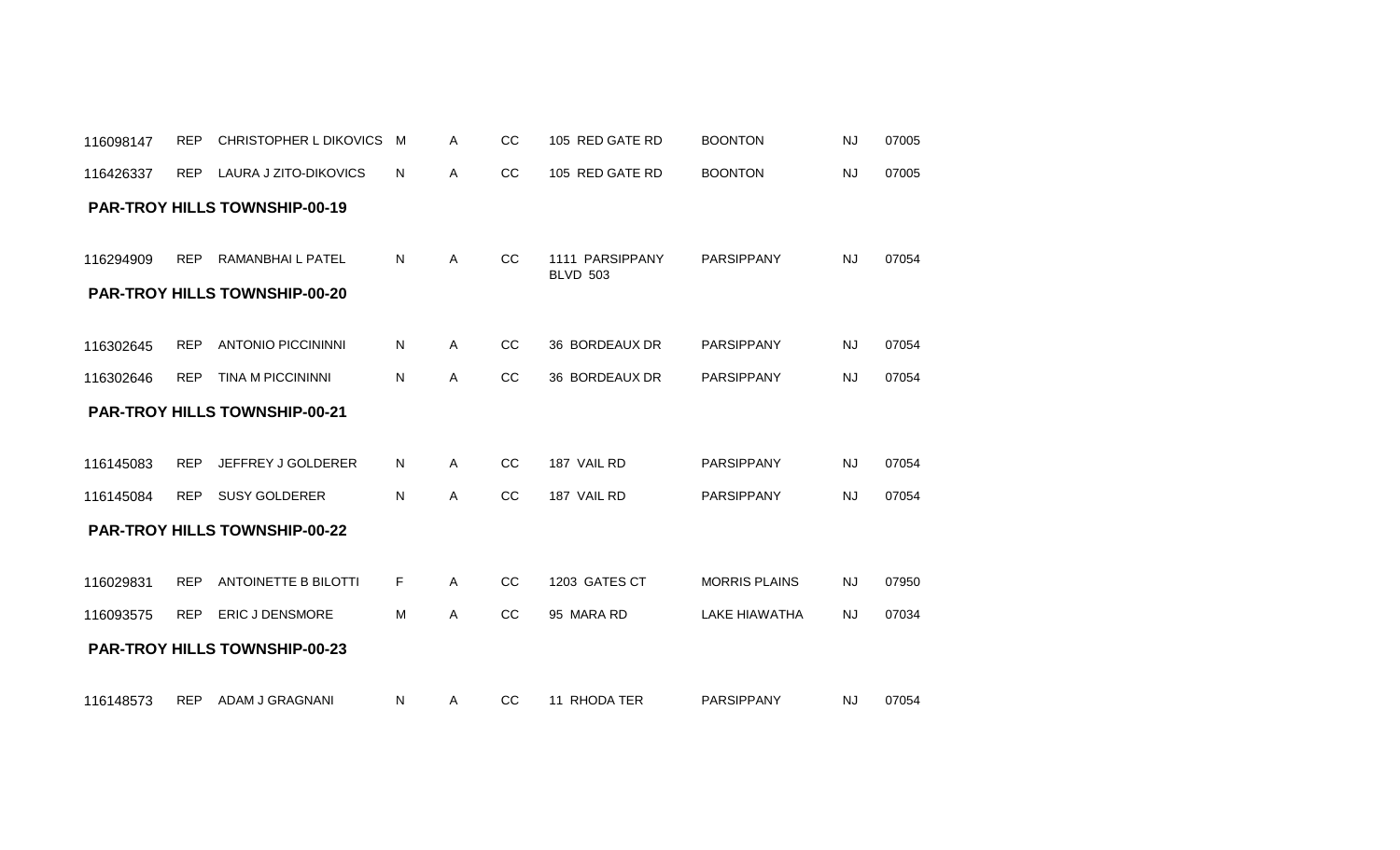#### **PAR-TROY HILLS TOWNSHIP-00-29**

| 150778267 | <b>REP</b> | <b>SRIDATH REDDY</b>                 | M  | Α            | CC            | 53 ERICA WAY   | PARSIPPANY        | <b>NJ</b> | 07054 |
|-----------|------------|--------------------------------------|----|--------------|---------------|----------------|-------------------|-----------|-------|
|           |            | <b>PAR-TROY HILLS TOWNSHIP-00-25</b> |    |              |               |                |                   |           |       |
|           |            |                                      |    |              |               |                |                   |           |       |
| 116120247 | <b>REP</b> | ANNE MARIE FERRARA                   | N. | A            | cc            | 22 ALBA PL     | PARSIPPANY        | <b>NJ</b> | 07054 |
| 116297848 | <b>REP</b> | ROBERT J PELUSO                      | м  | A            | CC            | 15 LARKSPUR DR | PARSIPPANY        | <b>NJ</b> | 07054 |
|           |            | <b>PAR-TROY HILLS TOWNSHIP-00-26</b> |    |              |               |                |                   |           |       |
|           |            |                                      |    |              |               |                |                   |           |       |
| 116283685 | <b>REP</b> | JOSEPH T ODONNELL                    | N  | $\mathsf{A}$ | CC            | 335 RUTGERS LA | PARSIPPANY        | NJ        | 07054 |
| 116283686 | <b>REP</b> | KATHY LEE ODONNELL                   | N  | Α            | CC            | 335 RUTGERS LA | <b>PARSIPPANY</b> | <b>NJ</b> | 07054 |
|           |            | <b>PAR-TROY HILLS TOWNSHIP-00-27</b> |    |              |               |                |                   |           |       |
|           |            |                                      |    |              |               |                |                   |           |       |
| 116427686 | <b>REP</b> | <b>DOMINICK BARONE</b>               | N  | $\mathsf{A}$ | CC            | 5 SUNRISE DR   | <b>PARSIPPANY</b> | <b>NJ</b> | 07054 |
| 116369285 | <b>REP</b> | ANGELA STANTON                       | F. | A            | <sub>CC</sub> | 5 BENJAMIN CT  | <b>PARSIPPANY</b> | <b>NJ</b> | 07054 |
|           |            | <b>PAR-TROY HILLS TOWNSHIP-00-28</b> |    |              |               |                |                   |           |       |
|           |            |                                      |    |              |               |                |                   |           |       |
| 116059953 | <b>REP</b> | <b>JOHN CESARO</b>                   | M  | A            | CC            | 310 VAIL RD    | PARSIPPANY        | <b>NJ</b> | 07054 |
| 116052297 | <b>REP</b> | <b>MELISSA CESARO</b>                | F  | A            | <sub>CC</sub> | 310 VAIL RD    | <b>PARSIPPANY</b> | <b>NJ</b> | 07054 |
|           |            |                                      |    |              |               |                |                   |           |       |

|           | 150427362 REP RAMA CHATRATHI |   |      | CC 203 RAYMOUND BLVD PARSIPPANY |            |      | 07054 |
|-----------|------------------------------|---|------|---------------------------------|------------|------|-------|
| 150778267 | REP SRIDATH REDDY            | M | CC C | 53 ERICA WAY                    | PARSIPPANY | NJ 1 | 07054 |

### **PAR-TROY HILLS TOWNSHIP-00-24**

116148575 REP LORETTA A GRAGNANI N A CC 11 RHODA TER PARSIPPANY NJ 07054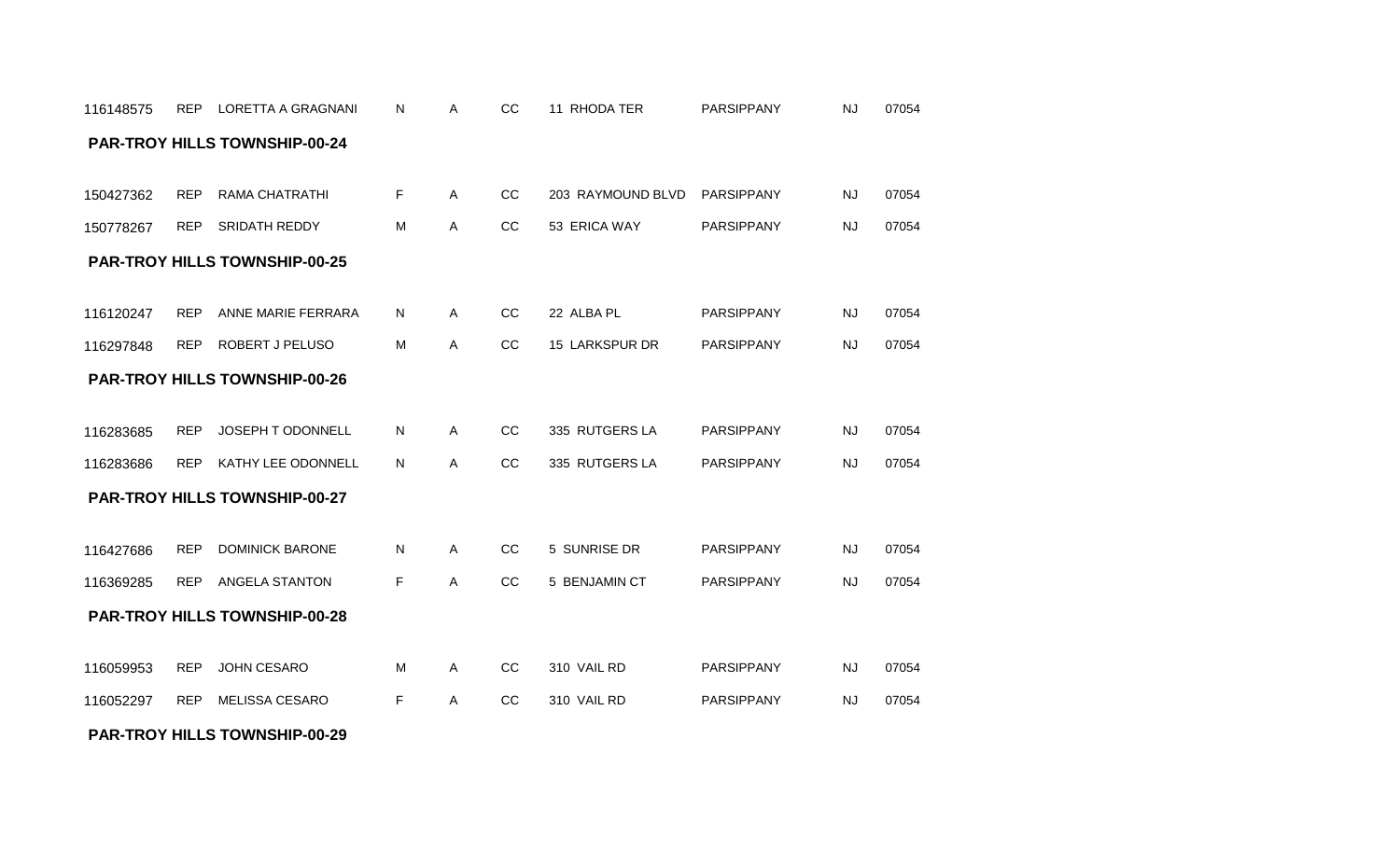| 151856878 | REP        | ANGELA E BARBERIO                    | F. | A            | <sub>CC</sub> | 137 MINNEHAHA BLVD LAKE HIAWATHA |               | <b>NJ</b> | 07034 |           |               |    |       |
|-----------|------------|--------------------------------------|----|--------------|---------------|----------------------------------|---------------|-----------|-------|-----------|---------------|----|-------|
| 116017788 | REP        | JAMES BARBERIO SR.                   | N  | $\mathsf{A}$ | CC            | 137 MINNEHAHA BLVD LAKE HIAWATHA |               | NJ        | 07034 |           |               |    |       |
|           |            | <b>PAR-TROY HILLS TOWNSHIP-00-31</b> |    |              |               |                                  |               |           |       |           |               |    |       |
| 116058914 | REP        | LISA A CAVALUZZO                     | F. | $\mathsf{A}$ | CC            | 2 ELM LA                         | LAKE HIAWATHA | NJ        | 07034 |           |               |    |       |
| 116137113 | REP        | DOUGLAS EDWARD GAUSS N               |    | A            | cc            | 89 CHESAPEAKE AVE                | LAKE HIAWATHA | NJ        | 07034 |           |               |    |       |
|           |            | <b>PAR-TROY HILLS TOWNSHIP-00-32</b> |    |              |               |                                  |               |           |       |           |               |    |       |
| 119790765 | REP        | THOMAS J DELORENZO                   | M  | $\mathsf{A}$ | CC            | 52 DAFRACK DR                    | LAKE HIAWATHA | NJ        | 07034 |           |               |    |       |
|           |            |                                      |    |              |               |                                  |               |           |       |           |               |    |       |
| 121319719 | REP        | MEGAN J DENSMORE                     | F. | A            | CC            | 95 MARA RD                       | LAKE HIAWATHA | NJ        | 07034 | PO BOX 14 | LAKE HIAWATHA | NJ | 07034 |
|           |            | <b>PAR-TROY HILLS TOWNSHIP-00-33</b> |    |              |               |                                  |               |           |       |           |               |    |       |
| 525898727 | <b>REP</b> | HEATHER N KRULAN                     | F  | $\mathsf{A}$ | CC.           | 198 N BEVERWYCK RD LAKE HIAWATHA |               | <b>NJ</b> | 07034 |           |               |    |       |
| 152686293 | REP        | NICOLAS D LIMANOV JR.                | м  | A            | CC            | 178 N BEVERWYCK RD LAKE HIAWATHA |               | NJ.       | 07034 |           |               |    |       |
|           |            |                                      |    |              |               |                                  |               |           |       |           |               |    |       |

#### **PAR-TROY HILLS TOWNSHIP-00-30**

**PAR-TROY HILLS TOWNSHIP-00-34**

| 116417775 | $5$ REP MARGARET C WOELK | N. | CC. | 73 GLENWOOD AVE | LAKE HIAWATHA | NJ | 07034 |  |
|-----------|--------------------------|----|-----|-----------------|---------------|----|-------|--|

116190499 REP AHMED F KANDIL N A CC 500 KNOLL RD BOONTON NJ 07005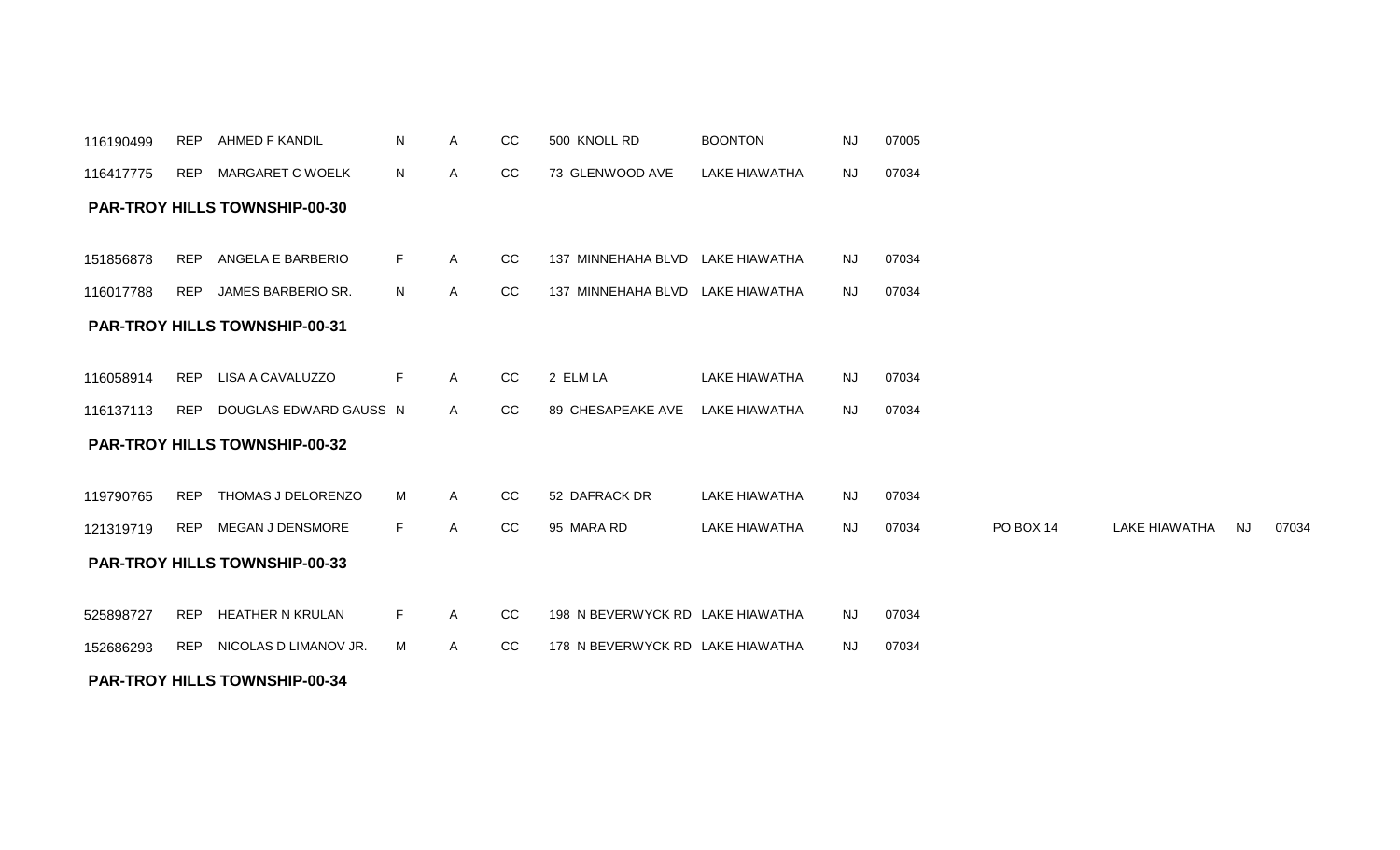| 116312495 | <b>REP</b> | LAURA L QUINN                        | F  | Α | CC        | 20 MOHAWK AVE     | <b>LAKE HIAWATHA</b> | <b>NJ</b> | 07034 |
|-----------|------------|--------------------------------------|----|---|-----------|-------------------|----------------------|-----------|-------|
|           |            | <b>PAR-TROY HILLS TOWNSHIP-00-35</b> |    |   |           |                   |                      |           |       |
|           |            |                                      |    |   |           |                   |                      |           |       |
| 116228689 | <b>REP</b> | MARIANNE E LOWE                      | N  | A | CC        | 18 NORMAN AVE     | <b>LAKE HIAWATHA</b> | <b>NJ</b> | 07034 |
| 116409279 | <b>REP</b> | THOMAS C WEISERT                     | N  | Α | CC        | 42 CARLSON PL     | <b>LAKE HIAWATHA</b> | <b>NJ</b> | 07034 |
|           |            | <b>PAR-TROY HILLS TOWNSHIP-00-36</b> |    |   |           |                   |                      |           |       |
|           |            |                                      |    |   |           |                   |                      |           |       |
| 116094025 | <b>REP</b> | DOLORES M DEPIERRO                   | N. | Α | CC        | 5 FERNWOOD PL     | PARSIPPANY           | <b>NJ</b> | 07054 |
| 116094026 | <b>REP</b> | MICHAEL J DEPIERRO                   | N  | Α | <b>CC</b> | 5 FERNWOOD PL     | <b>PARSIPPANY</b>    | <b>NJ</b> | 07054 |
|           |            | <b>PAR-TROY HILLS TOWNSHIP-00-37</b> |    |   |           |                   |                      |           |       |
|           |            |                                      |    |   |           |                   |                      |           |       |
| 116236907 | <b>REP</b> | <b>ANDREW MANESIS</b>                | N  | Α | CC        | 94 BROOKLAWN DR   | <b>MORRIS PLAINS</b> | NJ        | 07950 |
| 116236908 | <b>REP</b> | <b>MARY MANESIS</b>                  | N. | Α | CC        | 94 BROOKLAWN DR   | <b>MORRIS PLAINS</b> | <b>NJ</b> | 07950 |
|           |            | <b>PAR-TROY HILLS TOWNSHIP-00-38</b> |    |   |           |                   |                      |           |       |
|           |            |                                      |    |   |           |                   |                      |           |       |
| 116180750 | <b>REP</b> | <b>ELINOR M IRACANE</b>              | F  | A | CC        | 47 NEW ENGLAND DR | LAKE HIAWATHA        | <b>NJ</b> | 07034 |
| 116180752 | <b>REP</b> | ROBERT J IRACANE                     | N  | Α | CC        | 47 NEW ENGLAND DR | LAKE HIAWATHA        | NJ        | 07034 |
|           |            | <b>PAR-TROY HILLS TOWNSHIP-00-39</b> |    |   |           |                   |                      |           |       |
|           |            |                                      |    |   |           |                   |                      |           |       |

531320586 REP ROBERT A QUINN

116054095 REP JAMES CARIFI N A CC 38 EMERSON RD MORRIS PLAINS NJ 07950

M A CC 20 MOHAWK AVE LAKE HIAWATHA NJ 07034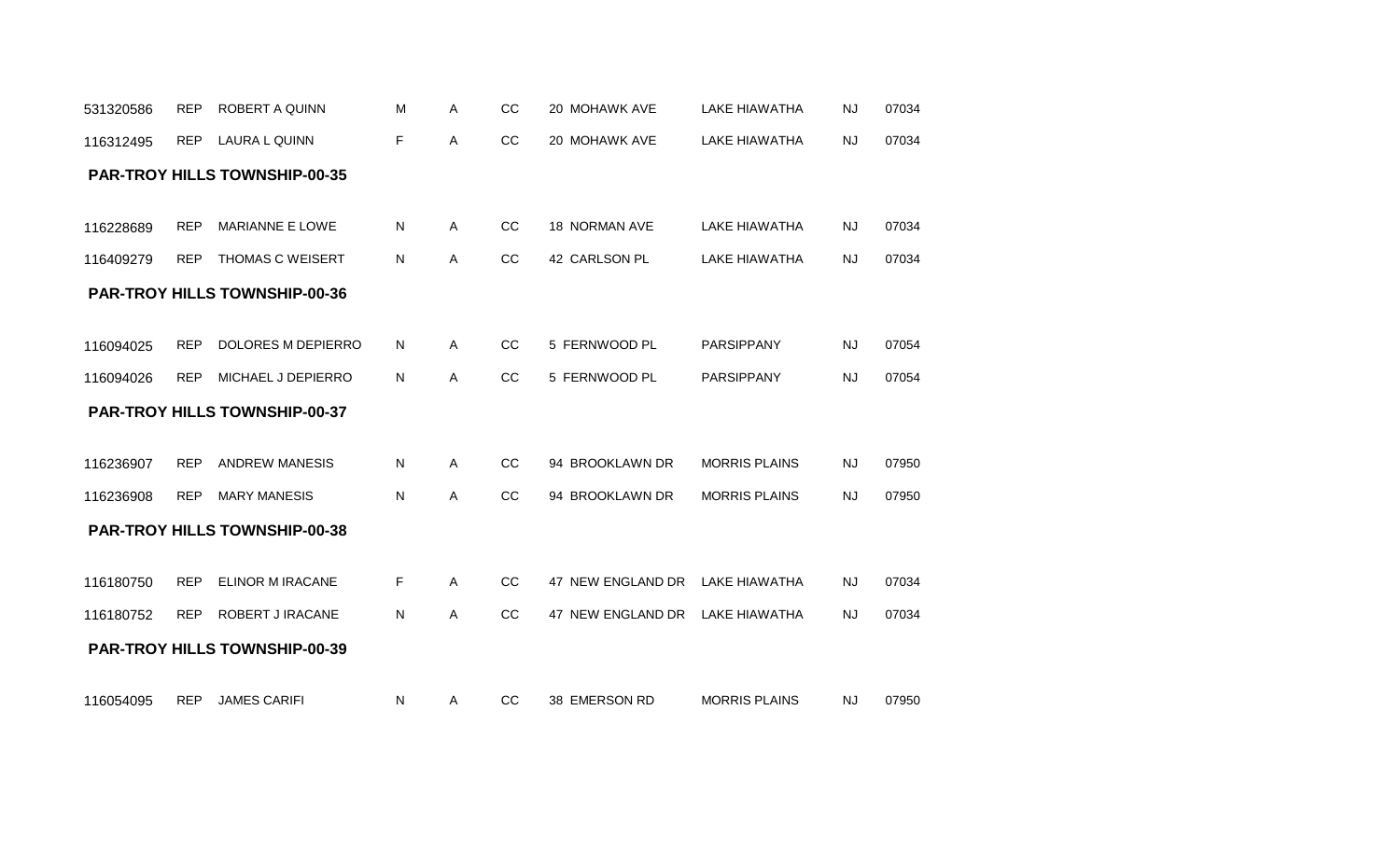| 116054096                     | <b>REP</b> | <b>JULIE L CARIFI</b>                     | N | A | CC | 38 EMERSON RD          | <b>MORRIS PLAINS</b> | <b>NJ</b> | 07950 |
|-------------------------------|------------|-------------------------------------------|---|---|----|------------------------|----------------------|-----------|-------|
| <b>Municipality Total: 76</b> |            |                                           |   |   |    |                        |                      |           |       |
|                               |            | PEQUANNOCK TOWNSHIP-00-01                 |   |   |    |                        |                      |           |       |
| 116112521                     | <b>REP</b> | KATHLEEN M ENGLISH                        | N | A | CC | 25 WOODLAND PL         | POMPTON PLAINS       | <b>NJ</b> | 07444 |
| 116160110                     | <b>REP</b> | <b>KENNETH F HARDAKER</b>                 | N | A | CC | <b>8 BROOKSIDE AVE</b> | POMPTON PLAINS       | <b>NJ</b> | 07444 |
|                               |            |                                           |   |   |    |                        |                      |           |       |
|                               |            | <b>PEQUANNOCK TOWNSHIP-00-02</b>          |   |   |    |                        |                      |           |       |
|                               |            |                                           |   |   |    |                        |                      |           |       |
| 116097099                     | <b>REP</b> | PHILIP H DICKINSON                        | N | Α | CC | 11 DE MOTT AVE         | <b>PEQUANNOCK</b>    | <b>NJ</b> | 07440 |
| 116238650                     | <b>REP</b> | <b>LOUISE MARCHESE</b>                    | N | Α | CC | 16 ROLAND RD           | <b>PEQUANNOCK</b>    | NJ        | 07440 |
|                               |            | <b>PEQUANNOCK TOWNSHIP-00-03</b>          |   |   |    |                        |                      |           |       |
|                               |            |                                           |   |   |    |                        |                      |           |       |
| 116056908                     | <b>REP</b> | ROBERT J CASCONE                          | M | Α |    | CC/MC 9 FOURTH ST      | <b>PEQUANNOCK</b>    | <b>NJ</b> | 07440 |
| 116173650                     | <b>REP</b> | <b>MARIA C HOOK</b>                       | N | Α | CC | 33 SECOND ST           | <b>PEQUANNOCK</b>    | NJ        | 07440 |
|                               |            | PEQUANNOCK TOWNSHIP-00-04                 |   |   |    |                        |                      |           |       |
|                               |            |                                           |   |   |    |                        |                      |           |       |
| 116125152                     | <b>REP</b> | MELISSA MARIE FLORANCE- F<br><b>LYNCH</b> |   | A | CC | 37 PARK AVE            | POMPTON PLAINS       | <b>NJ</b> | 07444 |
| 116167381                     | <b>REP</b> | RYAN THERD                                | M | A | cc | 8 TILLEY AVE           | POMPTON PLAINS       | <b>NJ</b> | 07444 |
|                               |            | <b>PEQUANNOCK TOWNSHIP-00-05</b>          |   |   |    |                        |                      |           |       |
|                               |            |                                           |   |   |    |                        |                      |           |       |
| 116078817                     | <b>REP</b> | PETER J CREFELD                           | N | A | CC | 13 DALE AVE            | POMPTON PLAINS       | NJ        | 07444 |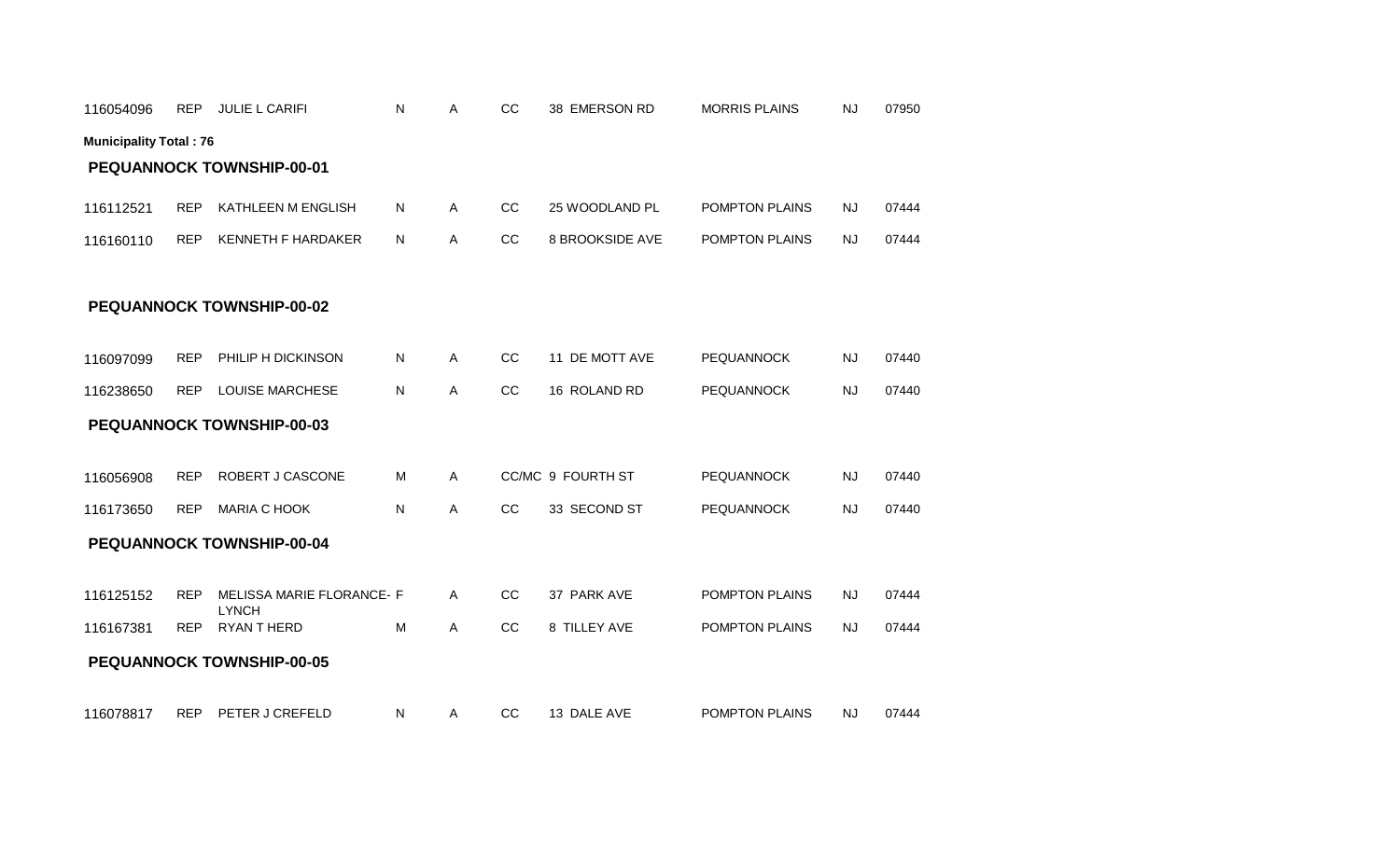# REP JANICE VANDERHOFF A CC 193 MOUNTAIN AVE 07444 116395336 N POMPTON PLAINS NJ 116395337 REP JOEL D VANDERHOFF N A CC 193 MOUNTAIN AVE POMPTON PLAINS NJ 07444 REP DAVID W HOLLBERG A CC 289 BOULEVARD 07444 116172585 N POMPTON PLAINS NJ 121243293 REP STACY-ANN WEBB F A CC 289 BOULEVARD POMPTON PLAINS NJ 07444 150112997 REP NICHOLE L CARAVELLA F A CC 71 FOREST DR POMPTON PLAINS NJ 07444 116278885 REP MARTIN D NIEMCZYK N A CC 20 KIMBLE CT POMPTON PLAINS NJ 07444 REP ELIZABETH A CASS-116057399 N PEQUANNOCK NJ **SCHMIDT** A CC 27 HEARLE DR PEQUANNOCK NJ 07440 REP ARTHUR J SCHMIDT A CC 27 HEARLE DR 07440 116344511 N PEQUANNOCK NJ REP TORI M BUDESHEIM A CC 6 ROBERT PL 07440 150125001 N PEQUANNOCK NJ REP DAVID G KOHLE A CC 47 COLFAX DR 07440 116203501 N PEQUANNOCK NJ **PEQUANNOCK TOWNSHIP-00-10 PEQUANNOCK TOWNSHIP-00-09 PEQUANNOCK TOWNSHIP-00-08 PEQUANNOCK TOWNSHIP-00-07 PEQUANNOCK TOWNSHIP-00-06**

**PEQUANNOCK TOWNSHIP-00-11**

116078816 REP MICHELE W CREFELD N A CC 13 DALE AVE POMPTON PLAINS NJ 07444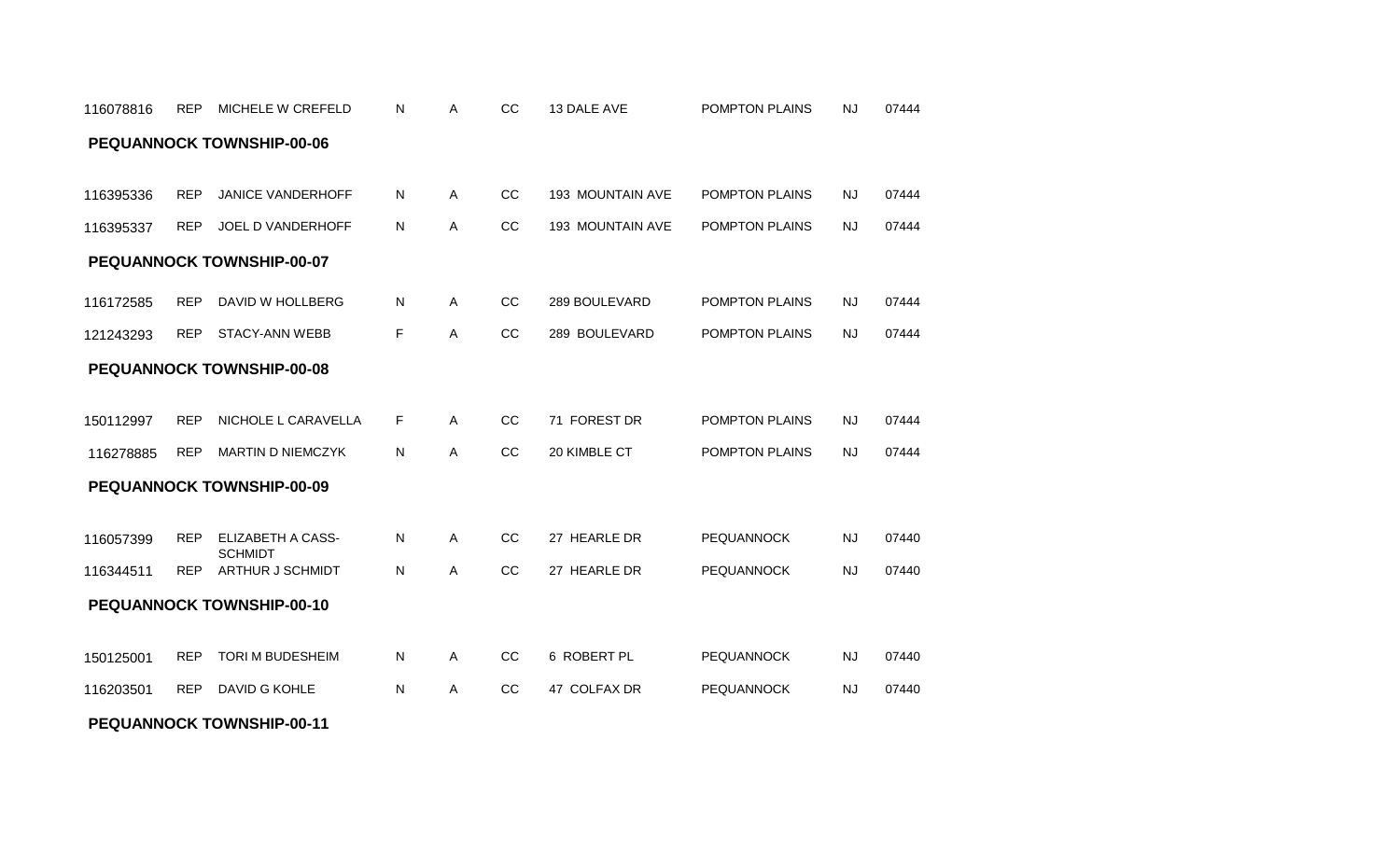#### **RANDOLPH TOWNSHIP-00-04**

116255534 REP CHARLES J MELLENO M

| 116416872                     | <b>REP</b> | CATHERINE F WINTERFIELD N         |    | A            | <sub>CC</sub> | 1206 CHATFIELD DR | <b>POMPTON PLAINS</b> | <b>NJ</b> | 07444 |
|-------------------------------|------------|-----------------------------------|----|--------------|---------------|-------------------|-----------------------|-----------|-------|
|                               |            | <b>PEQUANNOCK TOWNSHIP-00-12</b>  |    |              |               |                   |                       |           |       |
|                               |            |                                   |    |              |               |                   |                       |           |       |
| 116112205                     | <b>REP</b> | <b>EDWARD GEORGE</b><br>ENGELBART | M  | $\mathsf{A}$ | CC            | 603 MADISON GRN   | POMPTON PLAINS        | NJ        | 07444 |
| 117101743                     | <b>REP</b> | <b>ELAINE C THOMAS</b>            | F  | $\mathsf{A}$ | CC            | 606 FOREST GLEN   | POMPTON PLAINS        | <b>NJ</b> | 07444 |
| <b>Municipality Total: 24</b> |            |                                   |    |              |               |                   |                       |           |       |
|                               |            | <b>RANDOLPH TOWNSHIP-00-01</b>    |    |              |               |                   |                       |           |       |
|                               |            |                                   |    |              |               |                   |                       |           |       |
| 116351297                     | <b>REP</b> | <b>MYRA C SESKO</b>               | N  | $\mathsf{A}$ | CC            | 69 MUSIKER AVE    | <b>RANDOLPH</b>       | <b>NJ</b> | 07869 |
| 116351298                     | <b>REP</b> | <b>ROBERT C SESKO</b>             | N  | A            | cc            | 69 MUSIKER AVE    | <b>RANDOLPH</b>       | <b>NJ</b> | 07869 |
|                               |            | <b>RANDOLPH TOWNSHIP-00-02</b>    |    |              |               |                   |                       |           |       |
|                               |            |                                   |    |              |               |                   |                       |           |       |
| 116160588                     | <b>REP</b> | <b>MARILYN G HARMETZ</b>          | N. | $\mathsf{A}$ | CC            | 21 WILLOW DR      | <b>RANDOLPH</b>       | <b>NJ</b> | 07869 |
| 116160589                     | <b>REP</b> | RONALD HARMETZ                    | N  | A            | CC            | 21 WILLOW DR      | <b>RANDOLPH</b>       | <b>NJ</b> | 07869 |
|                               |            | <b>RANDOLPH TOWNSHIP-00-03</b>    |    |              |               |                   |                       |           |       |
|                               |            |                                   |    |              |               |                   |                       |           |       |
| 116158960                     | <b>REP</b> | <b>THOMAS G HAND</b>              | F  | $\mathsf{A}$ | CC            | 20 OLD CHIMNEY RD | <b>RANDOLPH</b>       | <b>NJ</b> | 07869 |
| 116397922                     | <b>REP</b> | <b>JOANNE VEECH</b>               | N  | $\mathsf{A}$ | CC            | 12 TAMMY HILL TR  | <b>RANDOLPH</b>       | <b>NJ</b> | 07869 |
|                               |            |                                   |    |              |               |                   |                       |           |       |

REP CHARLES J MELLENO M A CC 138 WEST PARKWAY POMPTON PLAINS NJ 07444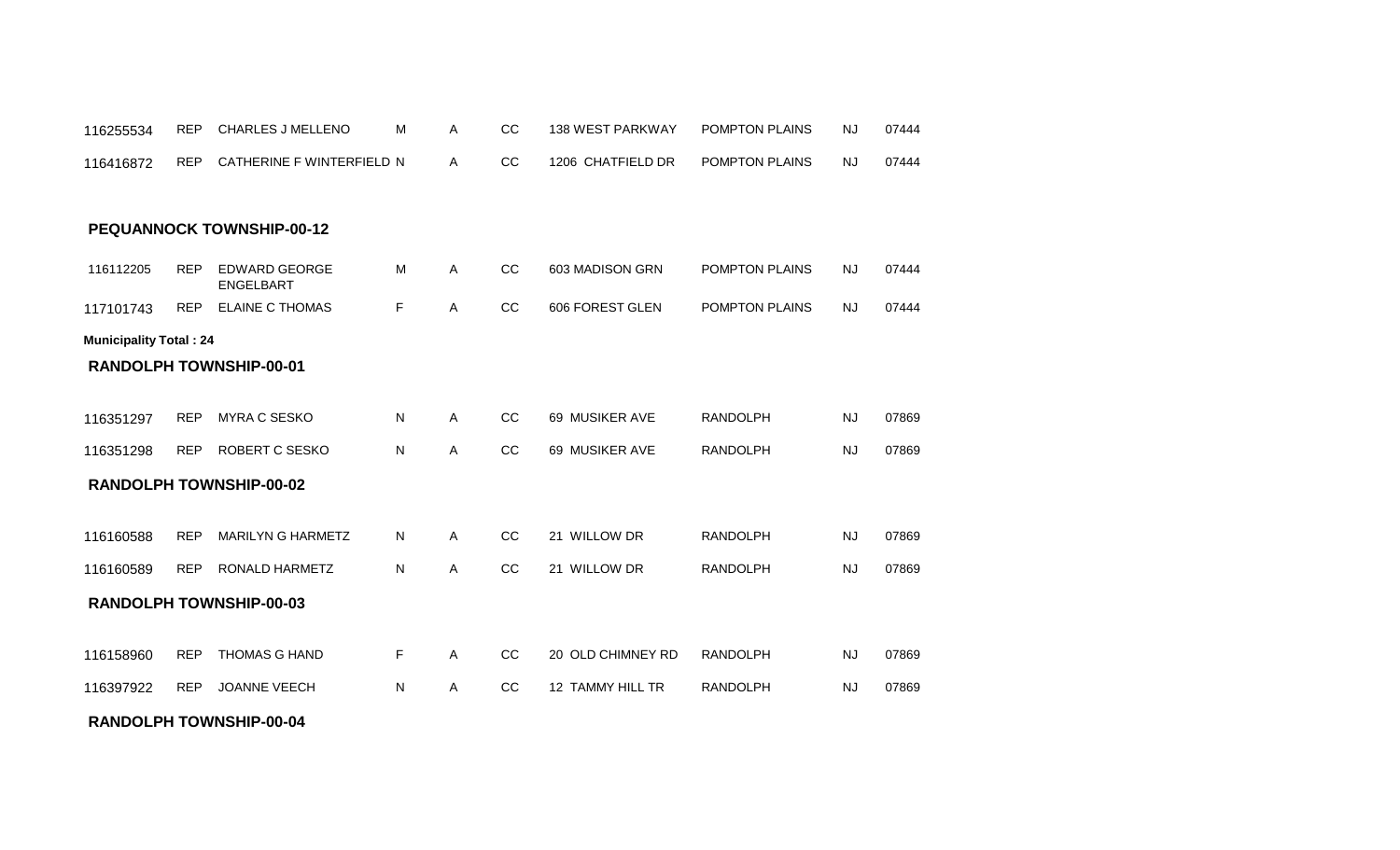|           |            |                                |    |              |               | <b>RD</b>                            |                 |           |       |
|-----------|------------|--------------------------------|----|--------------|---------------|--------------------------------------|-----------------|-----------|-------|
| 116435245 | <b>REP</b> | <b>MARGARET E KENNY</b>        | F  | A            | CC            | 14 BEAVER DAM RD                     | <b>RANDOLPH</b> | <b>NJ</b> | 07869 |
|           |            | <b>RANDOLPH TOWNSHIP-00-05</b> |    |              |               |                                      |                 |           |       |
|           |            |                                |    |              |               |                                      |                 |           |       |
| 116217449 | <b>REP</b> | <b>ARTHUR H LEE</b>            | N. | A            | <sub>CC</sub> | 73 MOUNTAINSIDE DR                   | RANDOLPH        | <b>NJ</b> | 07869 |
| 116263241 | <b>REP</b> | <b>TRINA R MITSCH</b>          | N  | A            | CC            | 63 FORDS RD                          | <b>RANDOLPH</b> | <b>NJ</b> | 07869 |
|           |            | <b>RANDOLPH TOWNSHIP-00-06</b> |    |              |               |                                      |                 |           |       |
|           |            |                                |    |              |               |                                      |                 |           |       |
| 116392944 | <b>REP</b> | <b>PETER UGALDE</b>            | N. | A            | <sub>CC</sub> | 120 QUAKER CHURCH<br><b>RD</b>       | RANDOLPH        | <b>NJ</b> | 07869 |
| 520302643 | <b>REP</b> | SYDNEY E UGALDE                | F. | $\mathsf{A}$ |               | CC/MC 120 QUAKER CHURCH<br><b>RD</b> | RANDOLPH        | <b>NJ</b> | 07869 |
|           |            | RANDOLPH TOWNSHIP-00-07        |    |              |               |                                      |                 |           |       |
|           |            |                                |    |              |               |                                      |                 |           |       |
| 150169345 | <b>REP</b> | JENNIFER S STRASLE             | F. | A            | <sub>CC</sub> | 100 CENTER GROVE<br>RD 5-16          | <b>RANDOLPH</b> | <b>NJ</b> | 07869 |
|           |            | <b>RANDOLPH TOWNSHIP-00-08</b> |    |              |               |                                      |                 |           |       |
|           |            |                                |    |              |               |                                      |                 |           |       |
| 151358730 | <b>REP</b> | <b>ROMAN B HIRNIAK</b>         | м  | A            | CC            | 46 CENTER GROVE RD RANDOLPH<br>U206  |                 | <b>NJ</b> | 07869 |
| 116276004 | <b>REP</b> | <b>REGINA NEE</b>              | N  | $\mathsf{A}$ | CC            | 65 KNICKERBOCKER<br><b>AVE</b>       | <b>RANDOLPH</b> | <b>NJ</b> | 07869 |
|           |            | <b>RANDOLPH TOWNSHIP-00-09</b> |    |              |               |                                      |                 |           |       |
| 116127092 |            | REP MARK H FORSTENHAUSLER N    |    | A            | CC            | 4 HEATHER LA                         | <b>RANDOLPH</b> | NJ        | 07869 |
|           |            |                                |    |              |               |                                      |                 |           |       |

116147132 REP HOWARD I GORDON M A CC 40 MEADOW BROOK RANDOLPH NJ 07869

REP HOWARD I GORDON MARIA CC 40 MEADOW BROOK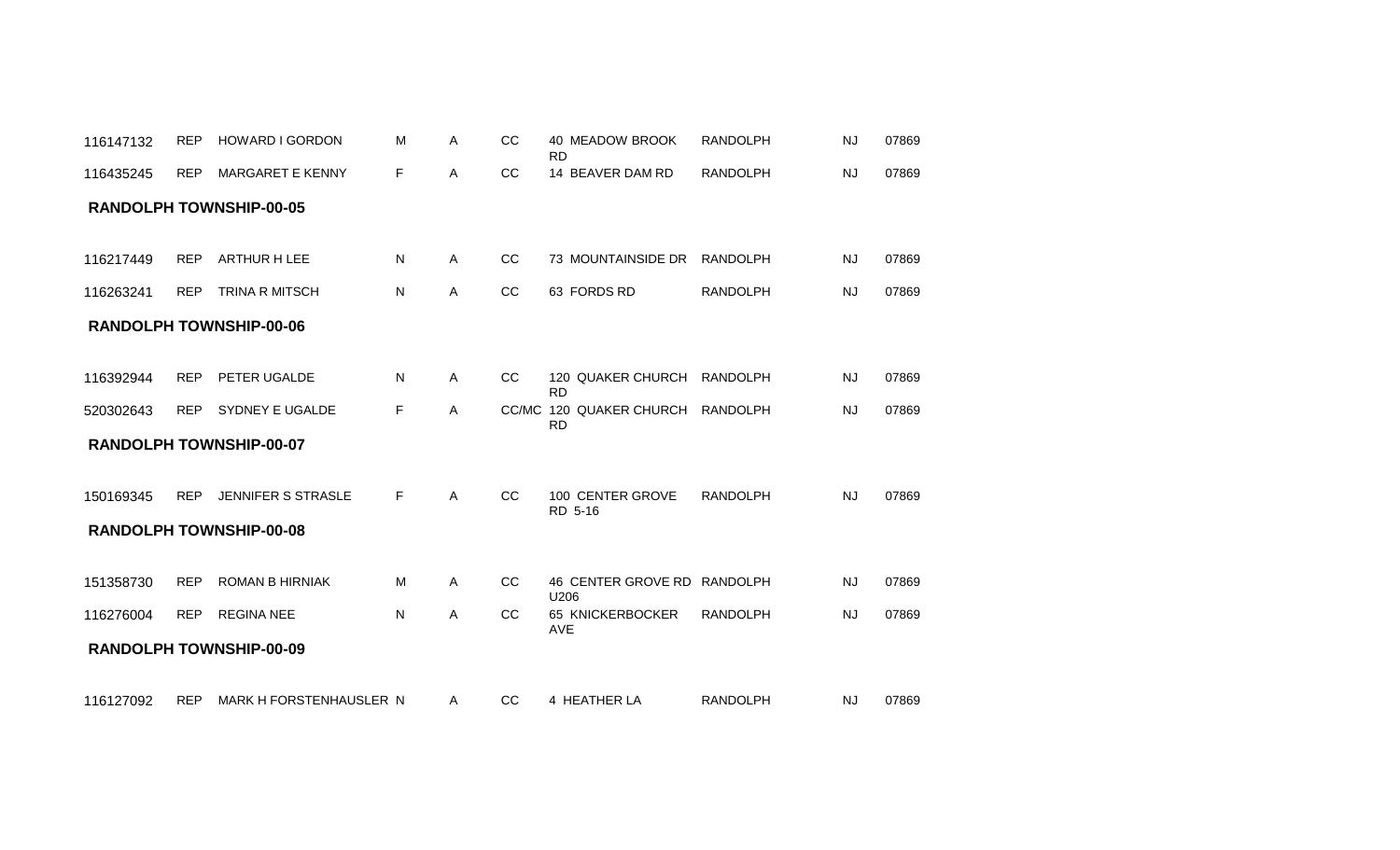| 116354861 | <b>REP</b> | <b>ANNA SHEVCHENKO</b>         | Ν  | Α            | CC            | 7 NATHAN DR                    | <b>RANDOLPH</b> | <b>NJ</b> | 07869 |
|-----------|------------|--------------------------------|----|--------------|---------------|--------------------------------|-----------------|-----------|-------|
|           |            | <b>RANDOLPH TOWNSHIP-00-10</b> |    |              |               |                                |                 |           |       |
|           | <b>REP</b> |                                |    | $\mathsf{A}$ | CC            | 2 MARK ST                      | <b>RANDOLPH</b> | <b>NJ</b> | 07869 |
| 116188115 |            | KAREN A JORDAN                 | F. |              |               |                                |                 |           |       |
| 116372381 | <b>REP</b> | JEFFREY R STICKLE              | N  | A            | cc            | 31 RIDGE RD                    | <b>RANDOLPH</b> | <b>NJ</b> | 07869 |
|           |            | <b>RANDOLPH TOWNSHIP-00-11</b> |    |              |               |                                |                 |           |       |
| 116309665 | <b>REP</b> | <b>ARLENE PRICE</b>            | N  | $\mathsf{A}$ | CC            | 13 MARINER DR                  | <b>RANDOLPH</b> | <b>NJ</b> | 07869 |
| 116333134 | <b>REP</b> | <b>HARRY RUIZ</b>              | N  | Α            | CC            | <b>11 BEDMINSTER RD</b>        | <b>RANDOLPH</b> | <b>NJ</b> | 07869 |
|           |            | <b>RANDOLPH TOWNSHIP-00-12</b> |    |              |               |                                |                 |           |       |
| 116386342 | <b>REP</b> | <b>KIM J TKACS</b>             | N  | $\mathsf{A}$ | cc            | 10 ELLAM DR                    | <b>RANDOLPH</b> | <b>NJ</b> | 07869 |
| 116386343 | <b>REP</b> | <b>LANCE F TKACS</b>           | N  | Α            | CC            | 10 ELLAM DR                    | <b>RANDOLPH</b> | <b>NJ</b> | 07869 |
|           |            | <b>RANDOLPH TOWNSHIP-00-13</b> |    |              |               |                                |                 |           |       |
| 116274694 | <b>REP</b> | ALLEN M NAPOLIELLO             | м  | $\mathsf{A}$ | CC            | 179 PARK AVE                   | <b>RANDOLPH</b> | <b>NJ</b> | 07869 |
| 116274695 | <b>REP</b> | <b>JOANN M NAPOLIELLO</b>      | F  | A            | <sub>CC</sub> | 179 PARK AVE                   | <b>RANDOLPH</b> | <b>NJ</b> | 07869 |
|           |            | <b>RANDOLPH TOWNSHIP-00-14</b> |    |              |               |                                |                 |           |       |
| 151232198 | <b>REP</b> | <b>ERICA DANIELLE METZ</b>     | F. | $\mathsf{A}$ | CC            | <b>42 QUAIL RUN</b>            | <b>RANDOLPH</b> | <b>NJ</b> | 07869 |
| 116353259 | <b>REP</b> | <b>ANDREW T SHAW</b>           | N  | $\mathsf{A}$ | CC            | 301 DOVER CHESTER<br><b>RD</b> | <b>RANDOLPH</b> | <b>NJ</b> | 07869 |
|           |            | <b>RANDOLPH TOWNSHIP-00-15</b> |    |              |               |                                |                 |           |       |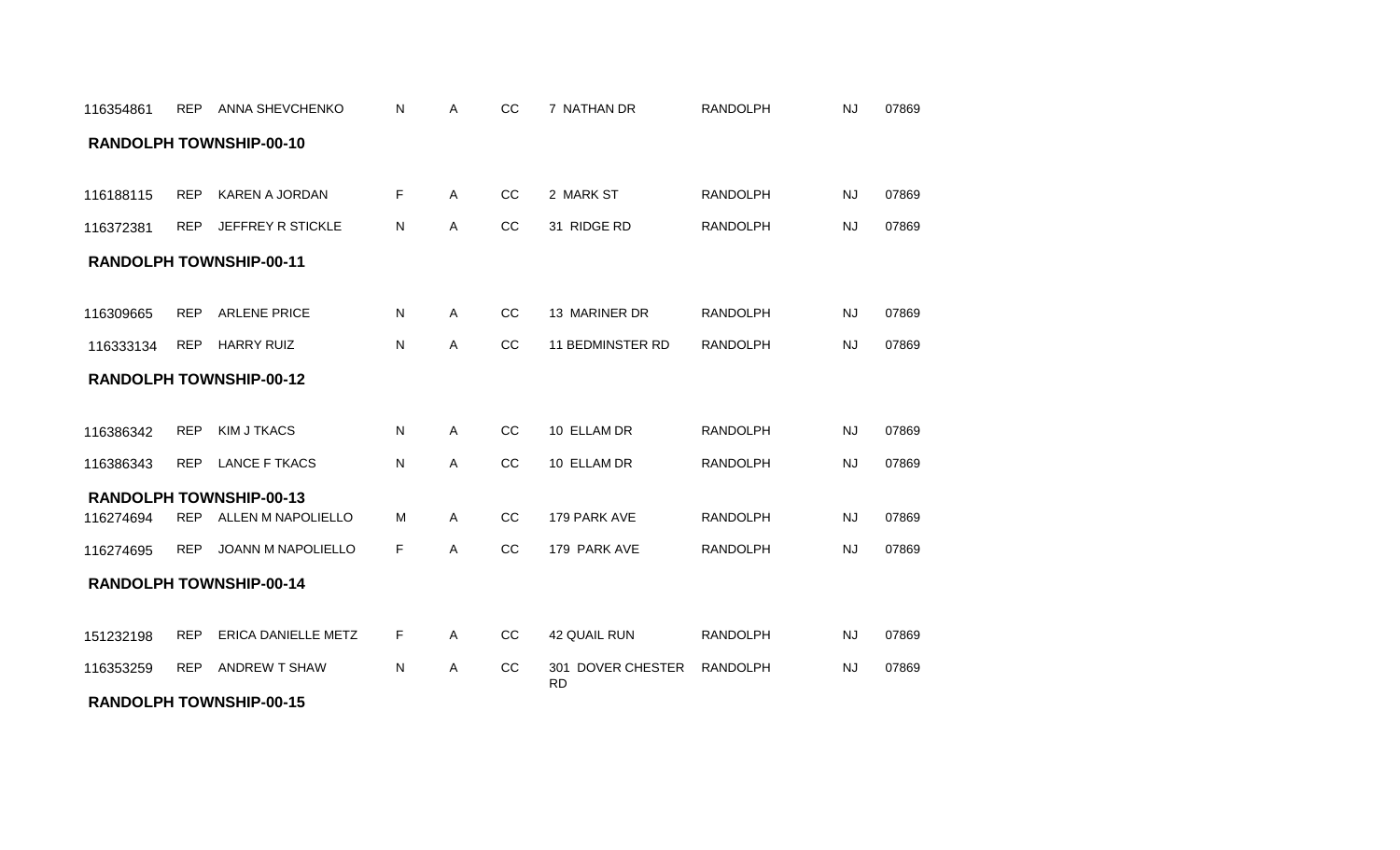| 116017601                     | <b>REP</b> | JOHN M BARBARULA               | М  | Α | CC | 25 ALBERT CT                 | <b>RANDOLPH</b>  | <b>NJ</b> | 07869 |
|-------------------------------|------------|--------------------------------|----|---|----|------------------------------|------------------|-----------|-------|
| 116370125                     | <b>REP</b> | ANNETTE POTE STEELE            | F. | A | CC | 10 NUKO TER                  | <b>RANDOLPH</b>  | <b>NJ</b> | 07869 |
|                               |            | <b>RANDOLPH TOWNSHIP-00-16</b> |    |   |    |                              |                  |           |       |
| 116386892                     | <b>REP</b> | ROBERT G TOMAINO               | N  | A | cc | 6 FORREST RD                 | <b>RANDOLPH</b>  | <b>NJ</b> | 07869 |
|                               |            | <b>RANDOLPH TOWNSHIP-00-17</b> |    |   |    |                              |                  |           |       |
| 116228583                     | <b>REP</b> | JAMES B LOVEYS                 | Ν  | A | CC | 6 FIELDCREST CT              | <b>MENDHAM</b>   | <b>NJ</b> | 07945 |
| 116308250                     | <b>REP</b> | MARIE ELAINE POTTER            | F. | Α | CC | 10 SHADOWBROOK<br><b>WAY</b> | <b>MENDHAM</b>   | <b>NJ</b> | 07945 |
|                               |            | <b>RANDOLPH TOWNSHIP-00-18</b> |    |   |    |                              |                  |           |       |
|                               |            |                                |    |   |    |                              |                  |           |       |
| 116053918                     | <b>REP</b> | <b>CHRISTINE CAREY</b>         | F  | A | CC | 4 WILKESHIRE BLVD            | <b>RANDOLPH</b>  | <b>NJ</b> | 07869 |
| 116299170                     | <b>REP</b> | STEPHEN P PERKOWSKI            | м  | Α | CC | 9 LEIGH CT                   | <b>RANDOLPH</b>  | <b>NJ</b> | 07869 |
|                               |            | <b>RANDOLPH TOWNSHIP-00-19</b> |    |   |    |                              |                  |           |       |
|                               |            |                                |    |   |    |                              |                  |           |       |
| 151236625                     | <b>REP</b> | <b>JAMIE N FRICK</b>           | F. | Α | CC | 1132 SUSSEX TPK              | <b>RANDOLPH</b>  | <b>NJ</b> | 07869 |
| 116286202                     | <b>REP</b> | LAWRENCE HONEILL JR.           | M  | A | cc | 14 KENSINGTON DR             | <b>RANDOLPH</b>  | <b>NJ</b> | 07869 |
| <b>Municipality Total: 36</b> |            |                                |    |   |    |                              |                  |           |       |
|                               |            | <b>RIVERDALE BOROUGH-00-01</b> |    |   |    |                              |                  |           |       |
|                               |            |                                |    |   |    |                              |                  |           |       |
| 116319972                     | <b>REP</b> | <b>JEAN L REVIS</b>            | N  | Α | CC | 7 STRATFORD PL               | <b>RIVERDALE</b> | <b>NJ</b> | 07457 |
| 116319976                     | <b>REP</b> | <b>STEPHEN W REVIS</b>         | N  | Α | cc | 7 STRATFORD PL               | <b>RIVERDALE</b> | <b>NJ</b> | 07457 |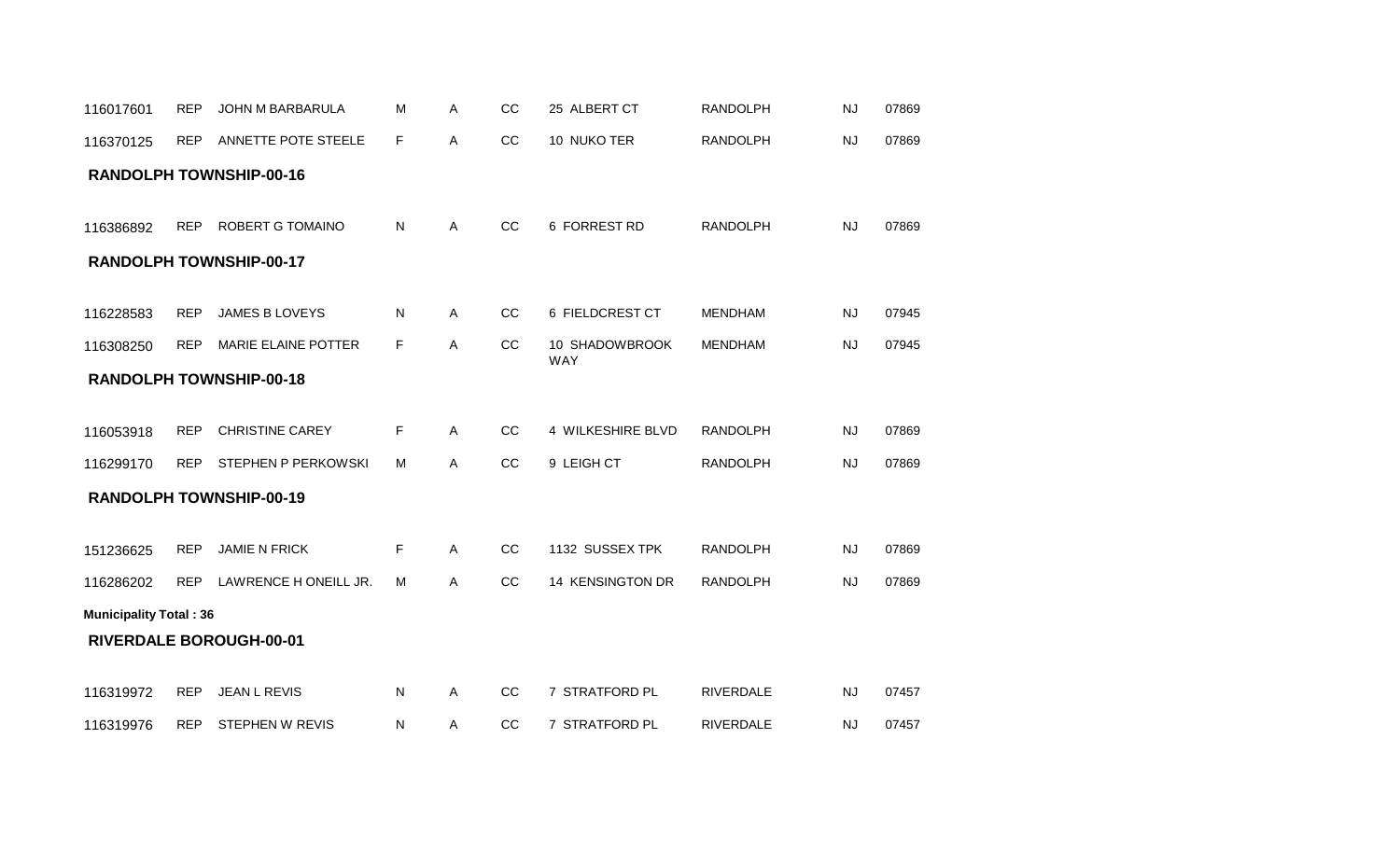#### **ROCKAWAY BOROUGH-00-04**

| 116053831                    | <b>REP</b> | JUNE L CARELLI                 | N         | Α            | CC | 42 COTTAGE PL       | <b>RIVERDALE</b> | <b>NJ</b> | 07457 |
|------------------------------|------------|--------------------------------|-----------|--------------|----|---------------------|------------------|-----------|-------|
| 116053832                    | <b>REP</b> | PAUL M CARELLI                 | N         | A            |    | CC/MC 42 COTTAGE PL | <b>RIVERDALE</b> | <b>NJ</b> | 07457 |
|                              |            | <b>RIVERDALE BOROUGH-00-03</b> |           |              |    |                     |                  |           |       |
|                              |            |                                |           |              |    |                     |                  |           |       |
| 116273602                    | <b>REP</b> | <b>JESSICA MUZZIO-RENTAS</b>   | F         | A            | CC | 14 MATHEWS AVE      | <b>RIVERDALE</b> | <b>NJ</b> | 07457 |
| 121431567                    | <b>REP</b> | <b>ANTHONY E RENTAS</b>        | M         | A            | CC | 14 MATHEWS AVE      | <b>RIVERDALE</b> | <b>NJ</b> | 07457 |
| <b>Municipality Total: 6</b> |            |                                |           |              |    |                     |                  |           |       |
|                              |            | <b>ROCKAWAY BOROUGH-00-01</b>  |           |              |    |                     |                  |           |       |
|                              |            |                                |           |              |    |                     |                  |           |       |
| 116190796                    | <b>REP</b> | <b>HARRY KANIGEL</b>           | ${\sf N}$ | $\mathsf{A}$ | CC | 52 UNION ST         | <b>ROCKAWAY</b>  | <b>NJ</b> | 07866 |
| 116190797                    | <b>REP</b> | <b>JOYCE KANIGEL</b>           | N         | Α            | CC | 52 UNION ST         | <b>ROCKAWAY</b>  | <b>NJ</b> | 07866 |
|                              |            | <b>ROCKAWAY BOROUGH-00-02</b>  |           |              |    |                     |                  |           |       |
|                              |            |                                |           |              |    |                     |                  |           |       |
| 116261507                    | <b>REP</b> | PETER E MILLWARD               | N         | A            |    | CC/MC 9 CHESTER AVE | <b>ROCKAWAY</b>  | <b>NJ</b> | 07866 |
| 116261508                    | <b>REP</b> | <b>SAKINA MILLWARD</b>         | N         | A            | CC | 9 CHESTER AVE       | <b>ROCKAWAY</b>  | <b>NJ</b> | 07866 |
|                              |            | <b>ROCKAWAY BOROUGH-00-03</b>  |           |              |    |                     |                  |           |       |
|                              |            |                                |           |              |    |                     |                  |           |       |
| 116033664                    | <b>REP</b> | DAVID A BOGERT                 | N         | A            | CC | 57 ROCKAWAY AVE     | <b>ROCKAWAY</b>  | <b>NJ</b> | 07866 |
| 116064078                    | <b>REP</b> | <b>BHAVANA CHOPRA</b>          | N         | Α            | cc | 15 ROCKAWAY AVE     | <b>ROCKAWAY</b>  | <b>NJ</b> | 07866 |
|                              |            |                                |           |              |    |                     |                  |           |       |

#### **RIVERDALE BOROUGH-00-02**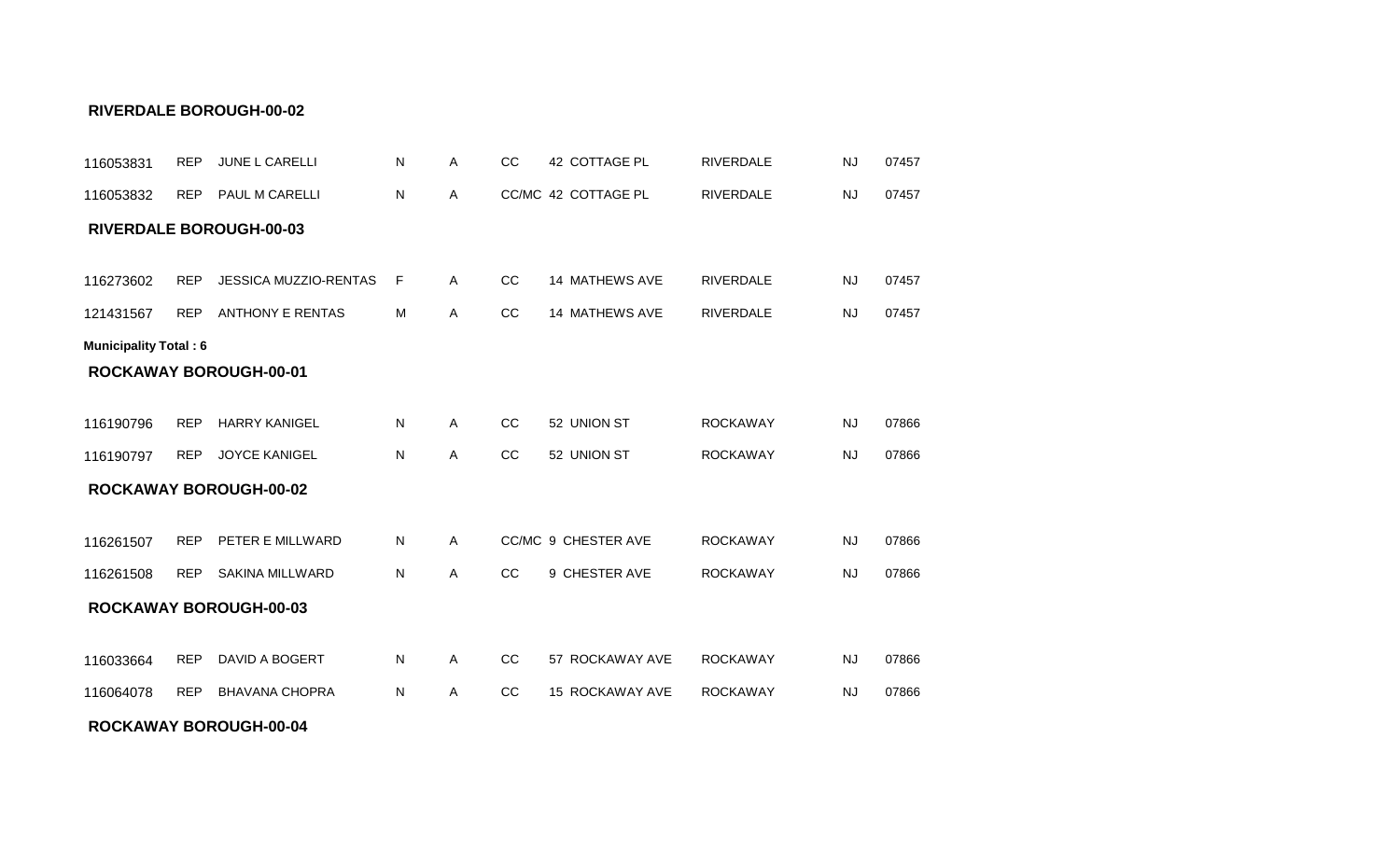| 116129894                     | <b>REP</b> | <b>JOYCE E FREIERMUTH</b>               | N  | Α | CC | 99 E FLAGGE ST    | <b>ROCKAWAY</b> | NJ        | 07866 |
|-------------------------------|------------|-----------------------------------------|----|---|----|-------------------|-----------------|-----------|-------|
| 116401071                     | <b>REP</b> | <b>DONNY MICHAEL</b><br><b>VNENCHAK</b> | Ν  | Α | CC | 33 BEACH ST       | <b>ROCKAWAY</b> | <b>NJ</b> | 07866 |
|                               |            | <b>ROCKAWAY BOROUGH-00-05</b>           |    |   |    |                   |                 |           |       |
|                               |            |                                         |    |   |    |                   |                 |           |       |
| 150194294                     | <b>REP</b> | THOMAS E MULLIGAN                       | м  | Α | CC | 23 MC KINLEY DR   | <b>ROCKAWAY</b> | <b>NJ</b> | 07866 |
| 116414364                     | <b>REP</b> | <b>DIANE R WILLER</b>                   | Ν  | Α | CC | 34 VALLEY VIEW RD | <b>ROCKAWAY</b> | <b>NJ</b> | 07866 |
| <b>Municipality Total: 10</b> |            |                                         |    |   |    |                   |                 |           |       |
|                               |            | <b>ROCKAWAY TOWNSHIP-01-01</b>          |    |   |    |                   |                 |           |       |
|                               |            |                                         |    |   |    |                   |                 |           |       |
| 116307988                     | <b>REP</b> | <b>KATHLEEN M POST</b>                  | Ν  | Α | CC | 17 GEORGE ST      | <b>DOVER</b>    | <b>NJ</b> | 07801 |
|                               |            | <b>ROCKAWAY TOWNSHIP-01-02</b>          |    |   |    |                   |                 |           |       |
|                               |            |                                         |    |   |    |                   |                 |           |       |
| 116082872                     | <b>REP</b> | <b>CATHERINE DACHISEN</b>               | F. | Α | CC | 208 PERRY ST      | <b>DOVER</b>    | <b>NJ</b> | 07801 |
| 116403246                     | <b>REP</b> | PAUL J WALDEK                           | N  | A | CC | 119 HIGHVIEW TER  | <b>DOVER</b>    | <b>NJ</b> | 07801 |
|                               |            | <b>ROCKAWAY TOWNSHIP-01-03</b>          |    |   |    |                   |                 |           |       |
|                               |            |                                         |    |   |    |                   |                 |           |       |
| 116000596                     | <b>REP</b> | PATRICIA ABRAHAMSEN                     | Ν  | Α | CC | 37 MEKEEL DR      | <b>DOVER</b>    | <b>NJ</b> | 07801 |
| 116318317                     | <b>REP</b> | PETER F REILLY                          | Ν  | Α | CC | 37 MEKEEL DR      | <b>DOVER</b>    | <b>NJ</b> | 07801 |
|                               |            | <b>ROCKAWAY TOWNSHIP-01-04</b>          |    |   |    |                   |                 |           |       |
|                               |            |                                         |    |   |    |                   |                 |           |       |
| 116181849                     | REP        | SUSANNE L JACKSON                       | N  | A | CC | 315 DANIEL ST     | <b>DOVER</b>    | <b>NJ</b> | 07801 |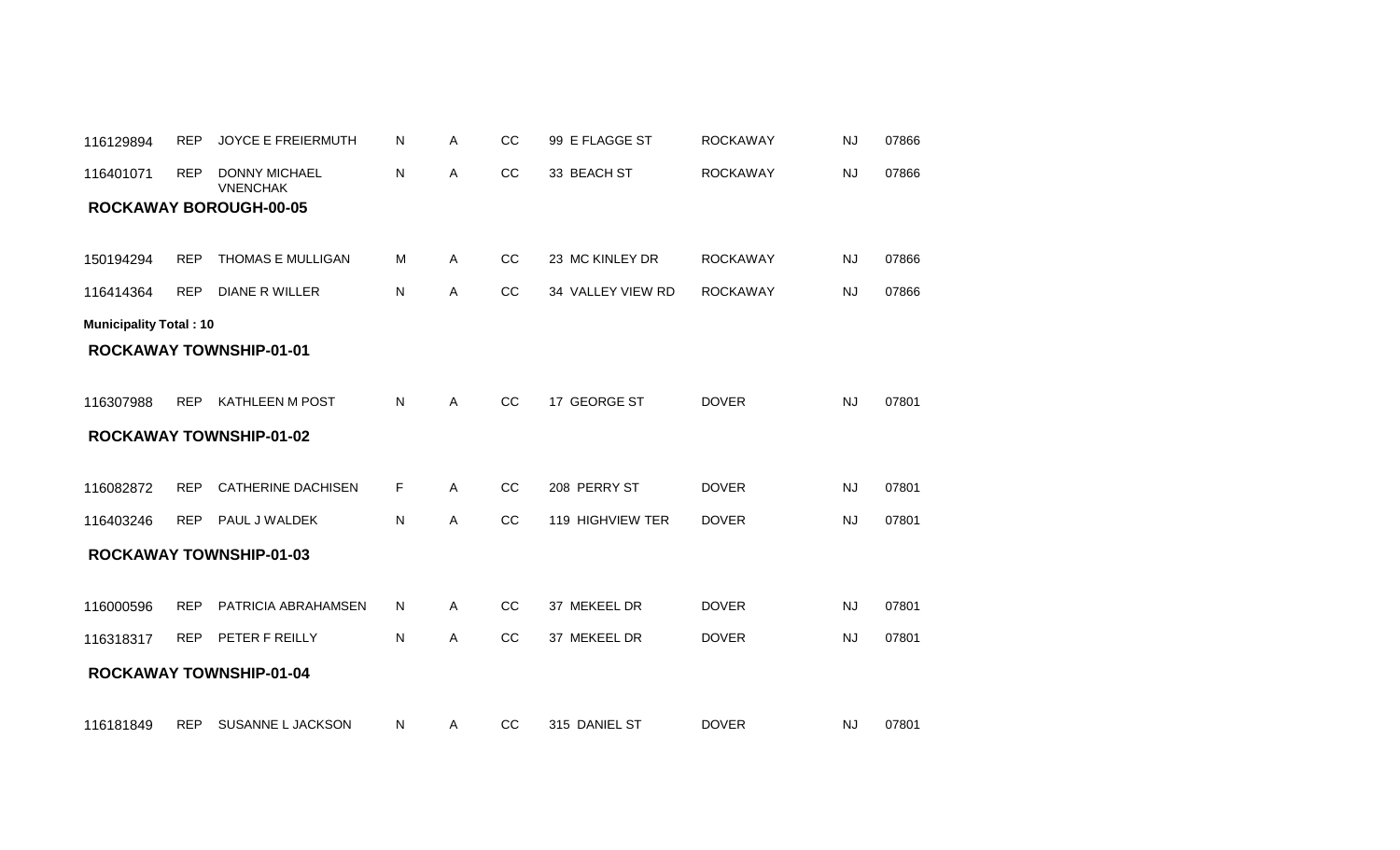#### **ROCKAWAY TOWNSHIP-03-02**

| 541219257 | <b>REP</b> | DAMIANO MATTEO<br><b>SERVIDIO</b> | М  | Α | CC            | 16 SUNNYHILL RD          | <b>DOVER</b>    | <b>NJ</b> | 07801 |
|-----------|------------|-----------------------------------|----|---|---------------|--------------------------|-----------------|-----------|-------|
|           |            | <b>ROCKAWAY TOWNSHIP-02-01</b>    |    |   |               |                          |                 |           |       |
| 116069507 | <b>REP</b> | EILEEN M QUINN                    | F. | Α | CC            | 14 BROTHERTON AVE        | <b>ROCKAWAY</b> | <b>NJ</b> | 07866 |
|           |            | <b>ROCKAWAY TOWNSHIP-02-02</b>    |    |   |               |                          |                 |           |       |
| 116312517 | <b>REP</b> | JOHN J QUINN JR.                  | M  | Α | CC            | 69 NORTH ST              | <b>DOVER</b>    | <b>NJ</b> | 07801 |
| 116312518 | <b>REP</b> | <b>KATHY C QUINN</b>              | Ν  | Α | CC            | 69 NORTH ST              | <b>DOVER</b>    | <b>NJ</b> | 07801 |
|           |            | <b>ROCKAWAY TOWNSHIP-02-03</b>    |    |   |               |                          |                 |           |       |
|           |            |                                   |    |   |               |                          |                 |           |       |
| 116024214 | <b>REP</b> | JOSEPH J BELL JR                  | N  | A | CC            | 40 LENOX RD              | <b>ROCKAWAY</b> | <b>NJ</b> | 07866 |
| 116314898 | <b>REP</b> | <b>MARLINA D RANDAZZO</b>         | F. | A | <sub>CC</sub> | 19 LENOX RD              | <b>ROCKAWAY</b> | <b>NJ</b> | 07866 |
|           |            | <b>ROCKAWAY TOWNSHIP-02-04</b>    |    |   |               |                          |                 |           |       |
|           |            |                                   |    |   |               |                          |                 |           |       |
| 116330694 | <b>REP</b> | ANNETTE M ROSSI                   | N  | A | <sub>CC</sub> | 7 SKYVIEW DR             | <b>ROCKAWAY</b> | <b>NJ</b> | 07866 |
| 116425959 | <b>REP</b> | <b>MARK A ZIMMERMAN</b>           | Ν  | Α | CC            | 22 KINGS RD              | <b>ROCKAWAY</b> | <b>NJ</b> | 07866 |
|           |            | <b>ROCKAWAY TOWNSHIP-03-01</b>    |    |   |               |                          |                 |           |       |
|           |            |                                   |    |   |               |                          |                 |           |       |
| 116041846 | <b>REP</b> | DOUGLAS A BROOKES JR.             | м  | Α | <sub>CC</sub> | 554 MOUNT HOPE AVE DOVER |                 | <b>NJ</b> | 07801 |
| 116041847 | <b>REP</b> | KIMBERLY L BROOKES                | F  | Α | CC            | 554 MOUNT HOPE AVE DOVER |                 | <b>NJ</b> | 07801 |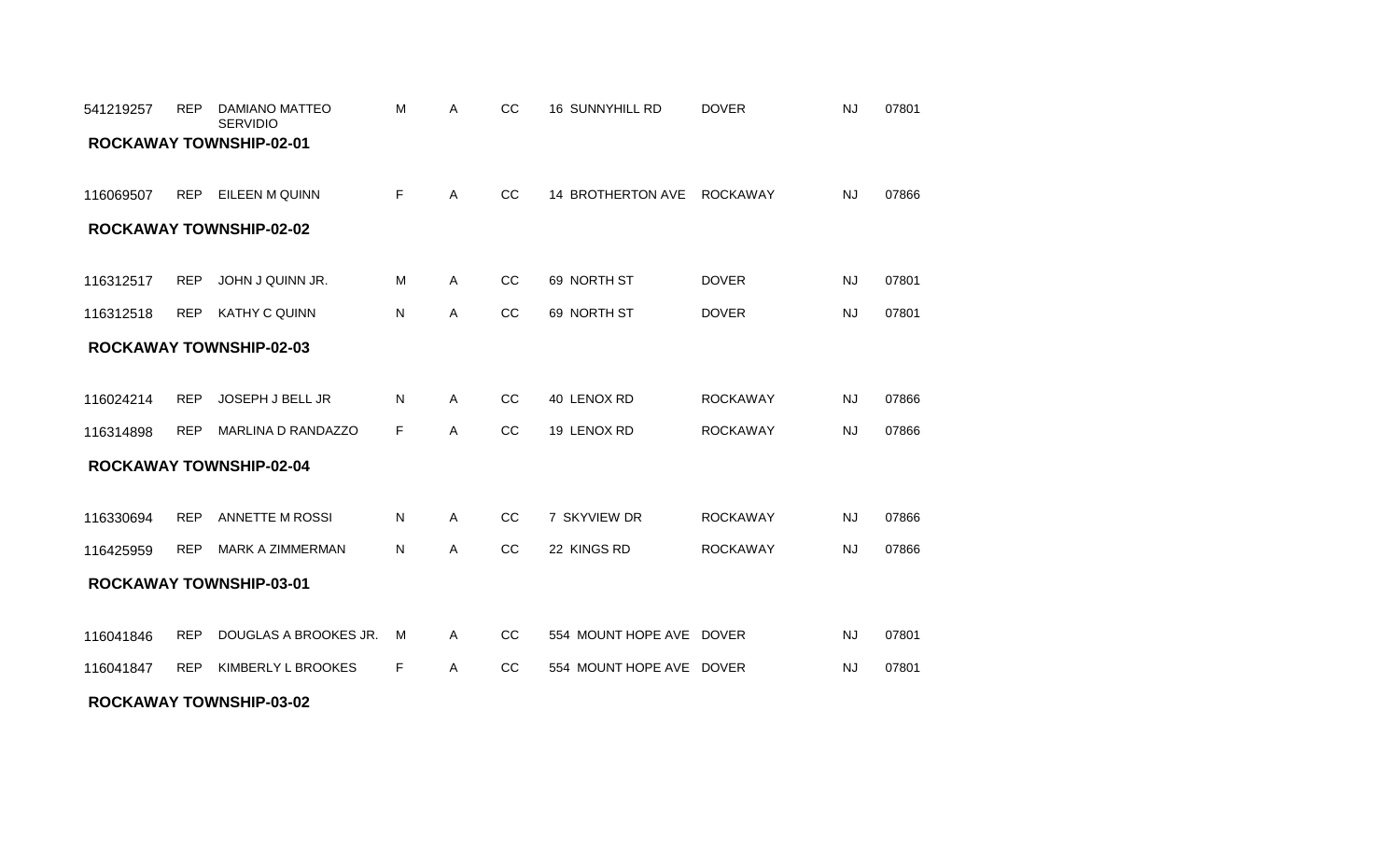#### **ROCKAWAY TOWNSHIP-04-04**

| 116417945 | <b>REP</b> | <b>JOHN WOJTASZEK</b>          | N | Α | CC            | 66 COMANCHE AVE             | <b>ROCKAWAY</b> | <b>NJ</b> | 07866 |
|-----------|------------|--------------------------------|---|---|---------------|-----------------------------|-----------------|-----------|-------|
|           |            | <b>ROCKAWAY TOWNSHIP-03-03</b> |   |   |               |                             |                 |           |       |
|           |            |                                |   |   |               |                             |                 |           |       |
| 116000325 | <b>REP</b> | DOUGLAS N ABE                  | N | Α | CC            | 25 CIRCLE DR                | <b>ROCKAWAY</b> | <b>NJ</b> | 07866 |
| 116286484 | <b>REP</b> | <b>DOMENICA OPALEWSKI</b>      | N | Α | CC            | 23 UTE PL                   | <b>ROCKAWAY</b> | <b>NJ</b> | 07866 |
|           |            | <b>ROCKAWAY TOWNSHIP-03-04</b> |   |   |               |                             |                 |           |       |
|           |            |                                |   |   |               |                             |                 |           |       |
| 116315644 | <b>REP</b> | HERBERT R RATTAY               | N | Α | CC            | 1211 CARTER DR              | <b>ROCKAWAY</b> | <b>NJ</b> | 07866 |
| 116361071 | REP        | PHYLLIS I SMITH                | N | Α | CC            | 1105 BUSH CIR               | <b>ROCKAWAY</b> | <b>NJ</b> | 07866 |
|           |            | <b>ROCKAWAY TOWNSHIP-04-01</b> |   |   |               |                             |                 |           |       |
|           |            |                                |   |   |               |                             |                 |           |       |
| 116041844 | <b>REP</b> | <b>JOYCE A BROOKES</b>         | N | A | <sub>CC</sub> | 16 MOUNT HOPE RD            | <b>ROCKAWAY</b> | <b>NJ</b> | 07866 |
| 116219467 | <b>REP</b> | <b>JAMES G LEONARDIS</b>       | N | Α | CC            | 7 HENRY ST                  | <b>ROCKAWAY</b> | <b>NJ</b> | 07866 |
|           |            | <b>ROCKAWAY TOWNSHIP-04-02</b> |   |   |               |                             |                 |           |       |
|           |            |                                |   |   |               |                             |                 |           |       |
| 116154328 | <b>REP</b> | <b>BARBARA C LEVY</b>          | F | A | CC            | 58 WHITE MEADOW RD ROCKAWAY |                 | <b>NJ</b> | 07866 |
| 116221305 | <b>REP</b> | <b>BRUCE N LEVY</b>            | N | A | <b>CC</b>     | 58 WHITE MEADOW RD ROCKAWAY |                 | NJ        | 07866 |
|           |            | <b>ROCKAWAY TOWNSHIP-04-03</b> |   |   |               |                             |                 |           |       |
| 116417543 | <b>REP</b> | <b>BRIAN ROBERT WITTIG</b>     | M | A | CC            | 18 N LAKE SHORE DR          | <b>ROCKAWAY</b> | <b>NJ</b> | 07866 |

116417944 REP BETTE JANE WOJTASZEK N A CC 66 COMANCHE AVE ROCKAWAY NJ 07866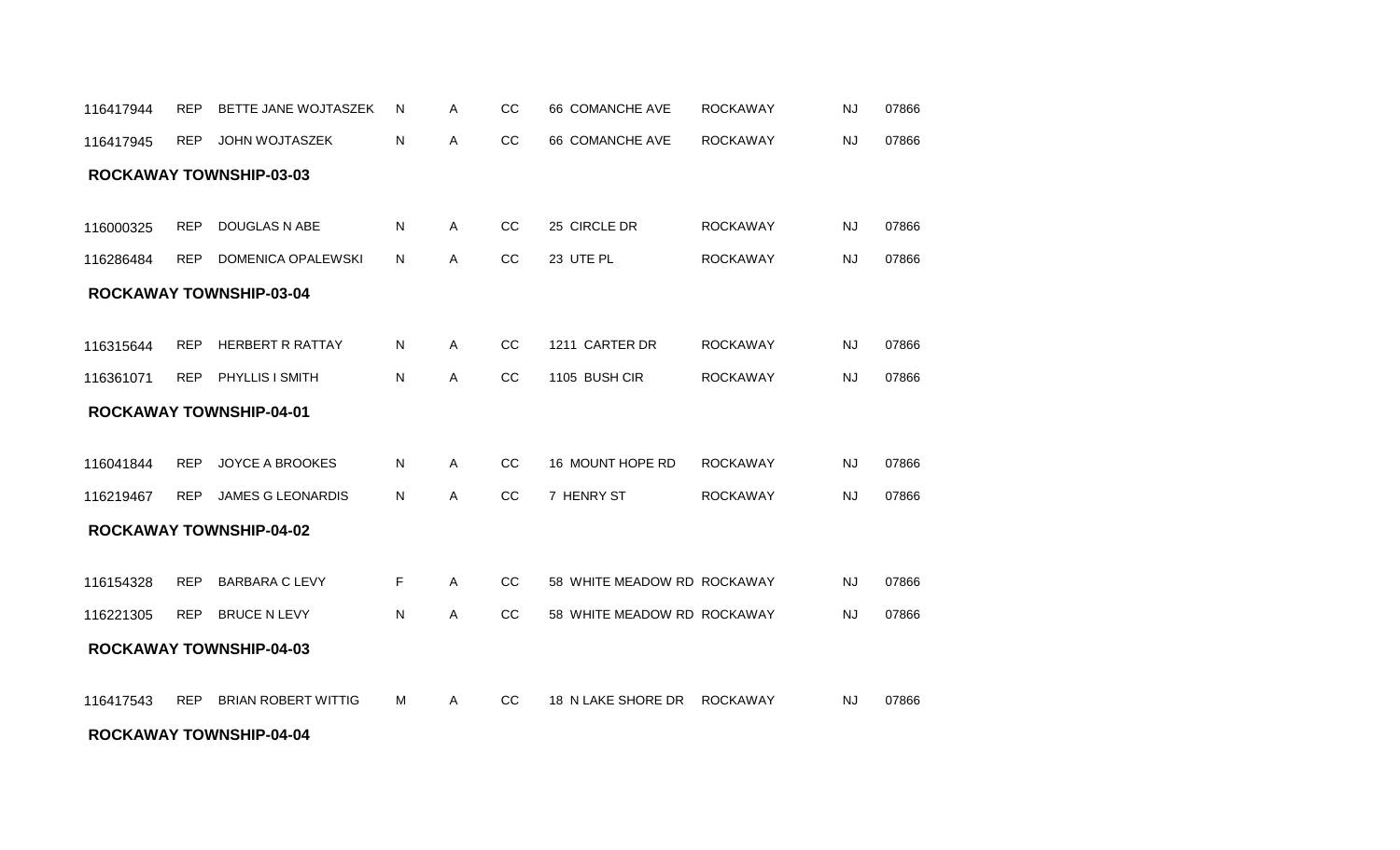| 150148819 | <b>REP</b> | <b>KENT A BAEZ</b>             | м | A            | <sub>CC</sub> | 122 W LAKE SHORE DR ROCKAWAY        |                 | <b>NJ</b> | 07866 |
|-----------|------------|--------------------------------|---|--------------|---------------|-------------------------------------|-----------------|-----------|-------|
| 537101199 | <b>REP</b> | <b>LAUREN B CORSINI</b>        | F | A            | CC            | 2 N BROOKSIDE DR                    | <b>ROCKAWAY</b> | <b>NJ</b> | 07866 |
|           |            | <b>ROCKAWAY TOWNSHIP-05-01</b> |   |              |               |                                     |                 |           |       |
| 116345787 | <b>REP</b> | <b>HECTOR B SCHORNO</b>        | M | A            | cc            | 60 MERIDEN RD                       | <b>ROCKAWAY</b> | <b>NJ</b> | 07866 |
|           |            | <b>ROCKAWAY TOWNSHIP-05-02</b> |   |              |               |                                     |                 |           |       |
|           |            |                                |   |              |               |                                     |                 |           |       |
| 116283240 | <b>REP</b> | <b>GLORIA J OCONNOR</b>        | N | A            | CC            | 1 SHERBROOKE DR                     | <b>ROCKAWAY</b> | <b>NJ</b> | 07866 |
| 116327177 | <b>REP</b> | <b>MAX A ROGERS</b>            | N | $\mathsf{A}$ | CC            | 19 SANDERS RD                       | <b>ROCKAWAY</b> | <b>NJ</b> | 07866 |
|           |            | <b>ROCKAWAY TOWNSHIP-05-03</b> |   |              |               |                                     |                 |           |       |
|           |            |                                |   |              |               |                                     |                 |           |       |
| 152047437 | <b>REP</b> | JOSHUA KEITH SENZER            | м | $\mathsf{A}$ | CC            | 3 OMAHA AVE                         | <b>ROCKAWAY</b> | <b>NJ</b> | 07866 |
| 116378112 | <b>REP</b> | <b>LILLIAN SWEET</b>           | N | Α            | cc            | 1 OAKLAND AVE                       | <b>ROCKAWAY</b> | <b>NJ</b> | 07866 |
|           |            | <b>ROCKAWAY TOWNSHIP-05-04</b> |   |              |               |                                     |                 |           |       |
|           |            |                                |   |              |               |                                     |                 |           |       |
| 116008723 | <b>REP</b> | DANIEL ANELLO                  | M | A            |               | CC/MC 233 WHITE MEADOW<br><b>RD</b> | <b>ROCKAWAY</b> | <b>NJ</b> | 07866 |
| 542442972 | <b>REP</b> | SHAWN ABE CARAVAGLIA           | F | A            | CC            | 221 WHITE MEADOW<br><b>RD</b>       | <b>ROCKAWAY</b> | NJ        | 07866 |
|           |            | <b>ROCKAWAY TOWNSHIP-06-01</b> |   |              |               |                                     |                 |           |       |
|           |            |                                |   |              |               |                                     |                 |           |       |
| 116327155 | <b>REP</b> | <b>BROOKE G KELLEY</b>         | F | Α            | cc            | 16 MEGGINS RD                       | <b>ROCKAWAY</b> | <b>NJ</b> | 07866 |
| 150165044 | <b>REP</b> | <b>TUCKER M KELLEY</b>         | м | Α            | CC            | 16 MEGGINS RD                       | <b>ROCKAWAY</b> | <b>NJ</b> | 07866 |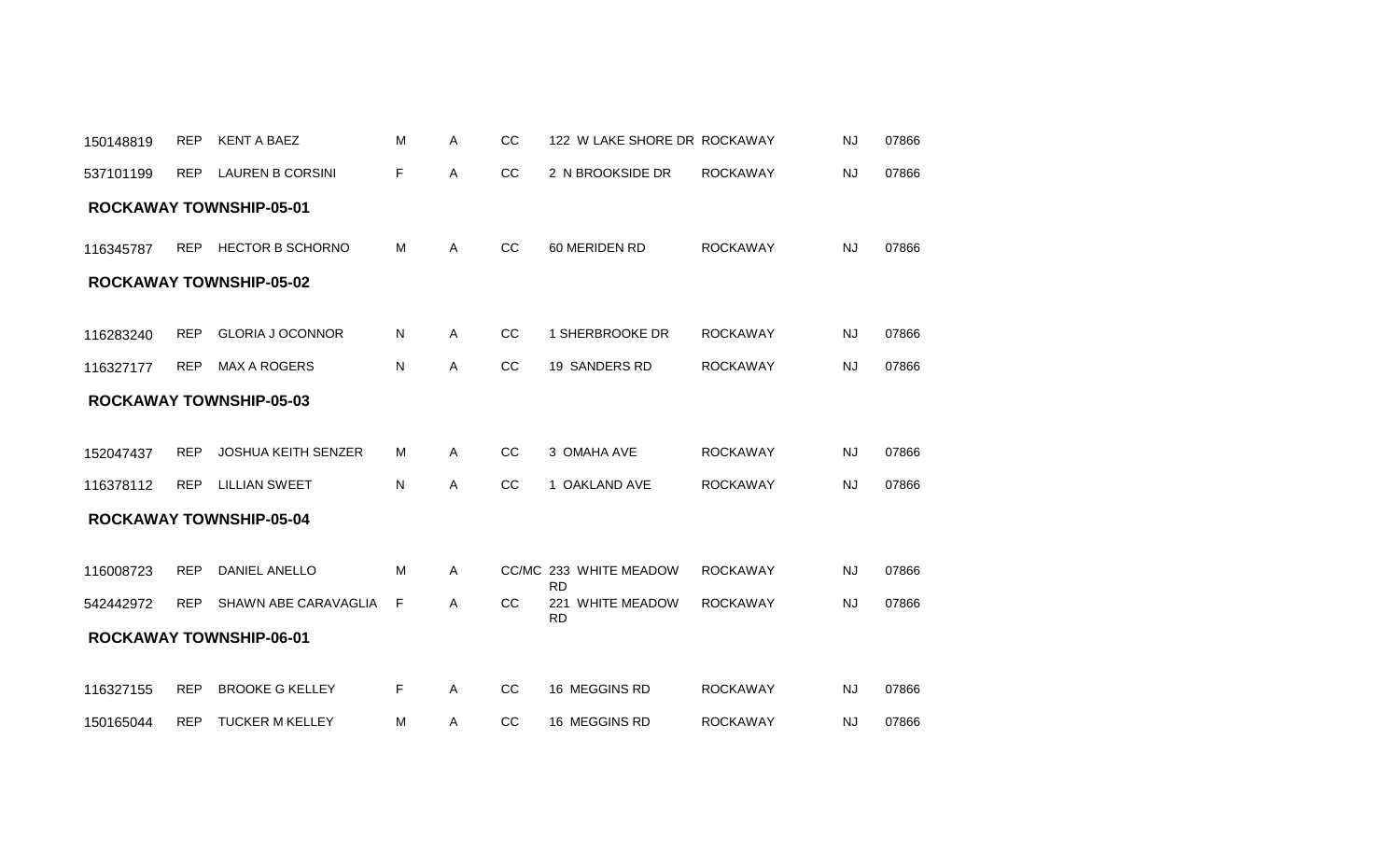| 121393147                     | <b>REP</b> | <b>GRETCHEN CLEGG</b>          | F. | A | CC | 16 IVERSEN CT     | <b>ROCKAWAY</b> | <b>NJ</b> | 07866 |               |                 |                        |       |
|-------------------------------|------------|--------------------------------|----|---|----|-------------------|-----------------|-----------|-------|---------------|-----------------|------------------------|-------|
| 116184332                     | <b>REP</b> | JEREMY JEDYNAK                 | N  | A | CC | 203 DEERLEA LN    | <b>BOONTON</b>  | <b>NJ</b> | 07005 |               |                 |                        |       |
|                               |            | <b>ROCKAWAY TOWNSHIP-06-03</b> |    |   |    |                   |                 |           |       |               |                 |                        |       |
|                               |            |                                |    |   |    |                   |                 |           |       |               |                 |                        |       |
| 116379506                     | <b>REP</b> | RAYMOND BASIL TAHAN            | N  | A | CC | 957 GREEN POND RD | <b>ROCKAWAY</b> | <b>NJ</b> | 07866 | PO BOX 125    | <b>HIBERNIA</b> | $\mathsf{N}\mathsf{J}$ | 07842 |
| 121403820                     | REP        | <b>HEATHER L TEETER</b>        | F  | A | CC | 127 JACOBS RD     | <b>ROCKAWAY</b> | <b>NJ</b> | 07866 | 127 JACOBS RD | NEWFOUNDLAND    | <b>NJ</b>              | 07435 |
|                               |            | <b>ROCKAWAY TOWNSHIP-06-04</b> |    |   |    |                   |                 |           |       |               |                 |                        |       |
|                               |            |                                |    |   |    |                   |                 |           |       |               |                 |                        |       |
| 116359817                     | <b>REP</b> | <b>JAMES F SKUTKA</b>          | N  | A | CC | 30 SUNSET RD      | NEWFOUNDLAND    | <b>NJ</b> | 07435 |               |                 |                        |       |
| <b>Municipality Total: 43</b> |            |                                |    |   |    |                   |                 |           |       |               |                 |                        |       |
|                               |            | <b>ROXBURY TOWNSHIP-01-01</b>  |    |   |    |                   |                 |           |       |               |                 |                        |       |
|                               |            |                                |    |   |    |                   |                 |           |       |               |                 |                        |       |
| 119378337                     | <b>REP</b> | JOSEPH J MCKEON                | М  | Α | CC | 304 KINGSLAND RD  | <b>LANDING</b>  | <b>NJ</b> | 07850 |               |                 |                        |       |
|                               |            | <b>ROXBURY TOWNSHIP-01-02</b>  |    |   |    |                   |                 |           |       |               |                 |                        |       |
|                               |            |                                |    |   |    |                   |                 |           |       |               |                 |                        |       |
| 116426643                     | <b>REP</b> | <b>DIANA ZOSCHAK</b>           | N  | Α | CC | 559 WILLS RD      | <b>LANDING</b>  | <b>NJ</b> | 07850 |               |                 |                        |       |
| 116426644                     | <b>REP</b> | RICHARD ZOSCHAK                | N  | A | cc | 559 WILLS RD      | <b>LANDING</b>  | <b>NJ</b> | 07850 |               |                 |                        |       |
|                               |            | <b>ROXBURY TOWNSHIP-01-03</b>  |    |   |    |                   |                 |           |       |               |                 |                        |       |
|                               |            |                                |    |   |    |                   |                 |           |       |               |                 |                        |       |
| 116175135                     | <b>REP</b> | <b>CHRISTINE HOUTZ</b>         | N  | A | CC | 576 DELL RD       | <b>LANDING</b>  | NJ        | 07850 |               |                 |                        |       |

#### **ROCKAWAY TOWNSHIP-06-02**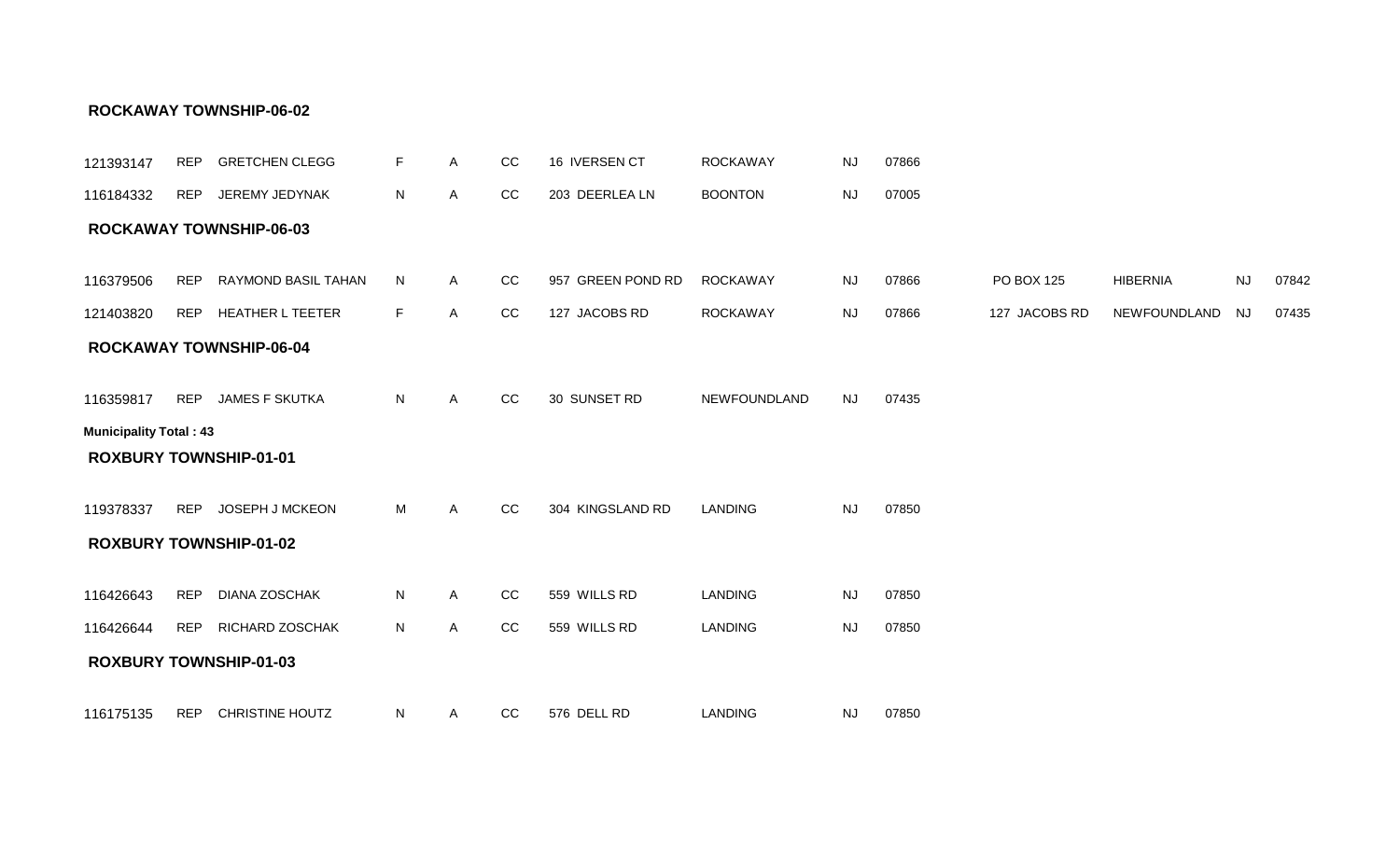| 528745690 | REP        | KENNETH F SCHWEMMER<br>Ш      | M            | Α            | CC | 543 LOGAN DR  | <b>LANDING</b>   | <b>NJ</b> | 07850 |              |                |           |       |
|-----------|------------|-------------------------------|--------------|--------------|----|---------------|------------------|-----------|-------|--------------|----------------|-----------|-------|
|           |            | <b>ROXBURY TOWNSHIP-01-04</b> |              |              |    |               |                  |           |       |              |                |           |       |
|           |            |                               |              |              |    |               |                  |           |       |              |                |           |       |
| 115107002 | <b>REP</b> | SHAWN L POTILLO               | M            | A            | CC | 54 LAURIE RD  | <b>LANDING</b>   | <b>NJ</b> | 07850 |              |                |           |       |
| 116346952 |            | REP SOLVEIG H SCHUNK          | $\mathsf{N}$ | $\mathsf{A}$ | CC | 64 VAIL RD    | <b>LANDING</b>   | <b>NJ</b> | 07850 |              |                |           |       |
|           |            | <b>ROXBURY TOWNSHIP-01-05</b> |              |              |    |               |                  |           |       |              |                |           |       |
|           |            |                               |              |              |    |               |                  |           |       |              |                |           |       |
| 110087013 | <b>REP</b> | AMY L OVERMAN                 | F            | A            | CC | 214 MAIN ST   | LEDGEWOOD        | <b>NJ</b> | 07852 |              |                |           |       |
| 116288817 | <b>REP</b> | <b>BRIAN C OVERMAN</b>        | M            | A            | CC | 214 MAIN ST   | <b>LEDGEWOOD</b> | <b>NJ</b> | 07852 |              |                |           |       |
|           |            | <b>ROXBURY TOWNSHIP-02-01</b> |              |              |    |               |                  |           |       |              |                |           |       |
|           |            |                               |              |              |    |               |                  |           |       |              |                |           |       |
| 116109872 | REP        | <b>WILLIAM A EGBERT</b>       | N            | $\mathsf{A}$ | CC | 25 LITTLE LN  | <b>WHARTON</b>   | <b>NJ</b> | 07885 | 25 LITTLE LN | <b>WHARTON</b> | <b>NJ</b> | 07885 |
| 116224573 |            | REP CAROL A LITTLE            | N            | $\mathsf{A}$ | CC | 28 LITTLE LN  | <b>WHARTON</b>   | <b>NJ</b> | 07885 | 28 LITTLE LN | <b>WHARTON</b> | <b>NJ</b> | 07885 |
|           |            | <b>ROXBURY TOWNSHIP-02-02</b> |              |              |    |               |                  |           |       |              |                |           |       |
|           |            |                               |              |              |    |               |                  |           |       |              |                |           |       |
| 116003987 | REP        | JACQUELINE ALBRECHT           | N            | A            | CC | 36 KENVIL AVE | SUCCASUNNA       | <b>NJ</b> | 07876 |              |                |           |       |
|           |            | <b>ROXBURY TOWNSHIP-02-03</b> |              |              |    |               |                  |           |       |              |                |           |       |
|           |            |                               |              |              |    |               |                  |           |       |              |                |           |       |
| 116106108 |            | REP ROGER W DUFFY             | $\mathsf{N}$ | A            | CC | 8 SHEARMAN RD | SUCCASUNNA       | <b>NJ</b> | 07876 |              |                |           |       |
|           |            | <b>ROXBURY TOWNSHIP-02-04</b> |              |              |    |               |                  |           |       |              |                |           |       |
|           |            |                               |              |              |    |               |                  |           |       |              |                |           |       |
| 106232864 | REP        | ANNE I KENNEDY                | F            | A            | CC | 262 DRAKE LA  | <b>LEDGEWOOD</b> | <b>NJ</b> | 07852 |              |                |           |       |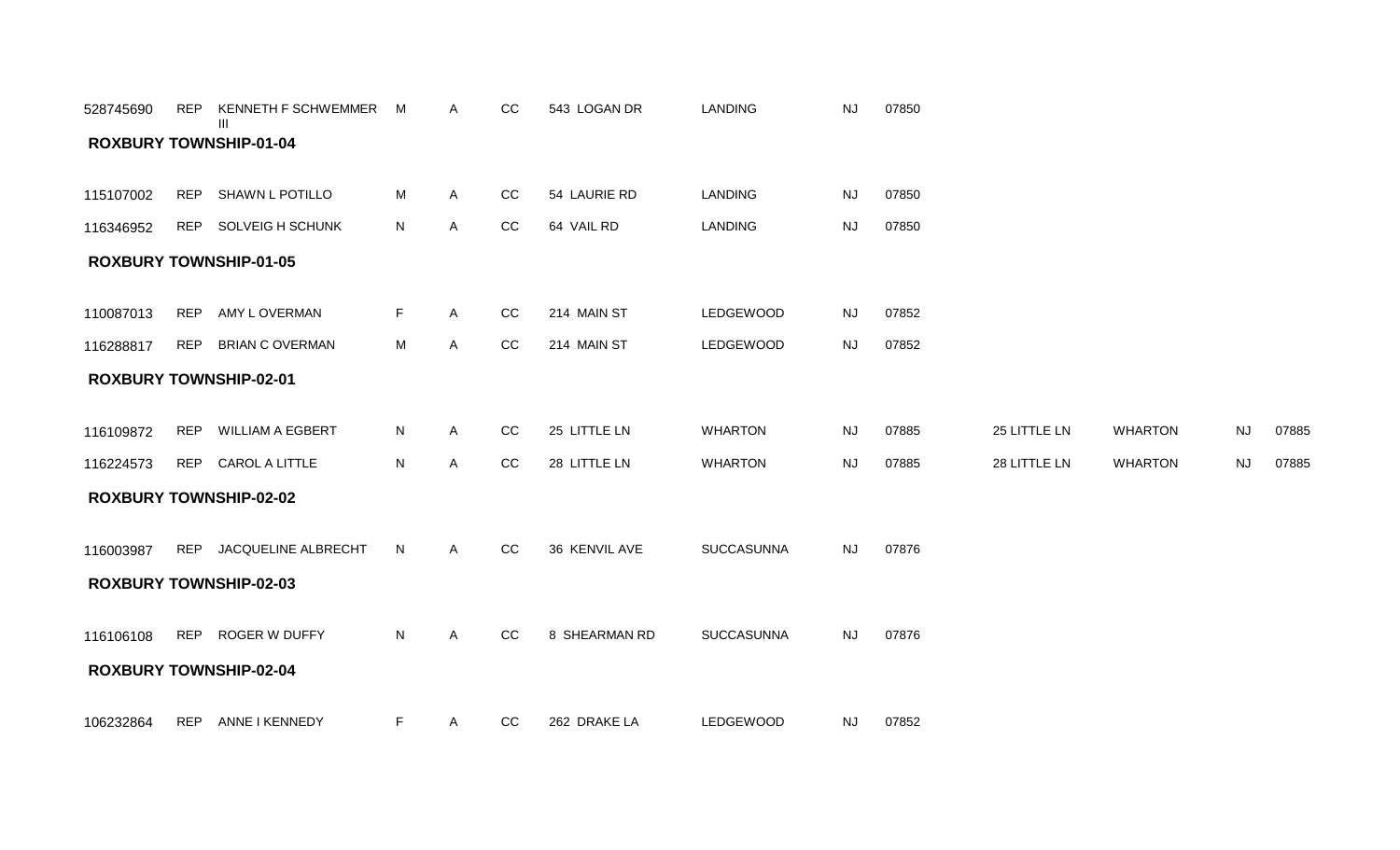#### **ROXBURY TOWNSHIP-03-06**

| <b>ROXBURY TOWNSHIP-03-01</b> |            |                               |    |              |               |                  |                   |           |       |  |  |  |  |
|-------------------------------|------------|-------------------------------|----|--------------|---------------|------------------|-------------------|-----------|-------|--|--|--|--|
| <b>ROXBURY TOWNSHIP-03-02</b> |            |                               |    |              |               |                  |                   |           |       |  |  |  |  |
| 116157746                     | REP        | FRED S HALL                   | N  | A            | CC            | 6 TANIA CT       | <b>SUCCASUNNA</b> | NJ        | 07876 |  |  |  |  |
| 116222121                     | <b>REP</b> | <b>HILDI S LIBBY</b>          | N  | A            | cc            | 2 KELLY DR       | <b>SUCCASUNNA</b> | <b>NJ</b> | 07876 |  |  |  |  |
|                               |            | <b>ROXBURY TOWNSHIP-03-03</b> |    |              |               |                  |                   |           |       |  |  |  |  |
| 116089430                     | <b>REP</b> | KATHRYN A DEFILLIPPO          | N. | A            | <sub>CC</sub> | 14 DEER LA       | <b>SUCCASUNNA</b> | NJ        | 07876 |  |  |  |  |
| 116089432                     | <b>REP</b> | ROBERT DEFILLIPPO SR.         | N. | A            | <sub>CC</sub> | 14 DEER LA       | <b>SUCCASUNNA</b> | <b>NJ</b> | 07876 |  |  |  |  |
|                               |            | <b>ROXBURY TOWNSHIP-03-04</b> |    |              |               |                  |                   |           |       |  |  |  |  |
| 116089365                     |            | REP GARRY J DEFILIPPIS        | N  | $\mathsf{A}$ | cc            | 6 BUDD ST        | LEDGEWOOD         | <b>NJ</b> | 07852 |  |  |  |  |
|                               |            | <b>ROXBURY TOWNSHIP-03-05</b> |    |              |               |                  |                   |           |       |  |  |  |  |
| 116087487                     | <b>REP</b> | <b>BARBARA A DAWSON</b>       | F. | $\mathsf{A}$ | cc            | 6 SHEFFINKS LNDG | <b>FLANDERS</b>   | <b>NJ</b> | 07836 |  |  |  |  |
| 116414172                     | <b>REP</b> | <b>WILLIAM G WILKINS</b>      | N  | A            | CC            | 199 MOONEY RD    | <b>FLANDERS</b>   | <b>NJ</b> | 07836 |  |  |  |  |

#### **ROXBURY TOWNSHIP-02-05**

525520492 REP SAMANTHA M KING

116196181 REP JAMESTKENNEDY M A CC 262 DRAKE LA LEDGEWOOD NJ 07852

F A CC 11 EVERGREEN TER SUCCASUNNA NJ 07876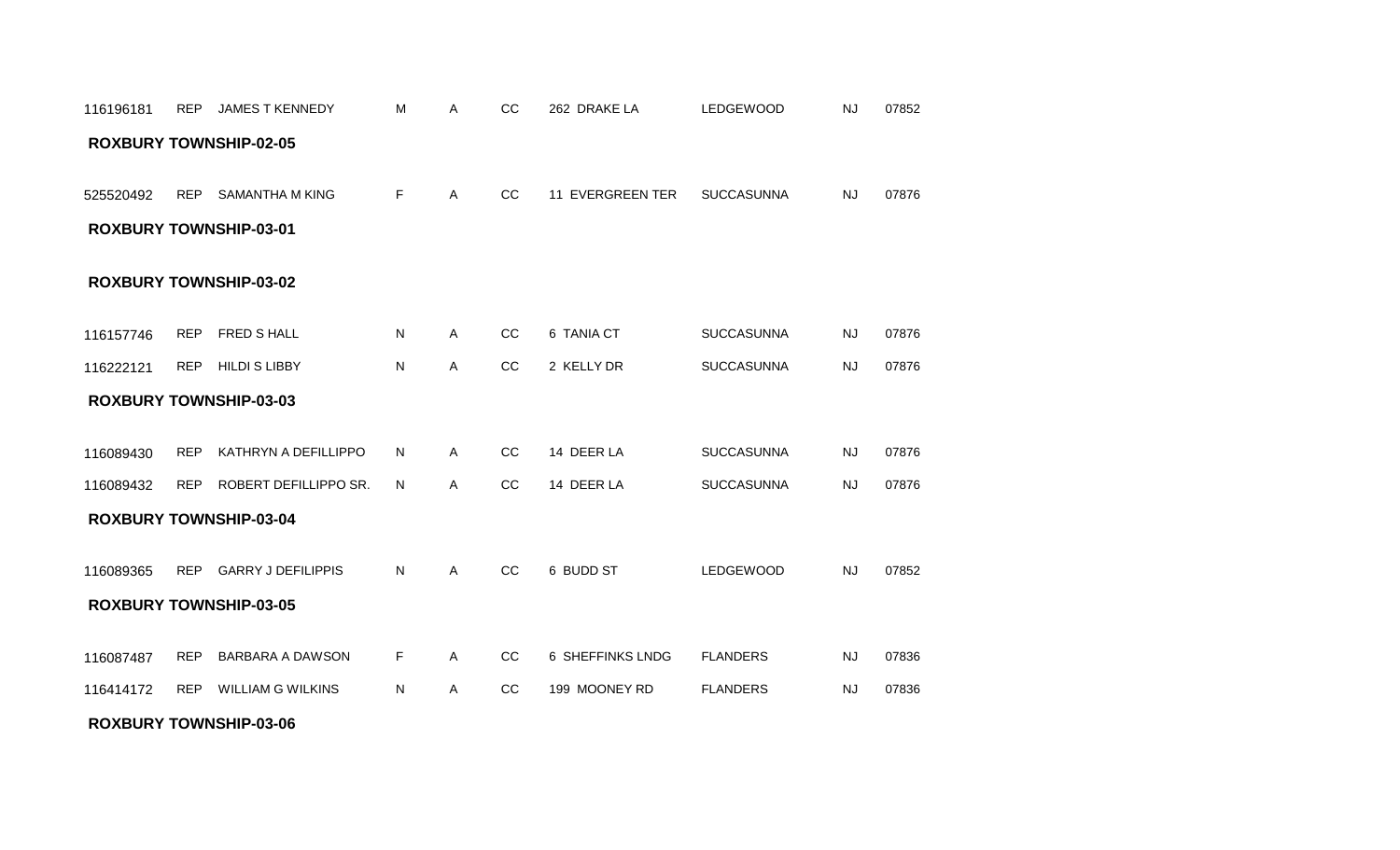| 116053973                     | <b>REP</b> | <b>THOMAS CAREY</b>        | M | A | <sub>CC</sub> | 42 ST MARY DR        | <b>SUCCASUNNA</b> | <b>NJ</b> | 07876 |
|-------------------------------|------------|----------------------------|---|---|---------------|----------------------|-------------------|-----------|-------|
| <b>ROXBURY TOWNSHIP-04-03</b> |            |                            |   |   |               |                      |                   |           |       |
|                               |            |                            |   |   |               |                      |                   |           |       |
| 116322581                     | <b>REP</b> | <b>JAMES R RILEE</b>       | N | A |               | CC/MC 192 EYLAND AVE | <b>SUCCASUNNA</b> | <b>NJ</b> | 07876 |
| 116322583                     | <b>REP</b> | <b>STACEY I RILEE</b>      | N | A | CC            | 192 EYLAND AVE       | <b>SUCCASUNNA</b> | NJ        | 07876 |
| <b>ROXBURY TOWNSHIP-04-04</b> |            |                            |   |   |               |                      |                   |           |       |
|                               |            |                            |   |   |               |                      |                   |           |       |
| 116114442                     | <b>REP</b> | <b>JOHN EVANGELISTA</b>    | N | Α | CC            | 8 CORNELL DR         | <b>SUCCASUNNA</b> | <b>NJ</b> | 07876 |
| 116114445                     | <b>REP</b> | LUCILLE ANN EVANGELISTA N  |   | A | <sub>CC</sub> | 8 CORNELL DR         | <b>SUCCASUNNA</b> | <b>NJ</b> | 07876 |
| <b>ROXBURY TOWNSHIP-04-05</b> |            |                            |   |   |               |                      |                   |           |       |
|                               |            |                            |   |   |               |                      |                   |           |       |
| 526768794                     | <b>REP</b> | <b>JUSTIN R SHORTRIDGE</b> | M | A | <sub>CC</sub> | 9 WRIGHT CT          | <b>SUCCASUNNA</b> | <b>NJ</b> | 07876 |
| <b>ROXBURY TOWNSHIP-04-06</b> |            |                            |   |   |               |                      |                   |           |       |
|                               |            |                            |   |   |               |                      |                   |           |       |
| 116164330                     | <b>REP</b> | <b>CRAIG P HEARD</b>       | N | A | CC            | 2 ALCOTT WAY         | <b>SUCCASUNNA</b> | <b>NJ</b> | 07876 |
| 116412807                     | <b>REP</b> | LAUREL MELISSA WHITNEY F   |   | Α | CC            | 7 LONGFELLOW DR      | <b>SUCCASUNNA</b> | <b>NJ</b> | 07876 |

# **ROXBURY TOWNSHIP-04-01**

**ROXBURY TOWNSHIP-04-02**

116351747 REP MICHAEL A SHADIACK N A CC 33 FOX CHASE LA LEDGEWOOD NJ 07852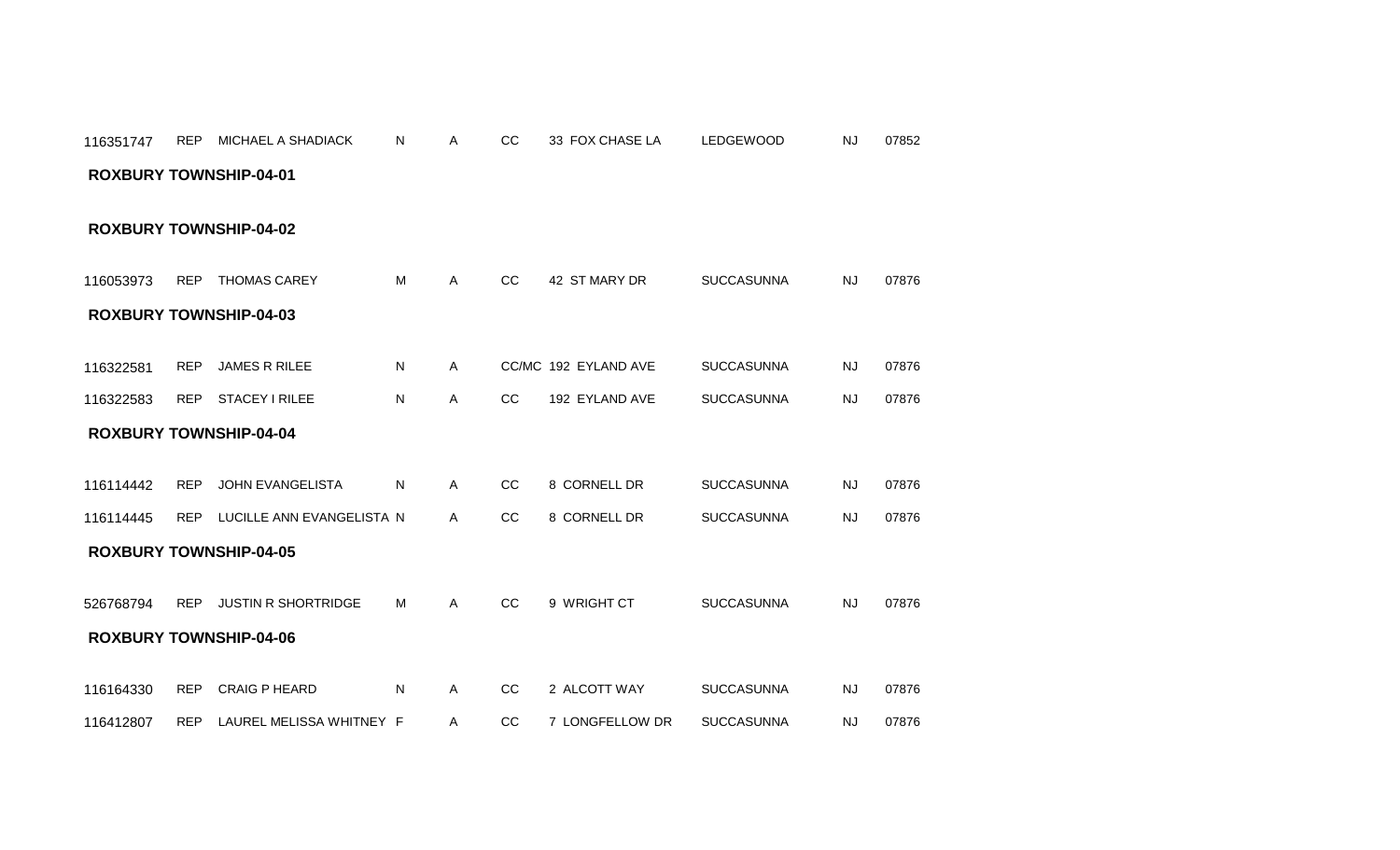#### **TOWN OF BOONTON-03-02**

| 116134794                    | <b>REP</b> | <b>JAMES M GANNON</b> | м  | A            | CC            | 63 DIXON AVE    | <b>BOONTON</b> | <b>NJ</b> | 07005 |
|------------------------------|------------|-----------------------|----|--------------|---------------|-----------------|----------------|-----------|-------|
| 150574932                    | <b>REP</b> | <b>TRACY A PRYER</b>  | F  | $\mathsf{A}$ | CC            | 314 LINCOLN ST  | <b>BOONTON</b> | <b>NJ</b> | 07005 |
| <b>TOWN OF BOONTON-01-02</b> |            |                       |    |              |               |                 |                |           |       |
|                              |            |                       |    |              |               |                 |                |           |       |
| 116300824                    | <b>REP</b> | MICHAEL P PETONAK     | N  | $\mathsf{A}$ | cc            | 403 MONROE ST   | <b>BOONTON</b> | <b>NJ</b> | 07005 |
| 116339558                    |            | REP LISA A SANTORO    | F. | A            | cc            | 70 DOGWOOD RD   | <b>BOONTON</b> | <b>NJ</b> | 07005 |
| <b>TOWN OF BOONTON-02-01</b> |            |                       |    |              |               |                 |                |           |       |
|                              |            |                       |    |              |               |                 |                |           |       |
| 116044482                    | <b>REP</b> | ANTHONY R BUCCO       | м  | A            | <sub>CC</sub> | 113 HOLMES ST   | <b>BOONTON</b> | NJ        | 07005 |
| 152146252                    | <b>REP</b> | JOZICA BUCCO          | F  | $\mathsf{A}$ | cc            | 113 HOLMES ST   | <b>BOONTON</b> | NJ        | 07005 |
| <b>TOWN OF BOONTON-02-02</b> |            |                       |    |              |               |                 |                |           |       |
|                              |            |                       |    |              |               |                 |                |           |       |
| 116421161                    | <b>REP</b> | DORIS A YANEZ         | N  | $\mathsf{A}$ | cc            | 703 CORNELIA ST | <b>BOONTON</b> | <b>NJ</b> | 07005 |
| 152740481                    | <b>REP</b> | JOHN C YANEZ          | M  | A            | <sub>CC</sub> | 703 CORNELIA ST | <b>BOONTON</b> | <b>NJ</b> | 07005 |
| <b>TOWN OF BOONTON-03-01</b> |            |                       |    |              |               |                 |                |           |       |
|                              |            |                       |    |              |               |                 |                |           |       |
| 116118317                    | <b>REP</b> | MEEGAN M FEELEY       | N  | $\mathsf{A}$ | cc            | 604 CORNELIA ST | <b>BOONTON</b> | <b>NJ</b> | 07005 |
| 116272695                    | <b>REP</b> | ROBERT J MURRAY       | N  | A            | CC            | 697 BOONTON AVE | <b>BOONTON</b> | <b>NJ</b> | 07005 |

# **TOWN OF BOONTON-01-01**

**Municipality Total : 32**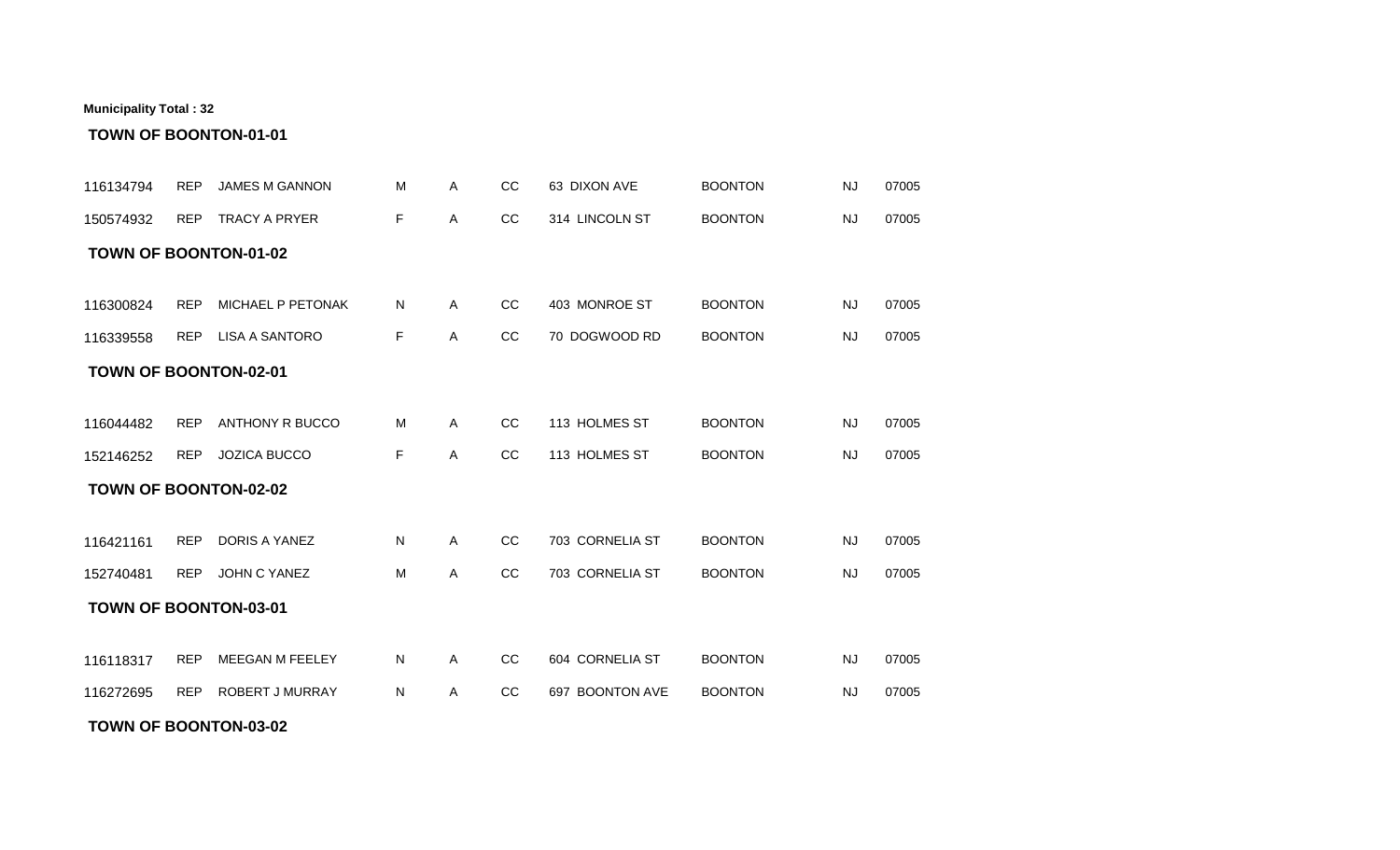#### **TOWN OF DOVER-02-02**

# **TOWN OF DOVER-02-01**

### **TOWN OF DOVER-01-03**

### **TOWN OF DOVER-01-02**

#### **TOWN OF DOVER-01-01**

#### **Municipality Total : 16**

| 152448393 | <b>REP</b> | MICHAEL P MULLANEY           | м  | A | CС  | 1124 CEDAR ST   | <b>BOONTON</b> | NJ | 07005 |  |
|-----------|------------|------------------------------|----|---|-----|-----------------|----------------|----|-------|--|
|           |            | <b>TOWN OF BOONTON-04-02</b> |    |   |     |                 |                |    |       |  |
| 116044479 | <b>REP</b> | <b>HELEN L BUCCO</b>         | N. | Α | CC. | 326 ESSEX AVE   | <b>BOONTON</b> | NJ | 07005 |  |
| 116231239 | <b>REP</b> | <b>JAMES LYNCH</b>           | N  | A | CС  | 332 ROCKAWAY ST | <b>BOONTON</b> | N. | 07005 |  |

116076467 REP ANNE MARIE COSTA F A CC 195 N MAIN ST BOONTON NJ 07005

116271090 REP JAMES L MULLIN N A CC 150 ANN ST DOVER NJ 07801

#### **TOWN OF BOONTON-04-01**

| 150111388 | REP        | <b>UOSEPH E BOCK JR.</b> |    |  | CC/MC 811 MAIN ST H | <b>BOONTON</b> | NJ  | 07005 |
|-----------|------------|--------------------------|----|--|---------------------|----------------|-----|-------|
| 116187141 | <b>REP</b> | VIRGINIA ANN JOINSON     | N. |  | 664 LIBERTY ST      | <b>BOONTON</b> | NJ. | 07005 |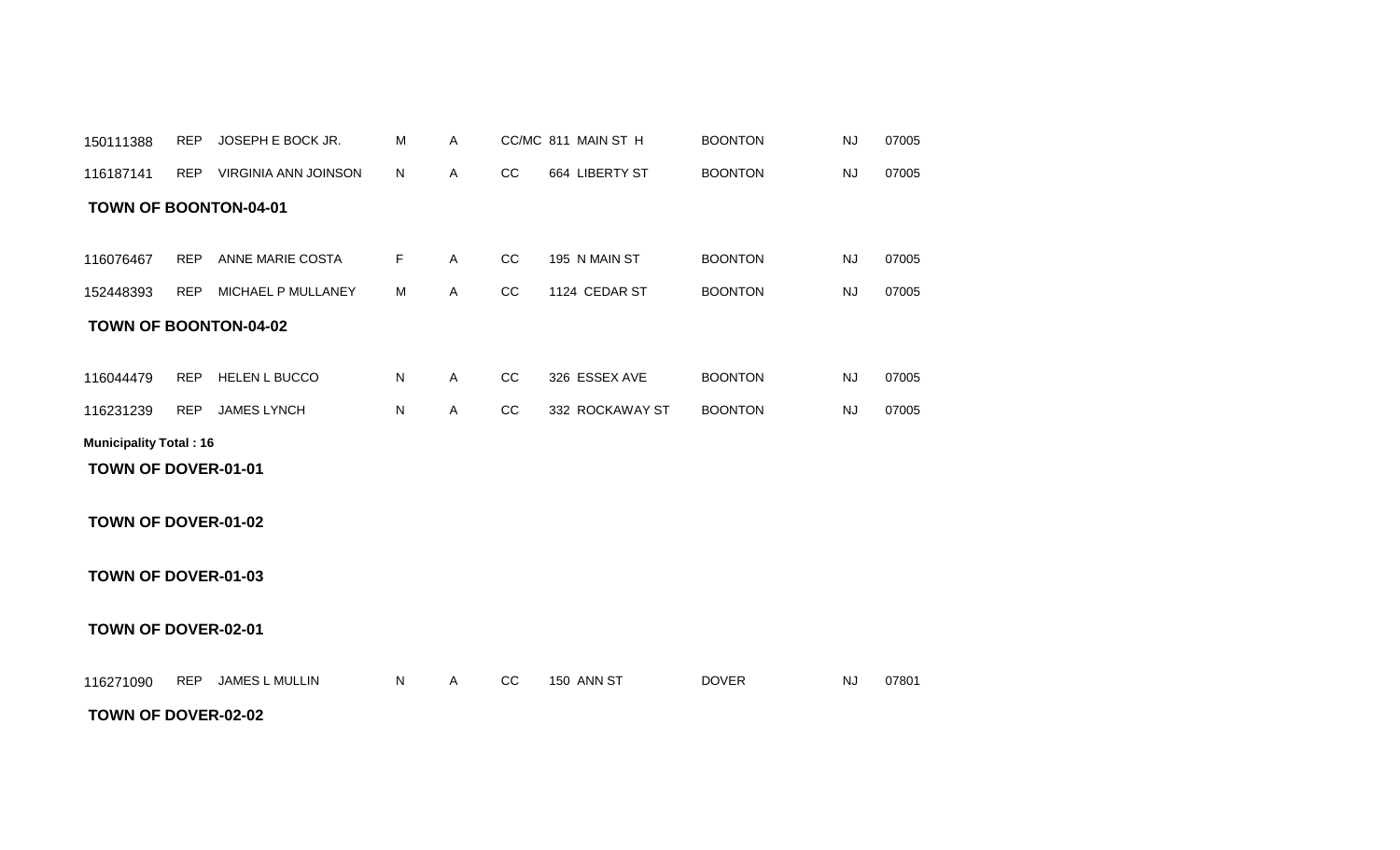# **TOWN OF MORRISTOWN-01-01**

# **TOWN OF DOVER-04-03**

**Municipality Total : 7**

116386283 REP RUDYARD K TITUS N A CC/MC\_130\_BERRY ST DOVER NJ 07801

# **TOWN OF DOVER-04-02**

#### **TOWN OF DOVER-04-01**

| 116329060 | REP MARIA ROSARIO    | N. | CC | 29 THIRD ST         | <b>DOVER</b> | 07801 |
|-----------|----------------------|----|----|---------------------|--------------|-------|
| 116402971 | REP STEVEN F WAGONER | M  |    | CC 11 MILLBROOK AVE | <b>DOVER</b> | 07801 |

#### **TOWN OF DOVER-03-03**

| 116355826 | <b>REP</b> | WILLIAM F SHULER JR. | N |  | $\sim$<br>UL | <b>HILLCREST AVE</b> | <b>DOVER</b> | 07801<br>NJ. |  |
|-----------|------------|----------------------|---|--|--------------|----------------------|--------------|--------------|--|
|-----------|------------|----------------------|---|--|--------------|----------------------|--------------|--------------|--|

#### **TOWN OF DOVER-03-02**

REP PATRICIA R CARROLL A CC 107 S SALEM ST 07801 116055931 N DOVER NJ

#### **TOWN OF DOVER-03-01**

#### **TOWN OF DOVER-02-03**

| 116254322 | <b>REP</b> | MARYANN MEDORE | NL |  | $\sim$<br>w | S SALEM ST<br>444 | DOVER | <b>NJ</b><br>07801 |  |
|-----------|------------|----------------|----|--|-------------|-------------------|-------|--------------------|--|
|-----------|------------|----------------|----|--|-------------|-------------------|-------|--------------------|--|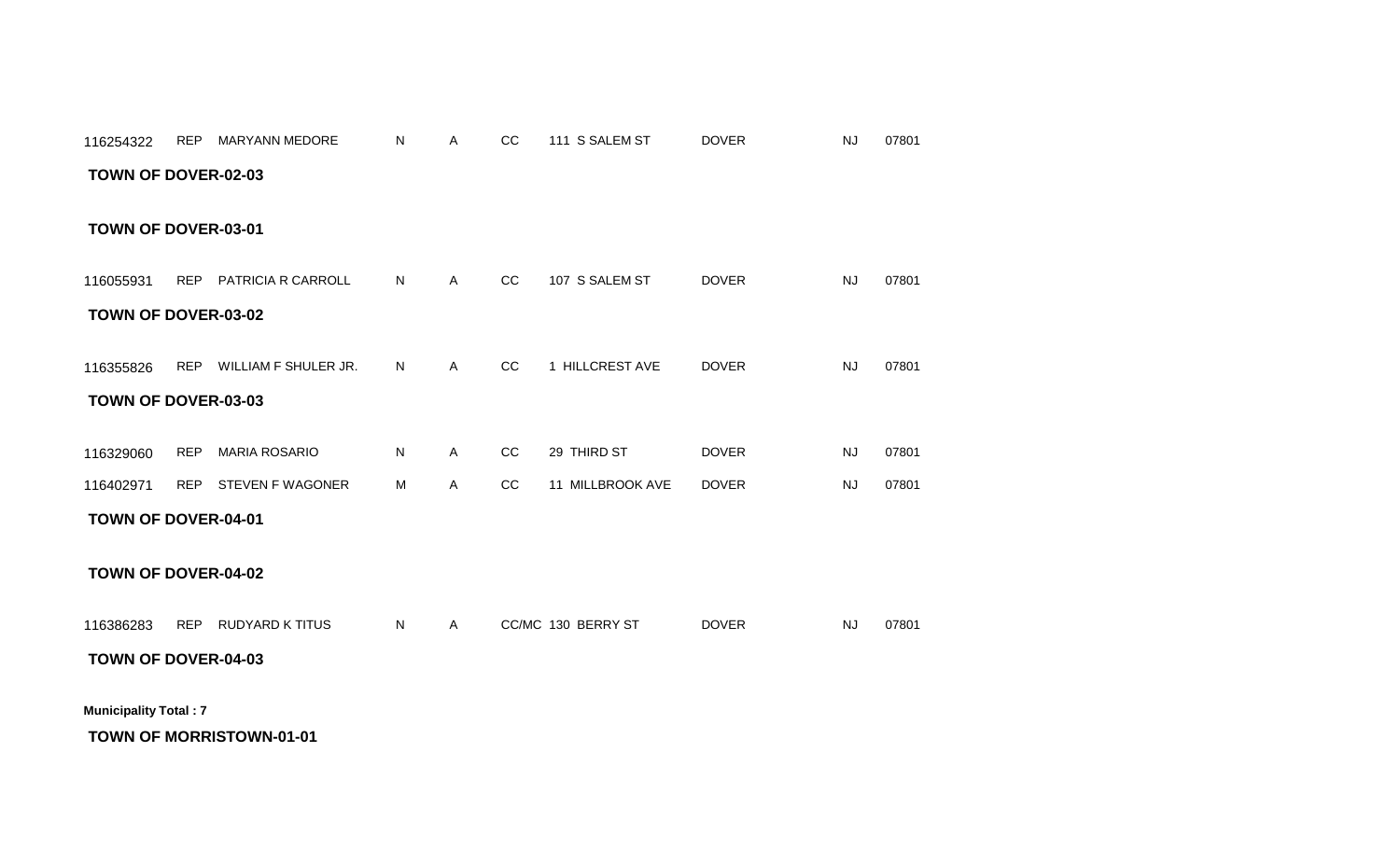#### **TOWN OF MORRISTOWN-03-03**

|           |            | <b>TOWN OF MORRISTOWN-03-01</b> |    |   |               |                        |            |           |       |             |                   |    |
|-----------|------------|---------------------------------|----|---|---------------|------------------------|------------|-----------|-------|-------------|-------------------|----|
| 116072301 | <b>REP</b> | JAMES A CONLIN JR.              | M  | A | CC.           | 186 MILLS ST           | MORRISTOWN | <b>NJ</b> | 07960 | PO BOX 1332 | <b>MORRISTOWN</b> | NJ |
| 116314386 | <b>REP</b> | CHRISTINA M RAMIREZ             | N. | A | <sub>CC</sub> | <b>30 FREDERICK ST</b> | MORRISTOWN | <b>NJ</b> | 07960 |             |                   |    |
|           |            | <b>TOWN OF MORRISTOWN-03-02</b> |    |   |               |                        |            |           |       |             |                   |    |
| 116276033 | <b>REP</b> | WILLIAM H NEEDHAM III           | M  | A | CC.           | 2 TUXEDO PL            | MORRISTOWN | <b>NJ</b> | 07960 |             |                   |    |

07962

**TOWN OF MORRISTOWN-02-03**

#### **TOWN OF MORRISTOWN-02-02**

#### **TOWN OF MORRISTOWN-02-01**

REP CAROLYN R FELL A CC 40 PARK PL W 701 07960 541453512 F MORRISTOWN NJ

#### **TOWN OF MORRISTOWN-01-04**

#### **TOWN OF MORRISTOWN-01-03**

#### **TOWN OF MORRISTOWN-01-02**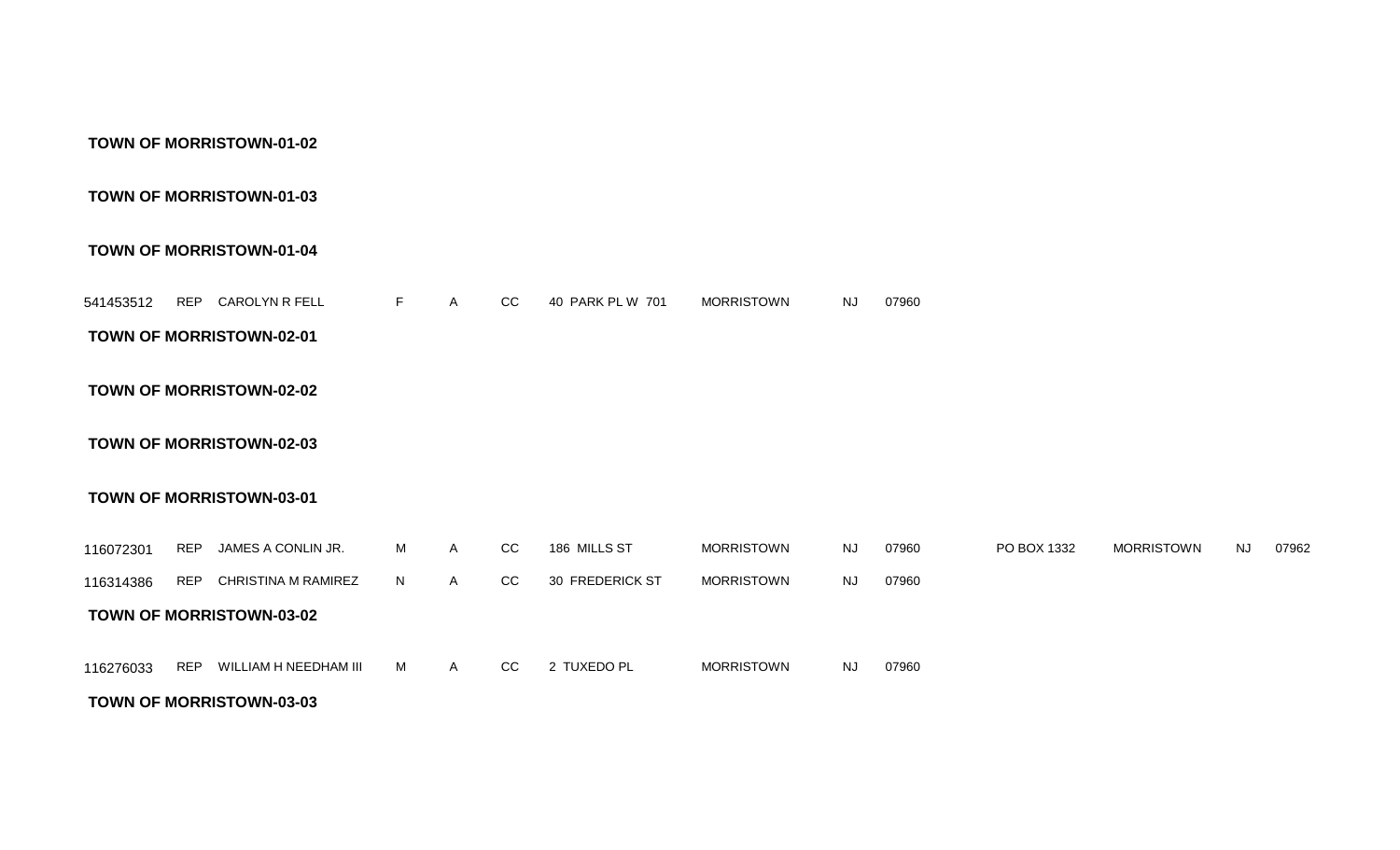#### **WASHINGTON TOWNSHIP-00-01**

**Municipality Total : 1**

116008684 REP DOROTHY E ANDRYSZCZAK N A CC 191 WASHINGTON AVE DOVER NJ 07801

#### **VICTORY GARDENS BOROUGH-00-01**

**Municipality Total : 11**

|  |  | 151169549 REP ANGELIQUE E SCHOLL |  |  | CC. | 6F DORADO DR | <b>MORRISTOWN</b> | <b>NJ</b> | 07960 |  |
|--|--|----------------------------------|--|--|-----|--------------|-------------------|-----------|-------|--|
|--|--|----------------------------------|--|--|-----|--------------|-------------------|-----------|-------|--|

#### **TOWN OF MORRISTOWN-04-04**

| 116283763 | ر REP DAVID J ODOUGHERTY | N. | CC. | 96 OGDEN PL | <b>MORRISTOWN</b> | NJ | 07960 |
|-----------|--------------------------|----|-----|-------------|-------------------|----|-------|

#### **TOWN OF MORRISTOWN-04-03**

| 116274398 | <b>REP</b> | <b>EMILE M NAJM</b> | М | $\sim$<br>◡◡ | OGDEN PL<br>20. | <b>MORRISTOWN</b> | 'N | 07960 |
|-----------|------------|---------------------|---|--------------|-----------------|-------------------|----|-------|
|           |            |                     |   |              |                 |                   |    |       |

REP ALICE D CUTLER A CC 36 COLLES AVE 07960 116082349 N MORRISTOWN NJ

REP ALISON DEEB A CC 5 THOMAS TR 07960 116089136 N MORRISTOWN NJ

#### **TOWN OF MORRISTOWN-04-02**

### **TOWN OF MORRISTOWN-04-01**

| 521244700 | REP        | DIANA M WRIGHT               |     | CC. | 7 CLINTON ST        | <b>MORRISTOWN</b> | N. | 07960 |
|-----------|------------|------------------------------|-----|-----|---------------------|-------------------|----|-------|
| 523628420 | <b>REP</b> | JONATHAN CURTHBERT<br>WRIGHT | - M | CC. | <b>7 CLINTON ST</b> | <b>MORRISTOWN</b> | NJ | 07960 |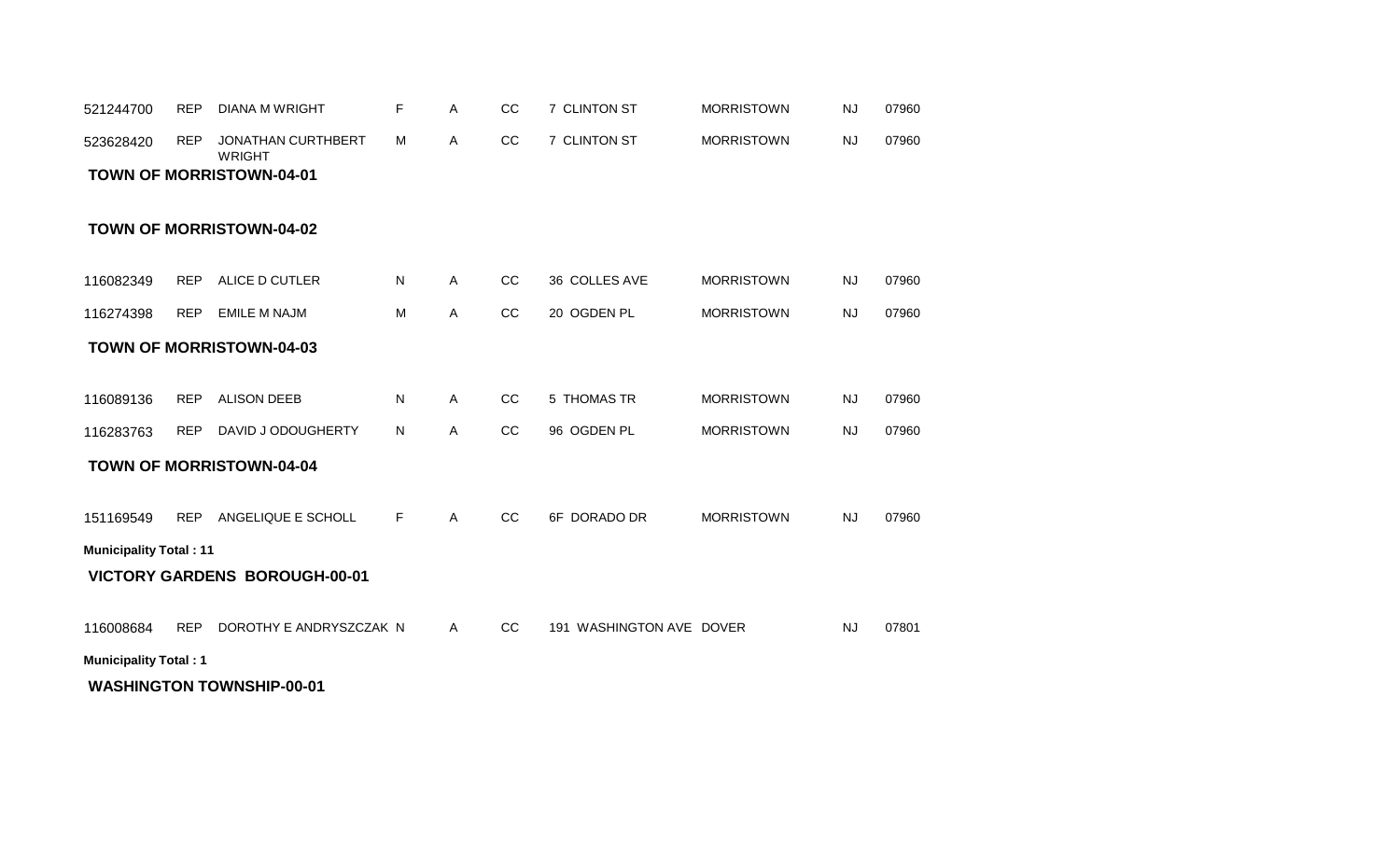| 116006412 | <b>REP</b> | NORMAN D ALWORTH                          | Ν  | Α | CC            | 148 E VALLEY BROOK<br><b>RD</b> | <b>LONG VALLEY</b>  | <b>NJ</b> | 07853 |
|-----------|------------|-------------------------------------------|----|---|---------------|---------------------------------|---------------------|-----------|-------|
| 116006413 | <b>REP</b> | SWEETA ALWORTH                            | N  | Α | CC            | 148 E VALLEY BROOK<br><b>RD</b> | <b>LONG VALLEY</b>  | <b>NJ</b> | 07853 |
|           |            | <b>WASHINGTON TOWNSHIP-00-02</b>          |    |   |               |                                 |                     |           |       |
| 116160590 | <b>REP</b> | JAMES G HARMON                            | N  | Α | CC            | 7 ABEDIM WAY                    | <b>CALIFON</b>      | <b>NJ</b> | 07830 |
|           |            | <b>WASHINGTON TOWNSHIP-00-03</b>          |    |   |               |                                 |                     |           |       |
| 116127049 | <b>REP</b> | <b>GREGG FRANKLYNN</b><br><b>FORSBREY</b> | N  | A | CC            | 78 NAUGHRIGHT RD                | <b>LONG VALLEY</b>  | <b>NJ</b> | 07853 |
|           |            | <b>WASHINGTON TOWNSHIP-00-04</b>          |    |   |               |                                 |                     |           |       |
| 116071720 | <b>REP</b> | LAURA M COMSTOCK-AKIN N                   |    | A | CC            | 98 E MILL RD                    | <b>LONG VALLEY</b>  | <b>NJ</b> | 07853 |
|           |            | <b>WASHINGTON TOWNSHIP-00-05</b>          |    |   |               |                                 |                     |           |       |
| 151340957 | <b>REP</b> | ALLISON TOBORN                            | F. | A | CC            | 33 W MILL RD                    | <b>LONG VALLEY</b>  | <b>NJ</b> | 07853 |
| 151358739 | <b>REP</b> | <b>JOHN T OBORN</b>                       | м  | A | <sub>CC</sub> | 33 W MILL RD                    | <b>LONG VALLEY</b>  | <b>NJ</b> | 07853 |
|           |            | <b>WASHINGTON TOWNSHIP-00-06</b>          |    |   |               |                                 |                     |           |       |
|           |            | <b>RICHARD A WALL</b>                     | м  |   | CC            | 19 GLEN RIDGE DR                | <b>LONG VALLEY</b>  | <b>NJ</b> |       |
| 118010371 | <b>REP</b> |                                           |    | A |               |                                 |                     |           | 07853 |
| 116424348 | <b>REP</b> | <b>SANDRA M ZARILLO</b>                   | N  | Α | CC            | 18 COBBLESTONE LA               | <b>LONG VALLEY</b>  | <b>NJ</b> | 07853 |
|           |            | <b>WASHINGTON TOWNSHIP-00-07</b>          |    |   |               |                                 |                     |           |       |
| 116201179 | <b>REP</b> | THOMAS V KLEIZA                           | N  | Α | CC            | 2202 SCARLETT DR                | <b>HACKETTSTOWN</b> | <b>NJ</b> | 07840 |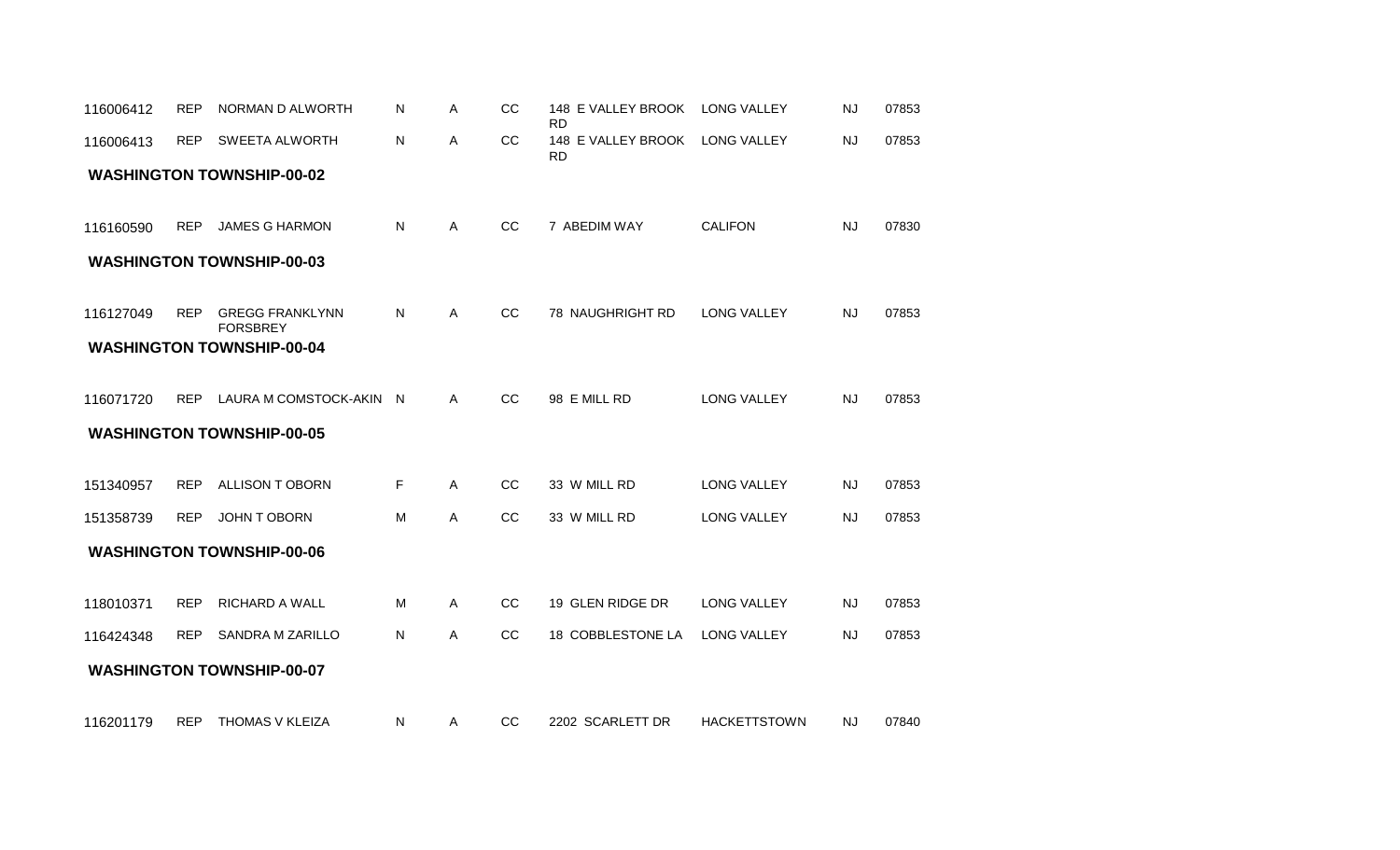| 116151259              | <b>REP</b>               | <b>GUY GREGG</b>                           | N      | A            |               | CC/MC 143 DRAKESTOWN RD HACKETTSTOWN                                                       |                                            | <b>NJ</b>              | 07840          |
|------------------------|--------------------------|--------------------------------------------|--------|--------------|---------------|--------------------------------------------------------------------------------------------|--------------------------------------------|------------------------|----------------|
| 116151260              | <b>REP</b>               | <b>LINDA K GREGG</b>                       | N      | Α            | cc            | 143 DRAKESTOWN RD HACKETTSTOWN                                                             |                                            | <b>NJ</b>              | 07840          |
|                        |                          | <b>WASHINGTON TOWNSHIP-00-09</b>           |        |              |               |                                                                                            |                                            |                        |                |
|                        |                          | <b>WASHINGTON TOWNSHIP-00-10</b>           |        |              |               |                                                                                            |                                            |                        |                |
| 116080823              | <b>REP</b>               | DOROTHY E CULLEN                           | N      | Α            | <sub>CC</sub> | 9 LAUREL DR                                                                                | <b>LONG VALLEY</b>                         | <b>NJ</b>              | 07853          |
| 116080825              | <b>REP</b>               | WALTER J CULLEN                            | M      | Α            | CC            | 9 LAUREL DR                                                                                | LONG VALLEY                                | <b>NJ</b>              | 07853          |
|                        |                          | <b>WASHINGTON TOWNSHIP-00-11</b>           |        |              |               |                                                                                            |                                            |                        |                |
| 152586993<br>151274224 | <b>REP</b><br><b>REP</b> | ALINA FARETDINOVA<br><b>GEORGE TANNOUS</b> | F<br>M | Α<br>A       | CC<br>cc      | 79 KNOB HILL RD<br>79 KNOB HILL RD                                                         | <b>HACKETTSTOWN</b><br><b>HACKETTSTOWN</b> | NJ.<br><b>NJ</b>       | 07840<br>07840 |
|                        |                          | <b>WASHINGTON TOWNSHIP-00-12</b>           |        |              |               |                                                                                            |                                            |                        |                |
| 116228123<br>116228124 | <b>REP</b><br><b>REP</b> | ANA L LOTITO<br><b>THOMAS LOTITO</b>       | N<br>N | Α<br>Α       | CC<br>CC      | 266 PLEASANT GROVE LONG VALLEY<br><b>RD</b><br>266 PLEASANT GROVE LONG VALLEY<br><b>RD</b> |                                            | <b>NJ</b><br><b>NJ</b> | 07853<br>07853 |
|                        |                          | <b>WASHINGTON TOWNSHIP-00-13</b>           |        |              |               |                                                                                            |                                            |                        |                |
| 116207217              | <b>REP</b>               | <b>CAROLYN J KRICKUS</b>                   | N      | A            | CC            | 329 DRAKESTOWN RD LONG VALLEY                                                              |                                            | NJ.                    | 07853          |
| 116207218              | <b>REP</b>               | <b>JOHN R KRICKUS</b>                      | N      | $\mathsf{A}$ | CC            | 329 DRAKESTOWN RD LONG VALLEY                                                              |                                            | NJ.                    | 07853          |

#### **WASHINGTON TOWNSHIP-00-08**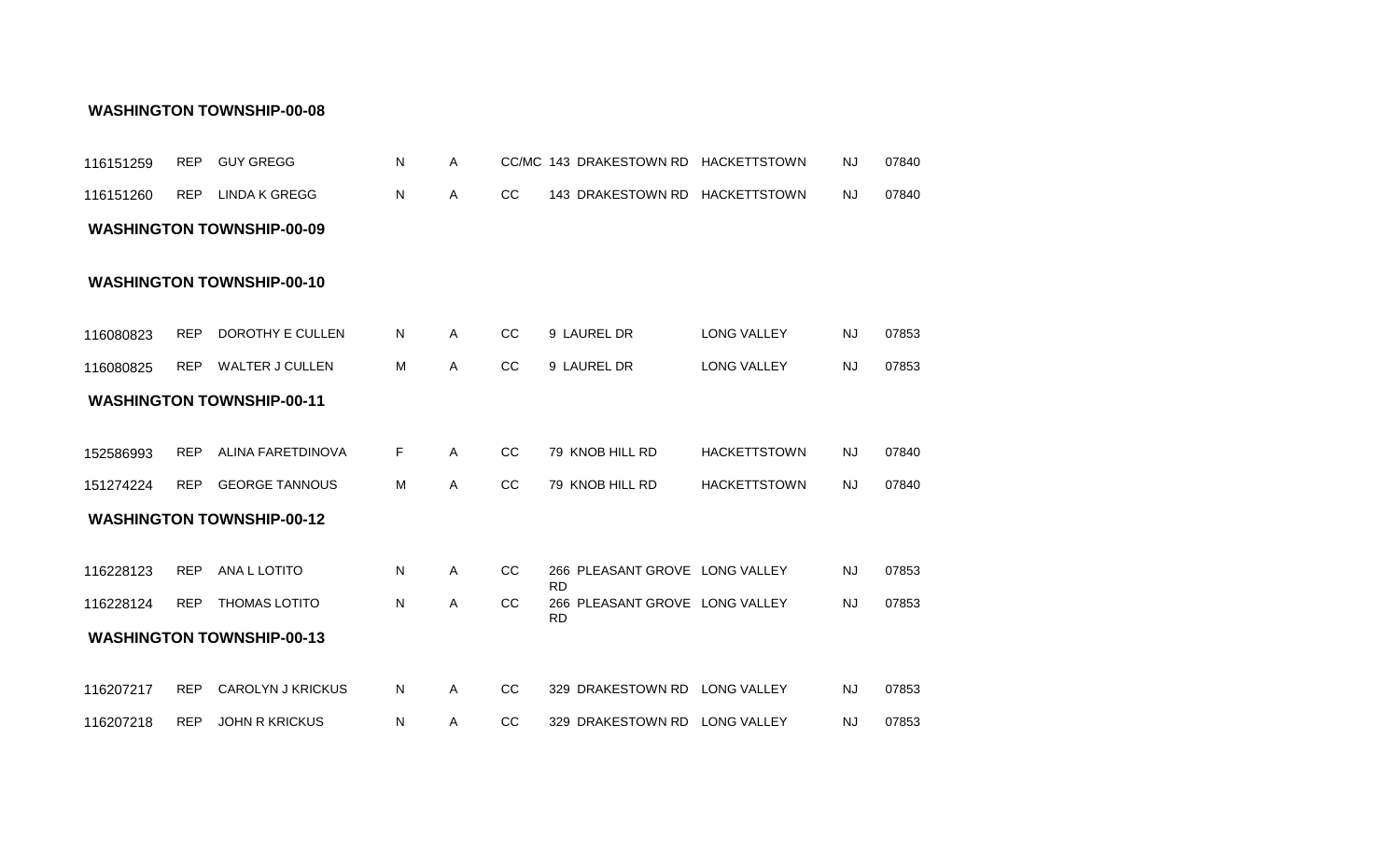| <b>WHARTON BOROUGH-00-02</b> |            |                                           |    |              |               |                      |                |           |       |
|------------------------------|------------|-------------------------------------------|----|--------------|---------------|----------------------|----------------|-----------|-------|
| 116061963                    | <b>REP</b> | <b>WILLIAM J CHEGWIDDEN</b>               | N  | $\mathsf{A}$ |               | CC/MC 11 W DEWEY AVE | <b>WHARTON</b> | <b>NJ</b> | 07885 |
| 116195559                    | <b>REP</b> | <b>BARBARA C KELLY</b>                    | N  | A            | <sub>CC</sub> | 6 W DEWEY AVE        | <b>WHARTON</b> | <b>NJ</b> | 07885 |
| <b>WHARTON BOROUGH-00-03</b> |            |                                           |    |              |               |                      |                |           |       |
| 116280724                    | <b>REP</b> | <b>JOANN E NORTON</b>                     | N  | A            | <sub>CC</sub> | 8 EILEEN CT          | <b>WHARTON</b> | <b>NJ</b> | 07885 |
| 116280725                    | <b>REP</b> | <b>ROBERT M NORTON</b>                    | N  | $\mathsf{A}$ | CC            | 8 EILEEN CT          | <b>WHARTON</b> | <b>NJ</b> | 07885 |
| <b>WHARTON BOROUGH-00-04</b> |            |                                           |    |              |               |                      |                |           |       |
| 116074853                    | <b>REP</b> | <b>GLENN F CORBETT</b>                    | N  | $\mathsf{A}$ | CC            | 36 COLUMBIA ST       | <b>WHARTON</b> | <b>NJ</b> | 07885 |
| 116421707                    | <b>REP</b> | THERESA A YEAGER                          | N  | A            | CC            | 63 COLUMBIA ST       | <b>WHARTON</b> | <b>NJ</b> | 07885 |
| <b>WHARTON BOROUGH-00-05</b> |            |                                           |    |              |               |                      |                |           |       |
| 116124599                    | <b>REP</b> | <b>CHRISTOPHER D</b><br><b>FLEISCHMAN</b> | N  | $\mathsf{A}$ | CC            | 6 LOWRY AVE          | <b>WHARTON</b> | <b>NJ</b> | 07885 |
| 116232510                    | <b>REP</b> | KATHLEEN MACHUGA                          | F. | A            | CC            | 36 LOWRY AVE         | <b>WHARTON</b> | <b>NJ</b> | 07885 |

REP JOHN MANNA A CC 41 LUXEMBURG AVE 07885 116237550 N WHARTON NJ

116285827 REP JENNIFER A OMALLEY- F A CC 7 SUNSET DR WHARTON NJ 07885

A CC 7 SUNSET DR WHARTON NJ 07885

### **WHARTON BOROUGH-00-01**

DORR

**Municipality Total : 20**

**Municipality Total : 10**